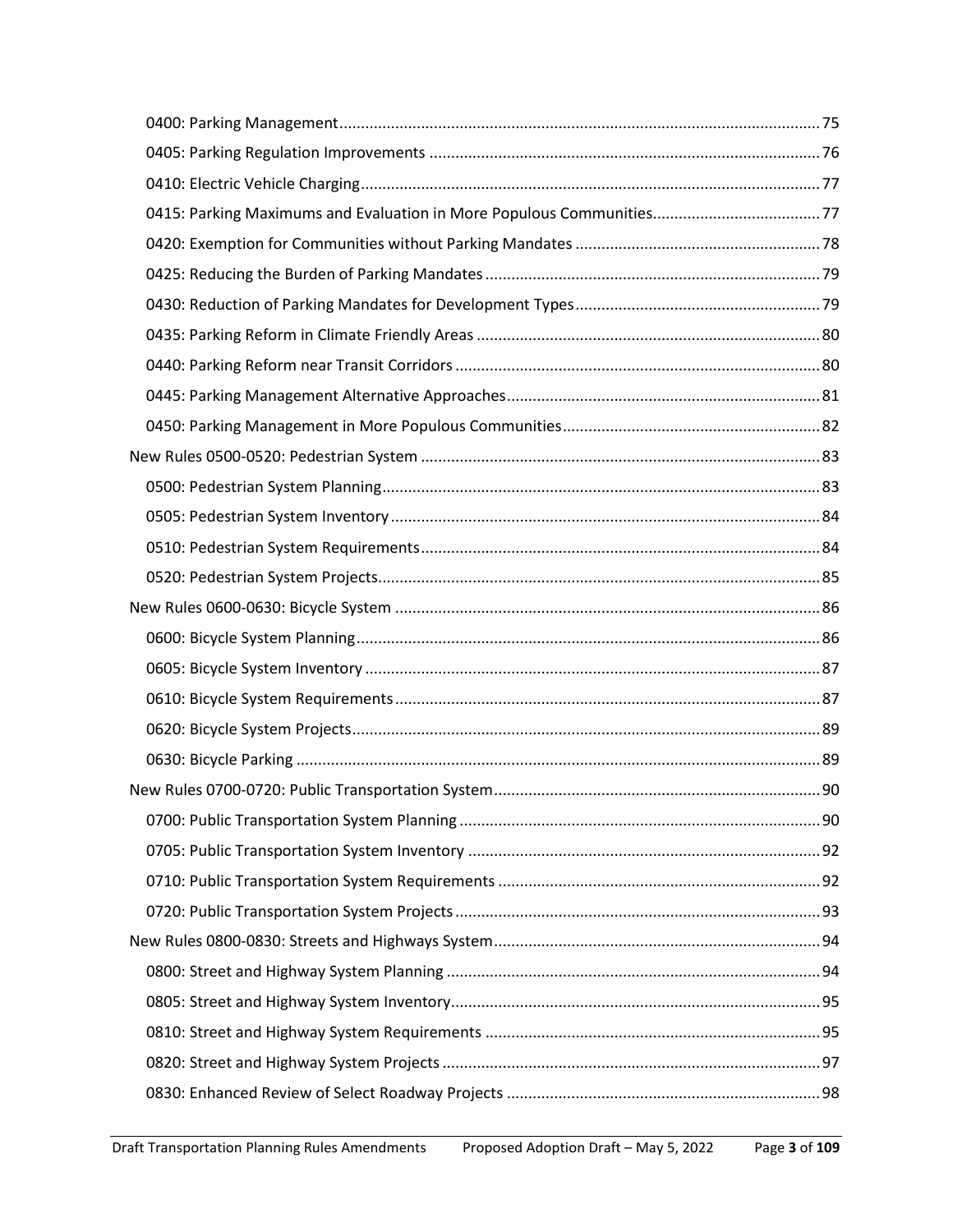# <span id="page-3-0"></span>**Updated Rules**

### <span id="page-3-1"></span>**Changes to Existing Rules**

| 3        | The existing rules will mostly remain the same, with some changes as noted below:                                          |
|----------|----------------------------------------------------------------------------------------------------------------------------|
| 4        | 0000: Updates to reflect changes across the division.                                                                      |
| 5        | 0005: Updates to reflect changes across the division.                                                                      |
| 6        | 0015: Changes to remove requirements specific to metropolitan areas.                                                       |
|          | 0016: This rule only applies in metropolitan areas and is proposed to be deleted.                                          |
| 8        | 0035: Changes to remove requirements specific to metropolitan areas.                                                       |
| 9        | 0045: Changes to remove requirements specific to metropolitan areas.                                                       |
| 10       | 0060: Updates to reflect changes across the division.                                                                      |
| 11       | We do not propose any alterations to the remaining existing rules in the Transportation Planning Rules.                    |
| 12<br>13 | Changes from the text of existing rules are noted with underline under added text, and strikeouts<br>through deleted text. |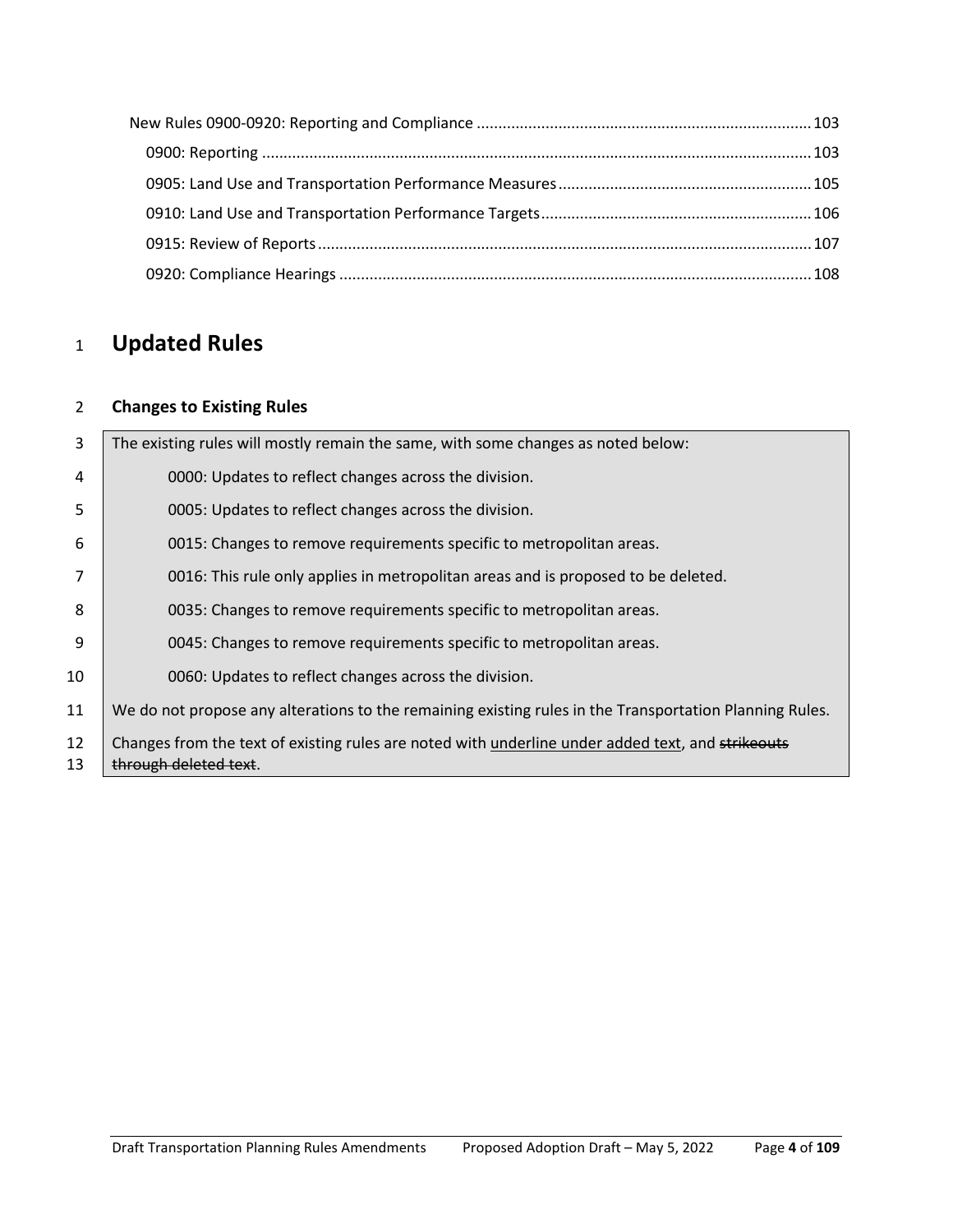#### <span id="page-4-0"></span>1 *0000: Purpose*

2 The purpose provides an overview of the commission's reasons for adopting the division, including how  $3$  the division implements the statewide planning goals. A clear purpose statement is useful for everyone  $4$  who uses the rules; including the public, local governments, and the courts.

5 We propose to adjust the purpose to focus on the challenges of today and the future. The updated 6 | purpose also focuses in areas where Oregon is most deficient. Oregon is falling short on transportation 7 Safety (with traffic deaths trending higher and four times that of leading countries, and twice that of 8 Canada), so the purpose re-ups the emphasis on safety. As the roadway network is relatively complete 9 for cars, we focus on ensuring quality options for other modes. This purpose highlights climate pollution, 10 and Oregon's need to meet our goals to reduce that pollution. Oregon's transportation system has 11 | inequitably impacted key underserved populations, and decision making has centered the voices of the

- 12 | privileged at the expense of those populations.
- 13 This purpose acknowledges those problems and focuses on remedies. The purpose retains key 14 | coordination and planning elements.

| 15<br>16<br>17<br>18<br>19<br>20 | (1) | <u>to:</u> | This division implements Statewide Planning Goal 12 (Transportation) to provide and encourage<br>a safe, convenient, and economic transportation system. This division also implements provisions<br>of other statewide planning goals related to transportation planning in order to plan and develop<br>transportation facilities and services in close coordination with urban and rural development. The<br>purpose of this division is to direct transportation planning in coordination with land use planning |
|----------------------------------|-----|------------|----------------------------------------------------------------------------------------------------------------------------------------------------------------------------------------------------------------------------------------------------------------------------------------------------------------------------------------------------------------------------------------------------------------------------------------------------------------------------------------------------------------------|
| 21                               |     | (a)        | Provide for safe transportation for all Oregonians;                                                                                                                                                                                                                                                                                                                                                                                                                                                                  |
| 22<br>23                         |     | (b)        | Promote the development of transportation systems adequate to serve statewide, regional,<br>and local transportation needs;                                                                                                                                                                                                                                                                                                                                                                                          |
| 24<br>25                         |     | (c)        | Provide a transportation system that serves the mobility and access needs of those who<br>cannot drive and other underserved populations;                                                                                                                                                                                                                                                                                                                                                                            |
| 26<br>27<br>28<br>29             |     | (d)        | Provide for affordable, accessible and convenient transit, pedestrian, and bicycle access<br>and circulation, with improved connectivity to destinations people want to reach, such as<br>education facilities, workplaces, services, shopping, places of worship, parks, open<br>spaces, and community centers;                                                                                                                                                                                                     |
| 30<br>31                         |     | (e)        | Reduce pollution from transportation to meet statewide statutory and executive goals to<br>reduce climate pollution;                                                                                                                                                                                                                                                                                                                                                                                                 |
| 32<br>33<br>34                   |     | (f)        | Recognize and remedy impacts of past practices that have harmed underserved<br>populations, such as redlining, displacement, exclusionary zoning, inaccessible design,<br>and roadway and other public infrastructure siting;                                                                                                                                                                                                                                                                                        |
| 35<br>36                         |     | (g)        | Engage underserved populations in decision-making and prioritize investments serving<br>those communities;                                                                                                                                                                                                                                                                                                                                                                                                           |
| 37<br>38                         |     | (h)        | Facilitate the safe flow of freight, goods, and services within regions and throughout the<br>state through a variety of modes including road, air, rail, and marine transportation;                                                                                                                                                                                                                                                                                                                                 |
| 39                               |     | (i)        | Protect the functions of existing and planned transportation facilities, corridors, and sites;                                                                                                                                                                                                                                                                                                                                                                                                                       |
| 40<br>41                         |     | (j)        | Provide for the construction and implementation of transportation facilities,<br>improvements, and services necessary to support acknowledged comprehensive plans;                                                                                                                                                                                                                                                                                                                                                   |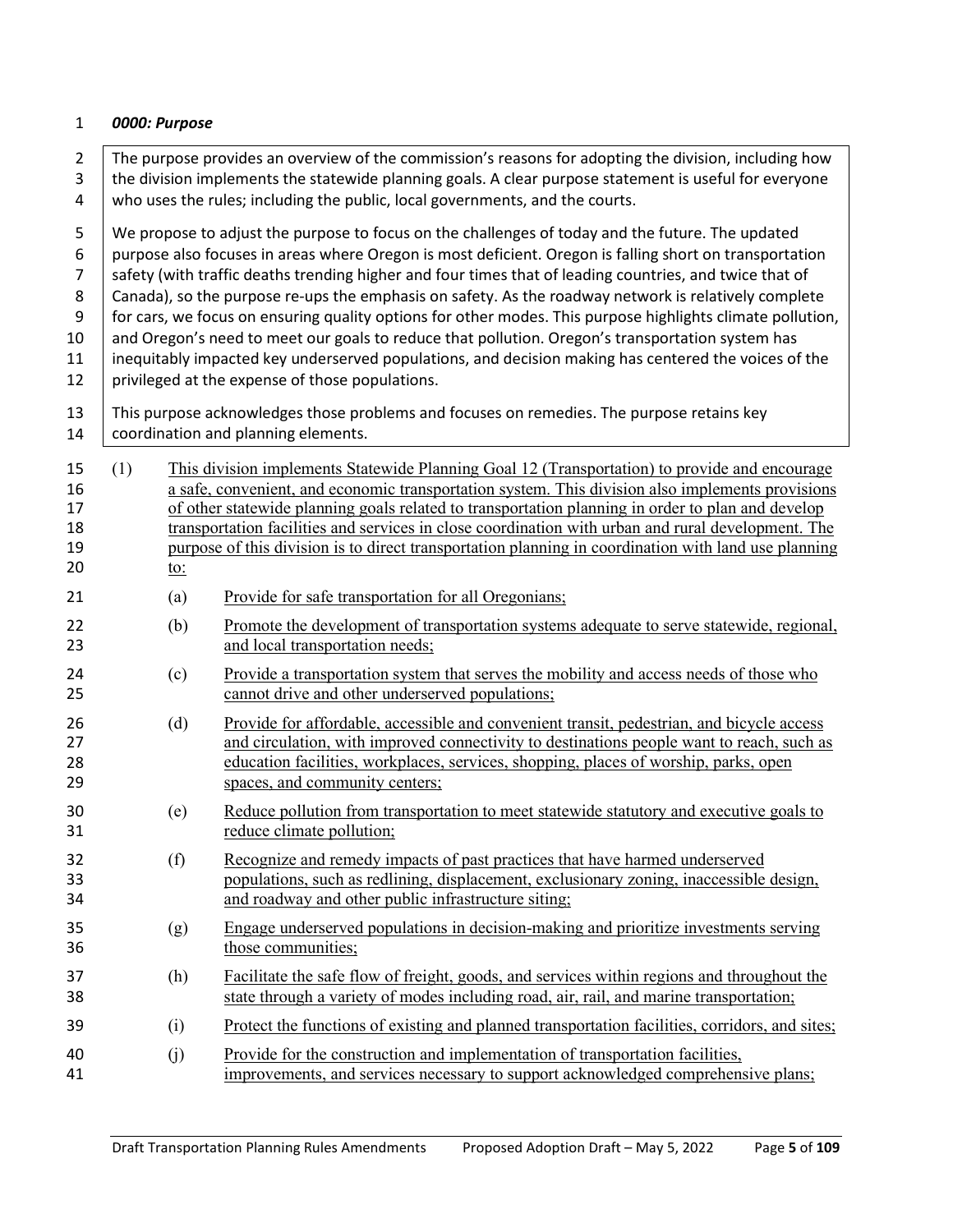| 1<br>2 |                   | (k)             | Identify how transportation facilities are provided on rural lands consistent with the<br>statewide planning goals;                                                                 |
|--------|-------------------|-----------------|-------------------------------------------------------------------------------------------------------------------------------------------------------------------------------------|
| 3<br>4 |                   | (1)             | Protect and restore safe passage for fish and wildlife, flood waters, and other natural<br>system functions at roadway crossings of waterbodies and other native habitat corridors; |
| 5<br>6 |                   | (m)             | Require coordination among affected local governments and transportation service<br>providers and consistency between state, regional, and local transportation plans; and          |
| 7<br>8 |                   | (n)             | Encourage changes to comprehensive plans to be supported by adequate planned<br>transportation facilities for all modes.                                                            |
| 9      | $\leftrightarrow$ |                 | This division implements Statewide Planning Goal 12 (Transportation) to provide and encourage                                                                                       |
| 10     |                   |                 | a safe, convenient and economic transportation system. This division also implements provisions                                                                                     |
| 11     |                   |                 | of other statewide planning goals related to transportation planning in order to plan and develop                                                                                   |
| 12     |                   |                 | transportation facilities and services in close coordination with urban and rural development. The                                                                                  |
| 13     |                   |                 | purpose of this division is to direct transportation planning in coordination with land use planning                                                                                |
| 14     |                   | $t\Theta$ :     |                                                                                                                                                                                     |
| 15     |                   | (a)             | Promote the development of transportation systems adequate to serve statewide, regional                                                                                             |
| 16     |                   |                 | and local transportation needs and the mobility needs of the transportation disadvantaged;                                                                                          |
| 17     |                   | $\biguplus$     | Encourage and support the availability of a variety of transportation choices for moving                                                                                            |
| 18     |                   |                 | people that balance vehicular use with other transportation modes, including walking,                                                                                               |
| 19     |                   |                 | bicycling and transit in order to avoid principal reliance upon any one mode of                                                                                                     |
| 20     |                   |                 | transportation;                                                                                                                                                                     |
| 21     |                   | (e)             | Provide for safe and convenient vehicular, transit, pedestrian, and bicycle access and                                                                                              |
| 22     |                   |                 | eirculation;                                                                                                                                                                        |
| 23     |                   | (d)             | Facilitate the safe, efficient and economic flow of freight and other goods and services                                                                                            |
| 24     |                   |                 | within regions and throughout the state through a variety of modes including road, air,                                                                                             |
| 25     |                   |                 | rail and marine transportation;                                                                                                                                                     |
| 26     |                   | (e)             | Protect existing and planned transportation facilities, corridors and sites for their                                                                                               |
| 27     |                   |                 | identified functions;                                                                                                                                                               |
| 28     |                   | (f)             | Provide for the construction and implementation of transportation facilities,                                                                                                       |
| 29     |                   |                 | improvements and services necessary to support acknowledged comprehensive plans;                                                                                                    |
| 30     |                   | $\circled{g}$   | Identify how transportation facilities are provided on rural lands consistent with the                                                                                              |
| 31     |                   |                 | goals;                                                                                                                                                                              |
| 32     |                   | (h)             | Ensure coordination among affected local governments and transportation service                                                                                                     |
| 33     |                   |                 | providers and consistency between state, regional and local transportation plans; and                                                                                               |
| 34     |                   | $\ddot{\theta}$ | Ensure that changes to comprehensive plans are supported by adequate planned                                                                                                        |
| 35     |                   |                 | transportation facilities.                                                                                                                                                          |
| 36     | (2)               |                 | In meeting the purposes described in section $(1)$ , coordinated land use and transportation plans                                                                                  |
| 37     |                   |                 | should ensure the transportation system supports a pattern of travel and land use in urban areas                                                                                    |
| 38     |                   |                 | that will avoid common air pollution, climate pollution, inequity, wasteful spending, traffic and                                                                                   |
| 39     |                   |                 | health and livability problems faced by other large urban areas of the country, through measures                                                                                    |
| 40     |                   |                 | designed to increase transportation options choices and make more efficient use of the existing                                                                                     |
| 41     |                   |                 | transportation system.                                                                                                                                                              |
| 42     | (3)               |                 | The extent of planning required by this division and the outcome of individual transportation                                                                                       |
| 43     |                   |                 | plans will vary depending on community size, needs and circumstances. Generally, larger and                                                                                         |
| 44     |                   |                 | faster growing communities and regions will need to prepare more comprehensive and detailed                                                                                         |
| 45     |                   |                 | plans, while smaller communities and rural areas will have more general plans. For all                                                                                              |
| 46     |                   |                 | communities, the mix of planned transportation facilities and services should be sufficient to                                                                                      |
| 47     |                   |                 | ensure promote economic, sustainable and environmentally sound mobility and accessibility for                                                                                       |
| 48     |                   |                 | all Oregonians. Coordinating land use and transportation planning will also complement efforts to                                                                                   |
|        |                   |                 |                                                                                                                                                                                     |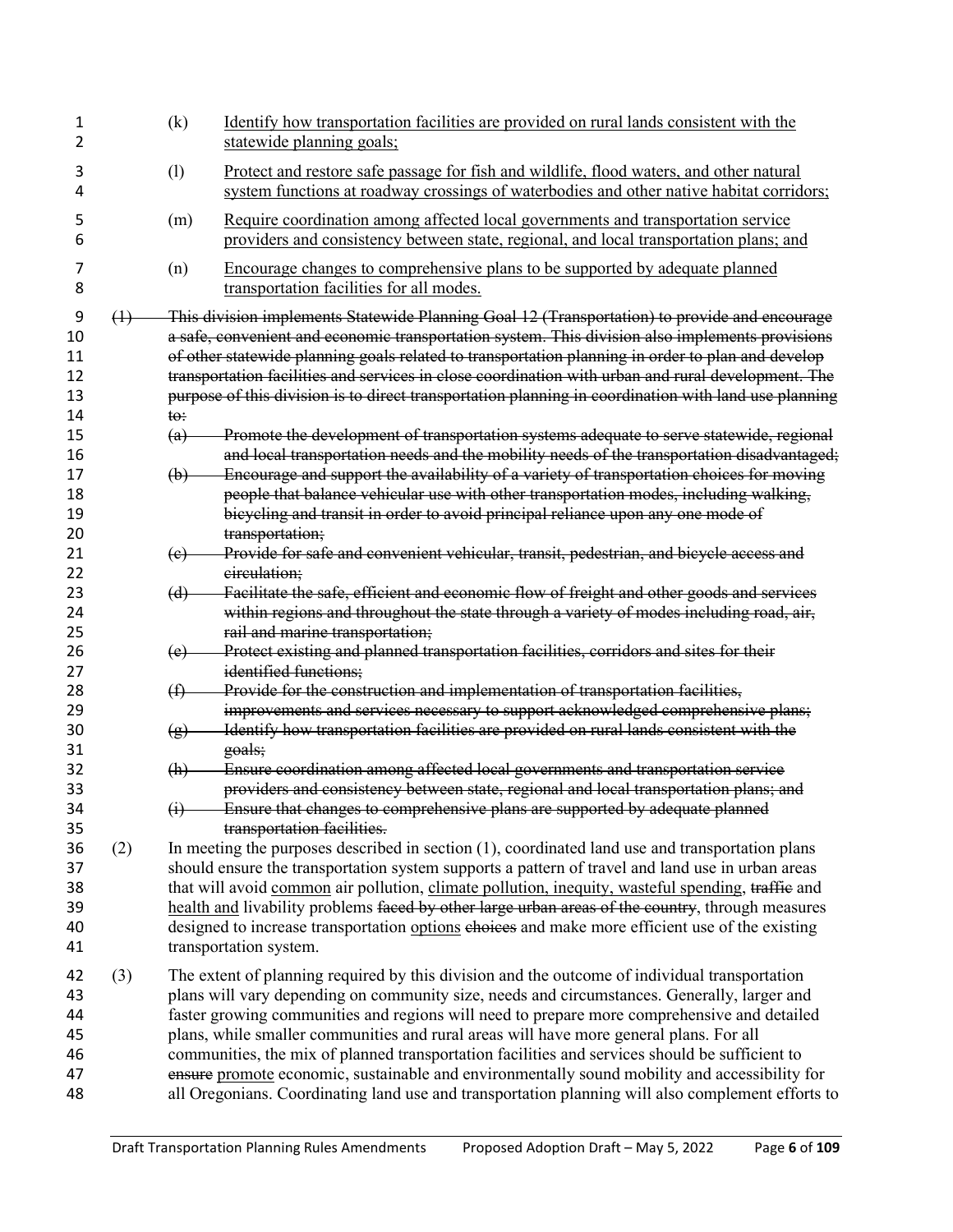| 1<br>2<br>3<br>4                                                                             |     | meet other state and local objectives, including containing urban development, reducing the cost<br>of public services, protecting farm and forest land, reducing air, water, and noise pollution,<br>conserving energy and reducing climate pollution emissions of greenhouse gases that contribute<br>to global climate change.                                                                                                                                                                                                                                                                                                                                                                                                                                                                                                                                                                                                                                                                                                                                                                                                                                                                                                                                                                                                                                                                                                                                 |  |  |  |  |
|----------------------------------------------------------------------------------------------|-----|-------------------------------------------------------------------------------------------------------------------------------------------------------------------------------------------------------------------------------------------------------------------------------------------------------------------------------------------------------------------------------------------------------------------------------------------------------------------------------------------------------------------------------------------------------------------------------------------------------------------------------------------------------------------------------------------------------------------------------------------------------------------------------------------------------------------------------------------------------------------------------------------------------------------------------------------------------------------------------------------------------------------------------------------------------------------------------------------------------------------------------------------------------------------------------------------------------------------------------------------------------------------------------------------------------------------------------------------------------------------------------------------------------------------------------------------------------------------|--|--|--|--|
| 5<br>6<br>7<br>8<br>9                                                                        |     | In all urban areas, coordinated land use and transportation plans are intended to provide<br>(a)<br>safe transportation convenient vehicular circulation and to enhance, promote and<br>facilitate safe and convenient pedestrian and bicycle travel by planning a well-connected<br>network of streets, sidewalks, paths, and trails, and supporting improvements for all<br>travel non-driving travel modes.                                                                                                                                                                                                                                                                                                                                                                                                                                                                                                                                                                                                                                                                                                                                                                                                                                                                                                                                                                                                                                                    |  |  |  |  |
| 10<br>11<br>12<br>13<br>14                                                                   |     | In urban areas that contain with a population greater than 25,000 persons, coordinated<br>(b)<br>land use and transportation plans are intended to improve livability and accessibility by<br>promoting the provision of transit service and more efficient performance of existing<br>transportation facilities through transportation system management and demand<br>management measures.                                                                                                                                                                                                                                                                                                                                                                                                                                                                                                                                                                                                                                                                                                                                                                                                                                                                                                                                                                                                                                                                      |  |  |  |  |
| 15<br>16<br>17<br>18<br>19<br>20<br>21<br>22<br>23<br>24<br>25<br>26<br>27<br>28<br>29<br>30 |     | (c)<br>Within metropolitan areas, coordinated land use and transportation plans are intended to<br>improve livability and accessibility by promoting changes in the transportation system<br>and land use patterns. A key outcome of this effort is a reduction in dependence reliance<br>on single occupant automobile use, particularly during peak periods. To accomplish this<br>outcome, this division promotes increased planning for alternative non-driving modes<br>and street connectivity and encourages land use patterns throughout urban areas that<br>make it more convenient for people to walk, bicycle, use transit, use automobile travel<br>more efficiently, and drive less to meet their daily needs. The result of applying these<br>portions of the division will vary within metropolitan areas. Some parts of urban areas,<br>such as downtowns, pedestrian districts, transit-oriented developments, climate friendly<br>areas, areas along priority transit corridors, and other mixed-use, pedestrian-friendly<br>centers, will be highly convenient for a variety of modes, including walking, bicycling<br>and transit, while others will be more auto-oriented while still providing safe and<br>convenient and include more modest measures to accommodate access and circulation by<br>other modes. In all instances, infrastructure shall be designed and constructed to deliver<br>safety and convenience for all Oregonians. |  |  |  |  |
| 31<br>32<br>33<br>34<br>35<br>36<br>37<br>38<br>39                                           | (4) | This division sets requirements for coordination among affected levels of government and<br>transportation service providers for preparation, adoption, refinement, implementation, and<br>amendment of transportation system plans. Transportation system plans adopted pursuant to this<br>division fulfill the requirements for public facilities required under ORS 197.712(2)(e), Goal 11<br>and OAR chapter 660, division 11, as they relate to transportation facilities. The rules in this<br>division are not intended to make local government determinations "land use decisions" under<br>ORS 197.015(10). The rules recognize, however, that under existing statutory and case law, many<br>determinations relating to the adoption and implementation of transportation plans will be land<br>use decisions.                                                                                                                                                                                                                                                                                                                                                                                                                                                                                                                                                                                                                                        |  |  |  |  |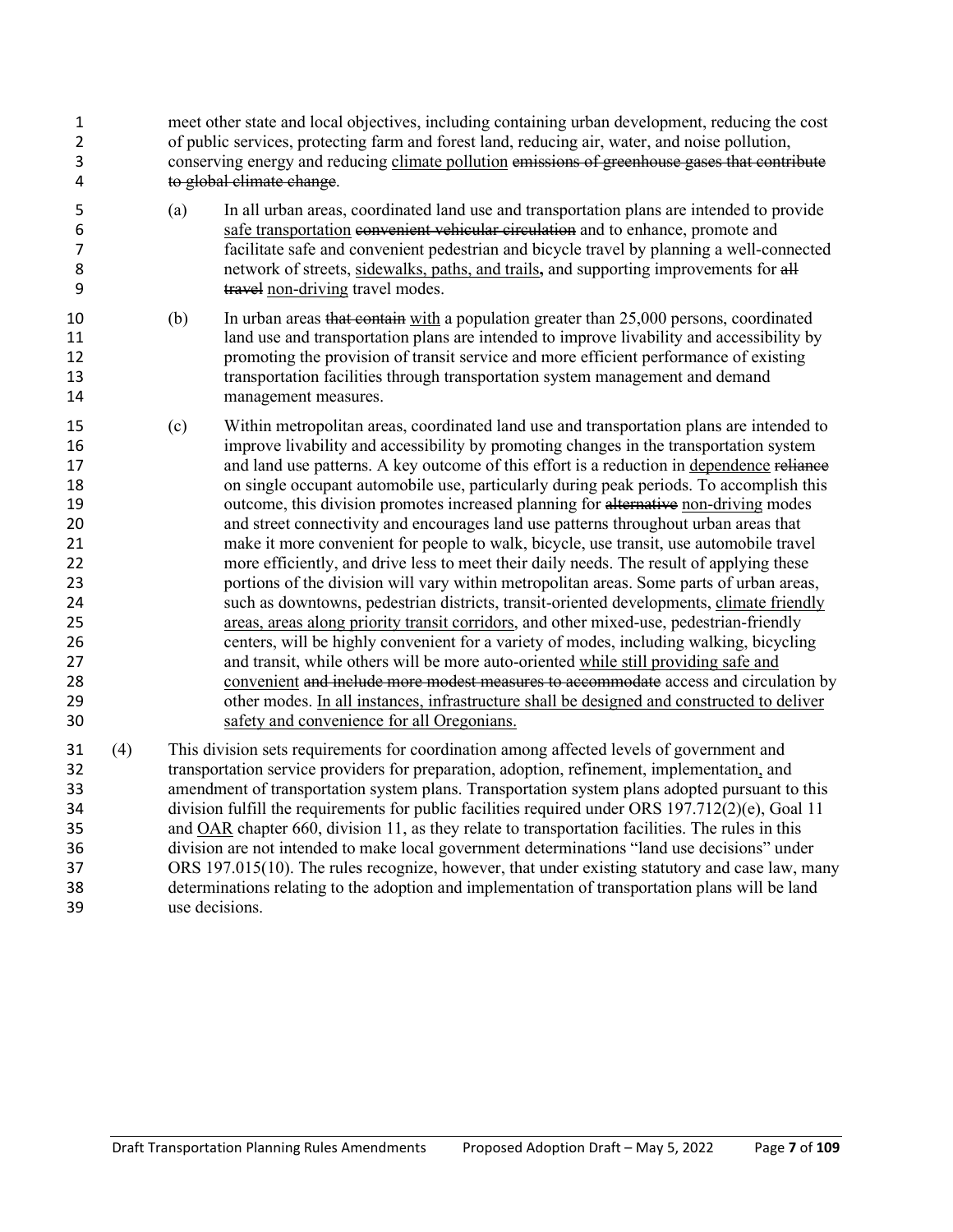#### <span id="page-7-0"></span>*0005: Definitions*

2 Every division of rules has a list of definitions. We will keep the list of definitions in the existing division, with changes and additions, as necessary. These definitions apply to the existing rules which will continue to apply outside of metropolitan areas, as well as new rules for cities and counties inside of 5 metropolitan areas.

- | Changes in section numbering are not marked in this rule.
- (1) "Access Management" means measures regulating access to streets, roads and highways from public roads and private driveways. Measures may include but are not limited to restrictions on the siting of interchanges, restrictions on the type and amount of access to roadways, and use of physical controls, such as signals and channelization including raised medians, to reduce impacts of approach road traffic on the main facility.
- (2) "Accessible dwelling unit" means a dwelling unit constructed to accommodate persons with disabilities, in compliance with the Americans with Disabilities Act and applicable construction requirements in adopted building codes.
- (3) "Accessible" means complying with the American with Disabilities Act.
- (4) "Accessway" means a walkway that provides pedestrian and or bicycle passage either between streets or from a street to a building or other destination such as a school, park, or transit stop. Accessways generally include a walkway and additional land on either side of the walkway, often in the form of an easement or right-of-way, to provide clearance and separation between the walkway and adjacent uses. Accessways through parking lots are generally physically separated from adjacent vehicle parking or parallel vehicle traffic by curbs or similar devices and include landscaping, trees, and lighting. Where accessways cross driveways, they are generally raised, paved, or marked in a manner which provides convenient access for pedestrians.
- (5) "Affected Local Government" means a city, county, or metropolitan service district that is directly impacted by a proposed transportation facility or improvement.
- (6) "Approach Road" means a legally constructed, public or private connection that provides vehicular access either to or from or to and from a highway and an adjoining property.
- (7) "Area, net" means the total area of a development site exclusive of proposed or existing public rights of way, public parks, public open space, protected natural features, and any other areas permanently precluded from development due to development constraints, easements, or similar legal instruments.
- (8) "At or near a major transit stop: "At" means a parcel or ownership which is adjacent to or includes a major transit stop generally including portions of such parcels or ownerships that are within 200 feet of a transit stop. "Near" generally means a parcel or ownership that is within 300 feet of a major transit stop. The term "generally" is intended to allow local governments through their plans and ordinances to adopt more specific definitions of these terms considering local needs and circumstances consistent with the overall objective and requirement to provide convenient pedestrian access to transit.
- (9) "Bicycle boulevard" means bicycle facilities on streets with low motorized traffic volumes and speeds, designated and designed to give bicycle travel priority. Bicycle boulevards use signs, markings, traffic diverters, or other measures to discourage through trips by motor vehicles. A bicycle boulevard may also include traffic control features to create safe, convenient bicycle crossings of intersecting streets.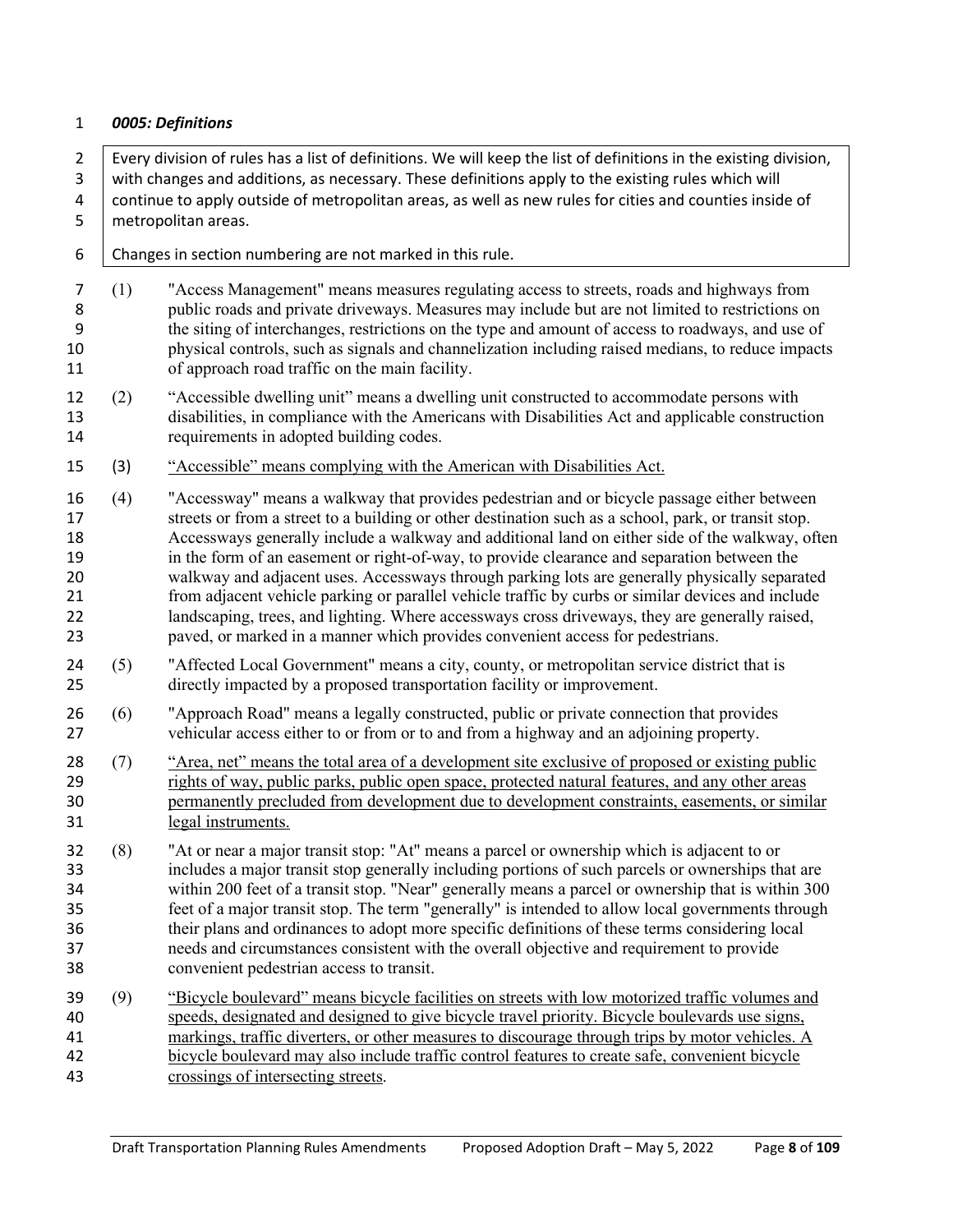| 1<br>2<br>3<br>4<br>5<br>6<br>$\overline{7}$<br>8<br>9<br>10<br>11 | (10) | "Climate friendly area" means an urban mixed-use area containing, or planned to contain, a<br>mixture of higher-density housing, jobs, businesses, and services. These areas are served by, or<br>planned for service by, high-quality pedestrian, bicycle, and transit infrastructure and services to<br>provide frequent and convenient connections to key destinations within the city and region. These<br>areas feature a well-designed and connected pedestrian environment. To maximize community<br>benefits these areas typically do not contain or require large parking lots, and are provided with<br>abundant tree canopy and vegetation to provide shade, cooling, and other amenities to visitors,<br>residents, and employees. Climate friendly areas will reduce the reliance on light duty motor<br>vehicle trips for residents, workers, and visitors by providing more proximate destinations within<br>climate friendly areas, improved connectivity to key destinations elsewhere in the community,<br>and enhanced alternative transportation options. |                                                                                                                                                                                                                                                                                                                    |  |  |  |
|--------------------------------------------------------------------|------|-------------------------------------------------------------------------------------------------------------------------------------------------------------------------------------------------------------------------------------------------------------------------------------------------------------------------------------------------------------------------------------------------------------------------------------------------------------------------------------------------------------------------------------------------------------------------------------------------------------------------------------------------------------------------------------------------------------------------------------------------------------------------------------------------------------------------------------------------------------------------------------------------------------------------------------------------------------------------------------------------------------------------------------------------------------------------------|--------------------------------------------------------------------------------------------------------------------------------------------------------------------------------------------------------------------------------------------------------------------------------------------------------------------|--|--|--|
| 12<br>13                                                           | (11) |                                                                                                                                                                                                                                                                                                                                                                                                                                                                                                                                                                                                                                                                                                                                                                                                                                                                                                                                                                                                                                                                               | "Commercial parking lot" means a site without a primary use where vehicle parking spaces are<br>rented or leased. It does not include shared parking.                                                                                                                                                              |  |  |  |
| 14<br>15<br>16<br>17                                               | (12) |                                                                                                                                                                                                                                                                                                                                                                                                                                                                                                                                                                                                                                                                                                                                                                                                                                                                                                                                                                                                                                                                               | "Committed transportation facilities" means those proposed transportation facilities and<br>improvements which are consistent with the acknowledged comprehensive plan and have<br>approved funding for construction in a public facilities plan or the Six-Year Highway or<br>Transportation Improvement Program. |  |  |  |
| 18<br>19<br>20<br>21<br>22                                         | (13) | "Demand management" means actions which are designed to change travel behavior in order to<br>improve performance of transportation facilities and to reduce need for additional road capacity.<br>Methods may include, but are not limited to, the use of alternative non-driving modes, ride-<br>sharing and vanpool programs, trip-reduction ordinances, shifting to off-peak periods, and<br>reduced or paid parking.                                                                                                                                                                                                                                                                                                                                                                                                                                                                                                                                                                                                                                                     |                                                                                                                                                                                                                                                                                                                    |  |  |  |
| 23<br>24<br>25                                                     | (14) | "Equitable outcomes" means outcomes that burdens underserved populations less than and<br>benefits underserved populations as much or more as the city or county population as a whole.<br>Examples of equitable outcomes include:                                                                                                                                                                                                                                                                                                                                                                                                                                                                                                                                                                                                                                                                                                                                                                                                                                            |                                                                                                                                                                                                                                                                                                                    |  |  |  |
| 26<br>27                                                           |      | (a)                                                                                                                                                                                                                                                                                                                                                                                                                                                                                                                                                                                                                                                                                                                                                                                                                                                                                                                                                                                                                                                                           | Increased stability of underserved populations, lowering the likelihood of displacement<br>due to gentrification from public and private investments;                                                                                                                                                              |  |  |  |
| 28<br>29                                                           |      | (b)                                                                                                                                                                                                                                                                                                                                                                                                                                                                                                                                                                                                                                                                                                                                                                                                                                                                                                                                                                                                                                                                           | More accessible, safe, affordable and equitable transportation choices with better<br>connectivity to destinations people want to reach;                                                                                                                                                                           |  |  |  |
| 30<br>31                                                           |      | (c)                                                                                                                                                                                                                                                                                                                                                                                                                                                                                                                                                                                                                                                                                                                                                                                                                                                                                                                                                                                                                                                                           | Adequate housing with access to employment, education, and fresh food, goods, services,<br>recreational and cultural opportunities, and social spaces;                                                                                                                                                             |  |  |  |
| 32                                                                 |      | (d)                                                                                                                                                                                                                                                                                                                                                                                                                                                                                                                                                                                                                                                                                                                                                                                                                                                                                                                                                                                                                                                                           | Increased safety for people in public spaces, transportation and community development;                                                                                                                                                                                                                            |  |  |  |
| 33                                                                 |      | (e)                                                                                                                                                                                                                                                                                                                                                                                                                                                                                                                                                                                                                                                                                                                                                                                                                                                                                                                                                                                                                                                                           | Equitable access to parks, nature, open spaces and public spaces;                                                                                                                                                                                                                                                  |  |  |  |
| 34<br>35                                                           |      | (f)                                                                                                                                                                                                                                                                                                                                                                                                                                                                                                                                                                                                                                                                                                                                                                                                                                                                                                                                                                                                                                                                           | Better and more racially equitable health outcomes across the lifespan, particularly health<br>outcomes connected to transportation choices, air pollution, and food;                                                                                                                                              |  |  |  |
| 36<br>37<br>38                                                     |      | (g)                                                                                                                                                                                                                                                                                                                                                                                                                                                                                                                                                                                                                                                                                                                                                                                                                                                                                                                                                                                                                                                                           | Recognizing and remedying impacts of past practices such as redlining, displacement,<br>exclusionary zoning, and roadway and other public infrastructure siting decisions that<br>harmed underserved communities; and                                                                                              |  |  |  |
| 39<br>40                                                           |      | (h)                                                                                                                                                                                                                                                                                                                                                                                                                                                                                                                                                                                                                                                                                                                                                                                                                                                                                                                                                                                                                                                                           | Fairly-distributed benefits to residents and local governments across cities and counties<br>within metropolitan areas.                                                                                                                                                                                            |  |  |  |
| 41<br>42<br>43                                                     | (15) |                                                                                                                                                                                                                                                                                                                                                                                                                                                                                                                                                                                                                                                                                                                                                                                                                                                                                                                                                                                                                                                                               | "Freeway" means a limited-access highway with access points exclusively from interchanges<br>with other streets and highways. Limited access may be provided for rural land uses in rural areas<br>where no other access is available.                                                                             |  |  |  |
| 44                                                                 | (16) |                                                                                                                                                                                                                                                                                                                                                                                                                                                                                                                                                                                                                                                                                                                                                                                                                                                                                                                                                                                                                                                                               | "Horizon year" means the final year of the twenty-year planning period.                                                                                                                                                                                                                                            |  |  |  |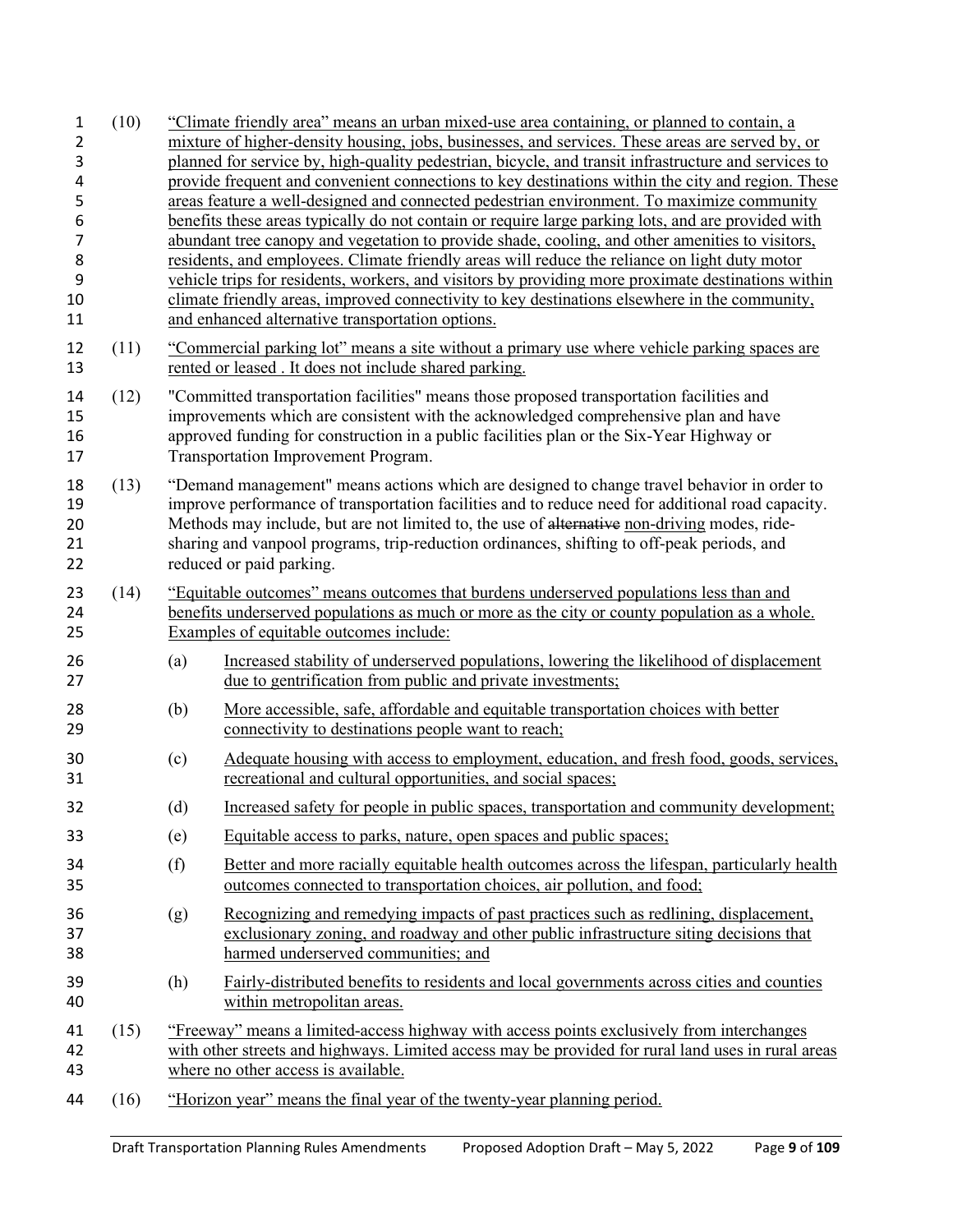| $\mathbf{1}$<br>$\overline{2}$   | (17) | "Influence area of an interchange" means the area 1,320 feet from an interchange ramp terminal<br>measured on the crossroad away from the mainline.                                                                                                                                                                                                                                         |                                                                                                                                                                                                                                                                           |                                                                                                                                                                                                                                                                                                                                                                                                                                                                                                         |  |
|----------------------------------|------|---------------------------------------------------------------------------------------------------------------------------------------------------------------------------------------------------------------------------------------------------------------------------------------------------------------------------------------------------------------------------------------------|---------------------------------------------------------------------------------------------------------------------------------------------------------------------------------------------------------------------------------------------------------------------------|---------------------------------------------------------------------------------------------------------------------------------------------------------------------------------------------------------------------------------------------------------------------------------------------------------------------------------------------------------------------------------------------------------------------------------------------------------------------------------------------------------|--|
| 3<br>4<br>5                      | (18) | "Local streets" means streets that are functionally classified as local streets to serve primarily<br>local access to property and circulation within neighborhoods or specific areas. Local streets do<br>not include streets functionally classified as collector or arterials.                                                                                                           |                                                                                                                                                                                                                                                                           |                                                                                                                                                                                                                                                                                                                                                                                                                                                                                                         |  |
| 6<br>$\overline{7}$              | (19) |                                                                                                                                                                                                                                                                                                                                                                                             |                                                                                                                                                                                                                                                                           | "Local Street Standards" include but are not limited to standards for right-of-way, pavement<br>width, travel lanes, parking lanes, curb turning radius, and accessways.                                                                                                                                                                                                                                                                                                                                |  |
| 8<br>9<br>10<br>11               | (20) | "Major" means, in general, those facilities or developments which, considering the size of the<br>urban or rural area and the range of size, capacity or service level of similar facilities or<br>developments in the area, are either larger than average, serve more than neighborhood needs or<br>have significant land use or traffic impacts on more than the immediate neighborhood: |                                                                                                                                                                                                                                                                           |                                                                                                                                                                                                                                                                                                                                                                                                                                                                                                         |  |
| 12<br>13<br>14                   |      | (a)                                                                                                                                                                                                                                                                                                                                                                                         |                                                                                                                                                                                                                                                                           | "Major" as it modifies transit corridors, stops, transfer stations and new transportation<br>facilities means those facilities which are most important to the functioning of the system<br>or which provide a high level, volume or frequency of service;                                                                                                                                                                                                                                              |  |
| 15<br>16<br>17                   |      | (b)                                                                                                                                                                                                                                                                                                                                                                                         |                                                                                                                                                                                                                                                                           | "Major" as it modifies industrial, institutional and retail development means such<br>developments which are larger than average, serve more than neighborhood needs or<br>which have traffic impacts on more than the immediate neighborhood;                                                                                                                                                                                                                                                          |  |
| 18<br>19<br>20<br>21<br>22<br>23 |      | (c)                                                                                                                                                                                                                                                                                                                                                                                         |                                                                                                                                                                                                                                                                           | Application of the term "major" will vary from area to area depending upon the scale of<br>transportation improvements, transit facilities and development which occur in the area.<br>A facility considered to be major in a smaller or less densely developed area may,<br>because of the relative significance and impact of the facility or development, not be<br>considered a major facility in a larger or more densely developed area with larger or more<br>intense development or facilities. |  |
| 24                               | (21) | "Major transit stop" means:                                                                                                                                                                                                                                                                                                                                                                 |                                                                                                                                                                                                                                                                           |                                                                                                                                                                                                                                                                                                                                                                                                                                                                                                         |  |
| 25<br>26<br>27                   |      | (a)                                                                                                                                                                                                                                                                                                                                                                                         | Existing existing and planned transit stations, including light rail stations and other transit<br>transfer stations, except for temporary facilities; other planned stops designated as major<br>transit stops in a transportation system plan and existing stops which: |                                                                                                                                                                                                                                                                                                                                                                                                                                                                                                         |  |
| 28<br>29<br>30<br>31<br>32       |      | (A)                                                                                                                                                                                                                                                                                                                                                                                         |                                                                                                                                                                                                                                                                           | (a) Have or are planned for an above average frequency of scheduled, fixed-route<br>service when compared to region wide service. In urban areas of 1,000,000 or<br>more population major transit stops are generally located along routes that have<br>or are planned for 20 minute 15-minute or better service frequency throughout<br>the day and on weekends during the peak hour; and                                                                                                              |  |
| 33<br>34                         |      | $\left( \mathbf{B} \right)$                                                                                                                                                                                                                                                                                                                                                                 |                                                                                                                                                                                                                                                                           | (b) Are located in a transit oriented development or within one-quarter mile of an<br>area planned and zoned for:                                                                                                                                                                                                                                                                                                                                                                                       |  |
| 35                               |      |                                                                                                                                                                                                                                                                                                                                                                                             | $\ddot{\theta}$                                                                                                                                                                                                                                                           | (A) Medium or high density residential development; or                                                                                                                                                                                                                                                                                                                                                                                                                                                  |  |
| 36<br>37                         |      |                                                                                                                                                                                                                                                                                                                                                                                             | (ii)                                                                                                                                                                                                                                                                      | $(B)$ Intensive commercial or institutional uses within one-quarter mile of<br>land uses in paragraph $(A)$ subsection $(i)$ ; or                                                                                                                                                                                                                                                                                                                                                                       |  |
| 38                               |      |                                                                                                                                                                                                                                                                                                                                                                                             | (iii)                                                                                                                                                                                                                                                                     | (C) Uses likely to generate a relatively high level of transit ridership.                                                                                                                                                                                                                                                                                                                                                                                                                               |  |
| 39<br>40<br>41                   | (22) |                                                                                                                                                                                                                                                                                                                                                                                             |                                                                                                                                                                                                                                                                           | "Metropolitan area" means the local governments that are responsible for adopting local or<br>regional transportation system plans within a metropolitan planning organization (MPO)<br>boundary. This includes cities, counties, and, in the Portland Metropolitan area, Metro.                                                                                                                                                                                                                        |  |
| 42<br>43<br>44                   | (23) |                                                                                                                                                                                                                                                                                                                                                                                             |                                                                                                                                                                                                                                                                           | "Metropolitan Planning Organization (MPO)" means an organization located within the State of<br>Oregon and designated by the Governor to coordinate transportation planning in an urbanized<br>area of the state including such designations made subsequent to the adoption of this rule. The                                                                                                                                                                                                          |  |
|                                  |      |                                                                                                                                                                                                                                                                                                                                                                                             |                                                                                                                                                                                                                                                                           |                                                                                                                                                                                                                                                                                                                                                                                                                                                                                                         |  |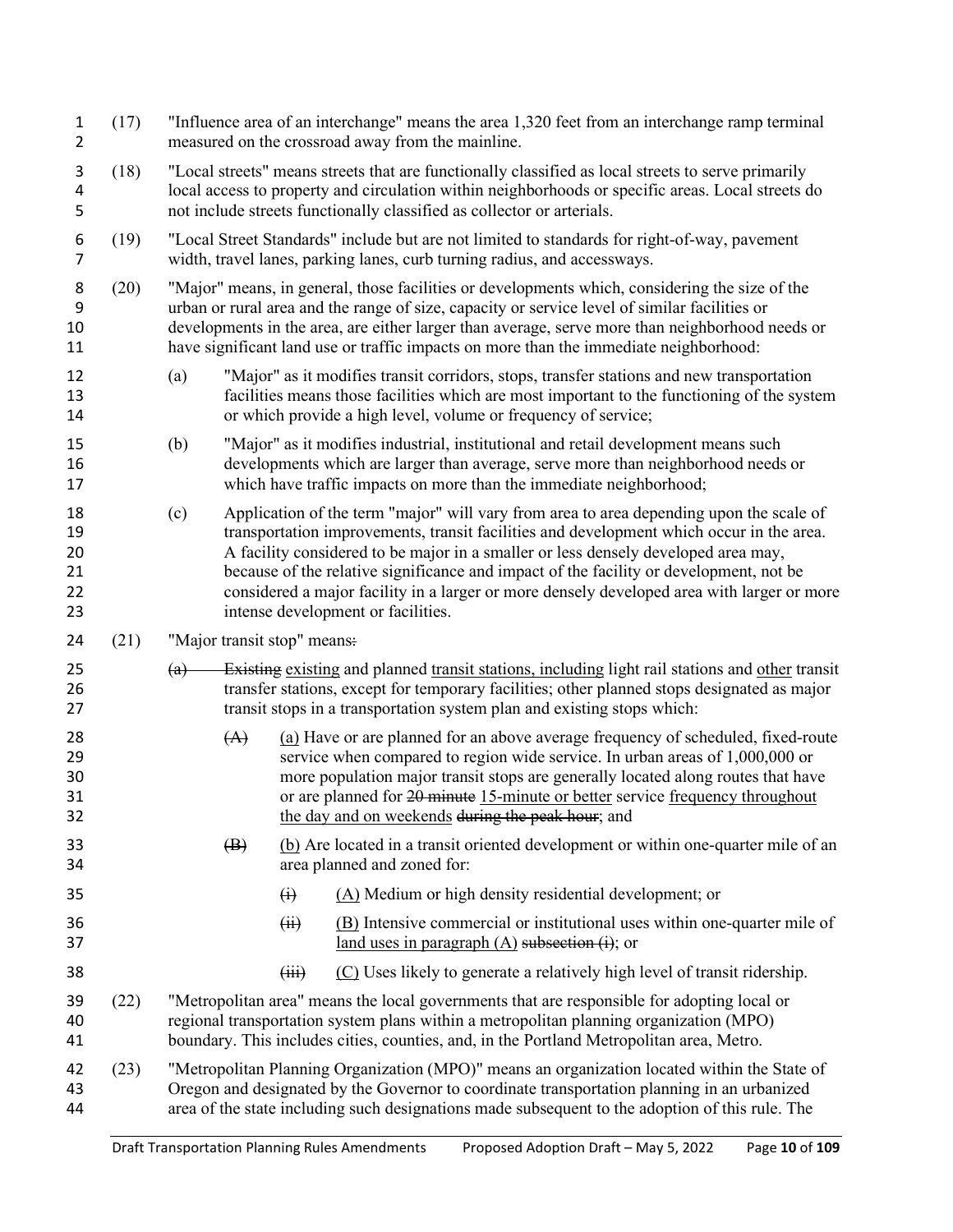| $\mathbf 1$<br>$\overline{2}$                            |      | Longview-Kelso-Rainier and Walla Walla Valley MPOs are not considered MPOs for the<br>purposes of this division.                                                                                                                                                                                                                                                                                                                                                                                                                                                                                                                                                                                                                                                                                                                                                  |  |  |  |  |
|----------------------------------------------------------|------|-------------------------------------------------------------------------------------------------------------------------------------------------------------------------------------------------------------------------------------------------------------------------------------------------------------------------------------------------------------------------------------------------------------------------------------------------------------------------------------------------------------------------------------------------------------------------------------------------------------------------------------------------------------------------------------------------------------------------------------------------------------------------------------------------------------------------------------------------------------------|--|--|--|--|
| 3<br>4<br>5<br>6<br>$\overline{7}$<br>8<br>9<br>10<br>11 | (24) | "Minor transportation improvements" include, but are not limited to, signalization, addition of<br>turn lanes or merge/deceleration lanes on arterial or collector streets, provision of local streets,<br>transportation system management measures, modification of existing interchange facilities<br>within public right of way and design modifications located within an approved corridor. Minor<br>transportation improvements may or may not be listed as planned projects in a TSP where the<br>improvement is otherwise consistent with the TSP. Minor transportation improvements do not<br>include new interchanges; new approach roads within the influence area of an interchange; new<br>intersections on limited access roadways, highways, or expressways; new collector or arterial<br>streets, road realignments or addition of travel lanes. |  |  |  |  |
| 12                                                       | (25) | "ODOT" means the Oregon Department of Transportation.                                                                                                                                                                                                                                                                                                                                                                                                                                                                                                                                                                                                                                                                                                                                                                                                             |  |  |  |  |
| 13<br>14<br>15                                           | (26) | "Parking benefit district" means a designated area where some of the revenues from parking fees<br>or permits for public parking within the designated area are dedicated to public improvements in<br>the area.                                                                                                                                                                                                                                                                                                                                                                                                                                                                                                                                                                                                                                                  |  |  |  |  |
| 16<br>17<br>18                                           | (27) | "Parking mandates" means requirements to include a minimum number of off-street parking<br>spaces with development or redevelopment, or a fee-in-lieu of providing parking for residential<br>development.                                                                                                                                                                                                                                                                                                                                                                                                                                                                                                                                                                                                                                                        |  |  |  |  |
| 19<br>20                                                 | (28) | "Parking maximums" means limits on the number of off-street parking spaces that can be<br>included in a development.                                                                                                                                                                                                                                                                                                                                                                                                                                                                                                                                                                                                                                                                                                                                              |  |  |  |  |
| 21<br>22<br>23<br>24<br>25                               | (29) | "Parking spaces" means on and off-street spaces designated for automobile parking in areas<br>planned for industrial, commercial, institutional or public uses. The following are not considered<br>parking spaces for the purposes of OAR 660-012-0045(5)(e): park and ride lots, handicapped<br>parking, and parking spaces for carpools and vanpools., other than parking spaces reserved for<br>carpools, vanpools, or parking under the Americans with Disabilities Act.                                                                                                                                                                                                                                                                                                                                                                                     |  |  |  |  |
| 26<br>27<br>28<br>29                                     | (30) | "Pedestrian district" means a comprehensive plan designation or implementing land use<br>regulations, such as an overlay zone, that establish requirements to provide a safe and convenient<br>pedestrian environment in an area planned for a mix of uses likely to support a relatively high<br>level of pedestrian activity. Such areas include but are not limited to:                                                                                                                                                                                                                                                                                                                                                                                                                                                                                        |  |  |  |  |
| 30<br>31                                                 |      | Lands planned for a mix of commercial or institutional uses near lands planned for<br>(a)<br>medium to high density housing; or                                                                                                                                                                                                                                                                                                                                                                                                                                                                                                                                                                                                                                                                                                                                   |  |  |  |  |
| 32                                                       |      | (b)<br>Areas with a concentration of employment and retail activity; and                                                                                                                                                                                                                                                                                                                                                                                                                                                                                                                                                                                                                                                                                                                                                                                          |  |  |  |  |
| 33<br>34                                                 |      | (c)<br>Which have, or could develop, or have planned a network of streets and accessways<br>which provide convenient pedestrian circulation.                                                                                                                                                                                                                                                                                                                                                                                                                                                                                                                                                                                                                                                                                                                      |  |  |  |  |
| 35<br>36<br>37<br>38<br>39<br>40<br>41                   | (31) | "Pedestrian connection facility" means a continuous, unobstructed, reasonably direct route<br>between two points that is intended and suitable for pedestrian use. Pedestrian facilities<br>connections include but are not limited to sidewalks, walkways, accessways, stairways and<br>pedestrian bridges. On developed parcels, pedestrian facilities connections are generally hard<br>surfaced. In parks and natural areas, pedestrian facilities connections may be soft-surfaced<br>pathways. On undeveloped parcels and parcels intended for redevelopment, pedestrian facilities<br>connections may also include rights of way or easements for future pedestrian improvements.                                                                                                                                                                          |  |  |  |  |
| 42<br>43<br>44<br>45                                     | (32) | "Pedestrian plaza" means a small semi-enclosed area usually adjoining a sidewalk or a transit stop<br>which provides a place for pedestrians to sit, stand or rest. They are usually paved with concrete,<br>pavers, bricks or similar material and include seating, pedestrian scale lighting and similar<br>pedestrian improvements. Low walls or planters and landscaping are usually provided to create a                                                                                                                                                                                                                                                                                                                                                                                                                                                     |  |  |  |  |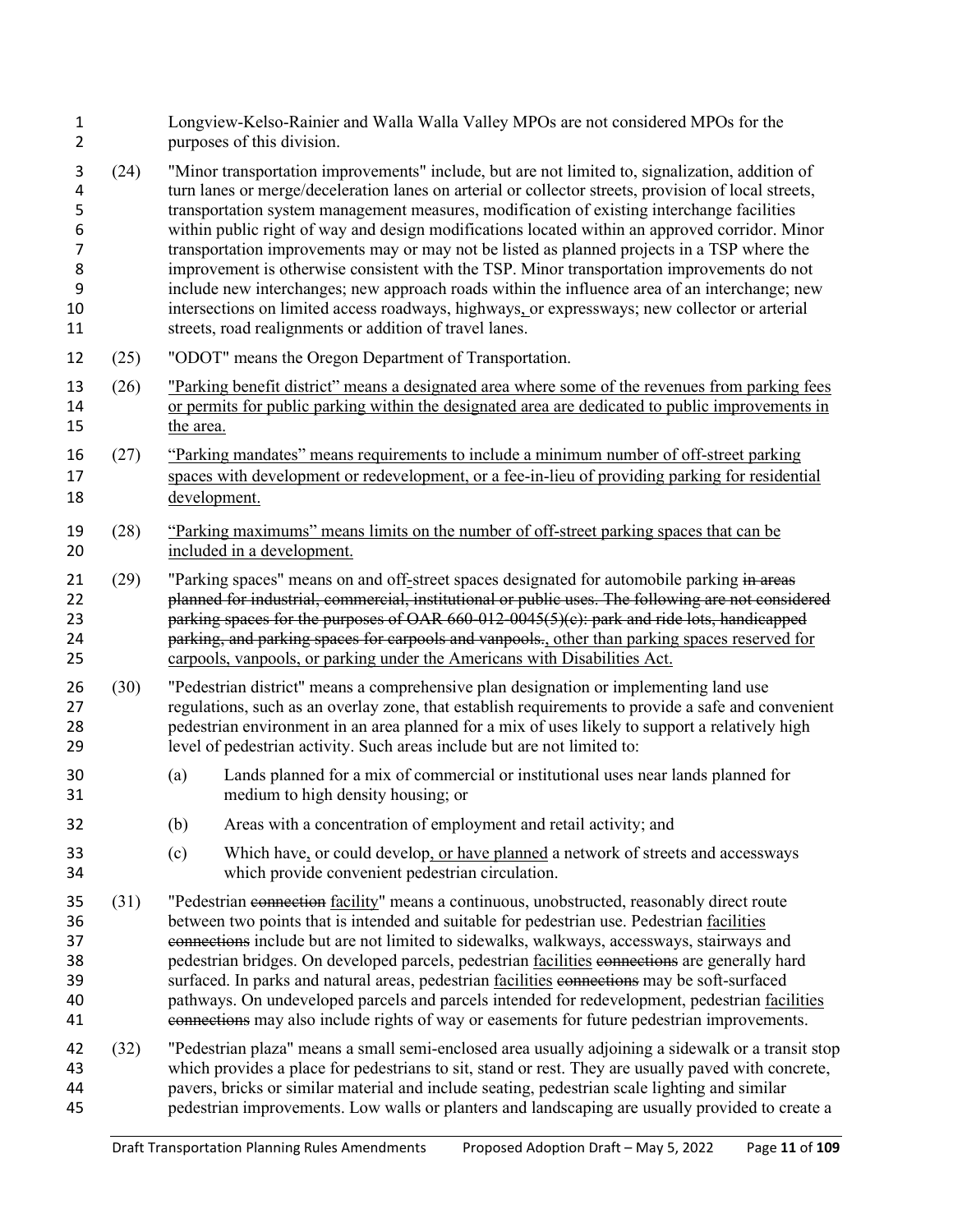| 1<br>2<br>3<br>4                   |      | semi-enclosed space and to buffer and separate the plaza from adjoining parking lots and vehicle<br>maneuvering areas. Plazas are generally located at a transit stop, building entrance or an<br>intersection and connect directly to adjacent sidewalks, walkways, transit stops and buildings. A<br>plaza including 150-250 square feet would be considered "small."                                                                                                                                      |
|------------------------------------|------|--------------------------------------------------------------------------------------------------------------------------------------------------------------------------------------------------------------------------------------------------------------------------------------------------------------------------------------------------------------------------------------------------------------------------------------------------------------------------------------------------------------|
| 5<br>6<br>$\overline{7}$<br>8<br>9 | (33) | "Pedestrian scale" means site and building design elements that are dimensionally less than those<br>intended to accommodate automobile traffic, flow and buffering. Examples include ornamental<br>lighting of limited height; bricks, pavers or other modules of paving with small dimensions; a<br>variety of planting and landscaping materials; arcades or awnings that reduce the height of walls;<br>and signage and signpost details that can only be perceived from a short distance.               |
| 10<br>11<br>12                     | (34) | "People with disabilities" means people who have a record or history of physical, mental,<br>intellectual, or sensory impairments which in interaction with various barriers may hinder their<br>full and effective participation in society on an equal basis with others.                                                                                                                                                                                                                                  |
| 13<br>14                           | (35) | "Planning period" means the twenty-year period beginning with the date of adoption of a TSP to<br>meet the requirements of this division-rule.                                                                                                                                                                                                                                                                                                                                                               |
| 15<br>16                           | (36) | "Preliminary Design" means an engineering design which specifies in detail the location and<br>alignment of a planned transportation facility or improvement.                                                                                                                                                                                                                                                                                                                                                |
| 17<br>18<br>19<br>20               | (37) | "Priority transit corridor" means a corridor which has a high existing or planned level of transit<br>service relative to other transit service in the community, including service frequency and span of<br>service. The corridor may be described as a series of stations when served by high-capacity transit<br>services with widely spaced stations.                                                                                                                                                    |
| 21<br>22                           | (38) | "Reasonably direct" means either a route that does not deviate unnecessarily from a straight line<br>or a route that does not involve a significant amount of out-of-direction travel for likely users.                                                                                                                                                                                                                                                                                                      |
| 23<br>24<br>25<br>26               | (39) | "Refinement Plan" means an amendment to the transportation system plan, which resolves, at a<br>systems level, determinations on function, mode or general location which were deferred during<br>transportation system planning because detailed information needed to make those determinations<br>could not reasonably be obtained during that process.                                                                                                                                                   |
| 27<br>28<br>29                     | (40) | "Regional Transportation Plan" or "RTP" means the long-range transportation plan prepared and<br>adopted by a metropolitan planning organization for a metropolitan area as provided for in federal<br>law.                                                                                                                                                                                                                                                                                                  |
| 30                                 | (41) | "Roads" means streets, roads, and highways.                                                                                                                                                                                                                                                                                                                                                                                                                                                                  |
| 31<br>32<br>33<br>34<br>35         | (42) | "Rural community" means areas defined as resort communities and rural communities in<br>accordance with OAR $660-022-0010(6)$ and (7). For the purposes of this division, the area need<br>only meet the definitions contained in the Unincorporated Communities Rule although the area<br>may not have been designated as an unincorporated community in accordance with OAR 660-<br>022-0020.                                                                                                              |
| 36<br>37<br>38<br>39<br>40         | (43) | "Separated or protected bicycle facilities" means bicycle facilities that are physically separated or<br>protected from motor vehicle traffic by barriers that inhibit intrusion into the bicycle facility.<br>Protection may include parked motor vehicles. Separated or protected bicycle facilities may be<br>unidirectional or two-way. Separated or protected bicycle facilities are designed to address<br>conflicting traffic at intersections and other vehicular accesses to the street or highway. |
| 41<br>42<br>43                     | (44) | "Shared parking" means parking spaces used to meet the parking mandates for two or more uses,<br>structures, or parcels of land, to the extent that the owners or operators show the overall demand<br>for parking spaces can be met by the shared parking.                                                                                                                                                                                                                                                  |
| 44<br>45                           | (45) | "Transit-Oriented Development (TOD)" means a mix of residential, retail and office uses and a<br>supporting network of roads, bicycle and pedestrian ways focused on a major transit stop                                                                                                                                                                                                                                                                                                                    |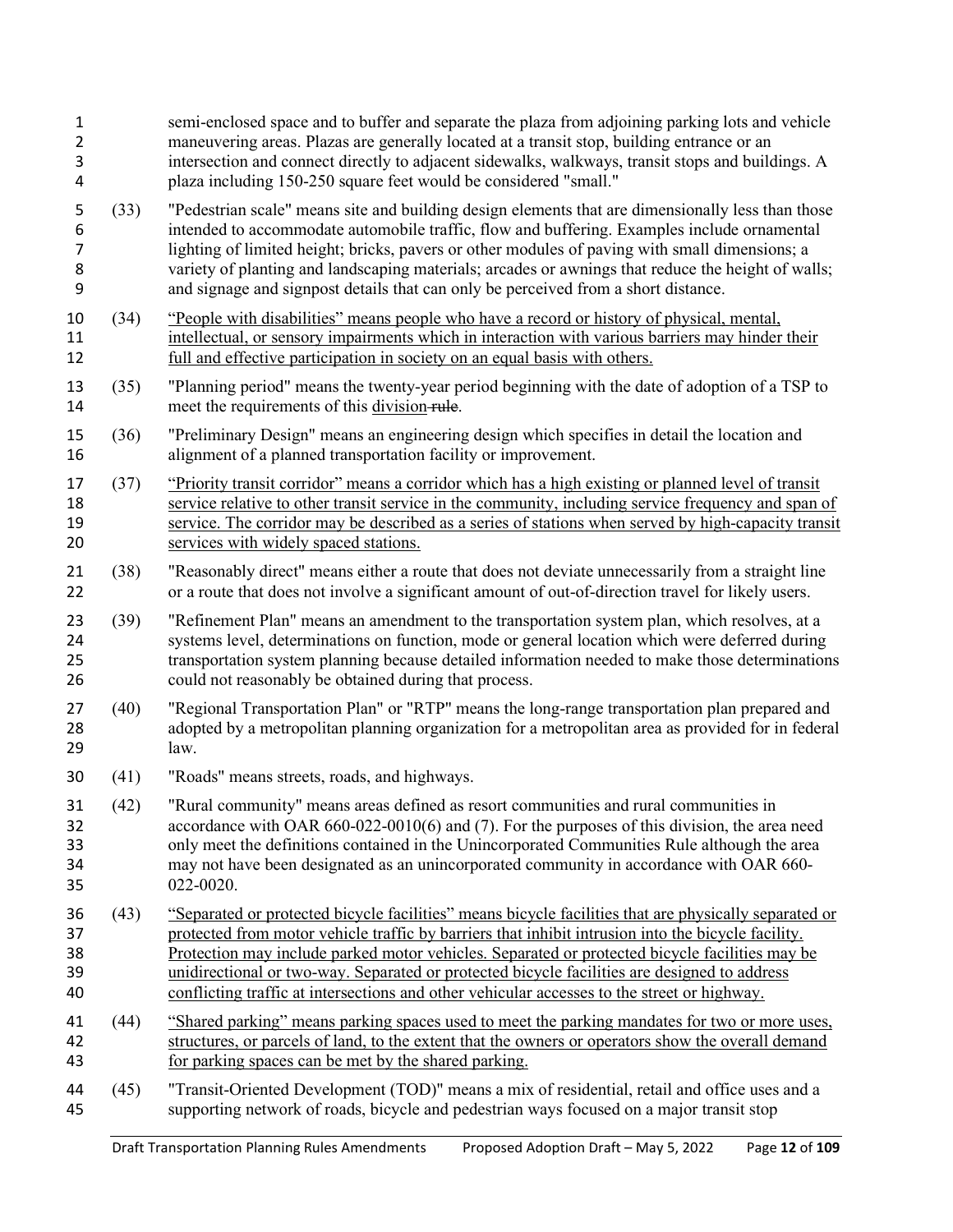| include: | designed to support a high level of transit use. The key features of transit oriented development                                                                                                                                                                                                                                                                                                                                                                                                                                                                 |
|----------|-------------------------------------------------------------------------------------------------------------------------------------------------------------------------------------------------------------------------------------------------------------------------------------------------------------------------------------------------------------------------------------------------------------------------------------------------------------------------------------------------------------------------------------------------------------------|
| (a)      | A mixed-use center at the transit stop, oriented principally to transit riders and pedestrian<br>and bicycle travel from the surrounding area;                                                                                                                                                                                                                                                                                                                                                                                                                    |
| (b)      | High density of residential development proximate to the transit stop sufficient to support<br>transit operation and neighborhood commercial uses within the TOD;                                                                                                                                                                                                                                                                                                                                                                                                 |
| (c)      | A network of roads, and bicycle and pedestrian paths to support high levels of pedestrian<br>access within the TOD and high levels of transit use.                                                                                                                                                                                                                                                                                                                                                                                                                |
|          | "Transportation Facilities" means any physical facility that moves or assist in the movement of<br>people or goods including facilities identified in OAR 660-012-0020 but excluding electricity,<br>sewage, and water systems.                                                                                                                                                                                                                                                                                                                                   |
|          | "Transportation System Management Measures" means techniques for increasing the efficiency,<br>safety, capacity, or level of service of a transportation facility without increasing its size.<br>Examples include, but are not limited to, traffic signal improvements, traffic control devices<br>including installing medians and parking removal, channelization, access management, ramp<br>metering, and restriping of high occupancy vehicle (HOV) lanes.                                                                                                  |
|          | "Transportation Needs" means estimates of the movement of people and goods consistent with<br>acknowledged comprehensive plan and the requirements of this rule division. Needs are typically<br>based on projections of future travel demand resulting from a continuation of current trends as<br>modified by policy objectives, including those expressed in Goal 12 and this rule division, and<br>attaining the state's goals for greenhouse gas emissions reduction, especially those for avoiding<br>principal reliance on any one mode of transportation. |
|          | "Transportation Needs, Local" means needs for movement of people and goods within<br>communities and portions of counties and the need to provide access to local destinations.                                                                                                                                                                                                                                                                                                                                                                                   |
|          | "Transportation Needs, Regional" means needs for movement of people and goods between and<br>through communities and accessibility to regional destinations within a metropolitan area, county<br>or associated group of counties.                                                                                                                                                                                                                                                                                                                                |
|          | "Transportation Needs, State" means needs for movement of people and goods between and<br>through regions of the state and between the state and other states.                                                                                                                                                                                                                                                                                                                                                                                                    |
|          | "Transportation Options Provider" means an entity providing services that work to change travel<br>behavior in order to increase transportation system efficiency.                                                                                                                                                                                                                                                                                                                                                                                                |
|          | "Transportation Project Development" means implementing the transportation system plan (TSP)<br>by determining the precise location, alignment, and preliminary design of improvements included<br>in the TSP based on site-specific engineering and environmental studies.                                                                                                                                                                                                                                                                                       |
|          | "Transportation Service" means a service for moving people and goods, such as intercity bus<br>service and passenger rail service.                                                                                                                                                                                                                                                                                                                                                                                                                                |
|          | "Transportation System Plan (TSP)" means a plan for one or more transportation facilities that are<br>planned, developed, operated, and maintained in a coordinated manner to supply continuity of<br>movement between modes, and within and between geographic and jurisdictional areas.                                                                                                                                                                                                                                                                         |
|          | "Urban Area" means lands within an urban growth boundary, two or more contiguous urban<br>growth boundaries, and urban unincorporated communities as defined by OAR 660-022-0010(9).<br>For the purposes of this division, the area need only meet the definition contained in the<br>Unincorporated Communities Rule although the area may not have been designated as an<br>unincorporated community in accordance with 660-022-0020.                                                                                                                           |
|          |                                                                                                                                                                                                                                                                                                                                                                                                                                                                                                                                                                   |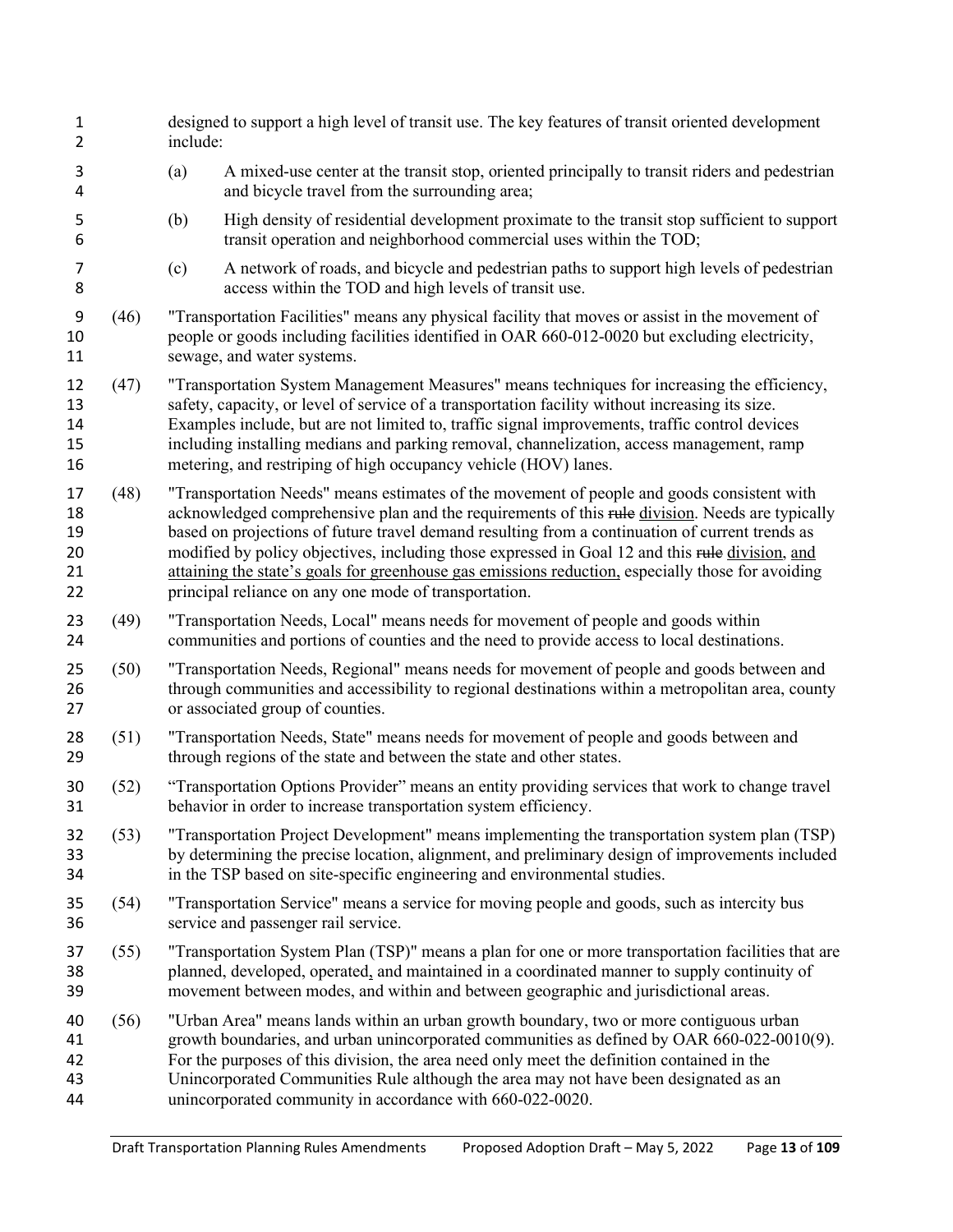|                                  | (57) | "Unbundled parking" means a requirement that parking spaces for each unit in a development be                                                                                                                                                                                                                                                                                                                                                                                                                                    |  |  |  |  |  |  |  |
|----------------------------------|------|----------------------------------------------------------------------------------------------------------------------------------------------------------------------------------------------------------------------------------------------------------------------------------------------------------------------------------------------------------------------------------------------------------------------------------------------------------------------------------------------------------------------------------|--|--|--|--|--|--|--|
|                                  |      | rented, leased or sold separately from the unit itself. The parking space(s) must be rented, leased,                                                                                                                                                                                                                                                                                                                                                                                                                             |  |  |  |  |  |  |  |
| 3                                |      | or sold at market rates for comparable local off-street parking. The renter, lessor, or buyer of the                                                                                                                                                                                                                                                                                                                                                                                                                             |  |  |  |  |  |  |  |
| 4                                |      | unit must be allowed to opt out of renting, leasing, or buying the parking space.                                                                                                                                                                                                                                                                                                                                                                                                                                                |  |  |  |  |  |  |  |
| 5                                | (58) | "Urban Fringe" means:                                                                                                                                                                                                                                                                                                                                                                                                                                                                                                            |  |  |  |  |  |  |  |
| 6                                |      | Areas outside the urban growth boundary that are within five miles of the urban growth<br>(a)<br>boundary of an MPO area; and                                                                                                                                                                                                                                                                                                                                                                                                    |  |  |  |  |  |  |  |
| 8<br>9                           |      | Areas outside the urban growth boundary within two miles of the urban growth boundary<br>(b)<br>of an urban area containing a population greater than 25,000.                                                                                                                                                                                                                                                                                                                                                                    |  |  |  |  |  |  |  |
| 10<br>11<br>12<br>13<br>14<br>15 | (59) | "Vehicle Miles Traveled (VMT)" means all light vehicle travel by members of households or<br>university group quarters living within a metropolitan area regardless of where the travel occurs,<br>and local commercial vehicle travel that is a function of household labor or demand regardless of<br>where the travel occurs. Examples include commuting to work, going to school, going shopping,<br>traveling for recreation, delivery vehicles, service vehicles, travel to business meetings, and travel<br>to jobsites." |  |  |  |  |  |  |  |
| 16                               | (60) | "Walkway" means a hard surfaced area intended and suitable for use by pedestrians, including                                                                                                                                                                                                                                                                                                                                                                                                                                     |  |  |  |  |  |  |  |

<span id="page-13-0"></span>sidewalks and surfaced portions of accessways.

## *0015: Preparation and Coordination of Transportation System Plans*

| 19<br>20<br>21<br>22<br>23 | We propose to alter this existing rule. The existing rule gives overarching direction to local governments<br>in how to prepare and coordinate development of local and regional transportation system plans. We<br>propose to delete some parts of this rule pertaining only to metropolitan areas. This rule will apply to<br>local governments outside of metropolitan areas. New rules will direct how local governments in<br>metropolitan areas prepare and coordinate development of local transportation system plans. |     |                                                                                                                                                                                                                                                                                                                                                                                            |  |  |  |  |  |  |
|----------------------------|--------------------------------------------------------------------------------------------------------------------------------------------------------------------------------------------------------------------------------------------------------------------------------------------------------------------------------------------------------------------------------------------------------------------------------------------------------------------------------------------------------------------------------|-----|--------------------------------------------------------------------------------------------------------------------------------------------------------------------------------------------------------------------------------------------------------------------------------------------------------------------------------------------------------------------------------------------|--|--|--|--|--|--|
| 24<br>25<br>26<br>27       | (1)                                                                                                                                                                                                                                                                                                                                                                                                                                                                                                                            |     | ODOT shall prepare, adopt, and amend a state TSP in accordance with ORS 184.618, its program<br>for state agency coordination certified under ORS 197.180, and OAR 660-012-0030, 660-012-<br>0035, 660-012-0050, 660-012-0065 and 660-012-0070. The state TSP shall identify a system of<br>transportation facilities and services adequate to meet identified state transportation needs: |  |  |  |  |  |  |
| 28<br>29                   |                                                                                                                                                                                                                                                                                                                                                                                                                                                                                                                                | (a) | The state TSP shall include the state transportation policy plan, modal systems plans, and<br>transportation facility plans as set forth in OAR chapter 731, division 15;                                                                                                                                                                                                                  |  |  |  |  |  |  |
| 30<br>31<br>32<br>33       |                                                                                                                                                                                                                                                                                                                                                                                                                                                                                                                                | (b) | State transportation project plans shall be compatible with acknowledged comprehensive<br>plans as provided for in OAR chapter 731, division 15. Disagreements between ODOT<br>and affected local governments shall be resolved in the manner established in that<br>division.                                                                                                             |  |  |  |  |  |  |
| 34<br>35<br>36             | (2)                                                                                                                                                                                                                                                                                                                                                                                                                                                                                                                            |     | MPOs and counties Counties shall prepare and amend regional TSPs in compliance with this<br>division. MPOs shall prepare regional TSPs for facilities of regional significance within their<br>jurisdiction. Counties shall prepare regional TSPs for all other areas and facilities:                                                                                                      |  |  |  |  |  |  |
| 37<br>38<br>39             |                                                                                                                                                                                                                                                                                                                                                                                                                                                                                                                                | (a) | Regional TSPs shall establish a system of transportation facilities and services adequate<br>to meet identified regional transportation needs and shall be consistent with adopted<br>elements of the state TSP;                                                                                                                                                                           |  |  |  |  |  |  |
|                            |                                                                                                                                                                                                                                                                                                                                                                                                                                                                                                                                |     |                                                                                                                                                                                                                                                                                                                                                                                            |  |  |  |  |  |  |

40 (b) Where elements of the state TSP have not been adopted, the MPO or county shall coordinate the preparation of the regional TSP with ODOT to assure that state transportation needs are accommodated;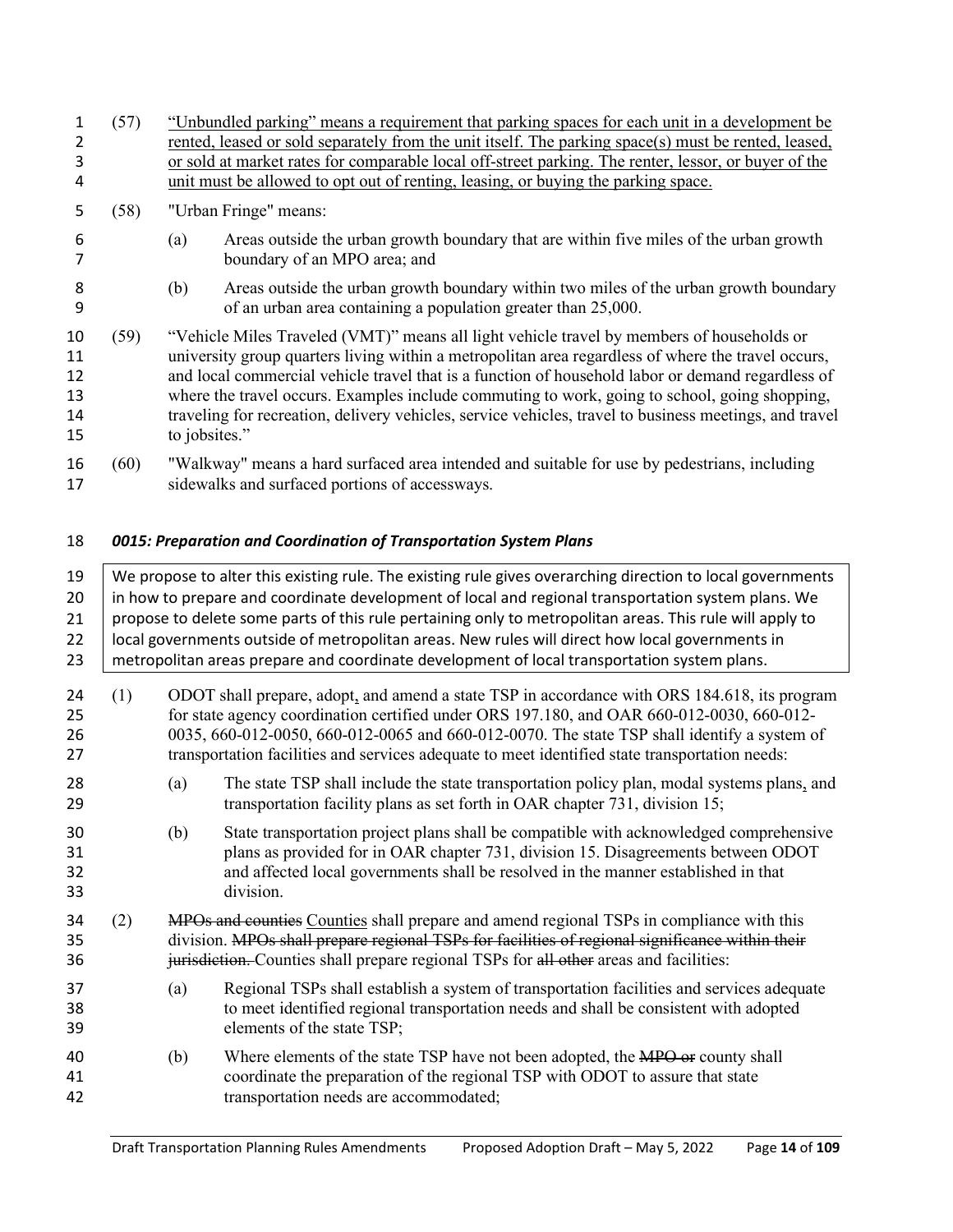| (d)<br>(c) Regional TSPs prepared by counties shall be adopted by the county.<br>4<br>Cities and counties shall prepare, adopt and amend local TSPs for lands within their planning<br>(3)<br>5<br>jurisdiction in compliance with this division:<br>6<br>7<br>(a)<br>8<br>adopted elements of the state TSP;<br>9<br>(b)<br>10<br>11<br>planning body and ODOT to assure that regional and state transportation needs are<br>12<br>accommodated.<br>13<br>(4)<br>14<br>15<br>adopted as a supporting document to the comprehensive plan.<br>16<br>The preparation of TSPs shall be coordinated with affected state and federal agencies, local<br>(5)<br>17<br>governments, special districts, and private providers of transportation services.<br>18<br>(6)<br>19<br>for those transportation facilities and services they provide. These districts shall prepare and<br>20<br>21<br>with and adequate to carry out relevant portions of applicable regional and local TSPs.<br>22<br>23<br>24<br>this section.<br>25<br>26<br>(7)<br>Where conflicts are identified between proposed regional TSPs and acknowledged<br>comprehensive plans, representatives of affected local governments shall meet to discuss means<br>27<br>to resolve the conflicts. These may include:<br>28<br>Changing the draft TSP to eliminate the conflicts; or<br>29<br>(a)<br>(b)<br>Amending acknowledged comprehensive plan provision to eliminate the conflicts.<br>30<br>For MPOs which are not metropolitan service districts, if conflicts persist between<br>31<br>(e)<br>regional TSPs and acknowledged comprehensive plans after efforts to achieve<br>32<br>33<br>34<br>dispute. | 1<br>$\overline{2}$<br>3 | (c)                                                                                                                                                                                                                                                                                                                                                                                                                    | Regional TSPs prepared by MPOs other than metropolitan service districts shall be<br>adopted by the counties and cities within the jurisdiction of the MPO. Metropolitan<br>service districts shall adopt a regional TSP for areas within their jurisdiction; |  |  |  |  |  |
|-----------------------------------------------------------------------------------------------------------------------------------------------------------------------------------------------------------------------------------------------------------------------------------------------------------------------------------------------------------------------------------------------------------------------------------------------------------------------------------------------------------------------------------------------------------------------------------------------------------------------------------------------------------------------------------------------------------------------------------------------------------------------------------------------------------------------------------------------------------------------------------------------------------------------------------------------------------------------------------------------------------------------------------------------------------------------------------------------------------------------------------------------------------------------------------------------------------------------------------------------------------------------------------------------------------------------------------------------------------------------------------------------------------------------------------------------------------------------------------------------------------------------------------------------------------------------------------------------------------------------------------------------------------------------------|--------------------------|------------------------------------------------------------------------------------------------------------------------------------------------------------------------------------------------------------------------------------------------------------------------------------------------------------------------------------------------------------------------------------------------------------------------|---------------------------------------------------------------------------------------------------------------------------------------------------------------------------------------------------------------------------------------------------------------|--|--|--|--|--|
|                                                                                                                                                                                                                                                                                                                                                                                                                                                                                                                                                                                                                                                                                                                                                                                                                                                                                                                                                                                                                                                                                                                                                                                                                                                                                                                                                                                                                                                                                                                                                                                                                                                                             |                          |                                                                                                                                                                                                                                                                                                                                                                                                                        |                                                                                                                                                                                                                                                               |  |  |  |  |  |
|                                                                                                                                                                                                                                                                                                                                                                                                                                                                                                                                                                                                                                                                                                                                                                                                                                                                                                                                                                                                                                                                                                                                                                                                                                                                                                                                                                                                                                                                                                                                                                                                                                                                             |                          |                                                                                                                                                                                                                                                                                                                                                                                                                        |                                                                                                                                                                                                                                                               |  |  |  |  |  |
|                                                                                                                                                                                                                                                                                                                                                                                                                                                                                                                                                                                                                                                                                                                                                                                                                                                                                                                                                                                                                                                                                                                                                                                                                                                                                                                                                                                                                                                                                                                                                                                                                                                                             |                          |                                                                                                                                                                                                                                                                                                                                                                                                                        | Local TSPs shall establish a system of transportation facilities and services adequate to<br>meet identified local transportation needs and shall be consistent with regional TSPs and                                                                        |  |  |  |  |  |
|                                                                                                                                                                                                                                                                                                                                                                                                                                                                                                                                                                                                                                                                                                                                                                                                                                                                                                                                                                                                                                                                                                                                                                                                                                                                                                                                                                                                                                                                                                                                                                                                                                                                             |                          |                                                                                                                                                                                                                                                                                                                                                                                                                        | Where the regional TSP or elements of the state TSP have not been adopted, the city or<br>county shall coordinate the preparation of the local TSP with the regional transportation                                                                           |  |  |  |  |  |
|                                                                                                                                                                                                                                                                                                                                                                                                                                                                                                                                                                                                                                                                                                                                                                                                                                                                                                                                                                                                                                                                                                                                                                                                                                                                                                                                                                                                                                                                                                                                                                                                                                                                             |                          | Cities and counties shall adopt regional and local TSPs required by this division as part of their<br>comprehensive plans. Transportation financing programs required by OAR 660-012-0040 may be                                                                                                                                                                                                                       |                                                                                                                                                                                                                                                               |  |  |  |  |  |
|                                                                                                                                                                                                                                                                                                                                                                                                                                                                                                                                                                                                                                                                                                                                                                                                                                                                                                                                                                                                                                                                                                                                                                                                                                                                                                                                                                                                                                                                                                                                                                                                                                                                             |                          |                                                                                                                                                                                                                                                                                                                                                                                                                        |                                                                                                                                                                                                                                                               |  |  |  |  |  |
|                                                                                                                                                                                                                                                                                                                                                                                                                                                                                                                                                                                                                                                                                                                                                                                                                                                                                                                                                                                                                                                                                                                                                                                                                                                                                                                                                                                                                                                                                                                                                                                                                                                                             |                          | Mass transit, transportation, airport, and port districts shall participate in the development of TSPs<br>adopt plans for transportation facilities and services they provide. Such plans shall be consistent<br>Cooperative agreements executed under ORS 195.020(2) shall include the requirement that mass<br>transit, transportation, airport, and port districts adopt a plan consistent with the requirements of |                                                                                                                                                                                                                                                               |  |  |  |  |  |
|                                                                                                                                                                                                                                                                                                                                                                                                                                                                                                                                                                                                                                                                                                                                                                                                                                                                                                                                                                                                                                                                                                                                                                                                                                                                                                                                                                                                                                                                                                                                                                                                                                                                             |                          |                                                                                                                                                                                                                                                                                                                                                                                                                        |                                                                                                                                                                                                                                                               |  |  |  |  |  |
|                                                                                                                                                                                                                                                                                                                                                                                                                                                                                                                                                                                                                                                                                                                                                                                                                                                                                                                                                                                                                                                                                                                                                                                                                                                                                                                                                                                                                                                                                                                                                                                                                                                                             |                          |                                                                                                                                                                                                                                                                                                                                                                                                                        |                                                                                                                                                                                                                                                               |  |  |  |  |  |
|                                                                                                                                                                                                                                                                                                                                                                                                                                                                                                                                                                                                                                                                                                                                                                                                                                                                                                                                                                                                                                                                                                                                                                                                                                                                                                                                                                                                                                                                                                                                                                                                                                                                             |                          |                                                                                                                                                                                                                                                                                                                                                                                                                        |                                                                                                                                                                                                                                                               |  |  |  |  |  |
|                                                                                                                                                                                                                                                                                                                                                                                                                                                                                                                                                                                                                                                                                                                                                                                                                                                                                                                                                                                                                                                                                                                                                                                                                                                                                                                                                                                                                                                                                                                                                                                                                                                                             |                          |                                                                                                                                                                                                                                                                                                                                                                                                                        | compatibility, an affected local government may petition the Commission to resolve the                                                                                                                                                                        |  |  |  |  |  |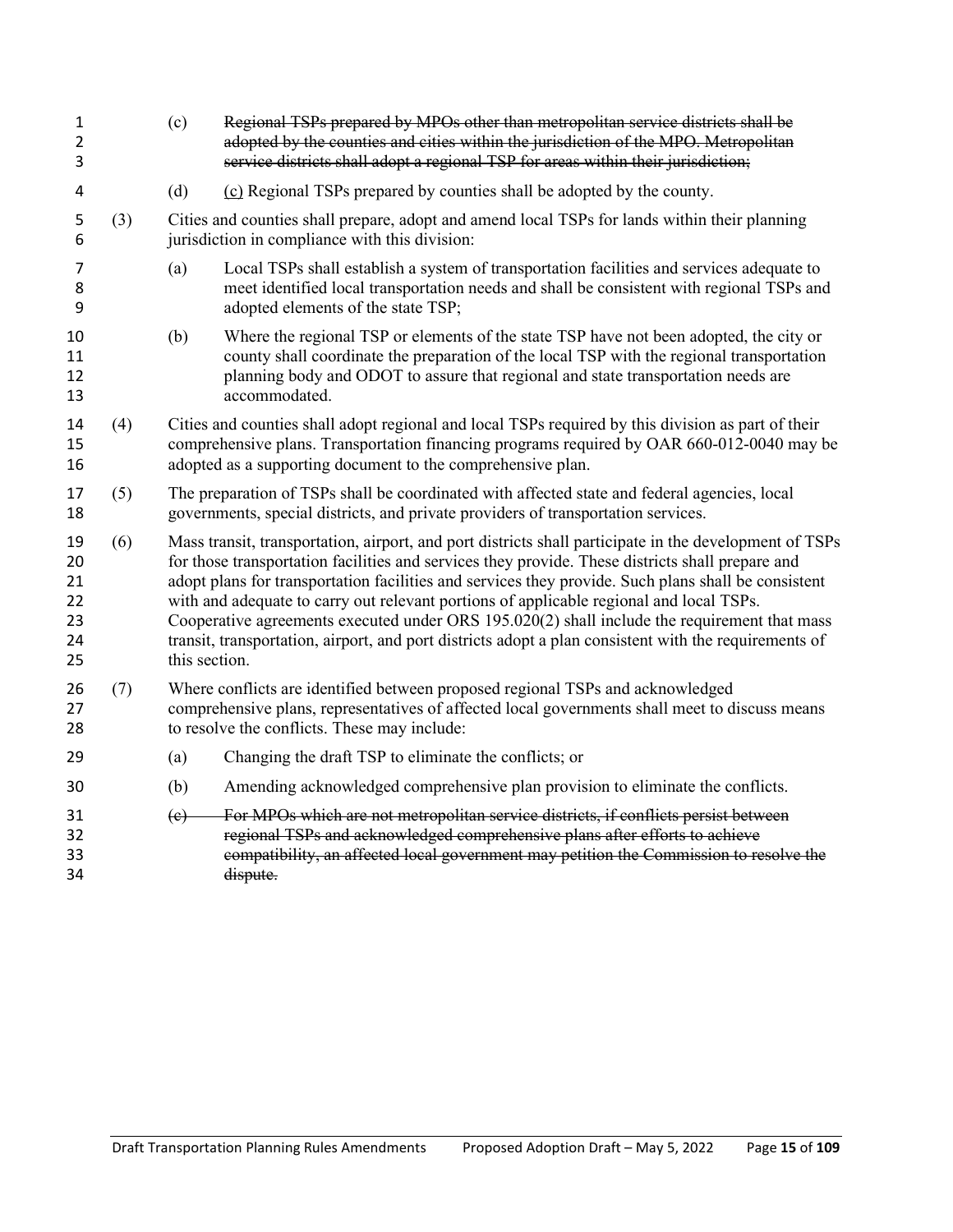#### <span id="page-15-0"></span>*0016: Coordination with Federally-Required Regional Transportation Plans in Metropolitan Areas*

2 Staff proposes to delete this rule. The rule directs local governments to coordinate local transportation 3 | planning with regional transportation plans (RTPs) required to be completed by Metropolitan Planning Organizations (MPOs) under federal law. In practice, the coordination process provided in this rule has not worked well. Updated local transportation planning requirements in metropolitan areas will require advanced local actions, including the development of financially-constrained local plans, that will inform federally-8 required RTPs. In the Portland Metropolitan Area, many of these regional planning requirements will be retained. Additionally, metropolitan areas will be required to undertake regional scenario planning, 10 which is required in the Metropolitan Greenhouse Gas Reduction Rules (OAR Chapter 660, Division 44). (1) In metropolitan areas, local governments shall prepare, adopt, amend and update transportation system plans required by this division in coordination with regional transportation plans (RTPs) prepared by MPOs required by federal law. Insofar as possible, regional transportation system plans for metropolitan areas shall be accomplished through a single coordinated process that complies with the applicable requirements of federal law and this division. Nothing in this rule is **intended to make adoption or amendment of a regional transportation plan by a metropolitan**  planning organization a land use decision under Oregon law. (2) When an MPO adopts or amends a regional transportation plan that relates to compliance with this division, the affected local governments shall review the adopted plan or amendment and either: (a) Make a finding that the proposed regional transportation plan amendment or update is 22 consistent with the applicable provisions of adopted regional and local transportation system plan and comprehensive plan and compliant with applicable provisions of this division; or (b) Adopt amendments to the relevant regional or local transportation system plan that make 26 the regional transportation plan and the applicable transportation system plans consistent with one another and compliant with applicable provisions of this division. Necessary plan amendments or updates shall be prepared and adopted in coordination with the federally-required plan update or amendment. Such amendments shall be initiated no later than 30 days from the adoption of the RTP amendment or update and shall be adopted no later than one year from the adoption of the RTP amendment or update or **according to a work plan approved by the commission.** A plan amendment is "initiated" for purposes of this subsection where the affected local government files a post- acknowledgement plan amendment notice with the department as provided in OAR chapter 660, division 18.  $\overline{c}$  36  $\overline{c}$  In the Portland Metropolitan area, compliance with this section shall be accomplished by Metro through adoption of required findings or an amendment to the regional transportation system plan. (3) Adoption or amendment of a regional transportation plan relates to compliance with this division for purposes of section (2) if it does one or more of the following: (a) Changes plan policies; (b) Adds or deletes a project from the list of planned transportation facilities, services or improvements or from the financially-constrained project list required by federal law;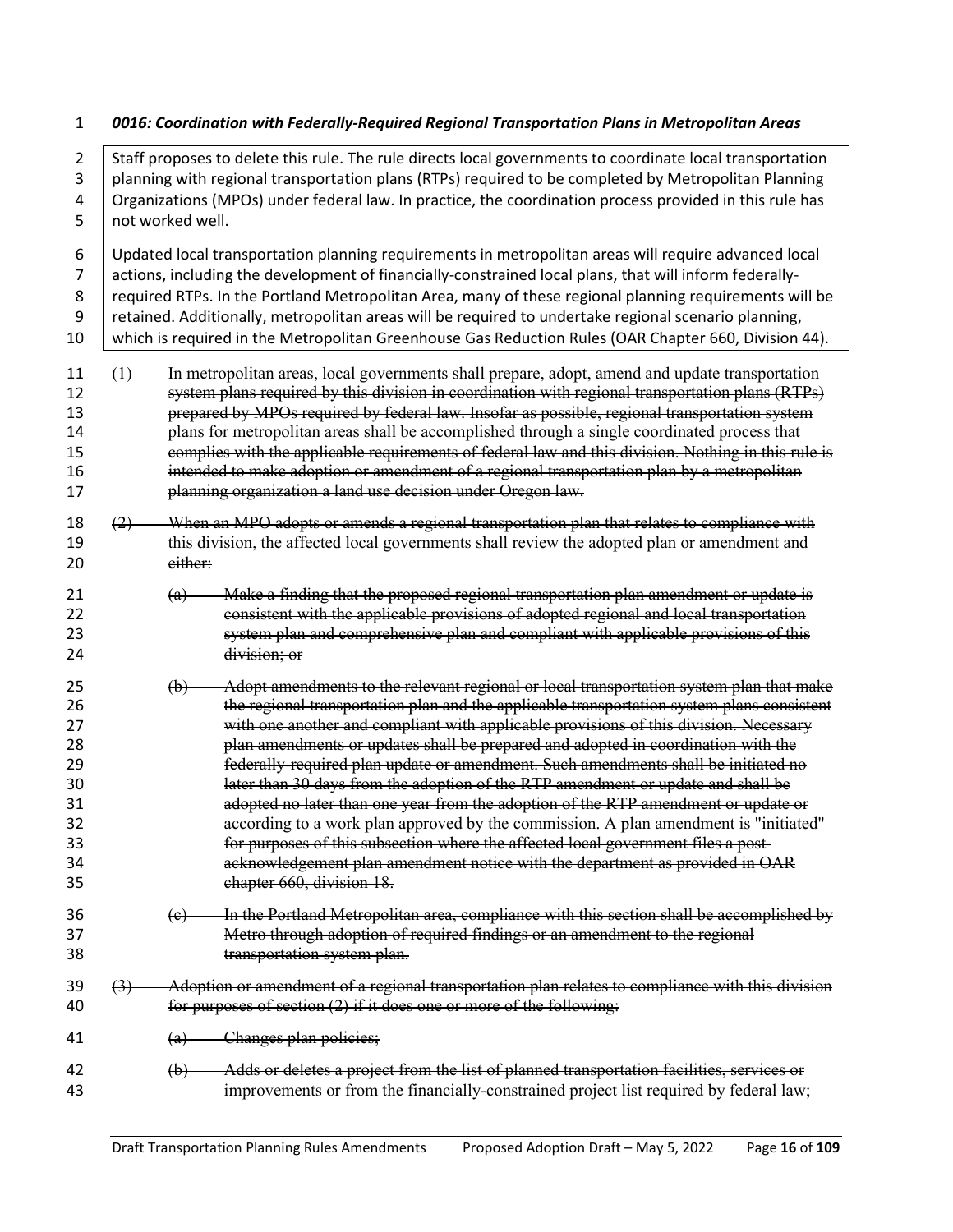| 1                    |     | Modifies the general location of a planned transportation facility or improvement;<br>(e)                                                                                                                                                                                                                 |
|----------------------|-----|-----------------------------------------------------------------------------------------------------------------------------------------------------------------------------------------------------------------------------------------------------------------------------------------------------------|
| 2                    |     | Changes the functional classification of a transportation facility; or<br>(d)                                                                                                                                                                                                                             |
| 3<br>4               |     | Changes the planning period or adopts or modifies the population or employment forecast<br>(e)<br>or allocation upon which the plan is based.                                                                                                                                                             |
| 5<br>6               | (4) | The following amendments to a regional transportation plan do not relate to compliance with this<br>division for purposes of section $(2)$ :                                                                                                                                                              |
| $\prime$             |     | Adoption of an air quality conformity determination;<br>(a)                                                                                                                                                                                                                                               |
| 8                    |     | Changes to a federal revenue projection;<br>$\Theta$                                                                                                                                                                                                                                                      |
| 9                    |     | Changes to estimated cost of a planned transportation project; or<br>(e)                                                                                                                                                                                                                                  |
| 10<br>11             |     | Deletion of a project from the list of planned projects where the project has been<br>(d)<br>constructed or completed.                                                                                                                                                                                    |
| 12<br>13<br>14<br>15 | (5) | Adoption or amendment of a regional transportation plan that extends the planning period beyond<br>that specified in the applicable acknowledged comprehensive plan or regional transportation<br>system plan is consistent with the requirements of this rule where the following conditions are<br>met: |
| 16<br>17             |     | The future year population forecast is consistent with those issued or adopted under ORS<br>(a)<br>195.033 or 195.036;                                                                                                                                                                                    |
| 18<br>19             |     | Land needed to accommodate future urban density population and employment and other<br>(b)<br>urban uses is identified in a manner consistent with Goal 14 and relevant rules;                                                                                                                            |
| 20<br>21<br>22       |     | Urban density population and employment are allocated to designated centers and other<br>(e)<br>identified areas to provide for implementation of the metropolitan area's integrated land<br>use and transportation plan or strategy; and                                                                 |
| 23<br>24             |     | Urban density population and employment or other urban uses are allocated to areas<br>(d)<br>outside of an acknowledged urban growth boundary only where:                                                                                                                                                 |
| 25<br>26<br>27       |     | The allocation is done in conjunction with consideration by local governments of<br>(A)<br>possible urban growth boundary amendments consistent with Goal 14 and<br>relevant rules, and                                                                                                                   |
| 28<br>29<br>30       |     | The RTP clearly identifies the proposed UGB amendments and any related<br>(B)<br>projects as illustrative and subject to further review and approval by the affected<br>local governments.                                                                                                                |
| 31                   |     | 0035: Evaluation and Selection of Transportation System Alternatives                                                                                                                                                                                                                                      |

- <span id="page-16-0"></span>32 We propose to alter this existing rule. The existing rule directs how local governments evaluate and 33 Select transportation alternatives. We propose to delete some parts of this rule pertaining only to local 34 | governments in metropolitan areas. New rules in OAR 660-012-0165 will direct how local governments 35 | in metropolitan areas will evaluate and select transportation alternatives.
- (1) The TSP shall be based upon evaluation of potential impacts of system alternatives that can reasonably be expected to meet the identified transportation needs in a safe manner and at a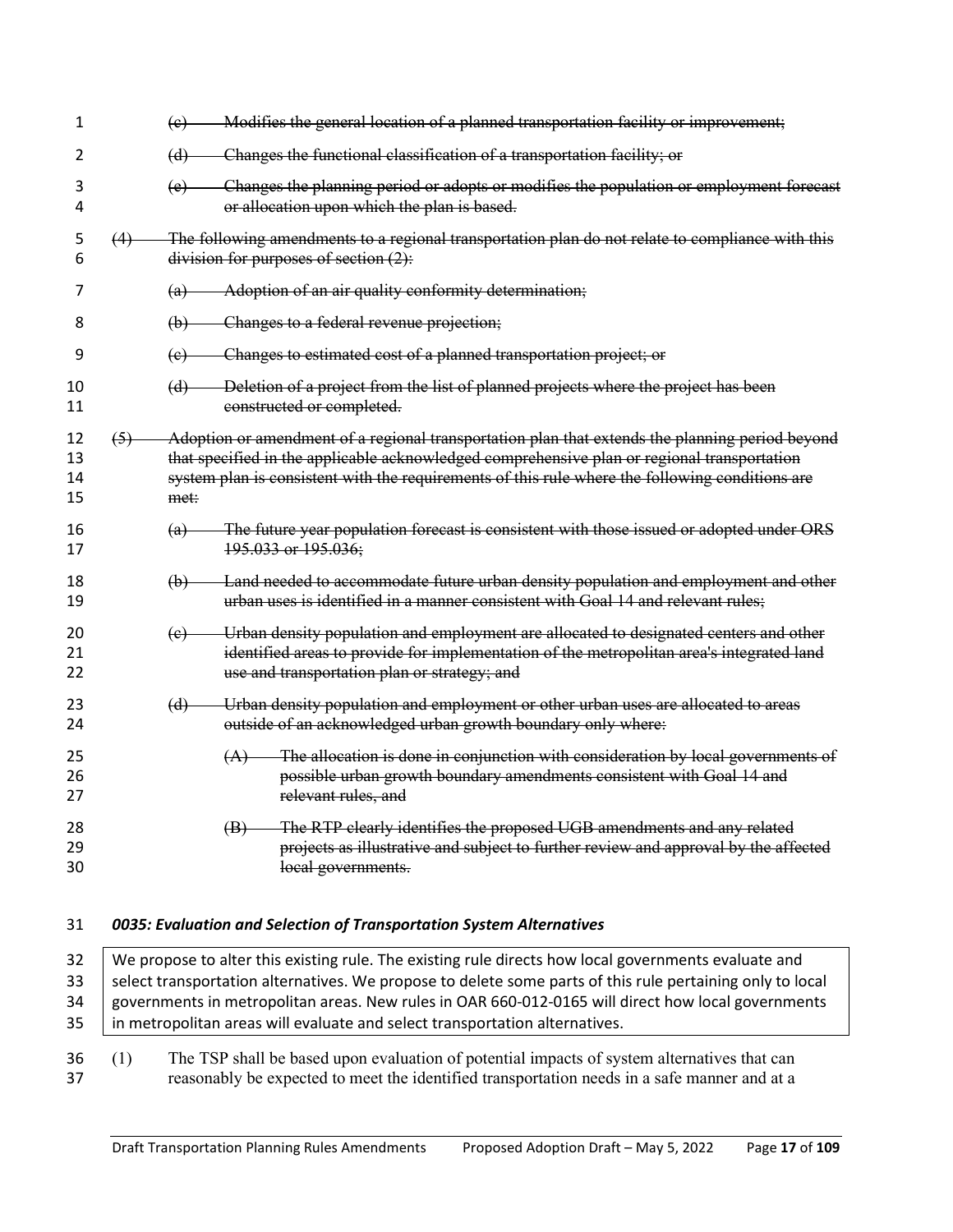| 1<br>2               |                                |     | reasonable cost with available technology. The following shall be evaluated as components of<br>system alternatives:                                                                                                                                                                                        |  |  |  |  |  |  |
|----------------------|--------------------------------|-----|-------------------------------------------------------------------------------------------------------------------------------------------------------------------------------------------------------------------------------------------------------------------------------------------------------------|--|--|--|--|--|--|
| 3                    |                                | (a) | Improvements to existing facilities or services;                                                                                                                                                                                                                                                            |  |  |  |  |  |  |
| 4<br>5               |                                | (b) | New facilities and services, including different modes or combinations of modes that<br>could reasonably meet identified transportation needs;                                                                                                                                                              |  |  |  |  |  |  |
| 6                    |                                | (c) | Transportation system management measures;                                                                                                                                                                                                                                                                  |  |  |  |  |  |  |
| 7                    |                                | (d) | Demand management measures; and                                                                                                                                                                                                                                                                             |  |  |  |  |  |  |
| 8<br>9               |                                | (e) | A no-build system alternative required by the National Environmental Policy Act of 1969<br>or other laws.                                                                                                                                                                                                   |  |  |  |  |  |  |
| 10<br>11<br>12<br>13 | (2)                            |     | Local governments in MPO areas of larger than 1,000,000 population shall, and other<br>governments may also, evaluate alternative land use designations, densities, and design standards<br>to meet local and regional transportation needs. Local governments preparing such a strategy<br>shall consider: |  |  |  |  |  |  |
| 14<br>15<br>16       |                                | (a) | Increasing residential densities and establishing minimum residential densities within one<br>quarter mile of transit lines, major regional employment areas, and major regional retail<br>shopping areas;                                                                                                  |  |  |  |  |  |  |
| 17<br>18             |                                | (b) | Increasing allowed densities in new commercial office and retail developments in<br>designated community centers;                                                                                                                                                                                           |  |  |  |  |  |  |
| 19<br>20             |                                | (e) | Designating lands for neighborhood shopping centers within convenient walking and<br>eyeling distance of residential areas; and                                                                                                                                                                             |  |  |  |  |  |  |
| 21                   |                                | (d) | Designating land uses to provide a better balance between jobs and housing considering:                                                                                                                                                                                                                     |  |  |  |  |  |  |
| 22<br>23             |                                |     | The total number of jobs and total of number of housing units expected in the<br>(A)<br>area or subarea;                                                                                                                                                                                                    |  |  |  |  |  |  |
| 24                   |                                |     | The availability of affordable housing in the area or subarea; and<br>$\left( \mathbf{B} \right)$                                                                                                                                                                                                           |  |  |  |  |  |  |
| 25                   |                                |     | Provision of housing opportunities in close proximity to employment areas.<br>$\left(\bigoplus\right)$                                                                                                                                                                                                      |  |  |  |  |  |  |
| 26                   | $\left(3\right)\left(2\right)$ |     | The following standards shall be used to evaluate and select alternatives:                                                                                                                                                                                                                                  |  |  |  |  |  |  |
| 27<br>28<br>29       |                                | (a) | The transportation system shall support urban and rural development by providing types<br>and levels of transportation facilities and services appropriate to serve the land uses<br>identified in the acknowledged comprehensive plan;                                                                     |  |  |  |  |  |  |
| 30<br>31<br>32       |                                | (b) | The transportation system shall be consistent with state and federal standards for<br>protection of air, land and water quality including the State Implementation Plan under<br>the Federal Clean Air Act and the State Water Quality Management Plan;                                                     |  |  |  |  |  |  |
| 33<br>34             |                                | (c) | The transportation system shall minimize adverse economic, social, environmental and<br>energy consequences;                                                                                                                                                                                                |  |  |  |  |  |  |
| 35<br>36             |                                | (d) | The transportation system shall minimize conflicts and facilitate connections between<br>modes of transportation; and                                                                                                                                                                                       |  |  |  |  |  |  |
| 37<br>38             |                                | (e) | The transportation system shall avoid principal reliance on any one mode of<br>transportation by increasing transportation choices to reduce principal reliance on the                                                                                                                                      |  |  |  |  |  |  |
|                      |                                |     |                                                                                                                                                                                                                                                                                                             |  |  |  |  |  |  |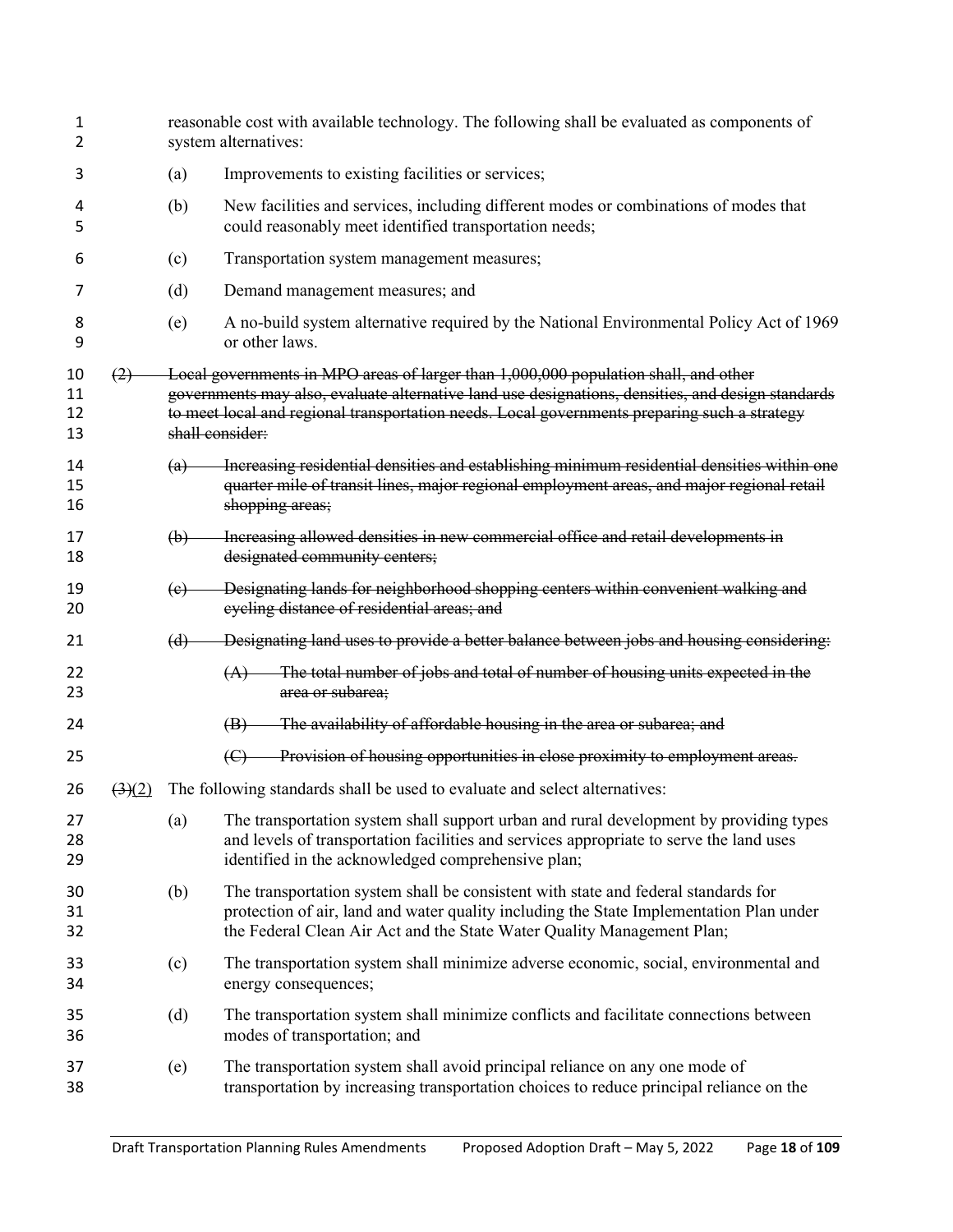| 1<br>2                                |     | automobile. In MPO areas this shall be accomplished by selecting transportation<br>alternatives which meet the requirements in section (4) of this rule.                                                                                                                                                                                                                                                                                                                                                                                                                                                                                                                                                                               |
|---------------------------------------|-----|----------------------------------------------------------------------------------------------------------------------------------------------------------------------------------------------------------------------------------------------------------------------------------------------------------------------------------------------------------------------------------------------------------------------------------------------------------------------------------------------------------------------------------------------------------------------------------------------------------------------------------------------------------------------------------------------------------------------------------------|
| 3<br>4<br>5<br>6<br>7<br>8<br>9<br>10 | (4) | In MPO areas, regional and local TSPs shall be designed to achieve adopted standards for<br>increasing transportation choices and reducing reliance on the automobile. Adopted standards are<br>intended as means of measuring progress of metropolitan areas towards developing and<br>implementing transportation systems and land use plans that increase transportation choices and<br>reduce reliance on the automobile. It is anticipated that metropolitan areas will accomplish<br>reduced reliance by changing land use patterns and transportation systems so that walking,<br>eyeling, and use of transit are highly convenient and so that, on balance, people need to and are<br>likely to drive less than they do today. |
| 11<br>12                              | (5) | MPO areas shall adopt standards to demonstrate progress towards increasing transportation<br>choices and reducing automobile reliance as provided for in this rule:                                                                                                                                                                                                                                                                                                                                                                                                                                                                                                                                                                    |
| 13<br>14                              |     | The commission shall approve standards by order upon demonstration by the<br>(a)<br>metropolitan area that:                                                                                                                                                                                                                                                                                                                                                                                                                                                                                                                                                                                                                            |
| 15                                    |     | Achieving the standard will result in a reduction in reliance on automobiles;<br>(A)                                                                                                                                                                                                                                                                                                                                                                                                                                                                                                                                                                                                                                                   |
| 16<br>17                              |     | Achieving the standard will accomplish a significant increase in the availability<br>$\left(\mathbf{B}\right)$<br>or convenience of alternative modes of transportation;                                                                                                                                                                                                                                                                                                                                                                                                                                                                                                                                                               |
| 18<br>19<br>20                        |     | Achieving the standard is likely to result in a significant increase in the share of<br>$\left(\text{C}\right)$<br>trips made by alternative modes, including walking, bicycling, ridesharing and<br>transit;                                                                                                                                                                                                                                                                                                                                                                                                                                                                                                                          |
| 21                                    |     | VMT per capita is unlikely to increase by more than five percent; and<br>$\bigoplus$                                                                                                                                                                                                                                                                                                                                                                                                                                                                                                                                                                                                                                                   |
| 22<br>23<br>24                        |     | The standard is measurable and reasonably related to achieving the goal of<br>$\bigoplus$<br>increasing transportation choices and reducing reliance on the automobile as<br>described in OAR 660-012-0000.                                                                                                                                                                                                                                                                                                                                                                                                                                                                                                                            |
| 25<br>26<br>27<br>28                  |     | In reviewing proposed standards for compliance with subsection (a), the commission<br>(b)<br>shall give credit to regional and local plans, programs, and actions implemented since<br>1990 that have already contributed to achieving the objectives specified in paragraphs<br>$(A)$ (E) above;                                                                                                                                                                                                                                                                                                                                                                                                                                      |
| 29<br>30<br>31<br>32<br>33            |     | If a plan using a standard, approved pursuant to this rule, is expected to result in an<br>(e)<br>increase in VMT per capita, then the cities and counties in the metropolitan area shall<br>prepare and adopt an integrated land use and transportation plan including the elements<br>listed in paragraphs $(A)$ (E) below. Such a plan shall be prepared in coordination with<br>the MPO and shall be adopted within three years of the approval of the standard.                                                                                                                                                                                                                                                                   |
| 34<br>35                              |     | Changes to land use plan designations, densities, and design standards listed in<br>(A)<br>subsections $(2)(a)$ $(d)$ ;                                                                                                                                                                                                                                                                                                                                                                                                                                                                                                                                                                                                                |
| 36<br>37                              |     | A transportation demand management plan that includes significant new<br>(B)<br>transportation demand management measures;                                                                                                                                                                                                                                                                                                                                                                                                                                                                                                                                                                                                             |
| 38                                    |     | A public transit plan that includes a significant expansion in transit service;<br>$\left(\bigoplus\right)$                                                                                                                                                                                                                                                                                                                                                                                                                                                                                                                                                                                                                            |
| 39<br>40<br>41                        |     | Policies to review and manage major roadway improvements to ensure that their<br>$\bigoplus$<br>effects are consistent with achieving the adopted strategy for reduced reliance on<br>the automobile, including policies that provide for the following:                                                                                                                                                                                                                                                                                                                                                                                                                                                                               |
|                                       |     |                                                                                                                                                                                                                                                                                                                                                                                                                                                                                                                                                                                                                                                                                                                                        |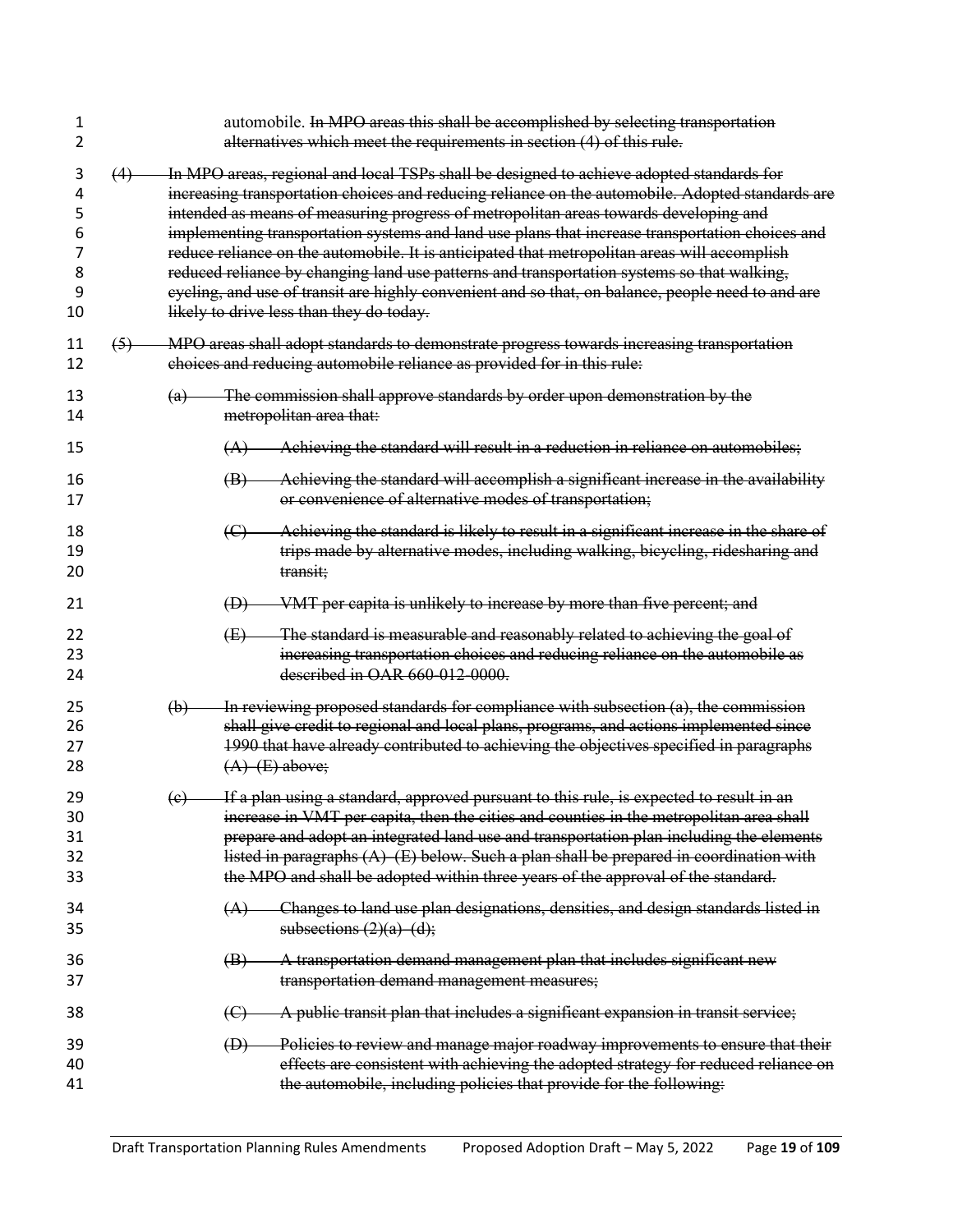| 1<br>2                                 |                   | $\ddot{\theta}$                                                                                                                                                                                                                                                                  | An assessment of whether improvements would result in development or<br>travel that is inconsistent with what is expected in the plan;                                                                                                                                                                                                                                                                                                                                                                                                                                                                                                       |  |  |  |
|----------------------------------------|-------------------|----------------------------------------------------------------------------------------------------------------------------------------------------------------------------------------------------------------------------------------------------------------------------------|----------------------------------------------------------------------------------------------------------------------------------------------------------------------------------------------------------------------------------------------------------------------------------------------------------------------------------------------------------------------------------------------------------------------------------------------------------------------------------------------------------------------------------------------------------------------------------------------------------------------------------------------|--|--|--|
| 3                                      |                   | (ii)                                                                                                                                                                                                                                                                             | Consideration of alternative measures to meet transportation needs;                                                                                                                                                                                                                                                                                                                                                                                                                                                                                                                                                                          |  |  |  |
| 4<br>5<br>6                            |                   | (iii)                                                                                                                                                                                                                                                                            | Adoption of measures to limit possible unintended effects on travel and<br>land use patterns including access management, limitations on<br>subsequent plan amendments, phasing of improvements, etc.; and                                                                                                                                                                                                                                                                                                                                                                                                                                   |  |  |  |
| 7<br>8<br>9                            |                   | (iv)                                                                                                                                                                                                                                                                             | For purposes of this section a "major roadway expansion" includes new<br>arterial roads or streets and highways, the addition of travel lanes, and<br>construction of interchanges to a limited access highway                                                                                                                                                                                                                                                                                                                                                                                                                               |  |  |  |
| 10<br>11                               | (E)               | division.                                                                                                                                                                                                                                                                        | Plan and ordinance provisions that meet all other applicable requirements of this                                                                                                                                                                                                                                                                                                                                                                                                                                                                                                                                                            |  |  |  |
| 12                                     | (d)               |                                                                                                                                                                                                                                                                                  | Standards may include but are not limited to:                                                                                                                                                                                                                                                                                                                                                                                                                                                                                                                                                                                                |  |  |  |
| 13                                     |                   |                                                                                                                                                                                                                                                                                  | (A) Modal share of alternative modes, including walking, bicycling, and transit trips;                                                                                                                                                                                                                                                                                                                                                                                                                                                                                                                                                       |  |  |  |
| 14                                     |                   |                                                                                                                                                                                                                                                                                  | (B) Vehicle hours of travel per capita;                                                                                                                                                                                                                                                                                                                                                                                                                                                                                                                                                                                                      |  |  |  |
| 15                                     |                   |                                                                                                                                                                                                                                                                                  | (C) Vehicle trips per capita;                                                                                                                                                                                                                                                                                                                                                                                                                                                                                                                                                                                                                |  |  |  |
| 16<br>17                               | $\bigoplus$       | transit); or                                                                                                                                                                                                                                                                     | Measures of accessibility by alternative modes (i.e. walking, bicycling and                                                                                                                                                                                                                                                                                                                                                                                                                                                                                                                                                                  |  |  |  |
| 18<br>19                               | (E)               |                                                                                                                                                                                                                                                                                  | The Oregon Benchmark for a reduction in peak hour commuting by single<br>occupant vehicles.                                                                                                                                                                                                                                                                                                                                                                                                                                                                                                                                                  |  |  |  |
| 20<br>21<br>22<br>23                   | (e)               |                                                                                                                                                                                                                                                                                  | Metropolitan areas shall adopt TSP policies to evaluate progress towards achieving the<br>standard or standards adopted and approved pursuant to this rule. Such evaluation shall<br>occur at regular intervals corresponding with federally-required updates of the regional<br>transportation plan. This shall include monitoring and reporting of VMT per capita.                                                                                                                                                                                                                                                                         |  |  |  |
| 24<br>25<br>26<br>27<br>28<br>29<br>30 | (6)               |                                                                                                                                                                                                                                                                                  | A metropolitan area may also accomplish compliance with requirements of subsection $(3)(e)$ ,<br>sections (4) and (5) by demonstrating to the commission that adopted plans and measures are<br>likely to achieve a five percent reduction in VMT per capita over the 20-year planning period.<br>The commission shall consider and act on metropolitan area requests under this section by order.<br>A metropolitan area that receives approval under this section shall adopt interim benchmarks for<br>VMT reduction and shall evaluate progress in achieving VMT reduction at each update of the<br>regional transportation system plan. |  |  |  |
| 31<br>32<br>33<br>34<br>35<br>36       | (7)<br>this rule. |                                                                                                                                                                                                                                                                                  | Regional and local TSPs shall include benchmarks to assure satisfactory progress towards<br>meeting the approved standard or standards adopted pursuant to this rule at regular intervals over<br>the planning period. MPOs and local governments shall evaluate progress in meeting benchmarks<br>at each update of the regional transportation plan. Where benchmarks are not met, the relevant<br>TSP shall be amended to include new or additional efforts adequate to meet the requirements of                                                                                                                                          |  |  |  |
| 37<br>38<br>39                         | (8)               | The commission shall, at regular intervals, evaluate the results of efforts to achieve the reduction<br>in VMT and the effectiveness of approved plans and standards in achieving the objective of<br>increasing transportation choices and reducing reliance on the automobile. |                                                                                                                                                                                                                                                                                                                                                                                                                                                                                                                                                                                                                                              |  |  |  |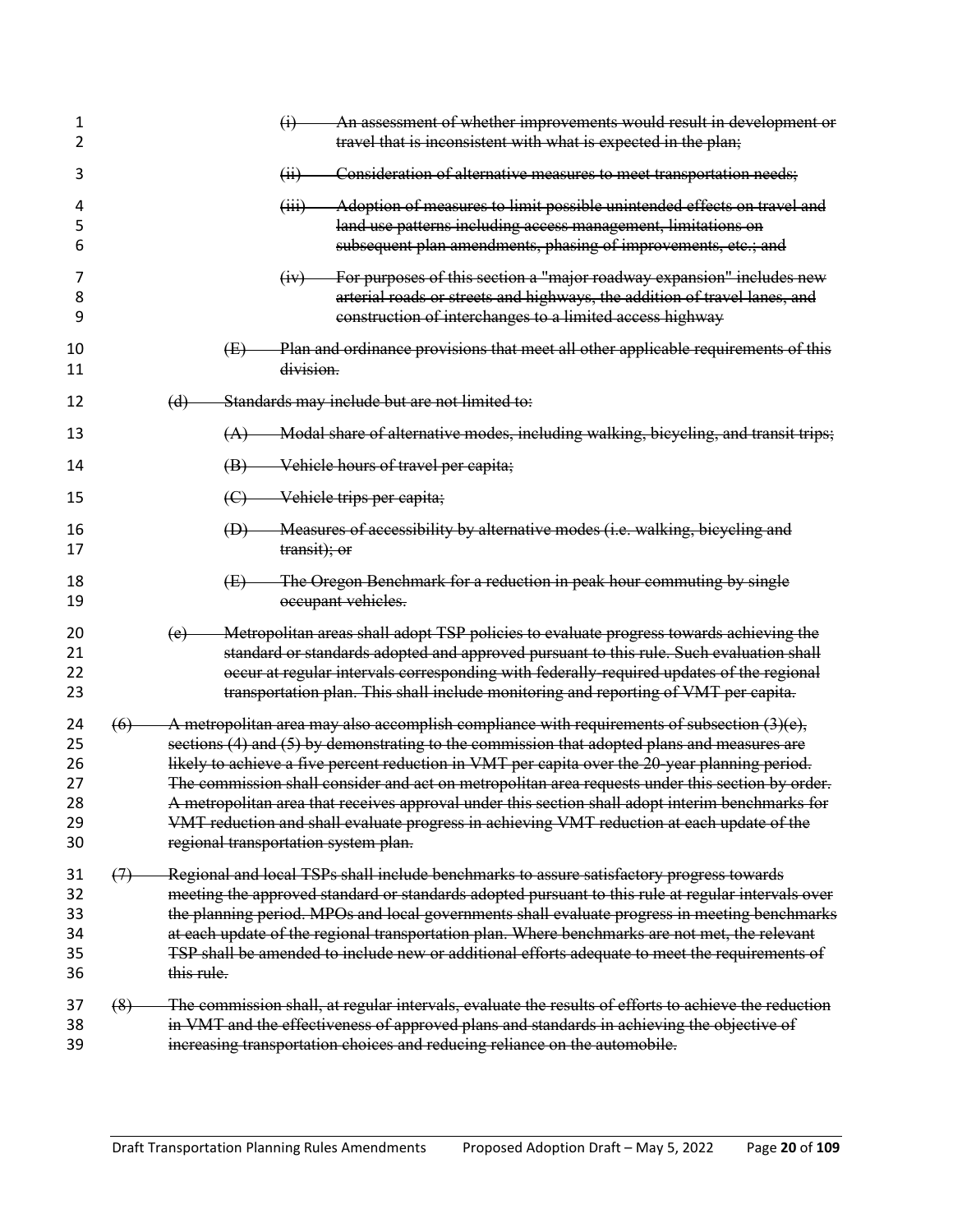| 1<br>2<br>3                | $\left(9\right)\left(3\right)$ | Where existing and committed transportation facilities and services have adequate capacity to<br>support the land uses in the acknowledged comprehensive plan, the local government shall not be<br>required to evaluate alternatives as provided in this rule.                                                                                                                                                                                                                                                                                                 |                                                                                                                                                                                                                                                                                                                                                                                                           |                                                                                                                                                                                                                                                                                                                                                             |  |  |  |  |  |
|----------------------------|--------------------------------|-----------------------------------------------------------------------------------------------------------------------------------------------------------------------------------------------------------------------------------------------------------------------------------------------------------------------------------------------------------------------------------------------------------------------------------------------------------------------------------------------------------------------------------------------------------------|-----------------------------------------------------------------------------------------------------------------------------------------------------------------------------------------------------------------------------------------------------------------------------------------------------------------------------------------------------------------------------------------------------------|-------------------------------------------------------------------------------------------------------------------------------------------------------------------------------------------------------------------------------------------------------------------------------------------------------------------------------------------------------------|--|--|--|--|--|
| 4<br>5<br>6<br>7<br>8<br>9 |                                | $(10)(4)$ Transportation uses or improvements listed in OAR 660-012-0065(3)(d) to (g) and (o) and<br>located in an urban fringe may be included in a TSP only if the improvement project identified in<br>the transportation system plan as described in section $(12)(6)$ of this rule, will not significantly<br>reduce peak hour travel time for the route as determined pursuant to section $(1.1)(5)$ of this rule, or<br>the jurisdiction determines that the following alternatives cannot reasonably satisfy the purpose of<br>the improvement project: |                                                                                                                                                                                                                                                                                                                                                                                                           |                                                                                                                                                                                                                                                                                                                                                             |  |  |  |  |  |
| 10                         |                                | (a)                                                                                                                                                                                                                                                                                                                                                                                                                                                                                                                                                             |                                                                                                                                                                                                                                                                                                                                                                                                           | Improvements to transportation facilities and services within the urban growth boundary;                                                                                                                                                                                                                                                                    |  |  |  |  |  |
| 11<br>12                   |                                | (b)                                                                                                                                                                                                                                                                                                                                                                                                                                                                                                                                                             | or                                                                                                                                                                                                                                                                                                                                                                                                        | Transportation system management measures that do not significantly increase capacity;                                                                                                                                                                                                                                                                      |  |  |  |  |  |
| 13<br>14<br>15             |                                | (c)                                                                                                                                                                                                                                                                                                                                                                                                                                                                                                                                                             |                                                                                                                                                                                                                                                                                                                                                                                                           | Transportation demand management measures. The jurisdiction needs only to consider<br>alternatives that are safe and effective, consistent with applicable standards and that can<br>be implemented at a reasonable cost using available technology.                                                                                                        |  |  |  |  |  |
| 16<br>17<br>18<br>19       |                                |                                                                                                                                                                                                                                                                                                                                                                                                                                                                                                                                                                 | $(11)(5)$ An improvement project significantly reduces peak hour travel time when, based on recent data,<br>the time to travel the route is reduced more than 15 percent during weekday peak hour conditions<br>over the length of the route located within the urban fringe. For purposes of measuring travel<br>time, a route shall be identified by the predominant traffic flows in the project area. |                                                                                                                                                                                                                                                                                                                                                             |  |  |  |  |  |
| 20                         |                                | $\frac{(12)(6)}{(12)(6)}$ A "transportation improvement project" described in section $\frac{(10)(4)}{(10)(4)}$ of this rule:                                                                                                                                                                                                                                                                                                                                                                                                                                   |                                                                                                                                                                                                                                                                                                                                                                                                           |                                                                                                                                                                                                                                                                                                                                                             |  |  |  |  |  |
| 21<br>22                   |                                | (a)                                                                                                                                                                                                                                                                                                                                                                                                                                                                                                                                                             |                                                                                                                                                                                                                                                                                                                                                                                                           | Is intended to solve all of the reasonably foreseeable transportation problems within a<br>general geographic location, within the planning period; and                                                                                                                                                                                                     |  |  |  |  |  |
| 23                         |                                | (b)                                                                                                                                                                                                                                                                                                                                                                                                                                                                                                                                                             |                                                                                                                                                                                                                                                                                                                                                                                                           | Has utility as an independent transportation project.                                                                                                                                                                                                                                                                                                       |  |  |  |  |  |
| 24                         |                                |                                                                                                                                                                                                                                                                                                                                                                                                                                                                                                                                                                 |                                                                                                                                                                                                                                                                                                                                                                                                           | 0045: Implementation of the Transportation System Plan                                                                                                                                                                                                                                                                                                      |  |  |  |  |  |
| 25<br>26<br>27<br>28       |                                |                                                                                                                                                                                                                                                                                                                                                                                                                                                                                                                                                                 |                                                                                                                                                                                                                                                                                                                                                                                                           | We propose to alter this existing rule. The existing rule directs how local governments are to implement<br>the local transportation system plan. We propose to delete one section of this rule pertaining only to<br>metropolitan areas. New rules, applicable within metropolitan areas, will replace and update the<br>requirements within this section. |  |  |  |  |  |
| 29                         | (1)                            |                                                                                                                                                                                                                                                                                                                                                                                                                                                                                                                                                                 |                                                                                                                                                                                                                                                                                                                                                                                                           | Each local government shall amend its land use regulations to implement the TSP.                                                                                                                                                                                                                                                                            |  |  |  |  |  |
| 30<br>31<br>32             |                                | (a)                                                                                                                                                                                                                                                                                                                                                                                                                                                                                                                                                             |                                                                                                                                                                                                                                                                                                                                                                                                           | The following transportation facilities, services and improvements need not be subject to<br>land use regulations except as necessary to implement the TSP and, under ordinary<br>circumstances do not have a significant impact on land use:                                                                                                               |  |  |  |  |  |
| 33<br>34<br>35             |                                |                                                                                                                                                                                                                                                                                                                                                                                                                                                                                                                                                                 | (A)                                                                                                                                                                                                                                                                                                                                                                                                       | Operation, maintenance, and repair of existing transportation facilities identified<br>in the TSP, such as road, bicycle, pedestrian, port, airport and rail facilities, and<br>major regional pipelines and terminals;                                                                                                                                     |  |  |  |  |  |
| 36                         |                                |                                                                                                                                                                                                                                                                                                                                                                                                                                                                                                                                                                 | (B)                                                                                                                                                                                                                                                                                                                                                                                                       | Dedication of right-of-way, authorization of construction and the construction of                                                                                                                                                                                                                                                                           |  |  |  |  |  |

<span id="page-20-0"></span> facilities and improvements, where the improvements are consistent with clear and objective dimensional standards;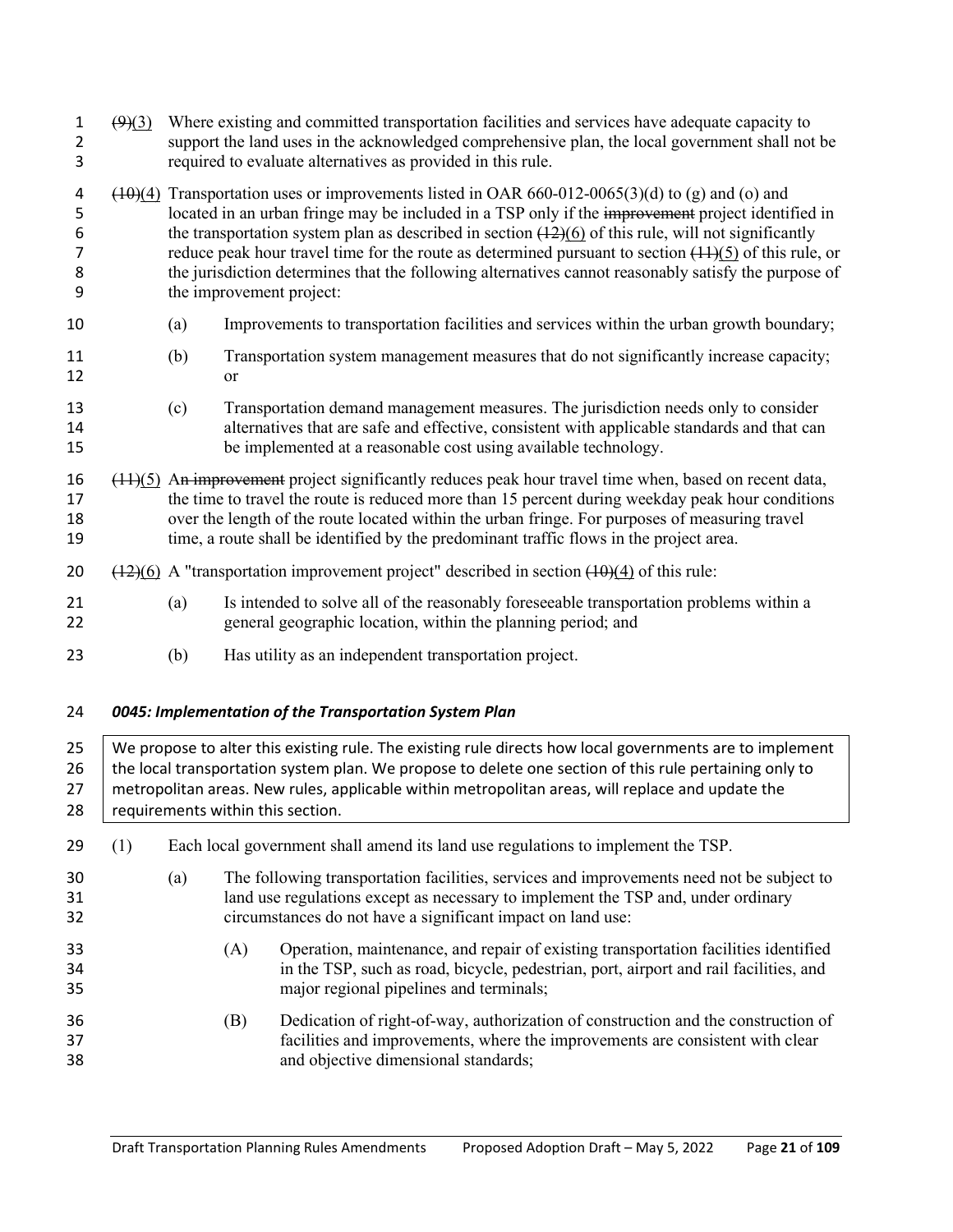| 1<br>2                                     |     |                                                                                                                                                                                                                                                                                       | (C)                                                                                                                      | Uses permitted outright under ORS 215.213(1)(j)–(m) and 215.283(1)(h)–(k),<br>consistent with the provisions of OAR 660-012-0065; and                                                                                                                                                                                                                                                                                                                                                                                                                                                                                                                  |  |  |  |  |  |  |
|--------------------------------------------|-----|---------------------------------------------------------------------------------------------------------------------------------------------------------------------------------------------------------------------------------------------------------------------------------------|--------------------------------------------------------------------------------------------------------------------------|--------------------------------------------------------------------------------------------------------------------------------------------------------------------------------------------------------------------------------------------------------------------------------------------------------------------------------------------------------------------------------------------------------------------------------------------------------------------------------------------------------------------------------------------------------------------------------------------------------------------------------------------------------|--|--|--|--|--|--|
| 3                                          |     |                                                                                                                                                                                                                                                                                       | (D)                                                                                                                      | Changes in the frequency of transit, rail and airport services.                                                                                                                                                                                                                                                                                                                                                                                                                                                                                                                                                                                        |  |  |  |  |  |  |
| 4<br>5<br>6<br>$\overline{7}$              |     | (b)                                                                                                                                                                                                                                                                                   |                                                                                                                          | To the extent, if any, that a transportation facility, service or improvement concerns the<br>application of a comprehensive plan provision or land use regulation, it may be allowed<br>without further land use review if it is permitted outright or if it is subject to standards<br>that do not require interpretation or the exercise of factual, policy or legal judgment;                                                                                                                                                                                                                                                                      |  |  |  |  |  |  |
| 8<br>9<br>10<br>11<br>12<br>13<br>14<br>15 |     | (c)                                                                                                                                                                                                                                                                                   | project.                                                                                                                 | In the event that a transportation facility, service or improvement is determined to have a<br>significant impact on land use or to concern the application of a comprehensive plan or<br>land use regulation and to be subject to standards that require interpretation or the<br>exercise of factual, policy or legal judgment, the local government shall provide a review<br>and approval process that is consistent with OAR 660-012-0050. To facilitate<br>implementation of the TSP, each local government shall amend its land use regulations to<br>provide for consolidated review of land use decisions required to permit a transportation |  |  |  |  |  |  |
| 16<br>17<br>18                             | (2) |                                                                                                                                                                                                                                                                                       |                                                                                                                          | Local governments shall adopt land use or subdivision ordinance regulations, consistent with<br>applicable federal and state requirements, to protect transportation facilities, corridors, and sites<br>for their identified functions. Such regulations shall include:                                                                                                                                                                                                                                                                                                                                                                               |  |  |  |  |  |  |
| 19<br>20<br>21                             |     | (a)                                                                                                                                                                                                                                                                                   |                                                                                                                          | Access control measures, for example, driveway and public road spacing, median control<br>and signal spacing standards, which are consistent with the functional classification of<br>roads and consistent with limiting development on rural lands to rural uses and densities;                                                                                                                                                                                                                                                                                                                                                                       |  |  |  |  |  |  |
| 22                                         |     | (b)                                                                                                                                                                                                                                                                                   |                                                                                                                          | Standards to protect future operation of roads, transitways and major transit corridors;                                                                                                                                                                                                                                                                                                                                                                                                                                                                                                                                                               |  |  |  |  |  |  |
| 23<br>24                                   |     | (c)                                                                                                                                                                                                                                                                                   |                                                                                                                          | Measures to protect public use airports by controlling land uses within airport noise<br>corridors and imaginary surfaces, and by limiting physical hazards to air navigation;                                                                                                                                                                                                                                                                                                                                                                                                                                                                         |  |  |  |  |  |  |
| 25<br>26                                   |     | (d)                                                                                                                                                                                                                                                                                   |                                                                                                                          | A process for coordinated review of future land use decisions affecting transportation<br>facilities, corridors or sites;                                                                                                                                                                                                                                                                                                                                                                                                                                                                                                                              |  |  |  |  |  |  |
| 27<br>28                                   |     | (e)                                                                                                                                                                                                                                                                                   |                                                                                                                          | A process to apply conditions to development proposals in order to minimize impacts and<br>protect transportation facilities, corridors or sites;                                                                                                                                                                                                                                                                                                                                                                                                                                                                                                      |  |  |  |  |  |  |
| 29<br>30                                   |     | (f)                                                                                                                                                                                                                                                                                   | Regulations to provide notice to public agencies providing transportation facilities and<br>services, MPOs, and ODOT of: |                                                                                                                                                                                                                                                                                                                                                                                                                                                                                                                                                                                                                                                        |  |  |  |  |  |  |
| 31                                         |     |                                                                                                                                                                                                                                                                                       | (A)                                                                                                                      | Land use applications that require public hearings;                                                                                                                                                                                                                                                                                                                                                                                                                                                                                                                                                                                                    |  |  |  |  |  |  |
| 32                                         |     |                                                                                                                                                                                                                                                                                       | (B)                                                                                                                      | Subdivision and partition applications;                                                                                                                                                                                                                                                                                                                                                                                                                                                                                                                                                                                                                |  |  |  |  |  |  |
| 33                                         |     |                                                                                                                                                                                                                                                                                       | (C)                                                                                                                      | Other applications which affect private access to roads; and                                                                                                                                                                                                                                                                                                                                                                                                                                                                                                                                                                                           |  |  |  |  |  |  |
| 34<br>35                                   |     |                                                                                                                                                                                                                                                                                       | (D)                                                                                                                      | Other applications within airport noise corridors and imaginary surfaces which<br>affect airport operations; and                                                                                                                                                                                                                                                                                                                                                                                                                                                                                                                                       |  |  |  |  |  |  |
| 36<br>37<br>38                             |     | (g)                                                                                                                                                                                                                                                                                   |                                                                                                                          | Regulations assuring that amendments to land use designations, densities, and design<br>standards are consistent with the functions, capacities and performance standards of<br>facilities identified in the TSP.                                                                                                                                                                                                                                                                                                                                                                                                                                      |  |  |  |  |  |  |
| 39<br>40<br>41                             | (3) | Local governments shall adopt land use or subdivision regulations for urban areas and rural<br>communities as set forth below. The purposes of this section are to provide for safe and<br>convenient pedestrian, bicycle and vehicular circulation consistent with access management |                                                                                                                          |                                                                                                                                                                                                                                                                                                                                                                                                                                                                                                                                                                                                                                                        |  |  |  |  |  |  |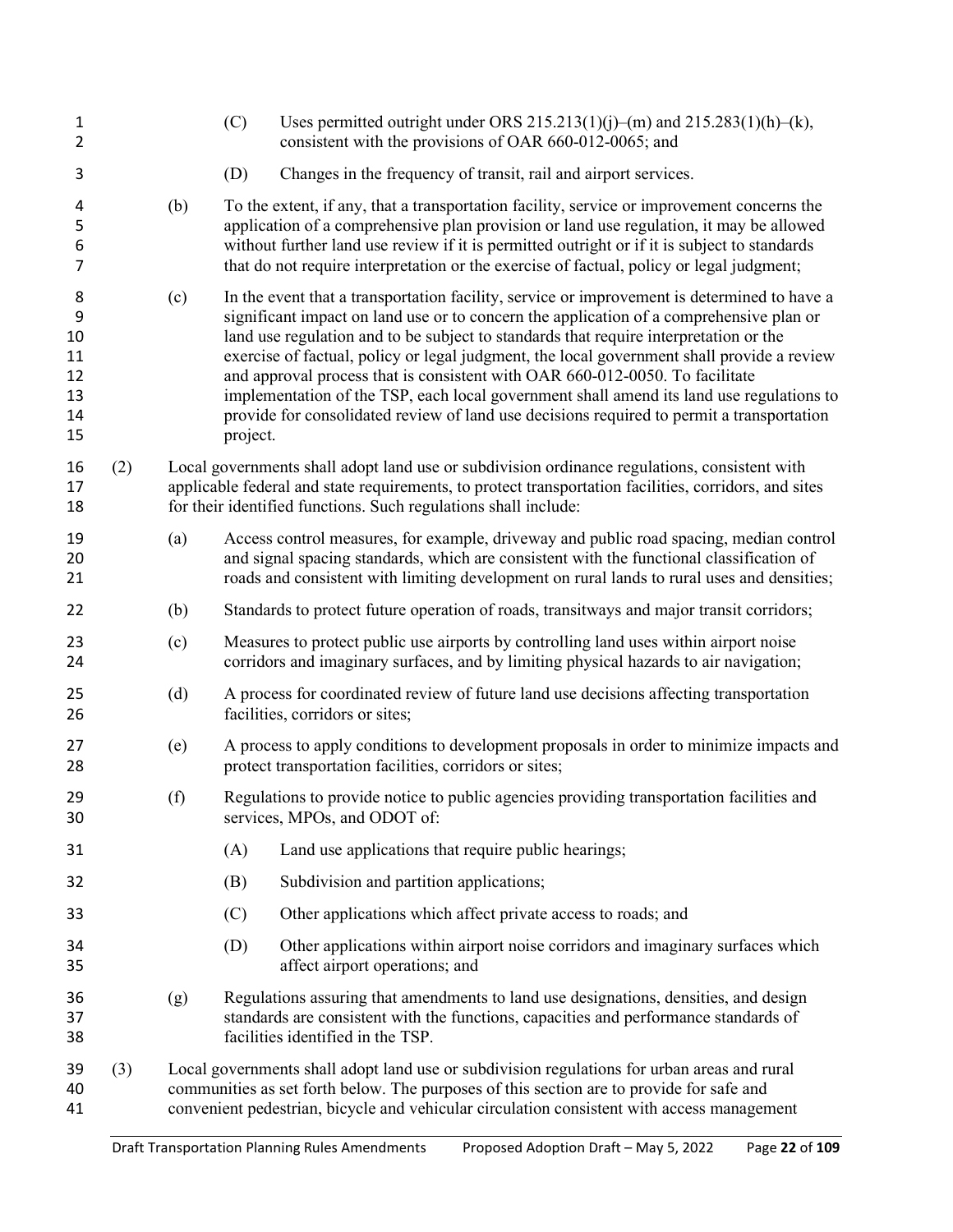| 1<br>2<br>3<br>4<br>5                 |     | standards and the function of affected streets, to ensure that new development provides on-site<br>streets and accessways that provide reasonably direct routes for pedestrian and bicycle travel in<br>areas where pedestrian and bicycle travel is likely if connections are provided, and which avoids<br>wherever possible levels of automobile traffic which might interfere with or discourage<br>pedestrian or bicycle travel. |           |                                                                                                                                                                                                                                                                                                                                                                                                                                                                                                                                                                                |  |  |  |
|---------------------------------------|-----|---------------------------------------------------------------------------------------------------------------------------------------------------------------------------------------------------------------------------------------------------------------------------------------------------------------------------------------------------------------------------------------------------------------------------------------|-----------|--------------------------------------------------------------------------------------------------------------------------------------------------------------------------------------------------------------------------------------------------------------------------------------------------------------------------------------------------------------------------------------------------------------------------------------------------------------------------------------------------------------------------------------------------------------------------------|--|--|--|
| 6<br>7<br>8                           | (a) | Bicycle parking facilities as part of new multi-family residential developments of four<br>units or more, new retail, office and institutional developments, and all transit transfer<br>stations and park-and-ride lots;                                                                                                                                                                                                             |           |                                                                                                                                                                                                                                                                                                                                                                                                                                                                                                                                                                                |  |  |  |
| 9<br>10<br>11<br>12<br>13<br>14<br>15 | (b) |                                                                                                                                                                                                                                                                                                                                                                                                                                       |           | On-site facilities shall be provided which accommodate safe and convenient pedestrian<br>and bicycle access from within new subdivisions, multi-family developments, planned<br>developments, shopping centers, and commercial districts to adjacent residential areas<br>and transit stops, and to neighborhood activity centers within one-half mile of the<br>development. Single-family residential developments shall generally include streets and<br>accessways. Pedestrian circulation through parking lots should generally be provided in<br>the form of accessways. |  |  |  |
| 16<br>17                              |     | (A)                                                                                                                                                                                                                                                                                                                                                                                                                                   |           | "Neighborhood activity centers" includes, but is not limited to, existing or<br>planned schools, parks, shopping areas, transit stops, or employment centers;                                                                                                                                                                                                                                                                                                                                                                                                                  |  |  |  |
| 18<br>19<br>20<br>21                  |     | (B)                                                                                                                                                                                                                                                                                                                                                                                                                                   | freeways; | Bikeways shall be required along arterials and major collectors. Sidewalks shall<br>be required along arterials, collectors and most local streets in urban areas, except<br>that sidewalks are not required along controlled access roadways, such as                                                                                                                                                                                                                                                                                                                         |  |  |  |
| 22<br>23                              |     | (C)                                                                                                                                                                                                                                                                                                                                                                                                                                   |           | Cul-de-sacs and other dead-end streets may be used as part of a development<br>plan, consistent with the purposes set forth in this section;                                                                                                                                                                                                                                                                                                                                                                                                                                   |  |  |  |
| 24<br>25<br>26<br>27                  |     | (D)                                                                                                                                                                                                                                                                                                                                                                                                                                   |           | Local governments shall establish their own standards or criteria for providing<br>streets and accessways consistent with the purposes of this section. Such<br>measures may include but are not limited to: standards for spacing of streets or<br>accessways; and standards for excessive out-of-direction travel;                                                                                                                                                                                                                                                           |  |  |  |
| 28<br>29                              |     | (E)                                                                                                                                                                                                                                                                                                                                                                                                                                   |           | Streets and accessways need not be required where one or more of the following<br>conditions exist:                                                                                                                                                                                                                                                                                                                                                                                                                                                                            |  |  |  |
| 30<br>31<br>32<br>33                  |     |                                                                                                                                                                                                                                                                                                                                                                                                                                       | (i)       | Physical or topographic conditions make a street or accessway<br>connection impracticable. Such conditions include but are not limited to<br>freeways, railroads, steep slopes, wetlands or other bodies of water<br>where a connection could not reasonably be provided;                                                                                                                                                                                                                                                                                                      |  |  |  |
| 34<br>35<br>36                        |     |                                                                                                                                                                                                                                                                                                                                                                                                                                       | (ii)      | Buildings or other existing development on adjacent lands physically<br>preclude a connection now or in the future considering the potential for<br>redevelopment; or                                                                                                                                                                                                                                                                                                                                                                                                          |  |  |  |
| 37<br>38<br>39                        |     |                                                                                                                                                                                                                                                                                                                                                                                                                                       | (iii)     | Where streets or accessways would violate provisions of leases,<br>easements, covenants, restrictions or other agreements existing as of May<br>1, 1995, which preclude a required street or accessway connection.                                                                                                                                                                                                                                                                                                                                                             |  |  |  |
| 40<br>41<br>42                        | (c) | Where off-site road improvements are otherwise required as a condition of development<br>approval, they shall include facilities accommodating convenient pedestrian and bicycle<br>travel, including bicycle ways along arterials and major collectors;                                                                                                                                                                              |           |                                                                                                                                                                                                                                                                                                                                                                                                                                                                                                                                                                                |  |  |  |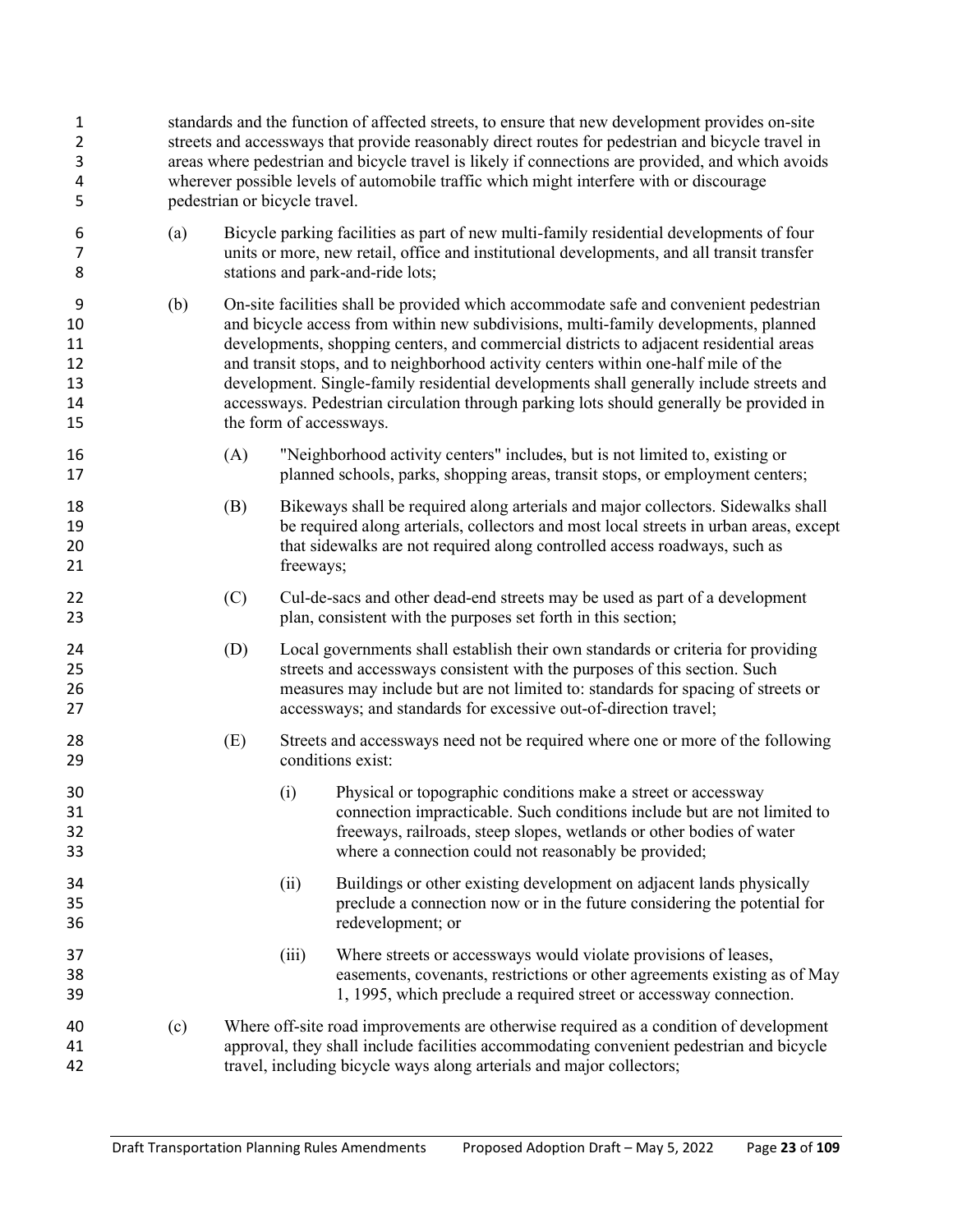| 1<br>2                                       |     | (d) |     |                                                                                                                                                                                                                                                                                                                                                         | For purposes of subsection (b) "safe and convenient" means bicycle and pedestrian<br>routes, facilities and improvements which:                                                                                                                                                                                                                                                                                                                                                                                                                                                                                         |  |  |
|----------------------------------------------|-----|-----|-----|---------------------------------------------------------------------------------------------------------------------------------------------------------------------------------------------------------------------------------------------------------------------------------------------------------------------------------------------------------|-------------------------------------------------------------------------------------------------------------------------------------------------------------------------------------------------------------------------------------------------------------------------------------------------------------------------------------------------------------------------------------------------------------------------------------------------------------------------------------------------------------------------------------------------------------------------------------------------------------------------|--|--|
| 3<br>4<br>5                                  |     |     | (A) | short trips;                                                                                                                                                                                                                                                                                                                                            | Are reasonably free from hazards, particularly types or levels of automobile<br>traffic which would interfere with or discourage pedestrian or cycle travel for                                                                                                                                                                                                                                                                                                                                                                                                                                                         |  |  |
| 6<br>7                                       |     |     | (B) |                                                                                                                                                                                                                                                                                                                                                         | Provide an accessible and a reasonably direct route of travel between destinations<br>such as between a transit stop and a store; and                                                                                                                                                                                                                                                                                                                                                                                                                                                                                   |  |  |
| 8<br>9<br>10                                 |     |     | (C) |                                                                                                                                                                                                                                                                                                                                                         | Meet travel needs of cyclists and pedestrians considering destination and length<br>of trip; and considering that the optimum most common trip length of pedestrians<br>is generally $\frac{1}{4}$ to under one-half $\frac{1}{2}$ mile.                                                                                                                                                                                                                                                                                                                                                                                |  |  |
| 11<br>12<br>13                               |     | (e) |     | and similar techniques.                                                                                                                                                                                                                                                                                                                                 | Internal pedestrian circulation within new office parks and commercial developments<br>shall be provided through clustering of buildings, construction of accessways, walkways                                                                                                                                                                                                                                                                                                                                                                                                                                          |  |  |
| 14<br>15<br>16<br>17                         | (4) |     |     | To support transit in urban areas containing a population greater than 25,000, where the area is<br>already served by a public transit system or where a determination has been made that a public<br>transit system is feasible, local governments shall adopt land use and subdivision regulations as<br>provided in subsections $(a)$ – $(g)$ below: |                                                                                                                                                                                                                                                                                                                                                                                                                                                                                                                                                                                                                         |  |  |
| 18<br>19<br>20                               |     | (a) |     | Transit routes and transit facilities shall be designed to support transit use through<br>provision of bus stops, pullouts and shelters, optimum road geometrics, on-road parking<br>restrictions and similar facilities, as appropriate;                                                                                                               |                                                                                                                                                                                                                                                                                                                                                                                                                                                                                                                                                                                                                         |  |  |
| 21<br>22<br>23                               |     | (b) |     | New retail, office, and institutional buildings at or near major transit stops shall provide<br>for convenient pedestrian access to transit through the measures listed in paragraphs (A)<br>and (B) below.                                                                                                                                             |                                                                                                                                                                                                                                                                                                                                                                                                                                                                                                                                                                                                                         |  |  |
| 24<br>25                                     |     |     | (A) |                                                                                                                                                                                                                                                                                                                                                         | Accessible Walkways shall be provided connecting building entrances and streets<br>adjoining the site;                                                                                                                                                                                                                                                                                                                                                                                                                                                                                                                  |  |  |
| 26<br>27<br>28<br>29<br>30<br>31<br>32<br>33 |     |     | (B) |                                                                                                                                                                                                                                                                                                                                                         | Accessible pPedestrian connections facilities connecting to adjoining properties<br>shall be provided except where such a connection is impracticable as provided<br>for in $\overline{OAR}$ 660–012–0045 paragraph $(3)(b)(E)$ . Pedestrian eonnections facilities<br>shall connect the on-site circulation system to existing or proposed streets,<br>walkways, and driveways that abut the property. Where adjacent properties are<br>undeveloped or have potential for redevelopment, streets, accessways and<br>walkways on site shall be laid out or stubbed to allow for extension to the<br>adjoining property; |  |  |
| 34<br>35                                     |     |     | (C) |                                                                                                                                                                                                                                                                                                                                                         | In addition to paragraphs $(A)$ and $(B)$ above, on sites at major transit stops<br>provide the following:                                                                                                                                                                                                                                                                                                                                                                                                                                                                                                              |  |  |
| 36<br>37<br>38                               |     |     |     | (i)                                                                                                                                                                                                                                                                                                                                                     | Either locate buildings within 20 feet of the transit stop, a transit street or<br>an intersecting street or provide a pedestrian plaza at the transit stop or a<br>street intersection;                                                                                                                                                                                                                                                                                                                                                                                                                                |  |  |
| 39<br>40                                     |     |     |     | (ii)                                                                                                                                                                                                                                                                                                                                                    | An accessible and reasonably direct pedestrian connection facility<br>between the transit stop and building entrances on the site;                                                                                                                                                                                                                                                                                                                                                                                                                                                                                      |  |  |
| 41<br>42                                     |     |     |     | (iii)                                                                                                                                                                                                                                                                                                                                                   | A transit passenger landing pad accessible to disabled persons people<br>with disabilities;                                                                                                                                                                                                                                                                                                                                                                                                                                                                                                                             |  |  |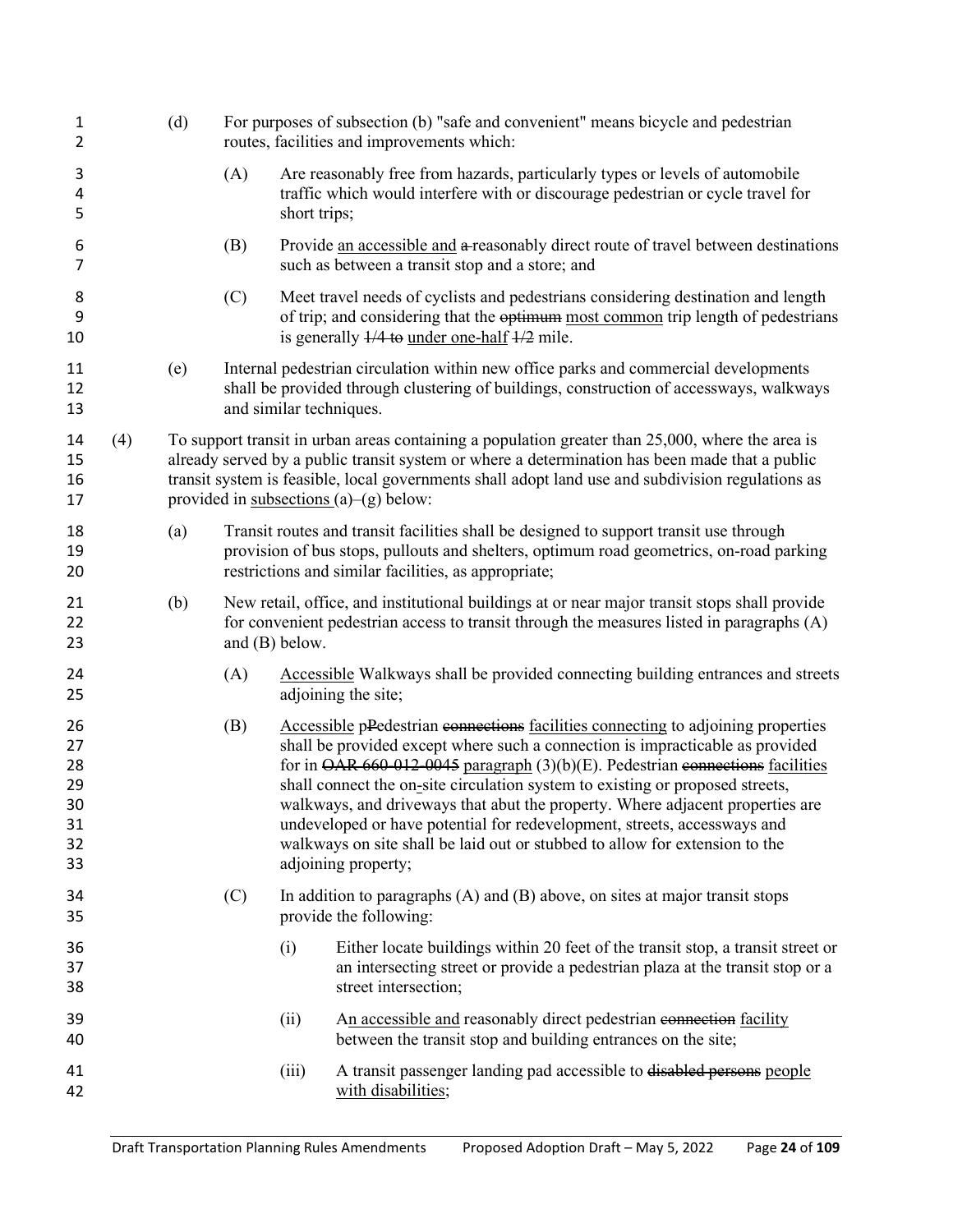| 1<br>2               |     | (iv)                              | An easement or dedication for a passenger shelter if requested by the<br>transit provider; and                                                                                                                                                                                                                                     |
|----------------------|-----|-----------------------------------|------------------------------------------------------------------------------------------------------------------------------------------------------------------------------------------------------------------------------------------------------------------------------------------------------------------------------------|
| 3                    |     | (v)                               | Lighting at the transit stop.                                                                                                                                                                                                                                                                                                      |
| 4<br>5<br>6<br>7     | (c) |                                   | Local governments may implement paragraphs $(4)(b)(A)$ and $(B)$ above through the<br>designation of pedestrian districts and adoption of appropriate implementing measures<br>regulating development within pedestrian districts. Pedestrian districts must comply with<br>the requirement of <u>paragraph</u> $(4)(b)(C)$ above; |
| 8<br>9               | (d) |                                   | Designated employee parking areas in new developments shall provide preferential<br>parking for carpools and vanpools;                                                                                                                                                                                                             |
| 10<br>11<br>12       | (e) |                                   | Existing development shall be allowed to redevelop a portion of existing parking areas<br>for transit-oriented uses, including bus stops and pullouts, bus shelters, park and ride<br>stations, transit-oriented developments, and similar facilities, where appropriate;                                                          |
| 13<br>14<br>15<br>16 | (f) | distances;                        | Road systems for new development shall be provided that can be adequately served by<br>transit, including provision of pedestrian access to existing and identified future transit<br>routes. This shall include, where appropriate, separate accessways to minimize travel                                                        |
| 17<br>18             | (g) | adequate to support transit.      | Along existing or planned transit routes, designation of types and densities of land uses                                                                                                                                                                                                                                          |
| 19<br>20             | (5) | reliance on the automobile which: | In MPO areas, local governments shall adopt land use and subdivision regulations to reduce                                                                                                                                                                                                                                         |
|                      |     |                                   |                                                                                                                                                                                                                                                                                                                                    |
| 21                   | (a) |                                   | Allow transit-oriented developments (TODs) on lands along transit routes;                                                                                                                                                                                                                                                          |
| 22<br>23             | (b) |                                   | Implements a demand management program to meet the measurable standards set in the<br>TSP in response to OAR 660-012-0035(4);                                                                                                                                                                                                      |
| 24                   | (e) |                                   | Implements a parking plan which:                                                                                                                                                                                                                                                                                                   |
| 25<br>26<br>27<br>28 |     |                                   | $(A)$ Achieves a 10 percent reduction in the number of parking spaces per capita in the<br>MPO area over the planning period. This may be accomplished through a<br>combination of restrictions on development of new parking spaces and<br>requirements that existing parking spaces be redeveloped to other uses;                |
| 29<br>30             |     | $\left(\mathbf{B}\right)$         | Aids in achieving the measurable standards set in the TSP in response to OAR<br>$660 - 012 - 0035(4);$                                                                                                                                                                                                                             |
| 31<br>32<br>33       |     | $\left(\bigoplus\right)$          | Includes land use and subdivision regulations setting minimum and maximum<br>parking requirements in appropriate locations, such as downtowns, designated<br>regional or community centers, and transit oriented-developments; and                                                                                                 |
| 34<br>35             |     | $\bigoplus$                       | Is consistent with demand management programs, transit-oriented development<br>requirements and planned transit service.                                                                                                                                                                                                           |
| 36<br>37             | (d) |                                   | As an alternative to (c) above, local governments in an MPO may instead revise<br>ordinance requirements for parking as follows:                                                                                                                                                                                                   |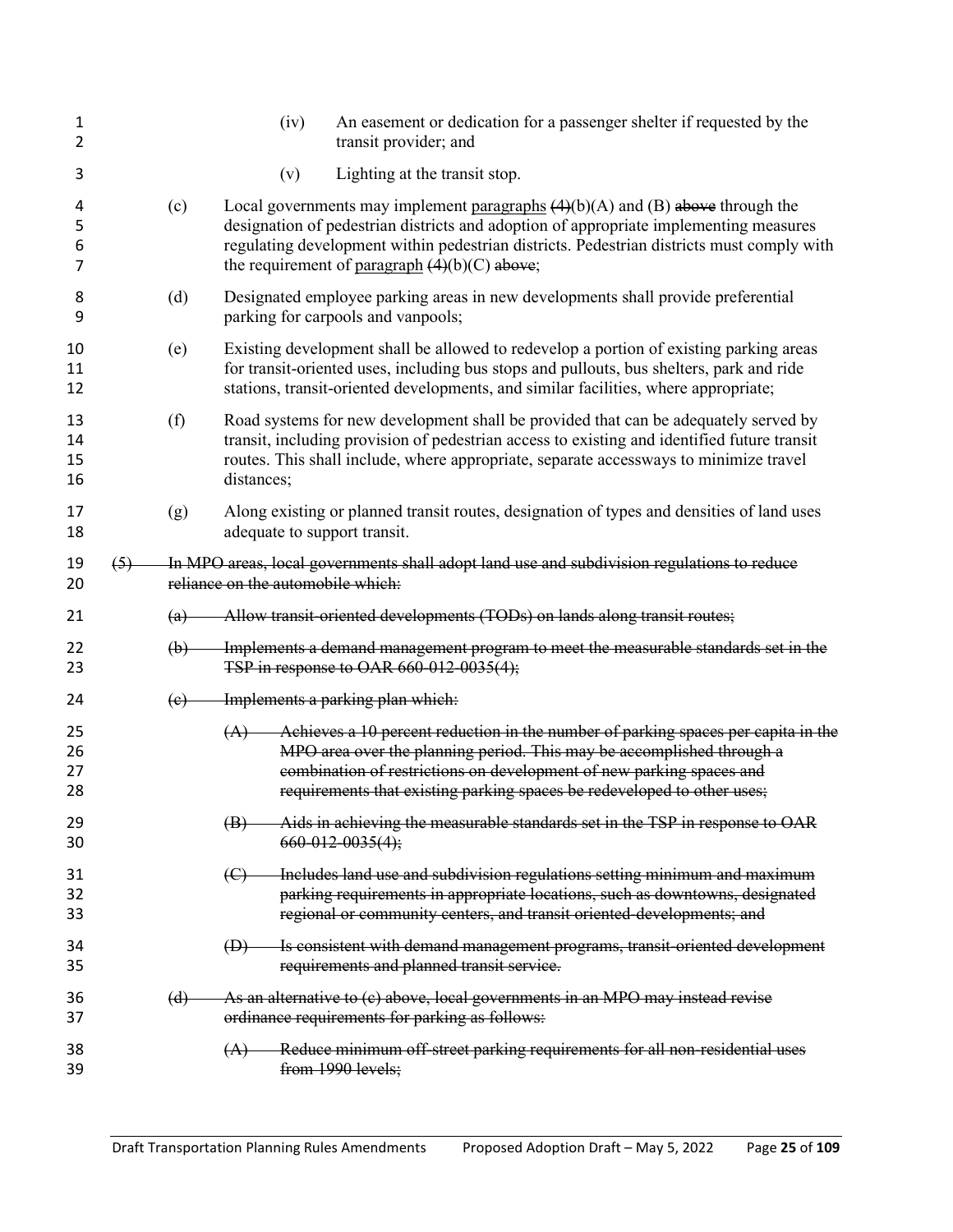| 1<br>2                                       |                                | Allow provision of on-street parking, long-term lease parking, and shared<br>(B)<br>parking to meet minimum off-street parking requirements;                                                                                                                                                                                                                                                                                                                                                                                                                                                                                                                                                                                                                               |
|----------------------------------------------|--------------------------------|----------------------------------------------------------------------------------------------------------------------------------------------------------------------------------------------------------------------------------------------------------------------------------------------------------------------------------------------------------------------------------------------------------------------------------------------------------------------------------------------------------------------------------------------------------------------------------------------------------------------------------------------------------------------------------------------------------------------------------------------------------------------------|
| 3<br>4<br>5                                  |                                | Establish off-street parking maximums in appropriate locations, such as<br>$\left(\mathrm{C}\right)$<br>downtowns, designated regional or community centers, and transit-oriented<br>developments;                                                                                                                                                                                                                                                                                                                                                                                                                                                                                                                                                                         |
| 6                                            |                                | Exempt structured parking and on-street parking from parking maximums;<br>$\bigoplus$                                                                                                                                                                                                                                                                                                                                                                                                                                                                                                                                                                                                                                                                                      |
| 7<br>8<br>9                                  |                                | Require that parking lots over 3 acres in size provide street-like features along<br>(E)<br>major driveways (including curbs, sidewalks, and street trees or planting strips);<br>and                                                                                                                                                                                                                                                                                                                                                                                                                                                                                                                                                                                      |
| 10                                           |                                | Provide for designation of residential parking districts.<br>$\oplus$                                                                                                                                                                                                                                                                                                                                                                                                                                                                                                                                                                                                                                                                                                      |
| 11<br>12<br>13                               |                                | Require all major industrial, institutional, retail and office developments to provide either<br>(e)<br>a transit stop on site or connection to a transit stop along a transit trunk route when the<br>transit operator requires such an improvement.                                                                                                                                                                                                                                                                                                                                                                                                                                                                                                                      |
| 14<br>15<br>16<br>17<br>18<br>19<br>20       | $\left(6\right)\left(5\right)$ | In developing a bicycle and pedestrian circulation plan as required by OAR $660-012-0020(2)(d)$ ,<br>local governments shall identify improvements to facilitate bicycle and pedestrian trips to meet<br>local travel needs in developed areas. Appropriate improvements should provide for more direct,<br>convenient, accessible, and safer bicycle or pedestrian travel within and between residential areas<br>and neighborhood activity centers $(i.e.,$ schools, shopping, transit stops). Specific measures<br>include, for example, constructing walkways between cul-de-sacs and adjacent roads, providing<br>walkways between buildings, and providing direct access between adjacent uses.                                                                      |
| 21<br>22<br>23<br>24<br>25<br>26<br>27<br>28 | (7)(6)                         | Local governments shall establish standards for local streets and accessways that minimize<br>pavement width and total right-of-way consistent with the operational needs of the facility. The<br>intent of this requirement is that local governments consider and reduce excessive standards for<br>local streets and accessways in order to reduce the cost of construction, provide for more efficient<br>use of urban land, provide for emergency vehicle access while discouraging inappropriate traffic<br>volumes and speeds, and which accommodate convenient pedestrian and bicycle circulation.<br>Notwithstanding section $(1)$ or $(3)$ of this rule, local street standards adopted to meet this<br>requirement need not be adopted as land use regulations. |
| 29                                           |                                | 0060: Plan and Land Use Regulation Amendments                                                                                                                                                                                                                                                                                                                                                                                                                                                                                                                                                                                                                                                                                                                              |
| 30<br>31<br>32                               |                                | This rule guides cities and counties when they change the acknowledged comprehensive plan after<br>adoption of a transportation system plan. The rule provides for consideration of transportation system<br>needs in response to the proposed changes.                                                                                                                                                                                                                                                                                                                                                                                                                                                                                                                    |
| 33<br>34                                     |                                | Substantive changes to this rule are outside of the scope of the Climate-Friendly and Equitable<br>Communities Rulemaking.                                                                                                                                                                                                                                                                                                                                                                                                                                                                                                                                                                                                                                                 |
| 35<br>36                                     |                                | This rule will continue to apply statewide, both inside and outside metropolitan areas. We are proposing<br>some minor changes to reflect changes in how performance standards work within metropolitan areas.                                                                                                                                                                                                                                                                                                                                                                                                                                                                                                                                                             |

<span id="page-25-0"></span> (1) If an amendment to a functional plan, an acknowledged comprehensive plan, or a land use regulation (including a zoning map) would significantly affect an existing or planned 39 transportation facility, then the local government must put in place measures as provided in section (2) of this rule, unless the amendment is allowed under section (3), (9) or (10) of this section (2) of this rule, unless the amendment is allowed under section  $(3)$ ,  $(9)$  or  $(10)$  of this rule. A plan or land use regulation amendment significantly affects a transportation facility if it would: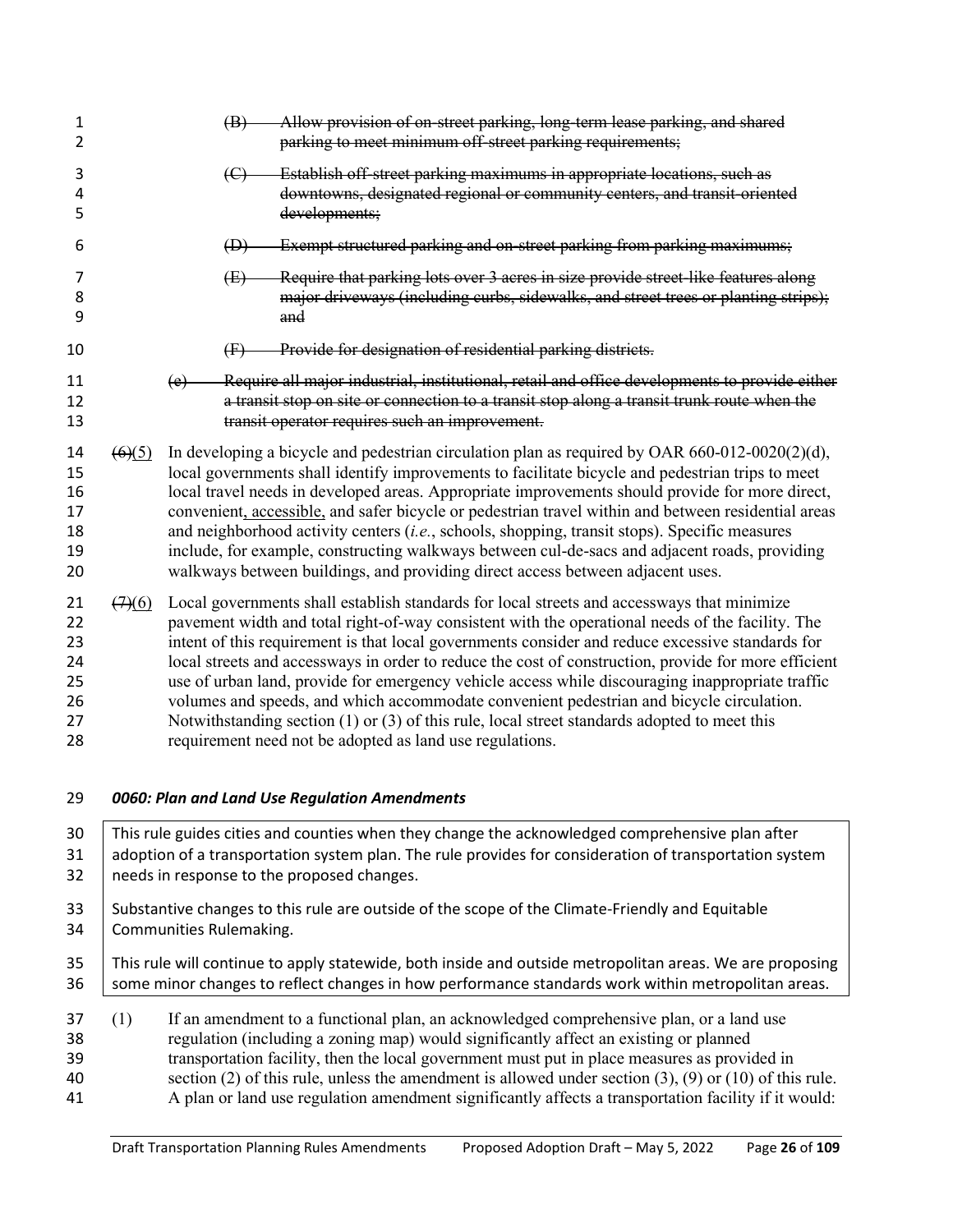| $\mathbf{1}$<br>2                                         |     | (a) | Change the functional classification of an existing or planned transportation facility<br>(exclusive of correction of map errors in an adopted plan);                                                                                                                                                                                                                                                                                                                                                                                                                                                                                                                                                                                                                                                                                                                                                                                        |  |  |  |  |  |
|-----------------------------------------------------------|-----|-----|----------------------------------------------------------------------------------------------------------------------------------------------------------------------------------------------------------------------------------------------------------------------------------------------------------------------------------------------------------------------------------------------------------------------------------------------------------------------------------------------------------------------------------------------------------------------------------------------------------------------------------------------------------------------------------------------------------------------------------------------------------------------------------------------------------------------------------------------------------------------------------------------------------------------------------------------|--|--|--|--|--|
| 3                                                         |     | (b) | Change standards implementing a functional classification system; or                                                                                                                                                                                                                                                                                                                                                                                                                                                                                                                                                                                                                                                                                                                                                                                                                                                                         |  |  |  |  |  |
| 4<br>5<br>6<br>$\overline{7}$<br>8<br>9<br>10<br>11<br>12 |     | (c) | Result in any of the effects listed in paragraphs (A) through (C) of this subsection. If a<br>local government is evaluating a performance standard based on projected levels of motor<br>vehicle traffic, then the results must be based on projected conditions measured at the end<br>of the planning period identified in the adopted TSP. As part of evaluating projected<br>conditions, the amount of traffic projected to be generated within the area of the<br>amendment may be reduced if the amendment includes an enforceable, ongoing<br>requirement that would demonstrably limit traffic generation, including, but not limited<br>to, transportation demand management. This reduction may diminish or completely<br>eliminate the significant effect of the amendment.                                                                                                                                                      |  |  |  |  |  |
| 13<br>14                                                  |     |     | (A)<br>Types or levels of travel or access that are inconsistent with the functional<br>classification of an existing or planned transportation facility;                                                                                                                                                                                                                                                                                                                                                                                                                                                                                                                                                                                                                                                                                                                                                                                    |  |  |  |  |  |
| 15<br>16<br>17                                            |     |     | Degrade the performance of an existing or planned transportation facility such<br>(B)<br>that it would not meet the performance standards identified in the TSP or<br>comprehensive plan; or                                                                                                                                                                                                                                                                                                                                                                                                                                                                                                                                                                                                                                                                                                                                                 |  |  |  |  |  |
| 18<br>19<br>20                                            |     |     | (C)<br>Degrade the performance of an existing or planned transportation facility that is<br>otherwise projected to not meet the performance standards identified in the TSP<br>or comprehensive plan.                                                                                                                                                                                                                                                                                                                                                                                                                                                                                                                                                                                                                                                                                                                                        |  |  |  |  |  |
| 21<br>22<br>23<br>24<br>25<br>26<br>27<br>28<br>29<br>30  | (2) |     | If a local government determines that there would be a significant effect, then the local<br>government must ensure that allowed land uses are consistent with the identified function,<br>eapacity, and performance standards of the facility measured or projected at the end of the<br>planning period identified in the adopted TSP through one or a combination of the remedies listed<br>in subsections (a) through (e) below, unless the amendment meets the balancing test in subsection<br>$(2)(e)$ of this section or qualifies for partial mitigation in section (11) of this rule. A local<br>government using subsection $(2)(e)$ , section (3), section (10) or section (11) to approve an<br>amendment recognizes that additional motor vehicle traffic congestion may result and that other<br>facility providers would not be expected to provide additional capacity for motor vehicles in<br>response to this congestion. |  |  |  |  |  |
| 31<br>32                                                  |     | (a) | Adopting measures that demonstrate allowed land uses are consistent with the planned<br>function, capacity, and performance standards of the transportation facility.                                                                                                                                                                                                                                                                                                                                                                                                                                                                                                                                                                                                                                                                                                                                                                        |  |  |  |  |  |
| 33<br>34<br>35<br>36<br>37<br>38                          |     | (b) | Amending the TSP or comprehensive plan to provide transportation facilities,<br>improvements or services adequate to support the proposed land uses consistent with the<br>requirements of this division; s. Such amendments shall include a funding plan or<br>mechanism consistent with section (4) or include an amendment to the transportation<br>finance plan so that the facility, improvement, or service will be provided by the end of<br>the planning period.                                                                                                                                                                                                                                                                                                                                                                                                                                                                     |  |  |  |  |  |
| 39<br>40                                                  |     | (c) | Amending the TSP to modify the planned function, capacity or performance standards of<br>the transportation facility.                                                                                                                                                                                                                                                                                                                                                                                                                                                                                                                                                                                                                                                                                                                                                                                                                        |  |  |  |  |  |
| 41<br>42<br>43                                            |     | (d) | Providing other measures as a condition of development or through a development<br>agreement or similar funding method, including, but not limited to, transportation system<br>management measures or minor transportation improvements. Local governments shall,                                                                                                                                                                                                                                                                                                                                                                                                                                                                                                                                                                                                                                                                           |  |  |  |  |  |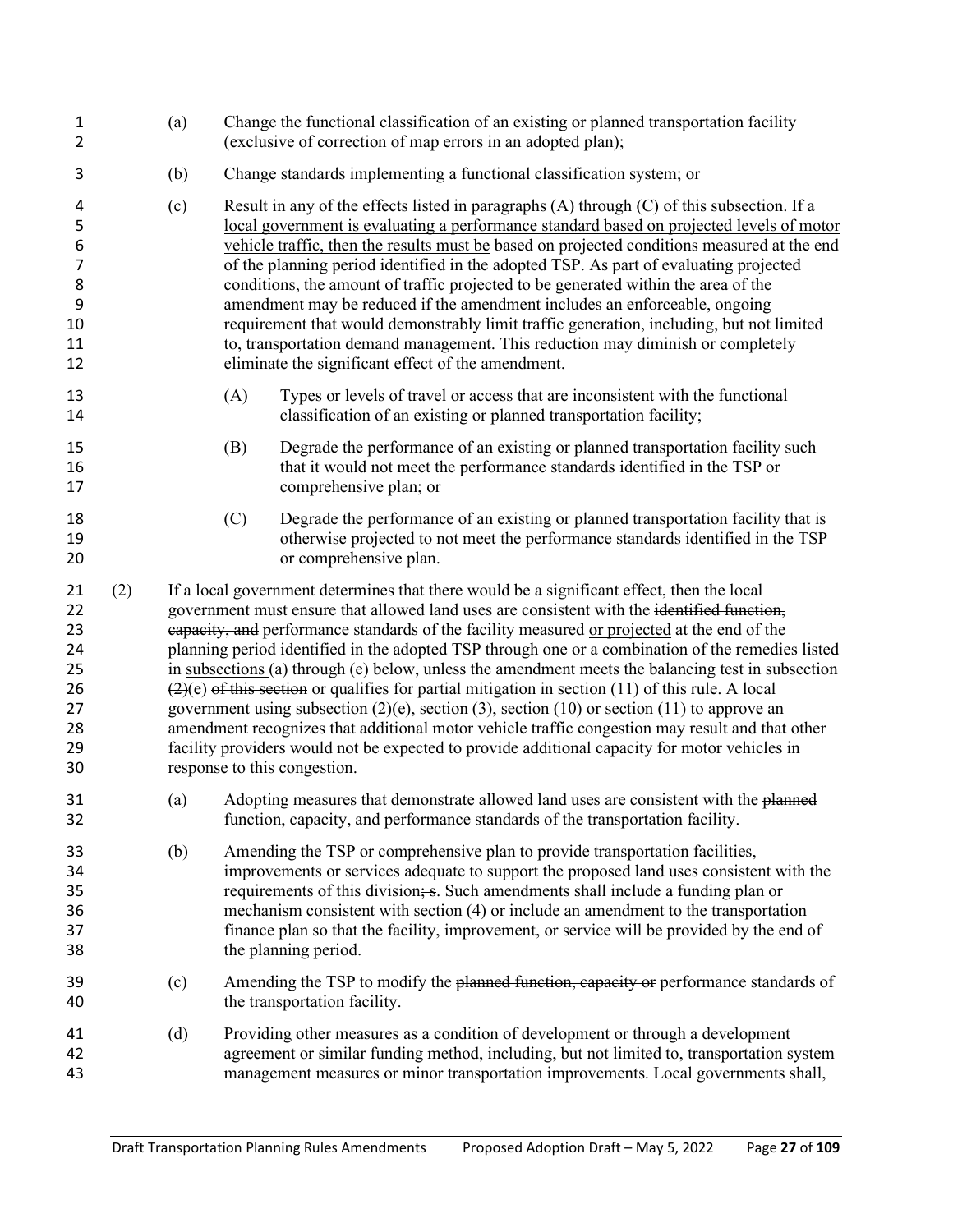| $\mathbf{1}$<br>$\overline{2}$               |     |        | as part of the amendment, specify when measures or improvements provided pursuant to<br>this subsection will be provided.                                                                                                                                                                                                                                                                                                                                                                                                                                                                                                                                                                                     |  |  |  |
|----------------------------------------------|-----|--------|---------------------------------------------------------------------------------------------------------------------------------------------------------------------------------------------------------------------------------------------------------------------------------------------------------------------------------------------------------------------------------------------------------------------------------------------------------------------------------------------------------------------------------------------------------------------------------------------------------------------------------------------------------------------------------------------------------------|--|--|--|
| 3<br>4<br>5                                  |     | (e)    | Providing improvements that would benefit modes other than the significantly affected<br>mode, improvements to facilities other than the significantly affected facility, or<br>improvements at other locations, if:                                                                                                                                                                                                                                                                                                                                                                                                                                                                                          |  |  |  |
| 6<br>7<br>8<br>9                             |     |        | The provider of the significantly affected facility provides a written statement<br>(A)<br>that the system-wide benefits are sufficient to balance the significant effect, even<br>though the improvements would not result in consistency for all performance<br>standards;                                                                                                                                                                                                                                                                                                                                                                                                                                  |  |  |  |
| 10<br>11                                     |     |        | (B)<br>The providers of facilities being improved at other locations provide written<br>statements of approval; and                                                                                                                                                                                                                                                                                                                                                                                                                                                                                                                                                                                           |  |  |  |
| 12<br>13                                     |     |        | (C)<br>The local jurisdictions where facilities are being improved provide written<br>statements of approval.                                                                                                                                                                                                                                                                                                                                                                                                                                                                                                                                                                                                 |  |  |  |
| 14<br>15<br>16<br>17                         | (3) | where: | Notwithstanding sections $(1)$ and $(2)$ of this rule, a local government may approve an amendment<br>that would significantly affect an existing transportation facility without assuring that the allowed<br>land uses are consistent with the function, capacity and performance standards of the facility                                                                                                                                                                                                                                                                                                                                                                                                 |  |  |  |
| 18<br>19<br>20<br>21                         |     | (a)    | In the absence of the amendment, planned transportation facilities, improvements and<br>services as set forth in section (4) of this rule would not be adequate to achieve<br>consistency with the identified function, capacity or performance standard for that facility<br>by the end of the planning period identified in the adopted TSP;                                                                                                                                                                                                                                                                                                                                                                |  |  |  |
| 22<br>23<br>24<br>25                         |     | (b)    | Development resulting from the amendment will, at a minimum, mitigate the impacts of<br>the amendment in a manner that avoids further degradation to the performance of the<br>facility by the time of the development through one or a combination of transportation<br>improvements or measures;                                                                                                                                                                                                                                                                                                                                                                                                            |  |  |  |
| 26<br>27                                     |     | (c)    | The amendment does not involve property located in an interchange area as defined in<br>paragraph $(4)(d)(C)$ ; and                                                                                                                                                                                                                                                                                                                                                                                                                                                                                                                                                                                           |  |  |  |
| 28<br>29<br>30<br>31<br>32<br>33<br>34<br>35 |     | (d)    | For affected state highways, ODOT provides a written statement that the proposed<br>funding and timing for the identified mitigation improvements or measures are, at a<br>minimum, sufficient to avoid further degradation to the performance of the affected state<br>highway. However, if a local government provides the appropriate ODOT regional office<br>with written notice of a proposed amendment in a manner that provides ODOT<br>reasonable opportunity to submit a written statement into the record of the local<br>government proceeding, and ODOT does not provide a written statement, then the local<br>government may proceed with applying subsections (a) through (c) of this section. |  |  |  |
| 36<br>37                                     | (4) |        | Determinations under sections $(1)$ – $(3)$ of this rule shall be coordinated with affected<br>transportation facility and service providers and other affected local governments.                                                                                                                                                                                                                                                                                                                                                                                                                                                                                                                            |  |  |  |
| 38<br>39<br>40<br>41                         |     | (a)    | In determining whether an amendment has a significant effect on an existing or planned<br>transportation facility under subsection $(1)(c)$ of this rule, local governments shall rely on<br>existing transportation facilities and services and on the planned transportation facilities,<br>improvements and services set forth in subsections (b) and (c) below.                                                                                                                                                                                                                                                                                                                                           |  |  |  |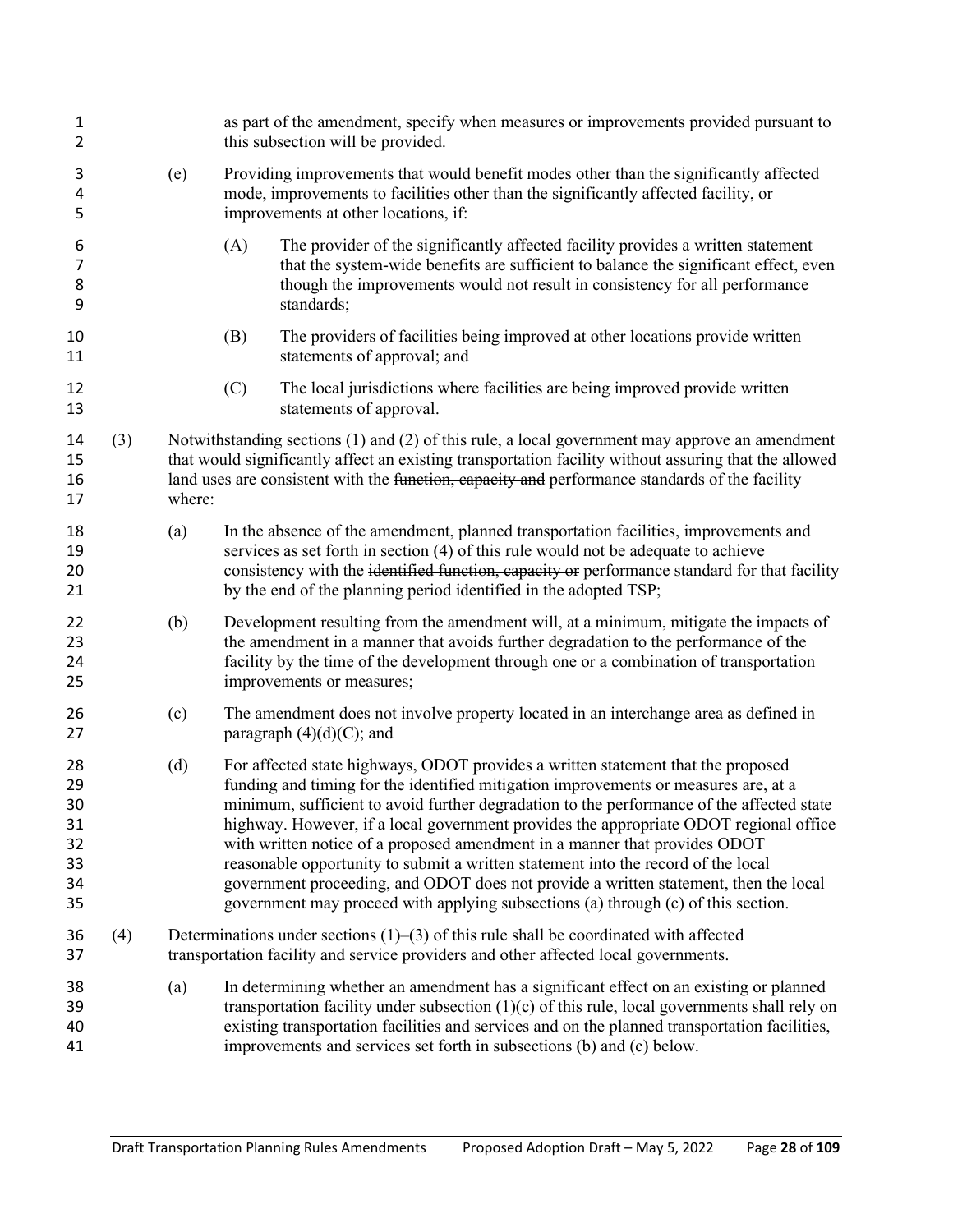| $\mathbf{1}$<br>$\overline{2}$            | (b) |     | Outside of interstate interchange areas, the following are considered planned facilities,<br>improvements and services:                                                                                                                                                                                                                                                                                                                                                                                                                                                                                                     |
|-------------------------------------------|-----|-----|-----------------------------------------------------------------------------------------------------------------------------------------------------------------------------------------------------------------------------------------------------------------------------------------------------------------------------------------------------------------------------------------------------------------------------------------------------------------------------------------------------------------------------------------------------------------------------------------------------------------------------|
| 3<br>4<br>5<br>6                          |     | (A) | Transportation facilities, improvements or services that are funded for<br>construction or implementation in the Statewide Transportation Improvement<br>Program or a locally or regionally adopted transportation improvement program<br>or capital improvement plan or program of a transportation service provider.                                                                                                                                                                                                                                                                                                      |
| 7<br>8<br>9<br>10<br>11<br>12<br>13<br>14 |     | (B) | Transportation facilities, improvements or services that are authorized in a local<br>transportation system plan and for which a funding plan or mechanism is in place<br>or approved. These include, but are not limited to, transportation facilities,<br>improvements or services for which: transportation systems development charge<br>revenues are being collected; a local improvement district or reimbursement<br>district has been established or will be established prior to development; a<br>development agreement has been adopted; or conditions of approval to fund the<br>improvement have been adopted. |
| 15<br>16<br>17                            |     | (C) | Transportation facilities, improvements or services in a metropolitan planning<br>organization (MPO) area that are part of the area's federally-approved, financially<br>constrained regional transportation system plan.                                                                                                                                                                                                                                                                                                                                                                                                   |
| 18<br>19<br>20<br>21                      |     | (D) | Improvements to state highways that are included as planned improvements in a<br>regional or local transportation system plan or comprehensive plan when ODOT<br>provides a written statement that the improvements are reasonably likely to be<br>provided by the end of the planning period.                                                                                                                                                                                                                                                                                                                              |
| 22<br>23<br>24<br>25<br>26<br>27          |     | (E) | Improvements to regional and local roads, streets or other transportation facilities<br>or services that are included as planned improvements in a regional or local<br>transportation system plan or comprehensive plan when the local government(s)<br>or transportation service provider(s) responsible for the facility, improvement or<br>service provides a written statement that the facility, improvement or service is<br>reasonably likely to be provided by the end of the planning period.                                                                                                                     |
| 28<br>29                                  | (c) |     | Within interstate interchange areas, the improvements included in paragraphs $(b)(A)$ (C)<br>are considered planned facilities, improvements, and services, except where:                                                                                                                                                                                                                                                                                                                                                                                                                                                   |
| 30<br>31<br>32<br>33                      |     | (A) | ODOT provides a written statement that the proposed funding and timing of<br>mitigation measures are sufficient to avoid a significant adverse impact on the<br>Interstate Highway system, then local governments may also rely on the<br>improvements identified in paragraphs $(b)(D)$ and $(E)$ of this section; or                                                                                                                                                                                                                                                                                                      |
| 34<br>35<br>36                            |     | (B) | There is an adopted interchange area management plan, then local governments<br>may also rely on the improvements identified in that plan and which are also<br>identified in paragraphs $(b)(D)$ and $(E)$ of this section.                                                                                                                                                                                                                                                                                                                                                                                                |
| 37                                        | (d) |     | As used in this section and section $(3)$ :                                                                                                                                                                                                                                                                                                                                                                                                                                                                                                                                                                                 |
| 38<br>39<br>40                            |     | (A) | Planned interchange means new interchanges and relocation of existing<br>interchanges that are authorized in an adopted transportation system plan or<br>comprehensive plan;                                                                                                                                                                                                                                                                                                                                                                                                                                                |
| 41                                        |     | (B) | Interstate highway means Interstates 5, 82, 84, 105, 205 and 405; and                                                                                                                                                                                                                                                                                                                                                                                                                                                                                                                                                       |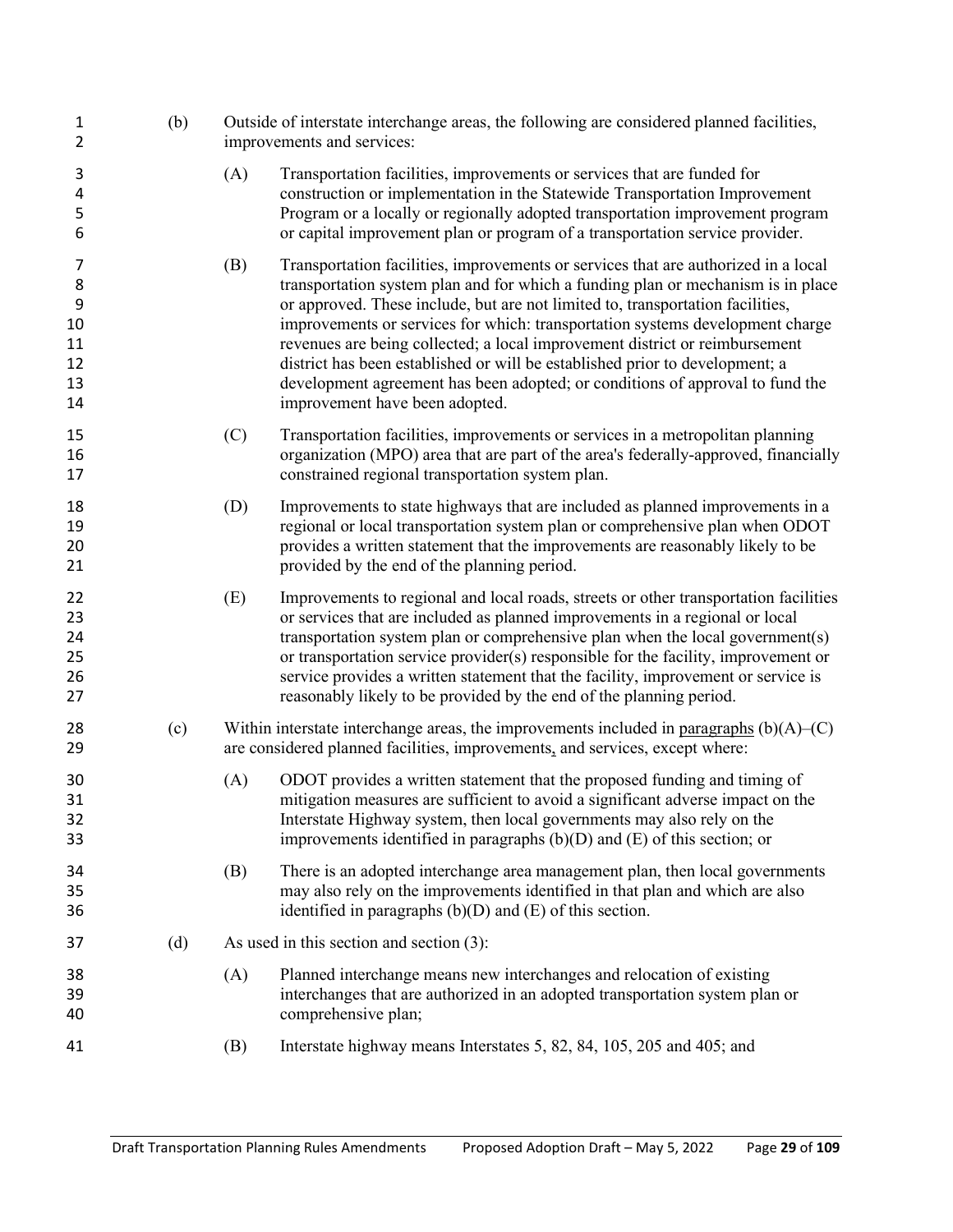| $\mathbf{1}$                                             |     |     | (C)          |      | Interstate interchange area means:                                                                                                                                                                                                                                                                                                                                                                                                                                                                                                                                                                                                                                                                                                                                                                                                                                                 |
|----------------------------------------------------------|-----|-----|--------------|------|------------------------------------------------------------------------------------------------------------------------------------------------------------------------------------------------------------------------------------------------------------------------------------------------------------------------------------------------------------------------------------------------------------------------------------------------------------------------------------------------------------------------------------------------------------------------------------------------------------------------------------------------------------------------------------------------------------------------------------------------------------------------------------------------------------------------------------------------------------------------------------|
| $\overline{2}$<br>3                                      |     |     |              | (i)  | Property within one-quarter mile of the ramp terminal intersection of an<br>existing or planned interchange on an Interstate Highway; or                                                                                                                                                                                                                                                                                                                                                                                                                                                                                                                                                                                                                                                                                                                                           |
| 4<br>5                                                   |     |     |              | (ii) | The interchange area as defined in the Interchange Area Management<br>Plan adopted as an amendment to the Oregon Highway Plan.                                                                                                                                                                                                                                                                                                                                                                                                                                                                                                                                                                                                                                                                                                                                                     |
| 6<br>$\overline{7}$<br>8<br>9<br>10<br>11<br>12<br>13    |     | (e) |              |      | For purposes of this section, a written statement provided pursuant to paragraphs $(b)(D)$ ,<br>$(b)(E)$ or $(c)(A)$ provided by ODOT, a local government or transportation facility<br>provider, as appropriate, shall be conclusive in determining whether a transportation<br>facility, improvement, or service is a planned transportation facility, improvement, or<br>service. In the absence of a written statement, a local government can only rely upon<br>planned transportation facilities, improvements, and services identified in paragraphs<br>$(b)(A)-(C)$ to determine whether there is a significant effect that requires application of<br>the remedies in section $(2)$ .                                                                                                                                                                                     |
| 14<br>15<br>16                                           | (5) |     |              |      | The presence of a transportation facility or improvement shall not be a basis for an exception to<br>allow residential, commercial, institutional, or industrial development on rural lands under this<br>division or OAR 660-004-0022 and 660-004-0028.                                                                                                                                                                                                                                                                                                                                                                                                                                                                                                                                                                                                                           |
| 17<br>18<br>19<br>20<br>21                               | (6) |     |              |      | In If a local government is determining whether proposed land uses would affect or be consistent<br>with planned transportation facilities as provided in sections $(1)$ and $(2)$ , using a performance<br>standard based on projected levels of motor vehicle traffic, then the local governments shall give<br>full credit for potential reduction in vehicle trips for uses located in mixed-use, pedestrian-<br>friendly centers, and neighborhoods as provided in subsections (a)–(d) below;                                                                                                                                                                                                                                                                                                                                                                                 |
| 22<br>23<br>24<br>25<br>26<br>27<br>28<br>29<br>30       |     | (a) |              |      | Absent adopted local standards or detailed information about the vehicle trip reduction<br>benefits of mixed-use, pedestrian-friendly development, local governments shall assume<br>that uses located within a mixed-use, pedestrian-friendly center, or neighborhood, will<br>generate 10 percent fewer daily and peak hour trips than are specified in available<br>published estimates, such as those provided by the Institute of Transportation Engineers<br>(ITE) Trip Generation Manual that do not specifically account for the effects of mixed-<br>use, pedestrian-friendly development. The 10 percent reduction allowed for by this<br>subsection shall be available only if uses which rely solely on auto trips, such as gas<br>stations, car washes, storage facilities, and motels are prohibited;                                                                |
| 31<br>32<br>33<br>34<br>35                               |     | (b) | $(a)$ above; |      | Local governments shall use detailed or local information about the trip reduction<br>benefits of mixed-use, pedestrian-friendly development where such information is<br>available and presented to the local government. Local governments may, based on such<br>information, allow reductions greater than the 10 percent reduction required in subsection                                                                                                                                                                                                                                                                                                                                                                                                                                                                                                                      |
| 36<br>37<br>38<br>39<br>40<br>41<br>42<br>43<br>44<br>45 |     | (c) |              |      | Where a local government assumes or estimates lower vehicle trip generation as provided<br>in subsection (a) or (b)-above, it shall assure through conditions of approval, site plans, or<br>approval standards that subsequent development approvals support the development of a<br>mixed-use, pedestrian-friendly center or neighborhood and provide for on-site bike and<br>pedestrian connectivity and access to transit as provided for in OAR 660-012-0045(3)<br>and (4). The provision of on-site bike and pedestrian connectivity and access to transit<br>may be accomplished through application of acknowledged ordinance provisions which<br>comply with $660-012-0045(3)$ and $(4)$ or through conditions of approval or findings<br>adopted with the plan amendment that assure compliance with these rule requirements at<br>the time of development approval; and |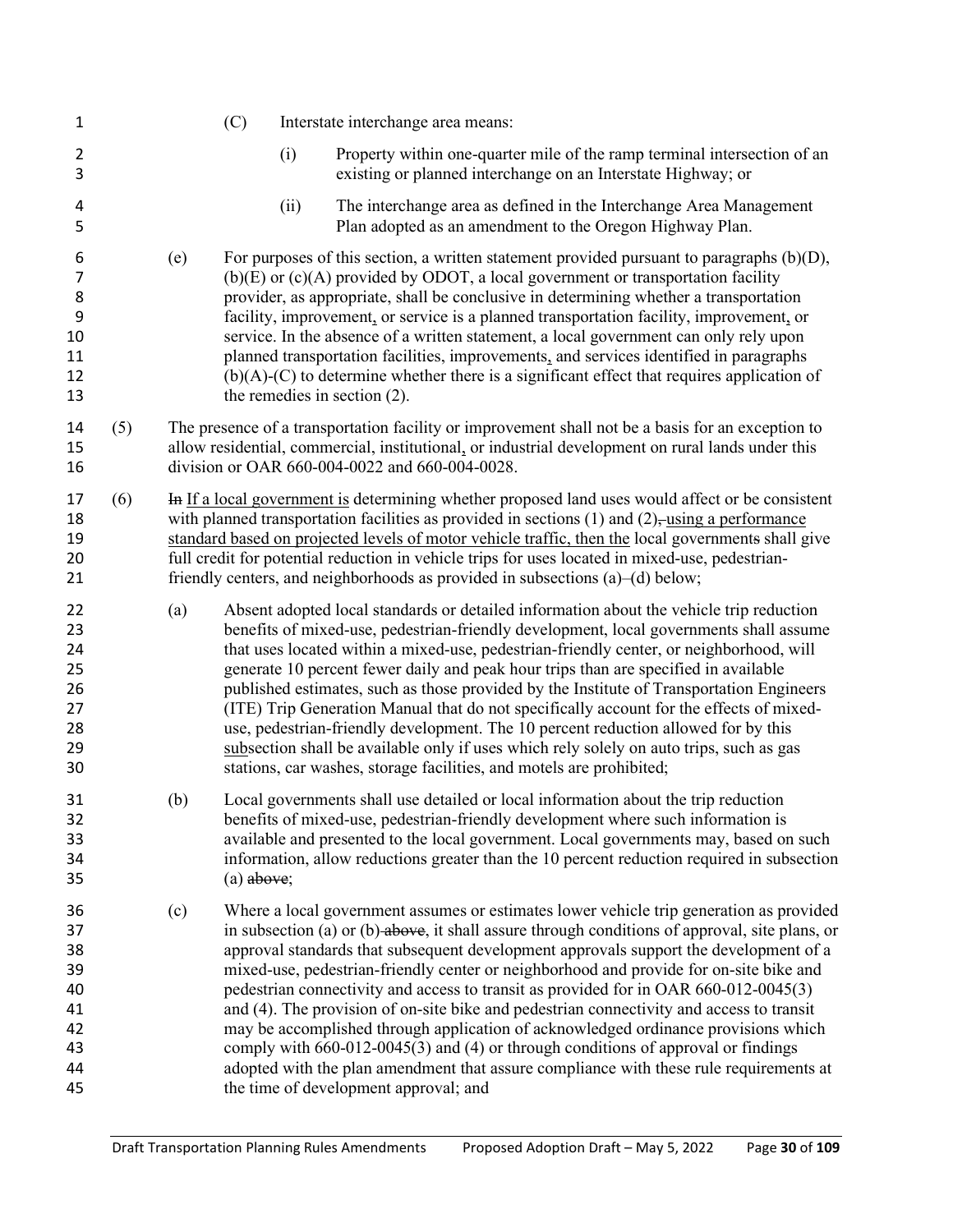| $\mathbf{1}$<br>$\overline{2}$<br>3<br>4<br>5<br>6<br>7<br>8<br>9<br>10<br>11<br>12 |     | (d)         | Act.               |                                                                                                                                                                                                                                                                                                                                                                                                                                                                                                                                                                                                               | The purpose of this section is to provide an incentive for the designation and<br>implementation of pedestrian-friendly, mixed-use centers and neighborhoods by lowering<br>the regulatory barriers to plan amendments which accomplish this type of development.<br>The actual trip reduction benefits of mixed-use, pedestrian-friendly development will<br>vary from case to case and may be somewhat higher or lower than presumed pursuant to<br>subsection (a)-above. The Commission concludes that this assumption is warranted given<br>general information about the expected effects of mixed-use, pedestrian-friendly<br>development and its intent to encourage changes to plans and development patterns.<br>Nothing in this section is intended to affect the application of provisions in local plans or<br>ordinances which provide for the calculation or assessment of systems development<br>charges or in preparing conformity determinations required under the federal Clean Air |  |  |  |  |
|-------------------------------------------------------------------------------------|-----|-------------|--------------------|---------------------------------------------------------------------------------------------------------------------------------------------------------------------------------------------------------------------------------------------------------------------------------------------------------------------------------------------------------------------------------------------------------------------------------------------------------------------------------------------------------------------------------------------------------------------------------------------------------------|--------------------------------------------------------------------------------------------------------------------------------------------------------------------------------------------------------------------------------------------------------------------------------------------------------------------------------------------------------------------------------------------------------------------------------------------------------------------------------------------------------------------------------------------------------------------------------------------------------------------------------------------------------------------------------------------------------------------------------------------------------------------------------------------------------------------------------------------------------------------------------------------------------------------------------------------------------------------------------------------------------|--|--|--|--|
| 13<br>14<br>15<br>16<br>17<br>18<br>19                                              | (7) | $0045(3)$ : |                    | Amendments to acknowledged comprehensive plans and land use regulations which meet all of<br>the criteria listed in subsections (a)–(c) below shall include an amendment to the comprehensive<br>plan, transportation system plan, the adoption of a local street plan, access management plan,<br>future street plan, or other binding local transportation plan to provide for on-site alignment of<br>streets or accessways with existing and planned arterial, collector, and local streets surrounding<br>the site as necessary to implement the requirements in OAR $660-012-0020(2)(b)$ and $660-012-$ |                                                                                                                                                                                                                                                                                                                                                                                                                                                                                                                                                                                                                                                                                                                                                                                                                                                                                                                                                                                                        |  |  |  |  |
| 20<br>21                                                                            |     | (a)         |                    |                                                                                                                                                                                                                                                                                                                                                                                                                                                                                                                                                                                                               | The plan or land use regulation amendment results in designation of two or more acres of<br>land for commercial use;                                                                                                                                                                                                                                                                                                                                                                                                                                                                                                                                                                                                                                                                                                                                                                                                                                                                                   |  |  |  |  |
| 22<br>23<br>24<br>25<br>26                                                          |     | (b)         |                    |                                                                                                                                                                                                                                                                                                                                                                                                                                                                                                                                                                                                               | The local government has not adopted a TSP or local street plan which complies with<br>OAR 660-012-0020(2)(b) or, in the Portland Metropolitan Area, has not complied with<br>Metro's requirement for street connectivity as contained in Title 1, Section 3.08.110 of<br>the Regional Transportation Functional Plan Title 6, Section 3 of the Urban Growth<br>Management Functional Plan; and                                                                                                                                                                                                                                                                                                                                                                                                                                                                                                                                                                                                        |  |  |  |  |
| 27<br>28                                                                            |     | (c)         | in section $(1)$ . |                                                                                                                                                                                                                                                                                                                                                                                                                                                                                                                                                                                                               | The proposed amendment would significantly affect a transportation facility as provided                                                                                                                                                                                                                                                                                                                                                                                                                                                                                                                                                                                                                                                                                                                                                                                                                                                                                                                |  |  |  |  |
| 29                                                                                  | (8) |             |                    |                                                                                                                                                                                                                                                                                                                                                                                                                                                                                                                                                                                                               | A "mixed-use, pedestrian-friendly center or neighborhood" for the purposes of this rule, means:                                                                                                                                                                                                                                                                                                                                                                                                                                                                                                                                                                                                                                                                                                                                                                                                                                                                                                        |  |  |  |  |
| 30                                                                                  |     | (a)         |                    |                                                                                                                                                                                                                                                                                                                                                                                                                                                                                                                                                                                                               | Any one of the following:                                                                                                                                                                                                                                                                                                                                                                                                                                                                                                                                                                                                                                                                                                                                                                                                                                                                                                                                                                              |  |  |  |  |
| 31                                                                                  |     |             | (A)                |                                                                                                                                                                                                                                                                                                                                                                                                                                                                                                                                                                                                               | An existing central business district or downtown;                                                                                                                                                                                                                                                                                                                                                                                                                                                                                                                                                                                                                                                                                                                                                                                                                                                                                                                                                     |  |  |  |  |
| 32<br>33                                                                            |     |             | (B)                |                                                                                                                                                                                                                                                                                                                                                                                                                                                                                                                                                                                                               | An area designated as a central city, regional center, town center or main street in<br>the Portland Metro 2040 Regional Growth Concept;                                                                                                                                                                                                                                                                                                                                                                                                                                                                                                                                                                                                                                                                                                                                                                                                                                                               |  |  |  |  |
| 34<br>35                                                                            |     |             | (C)                |                                                                                                                                                                                                                                                                                                                                                                                                                                                                                                                                                                                                               | An area designated in an acknowledged comprehensive plan as a transit oriented<br>development or a pedestrian district; or                                                                                                                                                                                                                                                                                                                                                                                                                                                                                                                                                                                                                                                                                                                                                                                                                                                                             |  |  |  |  |
| 36<br>37                                                                            |     |             | (D)                | Highway Plan.                                                                                                                                                                                                                                                                                                                                                                                                                                                                                                                                                                                                 | An area designated as a special transportation area as provided for in the Oregon                                                                                                                                                                                                                                                                                                                                                                                                                                                                                                                                                                                                                                                                                                                                                                                                                                                                                                                      |  |  |  |  |
| 38<br>39                                                                            |     | (b)         |                    |                                                                                                                                                                                                                                                                                                                                                                                                                                                                                                                                                                                                               | An area other than those listed in subsection (a) above which includes or is planned to<br>include the following characteristics:                                                                                                                                                                                                                                                                                                                                                                                                                                                                                                                                                                                                                                                                                                                                                                                                                                                                      |  |  |  |  |
| 40<br>41                                                                            |     |             | (A)                | following:                                                                                                                                                                                                                                                                                                                                                                                                                                                                                                                                                                                                    | A concentration of a variety of land uses in a well-defined area, including the                                                                                                                                                                                                                                                                                                                                                                                                                                                                                                                                                                                                                                                                                                                                                                                                                                                                                                                        |  |  |  |  |
| 42<br>43                                                                            |     |             |                    | (i)                                                                                                                                                                                                                                                                                                                                                                                                                                                                                                                                                                                                           | Medium to high density residential development (12 or more units per<br>acre);                                                                                                                                                                                                                                                                                                                                                                                                                                                                                                                                                                                                                                                                                                                                                                                                                                                                                                                         |  |  |  |  |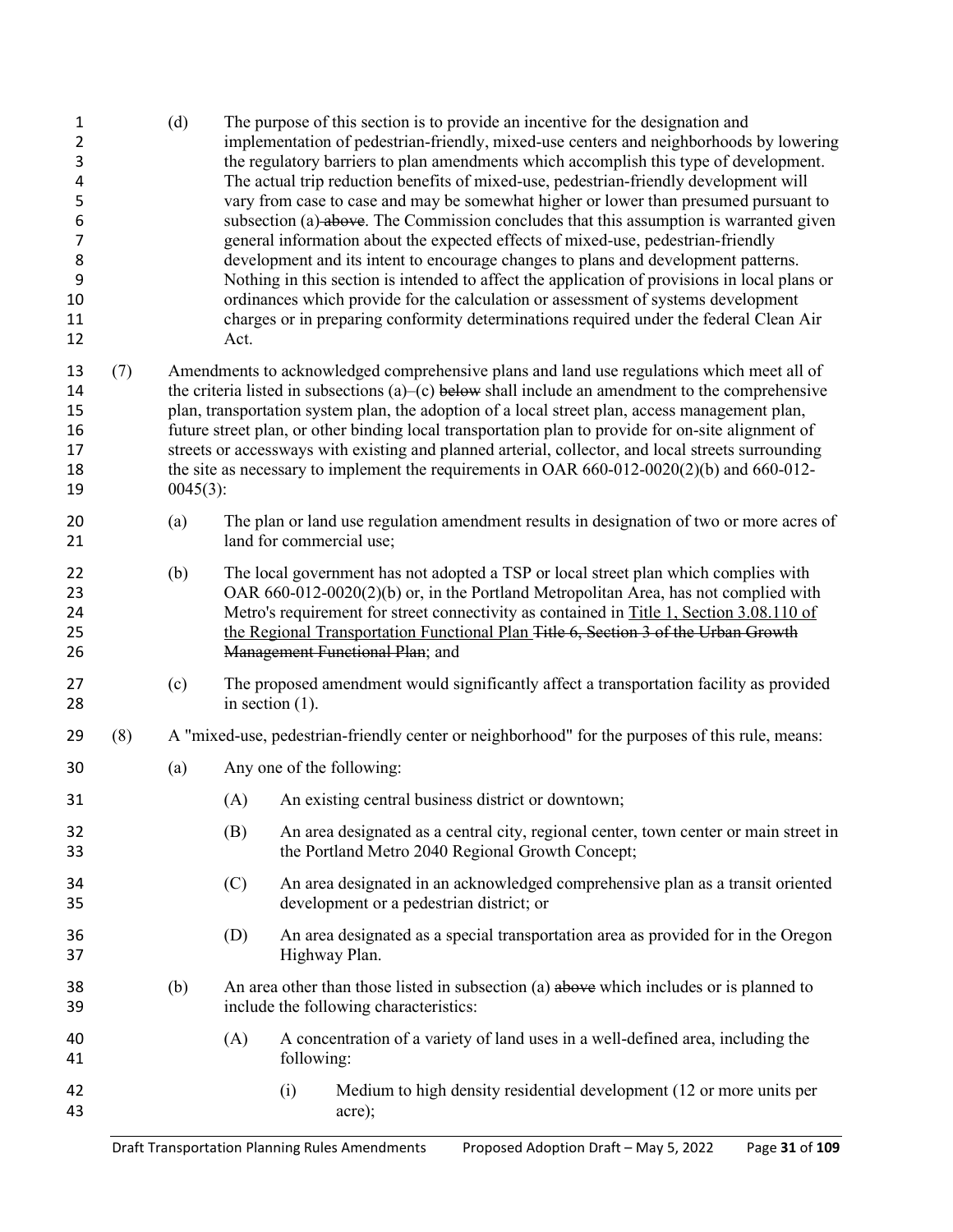| 1                                            |      |     |                              | (ii)              | Offices or office buildings;                                                                                                                                                                                                                                                                                                                                                                                                                                                                                                                                                                                                                                                                                           |
|----------------------------------------------|------|-----|------------------------------|-------------------|------------------------------------------------------------------------------------------------------------------------------------------------------------------------------------------------------------------------------------------------------------------------------------------------------------------------------------------------------------------------------------------------------------------------------------------------------------------------------------------------------------------------------------------------------------------------------------------------------------------------------------------------------------------------------------------------------------------------|
| $\overline{2}$                               |      |     |                              | (iii)             | Retail stores and services;                                                                                                                                                                                                                                                                                                                                                                                                                                                                                                                                                                                                                                                                                            |
| 3                                            |      |     |                              | (iv)              | Restaurants; and                                                                                                                                                                                                                                                                                                                                                                                                                                                                                                                                                                                                                                                                                                       |
| 4<br>5                                       |      |     |                              | (v)               | Public open space or private open space which is available for public<br>use, such as a park or plaza.                                                                                                                                                                                                                                                                                                                                                                                                                                                                                                                                                                                                                 |
| 6                                            |      |     | (B)                          |                   | Generally include civic or cultural uses;                                                                                                                                                                                                                                                                                                                                                                                                                                                                                                                                                                                                                                                                              |
| 7                                            |      |     | (C)                          |                   | A core commercial area where multi-story buildings are permitted;                                                                                                                                                                                                                                                                                                                                                                                                                                                                                                                                                                                                                                                      |
| 8                                            |      |     | (D)                          |                   | Buildings and building entrances oriented to streets;                                                                                                                                                                                                                                                                                                                                                                                                                                                                                                                                                                                                                                                                  |
| 9<br>10                                      |      |     | (E)                          |                   | Street connections and crossings that make the center safe and conveniently<br>accessible from adjacent areas;                                                                                                                                                                                                                                                                                                                                                                                                                                                                                                                                                                                                         |
| 11<br>12<br>13<br>14<br>15                   |      |     | (F)                          |                   | A network of streets and, where appropriate, accessways and major driveways<br>that make it attractive and highly convenient for people to walk between uses<br>within the center or neighborhood, including streets and major driveways within<br>the center with wide sidewalks and other features, including pedestrian-oriented<br>street crossings, street trees, pedestrian-scale lighting and on-street parking;                                                                                                                                                                                                                                                                                                |
| 16                                           |      |     | (G)                          |                   | One or more transit stops (in urban areas with fixed route transit service); and                                                                                                                                                                                                                                                                                                                                                                                                                                                                                                                                                                                                                                       |
| 17<br>18                                     |      |     | (H)                          |                   | Limit or do not allow low-intensity or land extensive uses, such as most<br>industrial uses, automobile sales and services, and drive-through services.                                                                                                                                                                                                                                                                                                                                                                                                                                                                                                                                                                |
| 19<br>20<br>21                               | (9)  |     |                              |                   | Notwithstanding section (1) of this rule, a local government may find that an amendment to a<br>zoning map does not significantly affect an existing or planned transportation facility if all of the<br>following requirements are met.                                                                                                                                                                                                                                                                                                                                                                                                                                                                               |
| 22<br>23                                     |      | (a) |                              |                   | The proposed zoning is consistent with the existing comprehensive plan map designation<br>and the amendment does not change the comprehensive plan map;                                                                                                                                                                                                                                                                                                                                                                                                                                                                                                                                                                |
| 24<br>25                                     |      | (b) |                              | with the TSP; and | The local government has an acknowledged TSP and the proposed zoning is consistent                                                                                                                                                                                                                                                                                                                                                                                                                                                                                                                                                                                                                                     |
| 26<br>27<br>28<br>29                         |      | (c) |                              |                   | The area subject to the zoning map amendment was not exempted from this rule at the<br>time of an urban growth boundary amendment as permitted in OAR 660-024-0020(1)(d),<br>or the area was exempted from this rule but the local government has a subsequently<br>acknowledged TSP amendment that accounted for urbanization of the area.                                                                                                                                                                                                                                                                                                                                                                            |
| 30<br>31<br>32<br>33<br>34<br>35<br>36<br>37 | (10) |     | required by the development. |                   | Notwithstanding sections $(1)$ and $(2)$ of this rule, a local government may amend a functional<br>plan, a comprehensive plan, or a land use regulation without applying performance standards<br>related to motor vehicle traffic congestion (e.g. volume to capacity ratio or V/C), delay or travel<br>time if the amendment meets the requirements of subsection (a) of this section. This section does<br>not exempt a proposed amendment from other transportation performance standards or policies<br>that may apply including, but not limited to, safety for all modes, network connectivity for all<br>modes (e.g. sidewalks, bicycle lanes) and accessibility for freight vehicles of a size and frequency |
| 38                                           |      | (a) |                              |                   | A proposed amendment qualifies for this section if it:                                                                                                                                                                                                                                                                                                                                                                                                                                                                                                                                                                                                                                                                 |
| 39<br>40                                     |      |     | (A)                          |                   | Is a map or text amendment affecting only land entirely within a multimodal<br>mixed-use area (MMA); and                                                                                                                                                                                                                                                                                                                                                                                                                                                                                                                                                                                                               |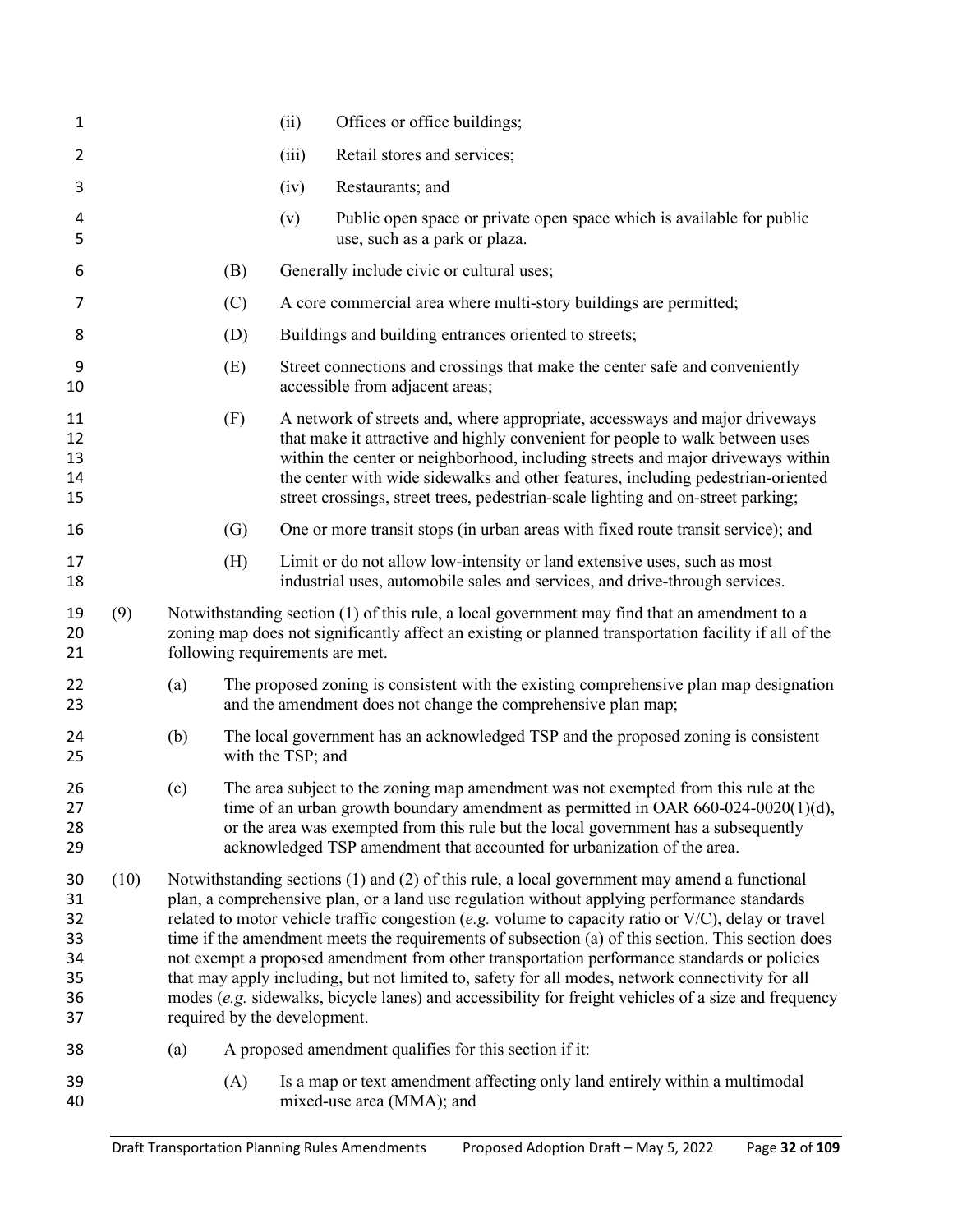| $\mathbf{1}$<br>$\overline{2}$ |     | (B) |                                                                                   | Is consistent with the definition of an MMA and consistent with the function of<br>the MMA as described in the findings designating the MMA.                                                                                                                                                                                                                                                 |  |
|--------------------------------|-----|-----|-----------------------------------------------------------------------------------|----------------------------------------------------------------------------------------------------------------------------------------------------------------------------------------------------------------------------------------------------------------------------------------------------------------------------------------------------------------------------------------------|--|
| 3                              | (b) |     | For the purpose of this rule, "multimodal mixed-use area" or "MMA" means an area: |                                                                                                                                                                                                                                                                                                                                                                                              |  |
| 4<br>5                         |     | (A) |                                                                                   | With a boundary adopted by a local government as provided in subsection (d) or<br>(e) of this section and that has been acknowledged;                                                                                                                                                                                                                                                        |  |
| 6                              |     | (B) |                                                                                   | Entirely within an urban growth boundary;                                                                                                                                                                                                                                                                                                                                                    |  |
| 7<br>8<br>9<br>10              |     | (C) |                                                                                   | With adopted plans and development regulations that allow the uses listed in<br>paragraphs $(8)(b)(A)$ through $(C)$ of this rule and that require new development<br>to be consistent with the characteristics listed in paragraphs $(8)(b)(D)$ through<br>(H) of this rule;                                                                                                                |  |
| 11<br>12<br>13<br>14           |     | (D) |                                                                                   | With land use regulations that do not require the provision of off-street parking,<br>or regulations that require lower levels of off-street parking than required in other<br>areas and allow flexibility to meet the parking requirements ( $e.g.$ count on-street<br>parking, allow long-term leases, allow shared parking); and                                                          |  |
| 15                             |     | (E) |                                                                                   | Located in one or more of the categories below:                                                                                                                                                                                                                                                                                                                                              |  |
| 16<br>17                       |     |     | (i)                                                                               | At least one-quarter mile from any ramp terminal intersection of existing<br>or planned interchanges;                                                                                                                                                                                                                                                                                        |  |
| 18<br>19                       |     |     | (ii)                                                                              | Within the area of an adopted Interchange Area Management Plan<br>(IAMP) and consistent with the IAMP; or                                                                                                                                                                                                                                                                                    |  |
| 20<br>21<br>22<br>23           |     |     | (iii)                                                                             | Within one-quarter mile of a ramp terminal intersection of an existing or<br>planned interchange if the mainline facility provider has provided written<br>concurrence with the MMA designation as provided in subsection (c) of<br>this section.                                                                                                                                            |  |
| 24<br>25<br>26                 | (c) |     |                                                                                   | When a mainline facility provider reviews an MMA designation as provided in<br>subparagraph $(b)(E)(iii)$ of this section, the provider must consider the factors listed in<br>paragraph (A) of this subsection.                                                                                                                                                                             |  |
| 27<br>28                       |     | (A) |                                                                                   | The potential for operational or safety effects to the interchange area and the<br>mainline highway, specifically considering:                                                                                                                                                                                                                                                               |  |
| 29<br>30                       |     |     | (i)                                                                               | Whether the interchange area has a crash rate that is higher than the<br>statewide crash rate for similar facilities;                                                                                                                                                                                                                                                                        |  |
| 31<br>32<br>33                 |     |     | (ii)                                                                              | Whether the interchange area is in the top ten percent of locations<br>identified by the safety priority index system (SPIS) developed by<br>ODOT; and                                                                                                                                                                                                                                       |  |
| 34<br>35<br>36                 |     |     | (iii)                                                                             | Whether existing or potential future traffic queues on the interchange exit<br>ramps extend onto the mainline highway or the portion of the ramp<br>needed to safely accommodate deceleration.                                                                                                                                                                                               |  |
| 37<br>38<br>39<br>40<br>41     |     | (B) |                                                                                   | If there are operational or safety effects as described in paragraph (A) of this<br>subsection, the effects may be addressed by an agreement between the local<br>government and the facility provider regarding traffic management plans<br>favoring traffic movements away from the interchange, particularly those<br>facilitating clearing traffic queues on the interchange exit ramps. |  |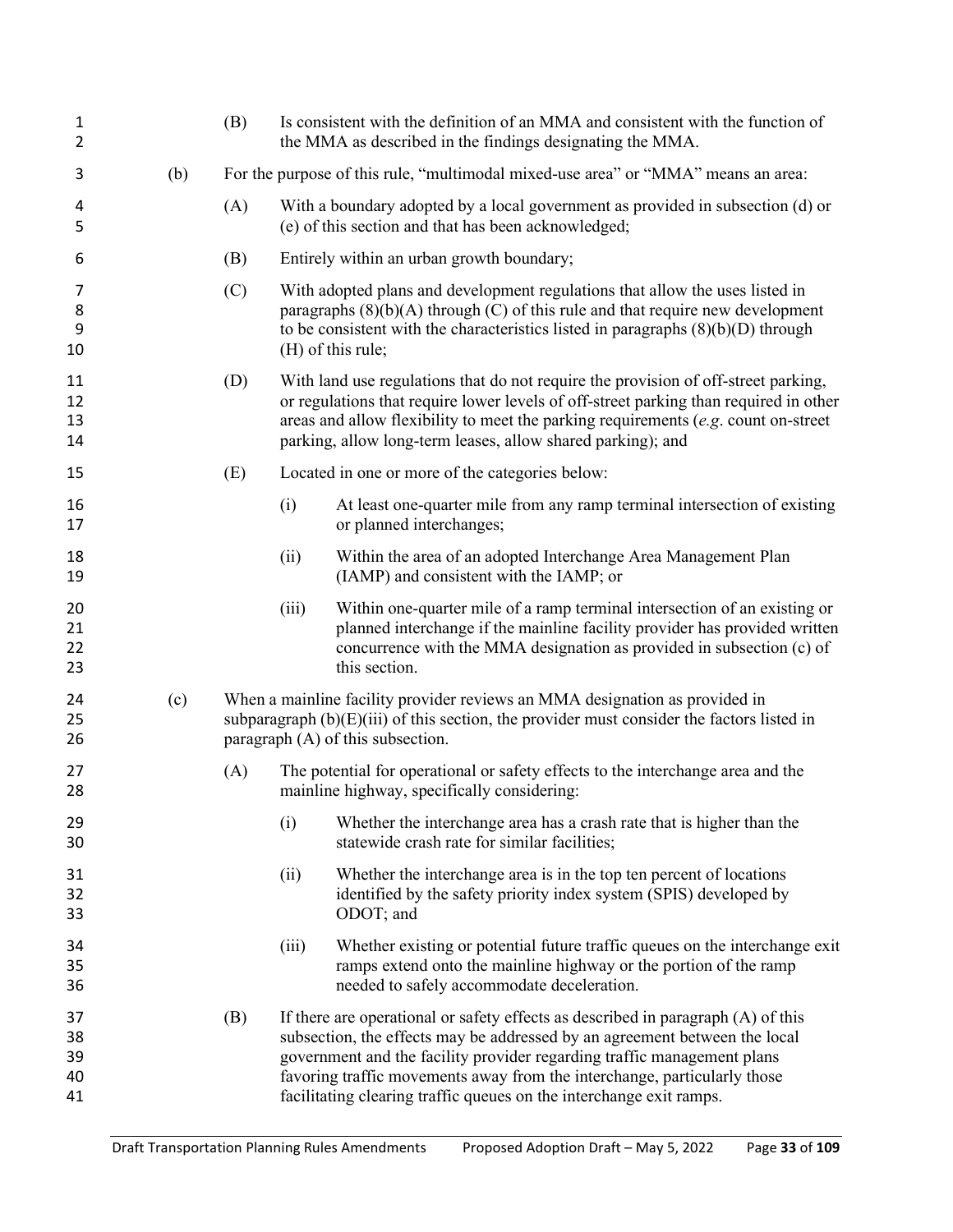| 1<br>2<br>3<br>4<br>5<br>6 |      | (d) |             |                                                                                                                                                                                                                                                                                                                                                   | A local government may designate an MMA by adopting an amendment to the<br>comprehensive plan or land use regulations to delineate the boundary following an<br>existing zone, multiple existing zones, an urban renewal area, other existing boundary, or<br>establishing a new boundary. The designation must be accompanied by findings showing<br>how the area meets the definition of an MMA. Designation of an MMA is not subject to<br>the requirements in sections $(1)$ and $(2)$ of this rule. |  |  |
|----------------------------|------|-----|-------------|---------------------------------------------------------------------------------------------------------------------------------------------------------------------------------------------------------------------------------------------------------------------------------------------------------------------------------------------------|----------------------------------------------------------------------------------------------------------------------------------------------------------------------------------------------------------------------------------------------------------------------------------------------------------------------------------------------------------------------------------------------------------------------------------------------------------------------------------------------------------|--|--|
| 7<br>8<br>9<br>10<br>11    |      | (e) |             |                                                                                                                                                                                                                                                                                                                                                   | A local government may designate an MMA on an area where comprehensive plan map<br>designations or land use regulations do not meet the definition, if all of the other elements<br>meet the definition, by concurrently adopting comprehensive plan or land use regulation<br>amendments necessary to meet the definition. Such amendments are not subject to<br>performance standards related to motor vehicle traffic congestion, delay or travel time.                                               |  |  |
| 12<br>13<br>14<br>15       | (11) |     |             | A local government may approve an amendment with partial mitigation as provided in section (2)<br>of this rule if the amendment complies with subsection (a) of this section, the amendment meets<br>the balancing test in subsection (b) of this section, and the local government coordinates as<br>provided in subsection (c) of this section. |                                                                                                                                                                                                                                                                                                                                                                                                                                                                                                          |  |  |
| 16<br>17                   |      | (a) |             | (D) of this subsection.                                                                                                                                                                                                                                                                                                                           | The amendment must meet paragraphs $(A)$ and $(B)$ of this subsection-or meet paragraph                                                                                                                                                                                                                                                                                                                                                                                                                  |  |  |
| 18<br>19                   |      |     | (A)         |                                                                                                                                                                                                                                                                                                                                                   | Create direct benefits in terms of industrial or traded-sector jobs created or<br>retained by limiting uses to industrial or traded-sector industries.                                                                                                                                                                                                                                                                                                                                                   |  |  |
| 20<br>21                   |      |     | (B)         |                                                                                                                                                                                                                                                                                                                                                   | Not allow retail uses, except limited retail incidental to industrial or traded sector<br>development, not to exceed five percent of the net developable area.                                                                                                                                                                                                                                                                                                                                           |  |  |
| 22                         |      |     | (C)         |                                                                                                                                                                                                                                                                                                                                                   | For the purpose of this section:                                                                                                                                                                                                                                                                                                                                                                                                                                                                         |  |  |
| 23<br>24<br>25<br>26<br>27 |      |     |             | (i)                                                                                                                                                                                                                                                                                                                                               | "Industrial" means employment activities generating income from the<br>production, handling or distribution of goods including, but not limited<br>to, manufacturing, assembly, fabrication, processing, storage, logistics,<br>warehousing, importation, distribution and transshipment and research<br>and development.                                                                                                                                                                                |  |  |
| 28<br>29<br>30             |      |     |             | (ii)                                                                                                                                                                                                                                                                                                                                              | "Traded-sector" means industries in which member firms sell their goods<br>or services into markets for which national or international competition<br>exists.                                                                                                                                                                                                                                                                                                                                           |  |  |
| 31<br>32                   |      |     | $\bigoplus$ |                                                                                                                                                                                                                                                                                                                                                   | Notwithstanding paragraphs $(A)$ and $(B)$ of this subsection, an amendment<br>complies with subsection (a) if all of the following conditions are met:                                                                                                                                                                                                                                                                                                                                                  |  |  |
| 33<br>34                   |      |     |             | $\bigoplus$                                                                                                                                                                                                                                                                                                                                       | The amendment is within a city with a population less than 10,000 and<br>outside of a Metropolitan Planning Organization.                                                                                                                                                                                                                                                                                                                                                                                |  |  |
| 35<br>36<br>37             |      |     |             |                                                                                                                                                                                                                                                                                                                                                   | (ii) The amendment would provide land for "Other Employment Use" or<br>"Prime Industrial Land" as those terms are defined in OAR 660-009-<br>0005.                                                                                                                                                                                                                                                                                                                                                       |  |  |
| 38<br>39                   |      |     |             | (H1)                                                                                                                                                                                                                                                                                                                                              | The amendment is located outside of the Willamette Valley as defined in<br>ORS 215.010.                                                                                                                                                                                                                                                                                                                                                                                                                  |  |  |
| 40<br>41                   |      |     | (E)         | 2017.                                                                                                                                                                                                                                                                                                                                             | The provisions of paragraph (D) of this subsection are repealed on January 1,                                                                                                                                                                                                                                                                                                                                                                                                                            |  |  |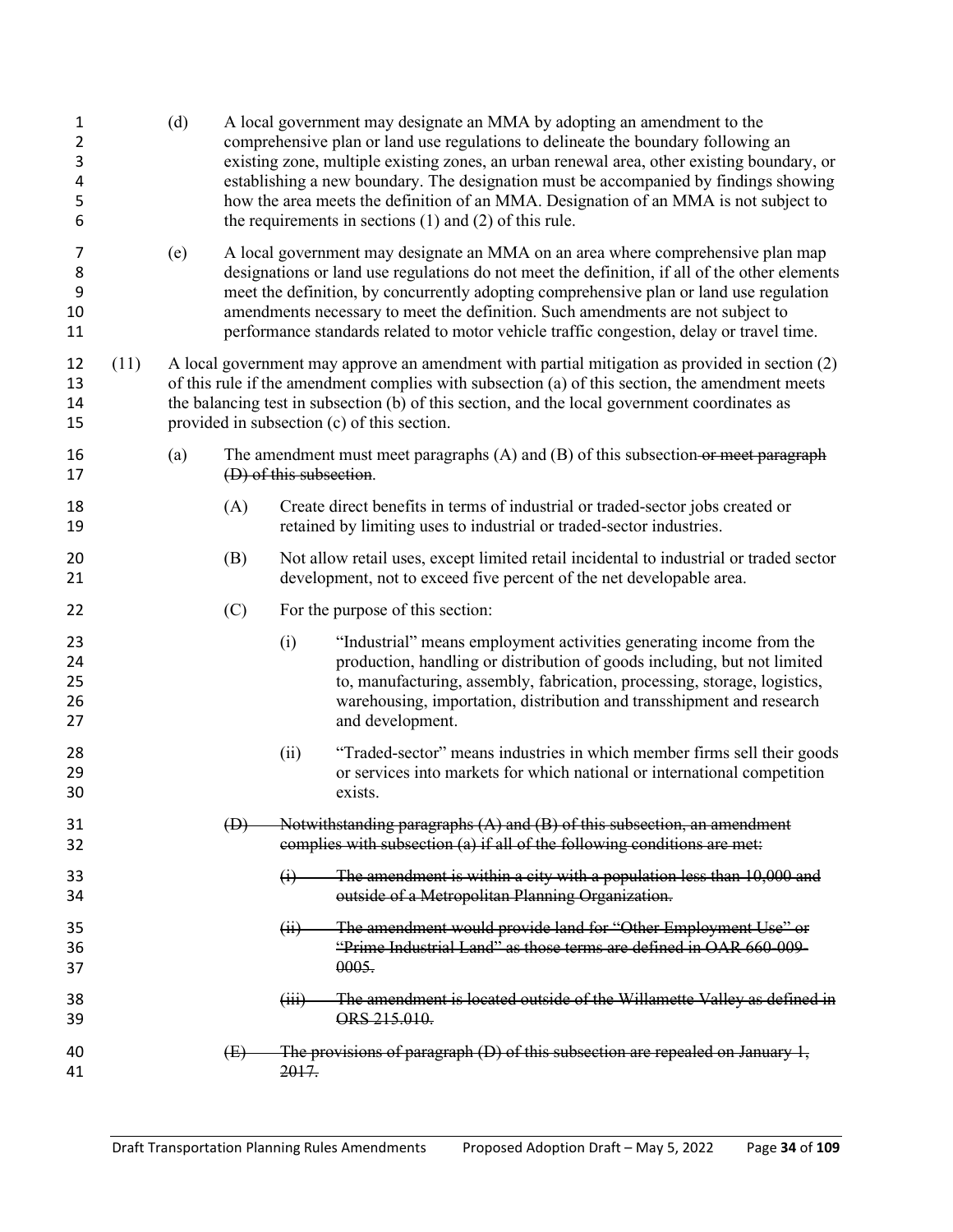| 1<br>2<br>3<br>4<br>5<br>6<br>$\overline{7}$<br>8<br>9<br>10<br>11 | (b) |     | A local government may accept partial mitigation only if the local government<br>determines that the benefits outweigh the negative effects on local transportation facilities<br>and the local government receives from the provider of any transportation facility that<br>would be significantly affected written concurrence that the benefits outweigh the<br>negative effects on their transportation facilities. If the amendment significantly affects a<br>state highway, then ODOT must coordinate with the Oregon Business Development<br>Department regarding the economic and job creation benefits of the proposed amendment<br>as defined in subsection (a) of this section. The requirement to obtain concurrence from a<br>provider is satisfied if the local government provides notice as required by subsection (c)<br>of this section and the provider does not respond in writing (either concurring or non-<br>concurring) within 45 days. |  |  |  |  |  |
|--------------------------------------------------------------------|-----|-----|-------------------------------------------------------------------------------------------------------------------------------------------------------------------------------------------------------------------------------------------------------------------------------------------------------------------------------------------------------------------------------------------------------------------------------------------------------------------------------------------------------------------------------------------------------------------------------------------------------------------------------------------------------------------------------------------------------------------------------------------------------------------------------------------------------------------------------------------------------------------------------------------------------------------------------------------------------------------|--|--|--|--|--|
| 12<br>13<br>14<br>15<br>16<br>17<br>18<br>19<br>20<br>21           | (c) |     | A local government that proposes to use this section must coordinate with Oregon<br>Business Development Department, Department of Land Conservation and Development,<br>area commission on transportation, metropolitan planning organization, and<br>transportation providers and local governments directly impacted by the proposal to<br>allow opportunities for comments on whether the proposed amendment meets the<br>definition of economic development, how it would affect transportation facilities and the<br>adequacy of proposed mitigation. Informal consultation is encouraged throughout the<br>process starting with pre-application meetings. Coordination has the meaning given in<br>ORS 197.015 and Goal 2 and must include notice at least 45 days before the first<br>evidentiary hearing. Notice must include the following:                                                                                                            |  |  |  |  |  |
| 22                                                                 |     | (A) | Proposed amendment.                                                                                                                                                                                                                                                                                                                                                                                                                                                                                                                                                                                                                                                                                                                                                                                                                                                                                                                                               |  |  |  |  |  |
| 23                                                                 |     | (B) | Proposed mitigating actions from section (2) of this rule.                                                                                                                                                                                                                                                                                                                                                                                                                                                                                                                                                                                                                                                                                                                                                                                                                                                                                                        |  |  |  |  |  |
| 24<br>25<br>26<br>27                                               |     | (C) | Analysis and projections of the extent to which the proposed amendment in<br>combination with proposed mitigating actions would fall short of being<br>consistent with the function, capacity, and performance standards of<br>transportation facilities.                                                                                                                                                                                                                                                                                                                                                                                                                                                                                                                                                                                                                                                                                                         |  |  |  |  |  |
| 28<br>29                                                           |     | (D) | Findings showing how the proposed amendment meets the requirements of<br>subsection (a) of this section.                                                                                                                                                                                                                                                                                                                                                                                                                                                                                                                                                                                                                                                                                                                                                                                                                                                          |  |  |  |  |  |
| 30<br>31                                                           |     | (E) | Findings showing that the benefits of the proposed amendment outweigh the<br>negative effects on transportation facilities.                                                                                                                                                                                                                                                                                                                                                                                                                                                                                                                                                                                                                                                                                                                                                                                                                                       |  |  |  |  |  |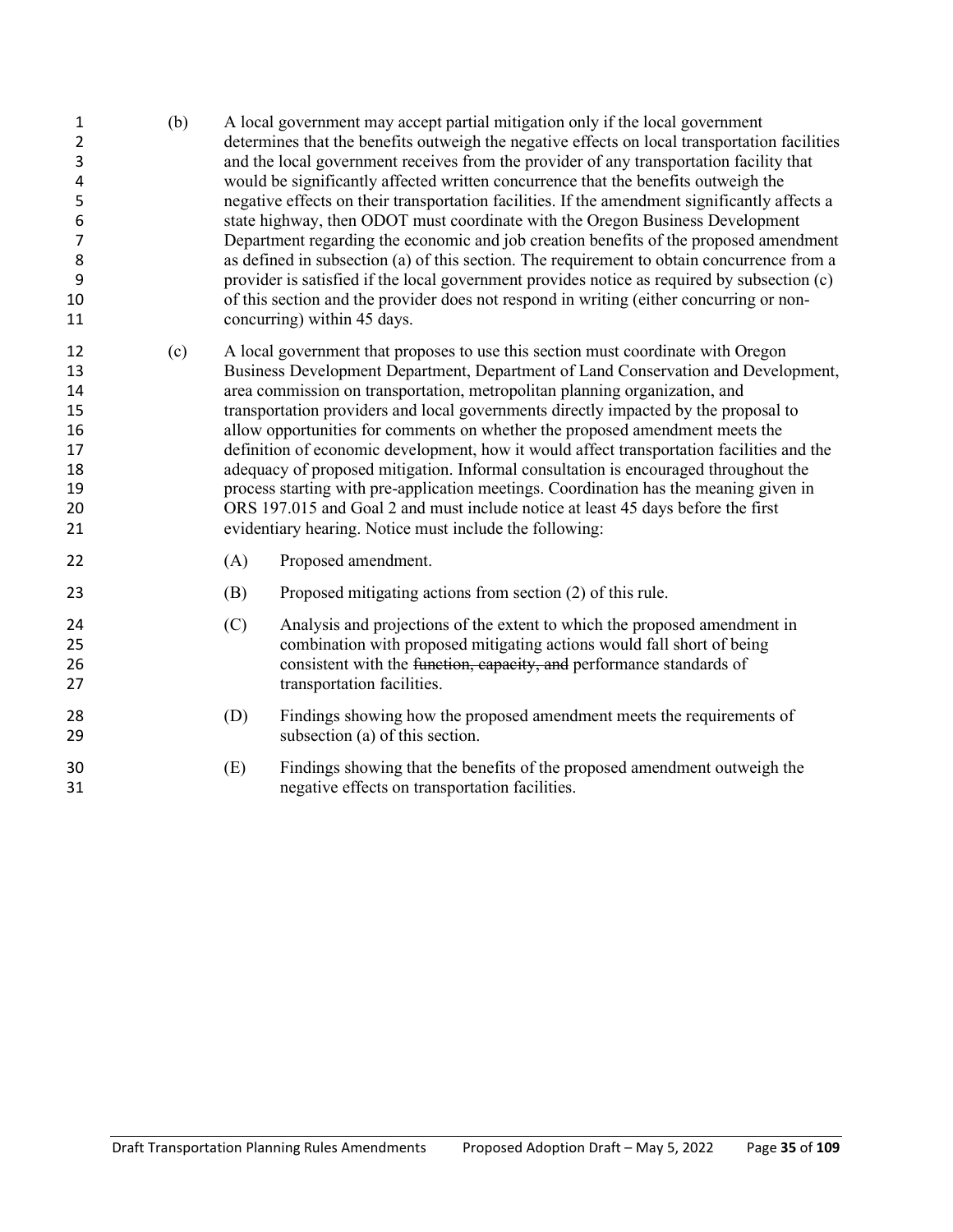#### <span id="page-35-0"></span>**New Rules 0011-0012: Applicability and Effective Dates**

2 These rules are intended to help implement the new rules numbered 0100 and above, which will only

- 3 apply to urban areas inside metropolitan areas. The existing rules will continue to apply to areas outside
- 4 of urban areas in metropolitan areas. These rules help make it clear what rules apply to which
- 5 jurisdictions, and when those rules apply.

#### <span id="page-35-1"></span>*0011: Applicable Rules*

<span id="page-35-2"></span>

| $\overline{7}$<br>8<br>9 |     | This rule provides for local governments in metropolitan areas to use the new rules in OAR 660-012-<br>0100 and above. Local governments in other parts of the state will continue to use the existing rules,<br>although cities outside metropolitan areas may opt into using the updated rules if they wish. |                                                                                                                                                                                                                                                                                                                                                                                                     |  |  |  |  |  |  |
|--------------------------|-----|----------------------------------------------------------------------------------------------------------------------------------------------------------------------------------------------------------------------------------------------------------------------------------------------------------------|-----------------------------------------------------------------------------------------------------------------------------------------------------------------------------------------------------------------------------------------------------------------------------------------------------------------------------------------------------------------------------------------------------|--|--|--|--|--|--|
| 10<br>11<br>12           | (1) |                                                                                                                                                                                                                                                                                                                | OAR 660-012-0000, OAR 660-012-0005, OAR 660-012-0010, OAR 660-12-0011, OAR 660-12-<br>0050, OAR 660-012-0060, OAR 660-012-0065, and OAR 660-012-0070 apply statewide, where<br>this division is applicable.                                                                                                                                                                                         |  |  |  |  |  |  |
| 13<br>14                 | (2) |                                                                                                                                                                                                                                                                                                                | OAR 660-012-0012 and OAR 660-012-0100 through OAR 660-012-0920 apply to the following<br>local governments:                                                                                                                                                                                                                                                                                         |  |  |  |  |  |  |
| 15                       |     | (a)                                                                                                                                                                                                                                                                                                            | Cities within metropolitan areas;                                                                                                                                                                                                                                                                                                                                                                   |  |  |  |  |  |  |
| 16                       |     | (b)                                                                                                                                                                                                                                                                                                            | Portions of counties within urban growth boundaries of cities in metropolitan areas; and                                                                                                                                                                                                                                                                                                            |  |  |  |  |  |  |
| 17                       |     | (c)                                                                                                                                                                                                                                                                                                            | Metro and cities and portions of counties within the Metro urban growth boundary.                                                                                                                                                                                                                                                                                                                   |  |  |  |  |  |  |
| 18<br>19                 | (3) |                                                                                                                                                                                                                                                                                                                | OAR 660-012-0010 through OAR 660-012-0045 and OAR 660-012-0055 apply to all local<br>governments other than those listed in section (2) of this rule, where this division is applicable.                                                                                                                                                                                                            |  |  |  |  |  |  |
| 20<br>21<br>22<br>23     | (4) |                                                                                                                                                                                                                                                                                                                | Cities or counties that otherwise would be required to use rules as provided in section (3) of this<br>rule, may choose to instead adopt a transportation system plan meeting the rules that apply to<br>jurisdictions as provided in section (2) of this rule. Upon acknowledgement of such a<br>transportation system plan, the city shall continue to be subject to these rules in all respects. |  |  |  |  |  |  |
| 24                       | (5) |                                                                                                                                                                                                                                                                                                                | All cities are either subject to the rules in section $(2)$ or section $(3)$ of this rule, but not both.                                                                                                                                                                                                                                                                                            |  |  |  |  |  |  |
| 25                       | (6) |                                                                                                                                                                                                                                                                                                                | Counties may have different applicable rules in different parts of the county.                                                                                                                                                                                                                                                                                                                      |  |  |  |  |  |  |
| 26                       |     |                                                                                                                                                                                                                                                                                                                | 0012A: Effective Dates and Transition Period [More Urgent Option]                                                                                                                                                                                                                                                                                                                                   |  |  |  |  |  |  |
| 27<br>28<br>29           |     |                                                                                                                                                                                                                                                                                                                | This rule lists the effective dates of some provisions of the Transportation Planning Rules. Most<br>provisions will take effect shortly after the commission adopts the rule amendments, but the<br>implementation of some provisions will be phased in over time.                                                                                                                                 |  |  |  |  |  |  |
| 30<br>31                 | (1) |                                                                                                                                                                                                                                                                                                                | The rules in this division adopted on May 19, 2022, and amendments to rules in this division<br>adopted on that date, are effective June 30, 2022, except as provided in this rule.                                                                                                                                                                                                                 |  |  |  |  |  |  |
| 32<br>33<br>34           | (2) |                                                                                                                                                                                                                                                                                                                | A city or county subject to the requirements as provided in OAR 660-012-0100 may make<br>interim updates to the local transportation system plan using requirements as provided in OAR<br>660-012-0015 if the city or county:                                                                                                                                                                       |  |  |  |  |  |  |
| 35<br>36                 |     | (a)                                                                                                                                                                                                                                                                                                            | Has submitted notice of the proposed change to the comprehensive plan to the<br>department as provided in OAR 660-018-0020 no later than December 31, 2022; or                                                                                                                                                                                                                                      |  |  |  |  |  |  |
|                          |     |                                                                                                                                                                                                                                                                                                                |                                                                                                                                                                                                                                                                                                                                                                                                     |  |  |  |  |  |  |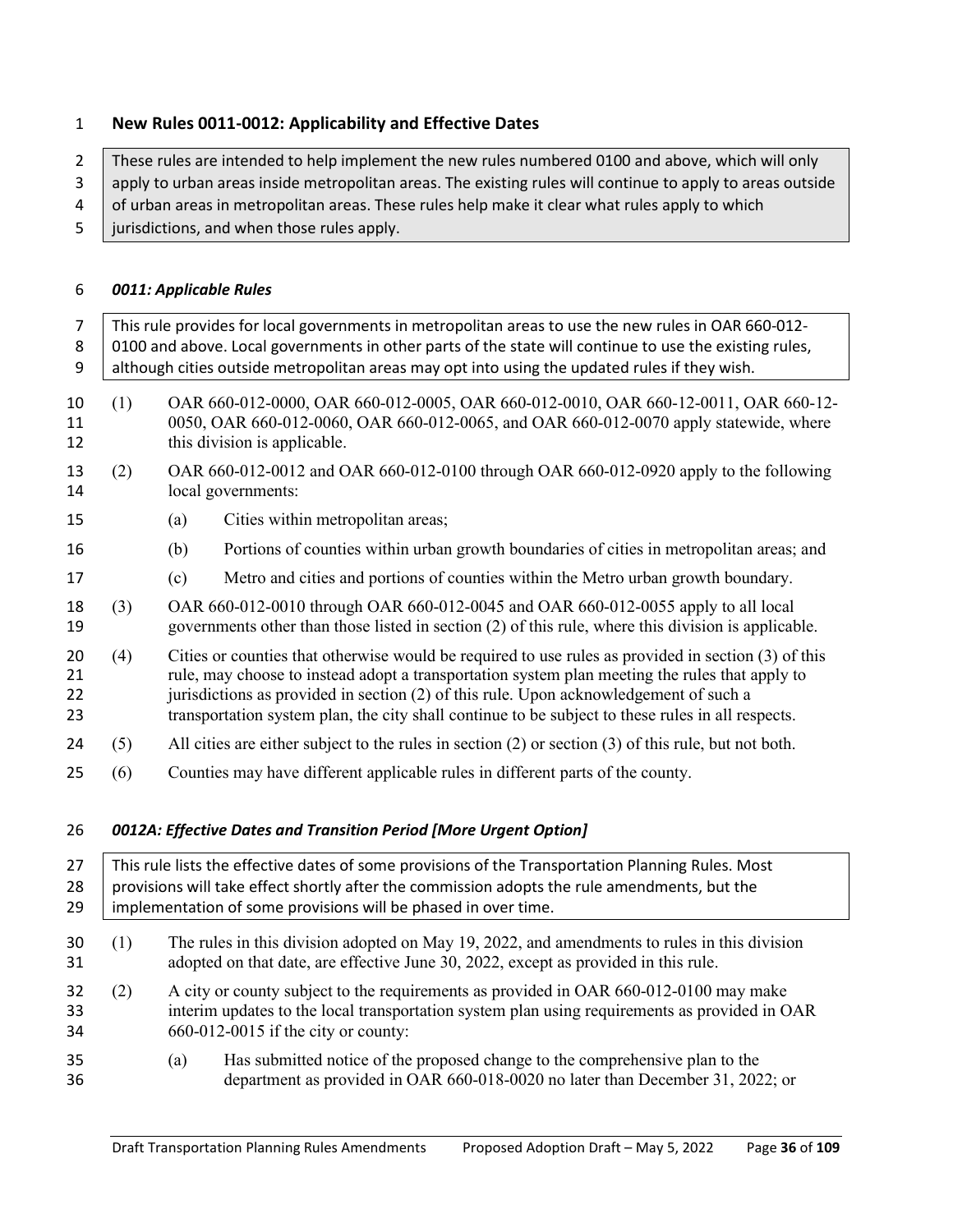| 1<br>$\overline{2}$<br>3<br>4<br>5<br>6 |     | (b) | entire transportation system plan in compliance with all applicable regulations.                                                          | The interim update is not a major transportation system plan update as provided in OAR<br>660-012-0105, and the city or county has submitted notice of the proposed change to the<br>comprehensive plan to the department as provided in OAR 660-018-0020 no later than<br>June 30, 2027. Interim updates must comply with applicable requirements in this division<br>within the scope of the transportation system plan amendment but need not bring the |
|-----------------------------------------|-----|-----|-------------------------------------------------------------------------------------------------------------------------------------------|------------------------------------------------------------------------------------------------------------------------------------------------------------------------------------------------------------------------------------------------------------------------------------------------------------------------------------------------------------------------------------------------------------------------------------------------------------|
| 7<br>8                                  | (3) |     | deadlines in section (4) of this rule.                                                                                                    | Cities, counties, or Metro may choose to propose alternative dates in lieu of the effective dates or                                                                                                                                                                                                                                                                                                                                                       |
| 9                                       |     | (a) | A submitted proposal for alternative dates shall include:                                                                                 |                                                                                                                                                                                                                                                                                                                                                                                                                                                            |
| 10<br>11                                |     |     | (A)<br>requirements of this division;                                                                                                     | A description of any work already underway to begin complying with the new                                                                                                                                                                                                                                                                                                                                                                                 |
| 12<br>13                                |     |     | (B)<br>deadlines provided in this rule; and                                                                                               | Proposed dates for accomplishing requirements in lieu of effective dates or                                                                                                                                                                                                                                                                                                                                                                                |
| 14<br>15                                |     |     | (C)<br>requirements of this division.                                                                                                     | A schedule for updating local transportation system plans to comply with new                                                                                                                                                                                                                                                                                                                                                                               |
| 16<br>17<br>18<br>19                    |     | (b) | June 30, 2027.                                                                                                                            | Proposed alternative dates must demonstrate consistent progress toward meeting the<br>updated requirements of this division, with at least some work implemented by December<br>31, 2023, and expected completion of all elements included in the alternative dates by                                                                                                                                                                                     |
| 20<br>21<br>22<br>23                    |     | (c) | the metropolitan area. Cities and counties in a metropolitan area may submit joint<br>proposed alternative dates for a metropolitan area. | Proposed alternative dates should be designed to sequence work in a logical progression,<br>considering acknowledged plans, other work, and the work of other jurisdictions within                                                                                                                                                                                                                                                                         |
| 24<br>25                                |     | (d) | 2022.                                                                                                                                     | Proposed alternative dates may not be submitted to the department after December 1,                                                                                                                                                                                                                                                                                                                                                                        |
| 26<br>27<br>28<br>29<br>30              |     | (e) | the date as provided in OAR 660-044-0015.                                                                                                 | Local governments in regions required to submit a work program as provided in OAR<br>660-044-0015 may submit a single combined work program that proposes alternative<br>dates as provided in this rule and meets the requirements as provided in OAR 660-044-<br>0100. Notwithstanding subsection (d), the combined work program must be submitted by                                                                                                     |
| 31<br>32                                |     | (f) |                                                                                                                                           | The director shall review the proposed alternative dates to make a recommendation to the<br>commission as to whether the proposed alternative dates meet the following criteria:                                                                                                                                                                                                                                                                           |
| 33                                      |     |     | (A)<br>Ensures urgent action;                                                                                                             |                                                                                                                                                                                                                                                                                                                                                                                                                                                            |
| 34                                      |     |     | (B)                                                                                                                                       | Coordinates actions across jurisdictions within the metropolitan area;                                                                                                                                                                                                                                                                                                                                                                                     |
| 35                                      |     |     | Coordinates with work required as provided in OAR 660-044-0100;<br>(C)                                                                    |                                                                                                                                                                                                                                                                                                                                                                                                                                                            |
| 36                                      |     |     | Sequences elements into a logical progression; and<br>(D)                                                                                 |                                                                                                                                                                                                                                                                                                                                                                                                                                                            |
| 37                                      |     |     | (E)                                                                                                                                       | Considers availability of funding and other resources to complete the work.                                                                                                                                                                                                                                                                                                                                                                                |
| 38<br>39<br>40<br>41<br>42              |     | (g) | order approving the alternative dates; otherwise, the commission shall remand the                                                         | The commission shall hold a hearing to review the proposed alternative dates and the<br>director's recommendation. If the commission finds that the proposed alternative dates<br>are complete and meet the criteria in subsection (f), then the commission shall issue an<br>proposed alternative dates with specific directions for changes needed. Upon approval by                                                                                     |
|                                         |     |     |                                                                                                                                           |                                                                                                                                                                                                                                                                                                                                                                                                                                                            |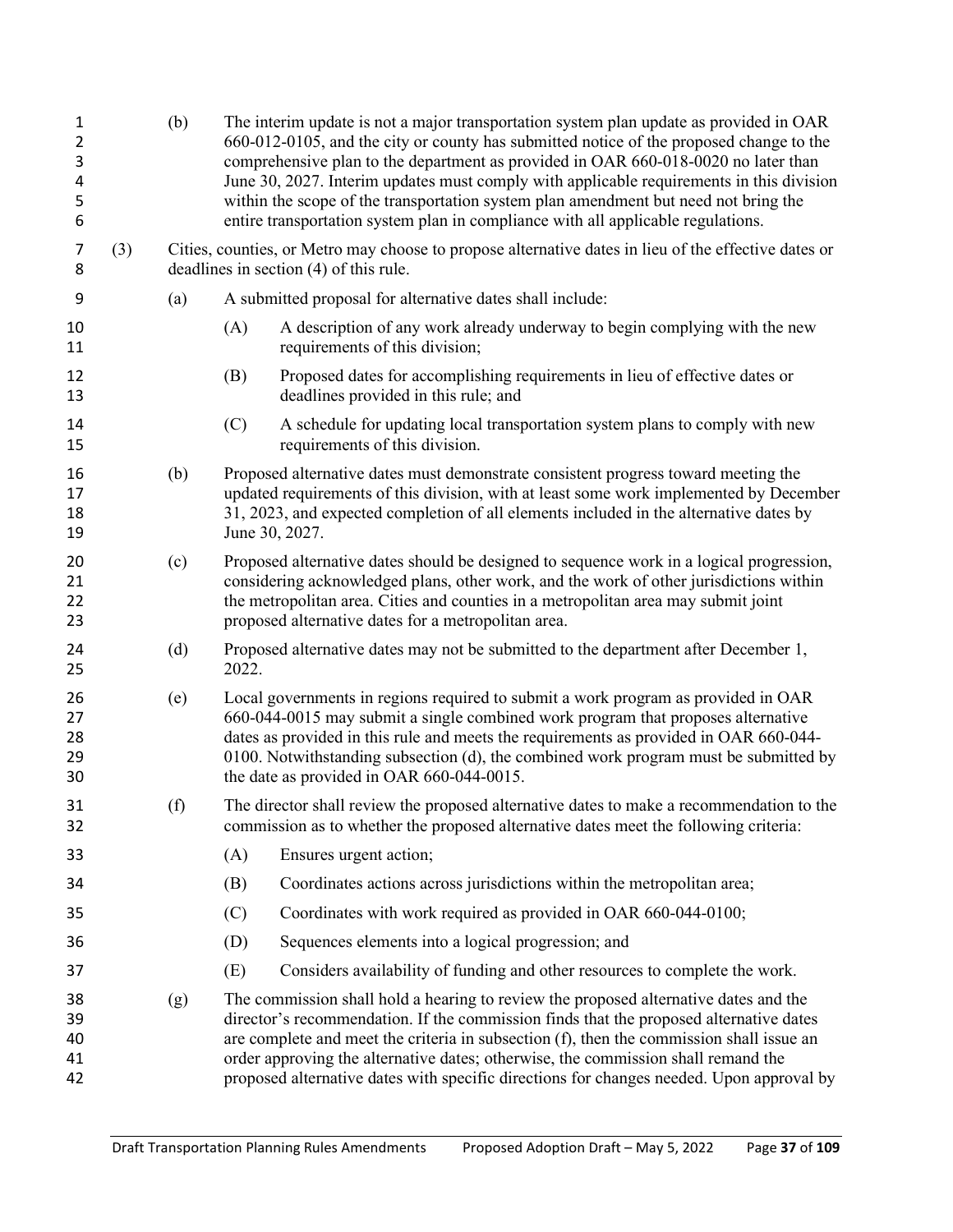| $\mathbf{1}$<br>$\overline{2}$               |     |     | rule. | the commission, the alternative dates supersede the effective dates or deadlines in this                                                                                                                                                                                                                                                                                                                                                                                                                                                                                                                                                                                           |
|----------------------------------------------|-----|-----|-------|------------------------------------------------------------------------------------------------------------------------------------------------------------------------------------------------------------------------------------------------------------------------------------------------------------------------------------------------------------------------------------------------------------------------------------------------------------------------------------------------------------------------------------------------------------------------------------------------------------------------------------------------------------------------------------|
| 3<br>4                                       |     | (h) |       | The commission may modify alternative dates at any time as necessary to achieve the<br>purposes of this division.                                                                                                                                                                                                                                                                                                                                                                                                                                                                                                                                                                  |
| 5<br>6                                       | (4) |     |       | The dates in this section apply unless alternative dates are approved by the commission as<br>provided in section $(3)$ .                                                                                                                                                                                                                                                                                                                                                                                                                                                                                                                                                          |
| 7<br>8<br>9                                  |     | (a) |       | Cities and counties in urban areas with a population over 5,000 and outside the Portland<br>Metropolitan Area must adopt a major transportation system plan update as provided in<br>OAR 660-012-0105 by December 31, 2029.                                                                                                                                                                                                                                                                                                                                                                                                                                                        |
| 10<br>11                                     |     | (b) |       | The provisions of OAR 660-012-0215 requiring the adoption of multiple transportation<br>performance standards take on June 30, 2025.                                                                                                                                                                                                                                                                                                                                                                                                                                                                                                                                               |
| 12<br>13<br>14                               |     | (c) |       | A city or county that is subject to the requirements of OAR 660-012-0310(2) shall adopt<br>land use requirements for climate friendly areas and a climate friendly comprehensive<br>plan element as provided in OAR 660-012-0315(6) by December 31, 2024.                                                                                                                                                                                                                                                                                                                                                                                                                          |
| 15<br>16<br>17<br>18<br>19<br>20<br>21<br>22 |     | (d) |       | Metro shall amend the urban growth management functional plan in conjunction with its<br>next growth management analysis under ORS 197.296 and no later than December 31,<br>2024, to require local government adoption of Region 2040 centers and land use<br>regulations as described in the acknowledged urban growth management functional plan.<br>Within the Metro urban growth boundary, a county with planning jurisdiction in<br>unincorporated areas provided with urban water, sanitary sewer, stormwater, and<br>transportation services, or a city shall comply with the adopted requirements of the urban<br>growth management functional plan by December 31, 2025. |
| 23<br>24<br>25                               |     | (e) |       | Cities and counties shall adopt land use regulations to meet the requirements of OAR<br>660-012-0330 no later than the date of adoption of a major or minor transportation<br>system plan update as provided in OAR 660-012-0105.                                                                                                                                                                                                                                                                                                                                                                                                                                                  |
| 26<br>27<br>28<br>29<br>30                   |     | (f) |       | Cities, and counties with an unincorporated population over 5,000 within an urban<br>growth boundary, shall adopt comprehensive plan amendments and land use regulations<br>meeting requirements as provided in OAR 660-012-0400 through OAR 660-012-0450 no<br>later than June 30, 2023, except as provided below. If a city or county has not done so, it<br>may not apply parking mandates after that date.                                                                                                                                                                                                                                                                     |
| 31<br>32<br>33<br>34                         |     |     | (A)   | Cities and counties that pass population thresholds in OAR 660-012-0410, OAR<br>$660-012-0415$ , or OAR $660-012-0450$ must adopt comprehensive plan<br>amendments and land use regulations meeting requirements within 12 months of<br>passing those population thresholds.                                                                                                                                                                                                                                                                                                                                                                                                       |
| 35<br>36                                     |     |     | (B)   | If cities and counties adopt an approach in OAR 660-012-0445, policies must<br>take effect no later than June 30, 2023.                                                                                                                                                                                                                                                                                                                                                                                                                                                                                                                                                            |
| 37<br>38<br>39                               |     |     | (C)   | Cities and counties adopting an approach in OAR 660-012-0435 shall do so<br>concurrently with adoption of any climate friendly area under OAR 660-012-<br>0315.                                                                                                                                                                                                                                                                                                                                                                                                                                                                                                                    |
| 40<br>41                                     |     | (g) |       | Cities choosing to report on the share of on-street parking spaces that are priced as<br>provided in OAR 660-012-0450(1)(b) must:                                                                                                                                                                                                                                                                                                                                                                                                                                                                                                                                                  |
| 42<br>43                                     |     |     | (A)   | Demonstrate at least five percent of on-street parking spaces are priced by<br>September 30, 2023; and                                                                                                                                                                                                                                                                                                                                                                                                                                                                                                                                                                             |
|                                              |     |     |       |                                                                                                                                                                                                                                                                                                                                                                                                                                                                                                                                                                                                                                                                                    |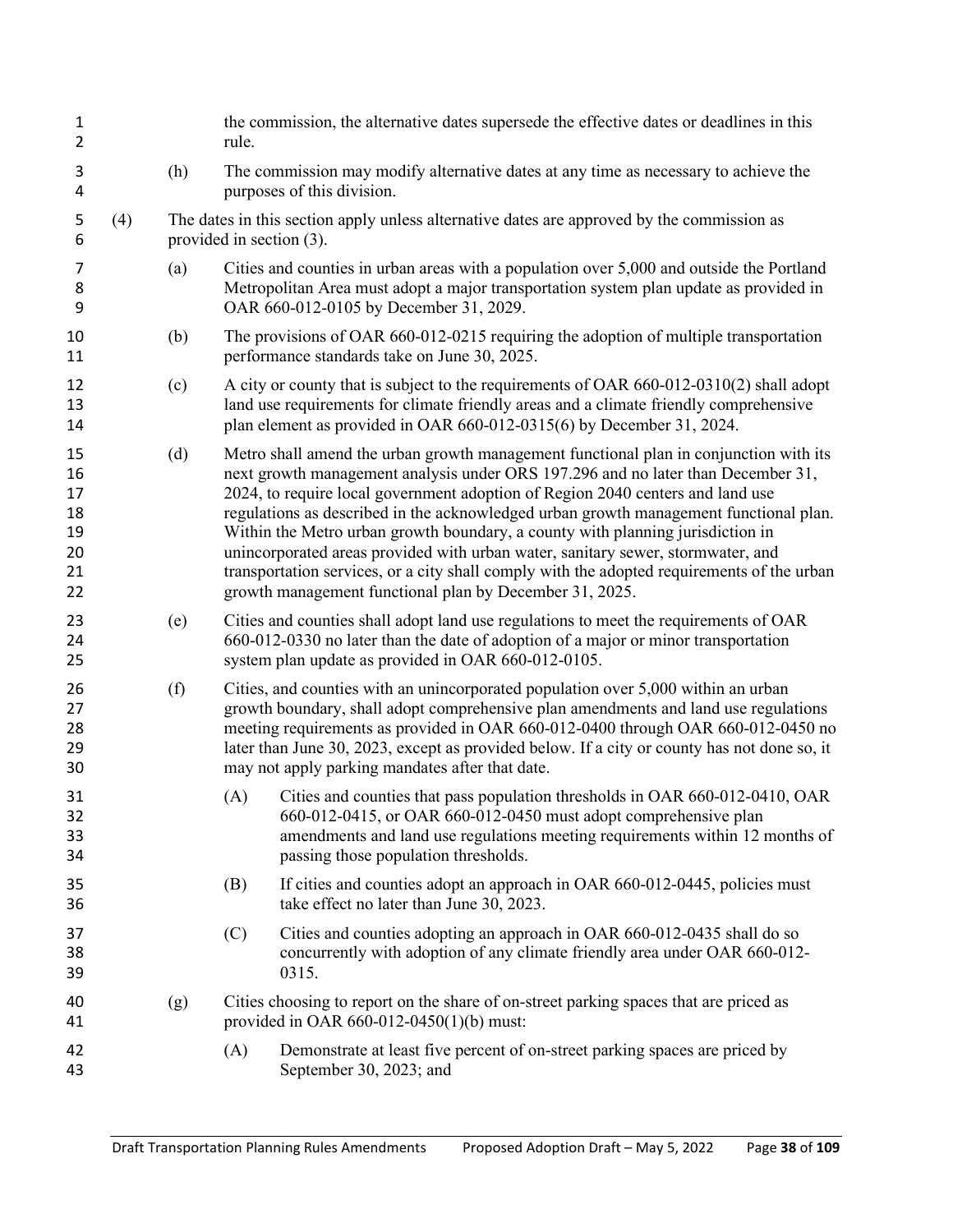| 1<br>$\overline{2}$  |     |                                                                                                              | Demonstrate at least 10 percent of on-street parking spaces are priced by<br>(B)<br>September 30, 2025.                                                                                                                                                                                            |  |  |  |  |
|----------------------|-----|--------------------------------------------------------------------------------------------------------------|----------------------------------------------------------------------------------------------------------------------------------------------------------------------------------------------------------------------------------------------------------------------------------------------------|--|--|--|--|
| 3<br>4               | (5) | The following dates may not be adjusted through proposed alternative dates as provided in<br>section $(3)$ : |                                                                                                                                                                                                                                                                                                    |  |  |  |  |
| 5                    |     | (a)                                                                                                          | The provisions of OAR 660-012-0210 take effect June 30, 2024.                                                                                                                                                                                                                                      |  |  |  |  |
| 6<br>7<br>8          |     | (b)                                                                                                          | A city or county that is subject to the requirements of OAR 660-012-0310(2) shall submit<br>a study of climate friendly areas as provided in OAR 660-012-0315(4) and (5) by June<br>30, 2023.                                                                                                      |  |  |  |  |
| 9                    |     | (c)                                                                                                          | The provisions of OAR $660-012-0310(3)(a)$ and (b) take effect June 30, 2023.                                                                                                                                                                                                                      |  |  |  |  |
| 10<br>11<br>12<br>13 |     | (d)                                                                                                          | Cities shall implement the requirements for electric vehicle charging as provided in OAR<br>660-012-0410 upon the July 1, 2022 effective date of amendments to the state building<br>code adopted by the Director of the Department of Consumer and Business Services to<br>implement ORS 455.417. |  |  |  |  |
| 14<br>15             |     | (e)                                                                                                          | Cities and counties shall implement the requirements of OAR 660-012-0430 and 660-<br>012-0440 when reviewing development applications submitted after December 31, 2022.                                                                                                                           |  |  |  |  |
| 16<br>17<br>18       | (6) |                                                                                                              | Cities and counties with voter-approved bond-funded projects where the election occurred before<br>January 1, 2022 may use approved bond funding as a factor when prioritizing projects in an<br>unconstrained project list as provided in OAR 660-012-0170(4).                                    |  |  |  |  |
| 19<br>20             | (7) |                                                                                                              | The first reporting year for the reporting requirements as provided in OAR 660-012-0900 is 2023,<br>with reports due no later than May 31, 2024.                                                                                                                                                   |  |  |  |  |
|                      |     |                                                                                                              |                                                                                                                                                                                                                                                                                                    |  |  |  |  |

# *0012B: Effective Dates and Transition Period [More Time Option]*

| 22<br>23<br>24                   |     | This rule lists the effective dates of some provisions of the Transportation Planning Rules. Most<br>provisions will take effect shortly after the commission adopts the rule amendments, but the<br>implementation of some provisions will be phased in over time. |                                                                                                                                                                                                                                                                                                                                                                                                                                                                                                                                                |  |  |  |  |
|----------------------------------|-----|---------------------------------------------------------------------------------------------------------------------------------------------------------------------------------------------------------------------------------------------------------------------|------------------------------------------------------------------------------------------------------------------------------------------------------------------------------------------------------------------------------------------------------------------------------------------------------------------------------------------------------------------------------------------------------------------------------------------------------------------------------------------------------------------------------------------------|--|--|--|--|
| 25<br>26                         | (1) |                                                                                                                                                                                                                                                                     | The rules in this division adopted on May 19, 2022, and amendments to rules in this division<br>adopted on that date, are effective June 30, 2022, except as provided in this rule.                                                                                                                                                                                                                                                                                                                                                            |  |  |  |  |
| 27<br>28<br>29                   | (2) | A city or county subject to the requirements as provided in OAR 660-012-0100 may make<br>interim updates to the local transportation system plan using requirements as provided in OAR<br>$660-012-0015$ if the city or county:                                     |                                                                                                                                                                                                                                                                                                                                                                                                                                                                                                                                                |  |  |  |  |
| 30<br>31                         |     | (a)                                                                                                                                                                                                                                                                 | Has submitted notice of the proposed change to the comprehensive plan to the<br>department as provided in OAR 660-018-0020 no later than June 30, 2023; or                                                                                                                                                                                                                                                                                                                                                                                     |  |  |  |  |
| 32<br>33<br>34<br>35<br>36<br>37 |     | (b)                                                                                                                                                                                                                                                                 | The interim update is not a major transportation system plan update as provided in OAR<br>660-012-0105, and the city or county has submitted notice of the proposed change to the<br>comprehensive plan to the department as provided in OAR 660-018-0020 no later than<br>June 30, 2029. Interim updates must comply with applicable requirements in this division<br>within the scope of the transportation system plan amendment but need not bring the<br>entire transportation system plan in compliance with all applicable regulations. |  |  |  |  |
| 38<br>39                         | (3) |                                                                                                                                                                                                                                                                     | Cities, counties, or Metro may choose to propose alternative dates in lieu of the effective dates or<br>deadlines in section (4) of this rule.                                                                                                                                                                                                                                                                                                                                                                                                 |  |  |  |  |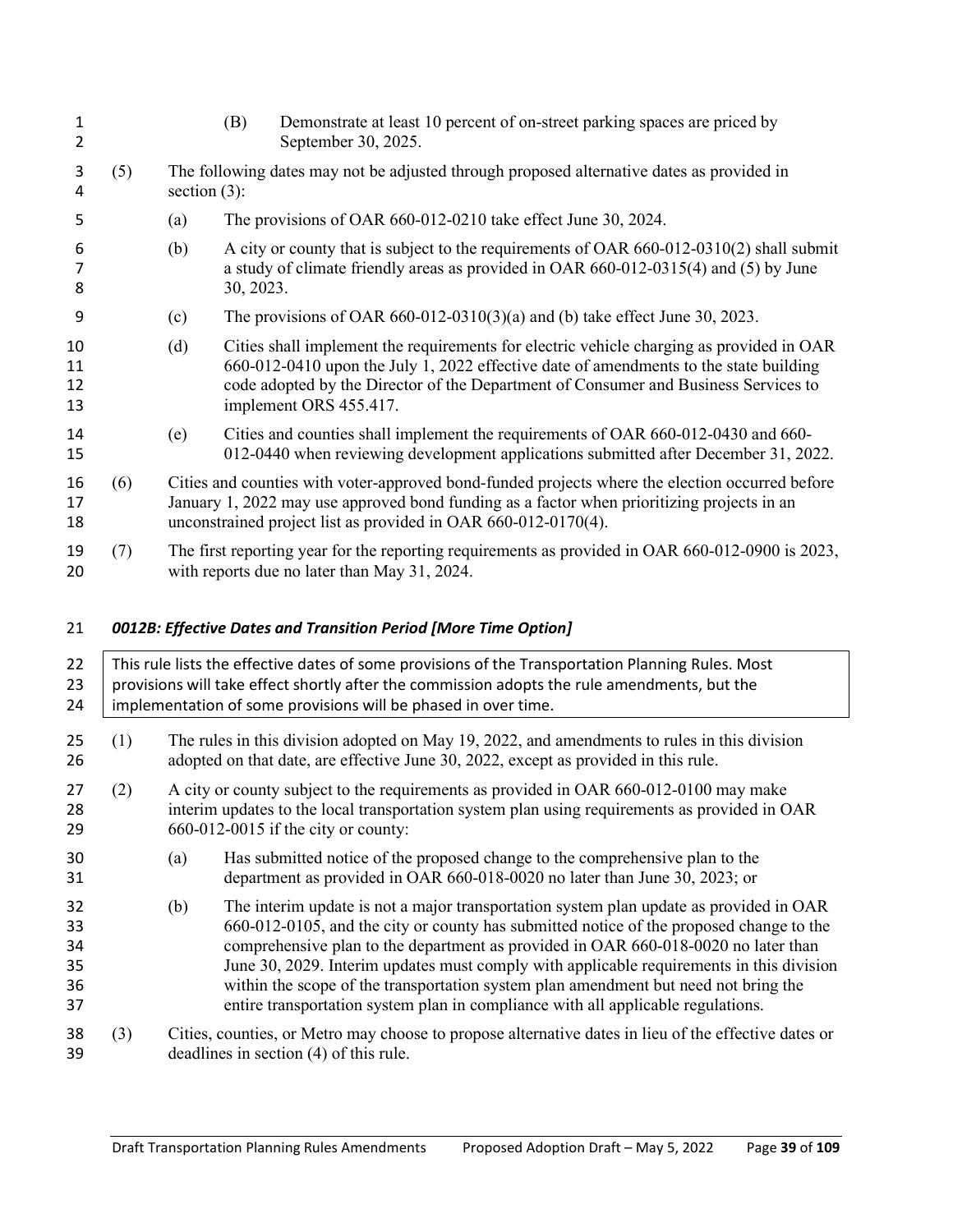| 1                                      |     | (a) |                             | A submitted proposal for alternative dates shall include:                                                                                                                                                                                                                                                                                                                                                                                                                                                                                               |
|----------------------------------------|-----|-----|-----------------------------|---------------------------------------------------------------------------------------------------------------------------------------------------------------------------------------------------------------------------------------------------------------------------------------------------------------------------------------------------------------------------------------------------------------------------------------------------------------------------------------------------------------------------------------------------------|
| 2<br>3                                 |     |     | (A)                         | A description of any work already underway to begin complying with the new<br>requirements of this division;                                                                                                                                                                                                                                                                                                                                                                                                                                            |
| 4<br>5                                 |     |     | (B)                         | Proposed dates for accomplishing requirements in lieu of effective dates or<br>deadlines provided in this rule; and                                                                                                                                                                                                                                                                                                                                                                                                                                     |
| 6<br>7                                 |     |     | (C)                         | A schedule for updating local transportation system plans to comply with new<br>requirements of this division.                                                                                                                                                                                                                                                                                                                                                                                                                                          |
| 8<br>9                                 |     | (b) |                             | Proposed alternative dates must demonstrate consistent progress toward meeting the<br>updated requirements of this division.                                                                                                                                                                                                                                                                                                                                                                                                                            |
| 10<br>11<br>12<br>13                   |     | (c) |                             | Proposed alternative dates should be designed to sequence work in a logical progression,<br>considering acknowledged plans, other work, and the work of other jurisdictions within<br>the metropolitan area. Cities and counties in a metropolitan area may submit joint<br>proposed alternative dates for a metropolitan area.                                                                                                                                                                                                                         |
| 14<br>15                               |     | (d) | 2023.                       | Proposed alternative dates may not be submitted to the department after February 1,                                                                                                                                                                                                                                                                                                                                                                                                                                                                     |
| 16<br>17<br>18<br>19<br>20             |     | (e) |                             | Local governments in regions required to submit a work program as provided in OAR<br>660-044-0015 may submit a single combined work program that proposes alternative<br>dates as provided in this rule and meets the requirements as provided in OAR 660-044-<br>0100. Notwithstanding subsection (d), the combined work program must be submitted by<br>the date as provided in OAR 660-044-0015.                                                                                                                                                     |
| 21<br>22                               |     | (f) |                             | The director shall review the proposed alternative dates to make a recommendation to the<br>commission as to whether the proposed alternative dates meet the following criteria:                                                                                                                                                                                                                                                                                                                                                                        |
| 23                                     |     |     | (A)                         | Ensures urgent action;                                                                                                                                                                                                                                                                                                                                                                                                                                                                                                                                  |
| 24                                     |     |     | (B)                         | Coordinates actions across jurisdictions within the metropolitan area;                                                                                                                                                                                                                                                                                                                                                                                                                                                                                  |
| 25                                     |     |     | (C)                         | Coordinates with work required as provided in OAR 660-044-0100;                                                                                                                                                                                                                                                                                                                                                                                                                                                                                         |
| 26                                     |     |     | (D)                         | Sequences elements into a logical progression; and                                                                                                                                                                                                                                                                                                                                                                                                                                                                                                      |
| 27                                     |     |     | (E)                         | Considers availability of funding and other resources to complete the work.                                                                                                                                                                                                                                                                                                                                                                                                                                                                             |
| 28<br>29<br>30<br>31<br>32<br>33<br>34 |     | (g) | rule.                       | The commission shall hold a hearing to review the proposed alternative dates and the<br>director's recommendation. If the commission finds that the proposed alternative dates<br>are complete and meet the criteria in subsection (f), then the commission shall issue an<br>order approving the alternative dates; otherwise, the commission shall remand the<br>proposed alternative dates with specific directions for changes needed. Upon approval by<br>the commission, the alternative dates supersede the effective dates or deadlines in this |
| 35<br>36                               |     | (h) |                             | The commission may modify alternative dates at any time as necessary to achieve the<br>purposes of this division.                                                                                                                                                                                                                                                                                                                                                                                                                                       |
| 37<br>38                               | (4) |     | provided in section $(3)$ . | The dates in this section apply unless alternative dates are approved by the commission as                                                                                                                                                                                                                                                                                                                                                                                                                                                              |
| 39<br>40<br>41                         |     | (a) |                             | The provisions of OAR 660-012-0215 requiring the adoption of multiple transportation<br>performance standards take effect upon the date of adoption of a major transportation<br>system plan update as provided in OAR 660-012-0105.                                                                                                                                                                                                                                                                                                                    |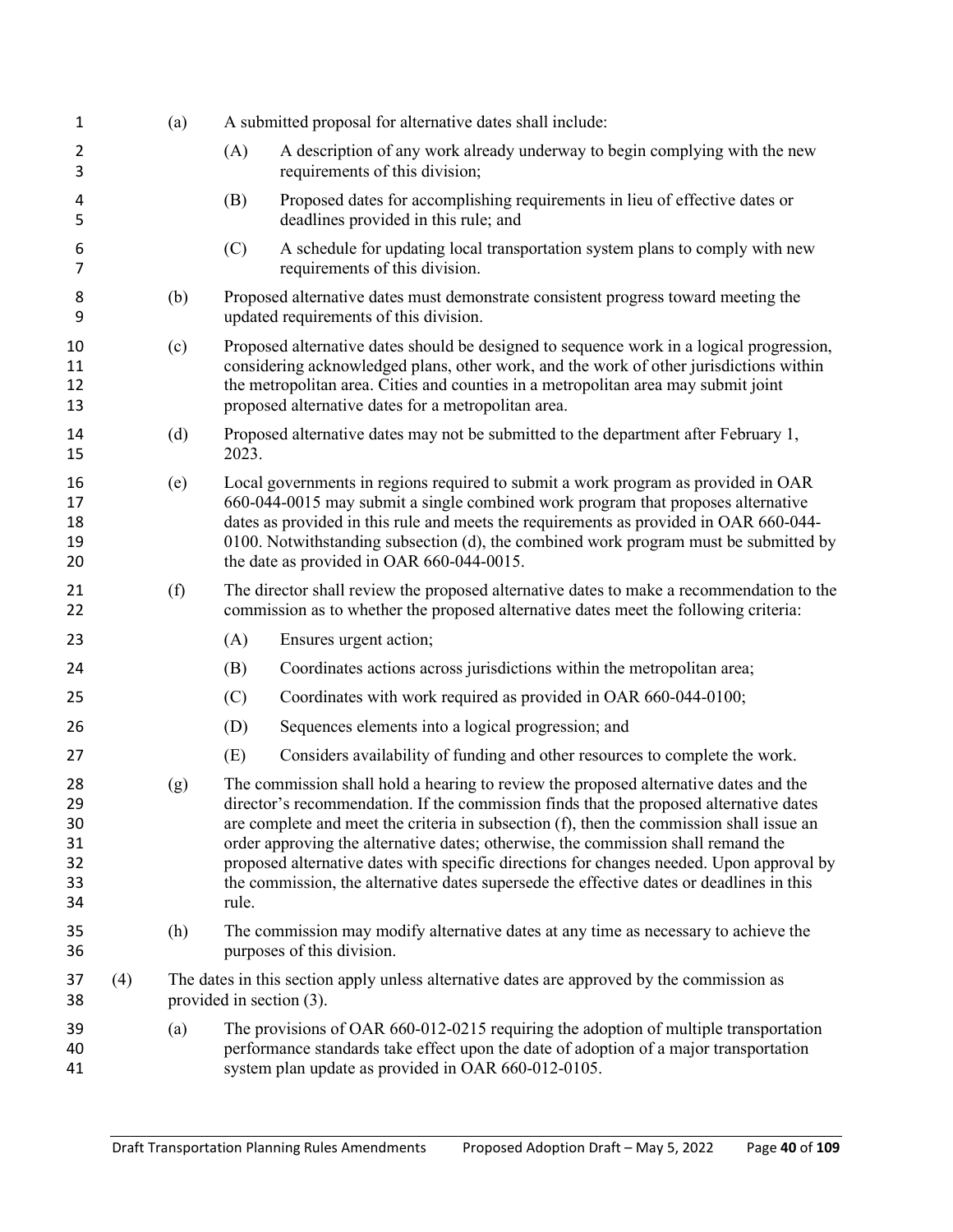| $\mathbf{1}$<br>$\overline{2}$<br>3                 |     | (b)             |           | A city or county that is subject to the requirements of OAR 660-012-0310(2) shall adopt<br>land use requirements for climate friendly areas and a climate friendly comprehensive<br>plan element as provided in OAR 660-012-0315(6) by December 31, 2025.                                                                                                                                                                                                                                                                                                                                                                                                                      |
|-----------------------------------------------------|-----|-----------------|-----------|--------------------------------------------------------------------------------------------------------------------------------------------------------------------------------------------------------------------------------------------------------------------------------------------------------------------------------------------------------------------------------------------------------------------------------------------------------------------------------------------------------------------------------------------------------------------------------------------------------------------------------------------------------------------------------|
| 4<br>5<br>6<br>$\overline{7}$<br>8<br>9<br>10<br>11 |     | (c)             |           | Metro shall amend the urban growth management functional plan in conjunction with its<br>next growth management analysis under ORS 197.296 and no later than December 31,<br>2024, to require local government adoption of Region 2040 centers and land use<br>regulations as described in the acknowledged urban growth management functional plan.<br>Within the Metro urban growth boundary, a county with planning jurisdiction in<br>unincorporated areas provided with urban water, sanitary sewer, stormwater, and<br>transportation services, or a city shall comply with the adopted requirements of the urban<br>growth management functional plan by June 30, 2026. |
| 12<br>13<br>14                                      |     | (d)             |           | Cities and counties shall adopt land use regulations to meet the requirements of OAR<br>660-012-0330 no later than the date of adoption of a major or minor transportation<br>system plan update as provided in OAR 660-012-0105.                                                                                                                                                                                                                                                                                                                                                                                                                                              |
| 15<br>16<br>17<br>18<br>19                          |     | (e)             |           | Cities, and counties with an unincorporated population over 5,000 within an urban<br>growth boundary, shall adopt comprehensive plan amendments and land use regulations<br>meeting requirements as provided in OAR 660-012-0400 through OAR 660-012-0450 no<br>later than December 31, 2023, except as provided below. If a city or county has not done<br>so, it may not apply parking mandates after that date.                                                                                                                                                                                                                                                             |
| 20<br>21<br>22                                      |     |                 | (A)       | Cities and counties required to adopt parking maximums under OAR 660-012-<br>0415 must do so prior to or when adopting a major transportation system plan<br>update.                                                                                                                                                                                                                                                                                                                                                                                                                                                                                                           |
| 23<br>24<br>25<br>26                                |     |                 | (B)       | Cities and counties that pass population thresholds in OAR 660-012-0410, OAR<br>660-012-0415, or OAR 660-012-0450 must adopt comprehensive plan<br>amendments and land use regulations meeting requirements within 12 months of<br>passing those population thresholds.                                                                                                                                                                                                                                                                                                                                                                                                        |
| 27<br>28                                            |     |                 | (C)       | If cities and counties adopt an approach in OAR 660-012-0445, policies must<br>take effect no later than December 31, 2023.                                                                                                                                                                                                                                                                                                                                                                                                                                                                                                                                                    |
| 29<br>30<br>31                                      |     |                 | (D)       | Cities and counties adopting an approach in OAR 660-012-0435 shall do so<br>concurrently with adoption of any climate friendly area under OAR 660-012-<br>0315.                                                                                                                                                                                                                                                                                                                                                                                                                                                                                                                |
| 32<br>33                                            |     | (f)             |           | Cities choosing to report on the share of on-street parking spaces that are priced as<br>provided in OAR $660-012-0450(1)(b)$ must:                                                                                                                                                                                                                                                                                                                                                                                                                                                                                                                                            |
| 34<br>35                                            |     |                 | (A)       | Demonstrate at least five percent of on-street parking spaces are priced by June<br>30, 2024; and                                                                                                                                                                                                                                                                                                                                                                                                                                                                                                                                                                              |
| 36<br>37                                            |     |                 | (B)       | Demonstrate at least 10 percent of on-street parking spaces are priced by June 30,<br>2026.                                                                                                                                                                                                                                                                                                                                                                                                                                                                                                                                                                                    |
| 38<br>39                                            | (5) | section $(3)$ : |           | The following dates may not be adjusted through proposed alternative dates as provided in                                                                                                                                                                                                                                                                                                                                                                                                                                                                                                                                                                                      |
| 40                                                  |     | (a)             |           | The provisions of OAR 660-012-0210 take effect June 30, 2025.                                                                                                                                                                                                                                                                                                                                                                                                                                                                                                                                                                                                                  |
| 41<br>42<br>43                                      |     | (b)             | 30, 2023. | A city or county that is subject to the requirements of OAR 660-012-0310(2) shall submit<br>a study of climate friendly areas as provided in OAR 660-012-0315(4) and (5) by June                                                                                                                                                                                                                                                                                                                                                                                                                                                                                               |
| 44                                                  |     | (c)             |           | The provisions of OAR $660-012-0310(3)(a)$ and (b) take effect December 31, 2023.                                                                                                                                                                                                                                                                                                                                                                                                                                                                                                                                                                                              |
|                                                     |     |                 |           |                                                                                                                                                                                                                                                                                                                                                                                                                                                                                                                                                                                                                                                                                |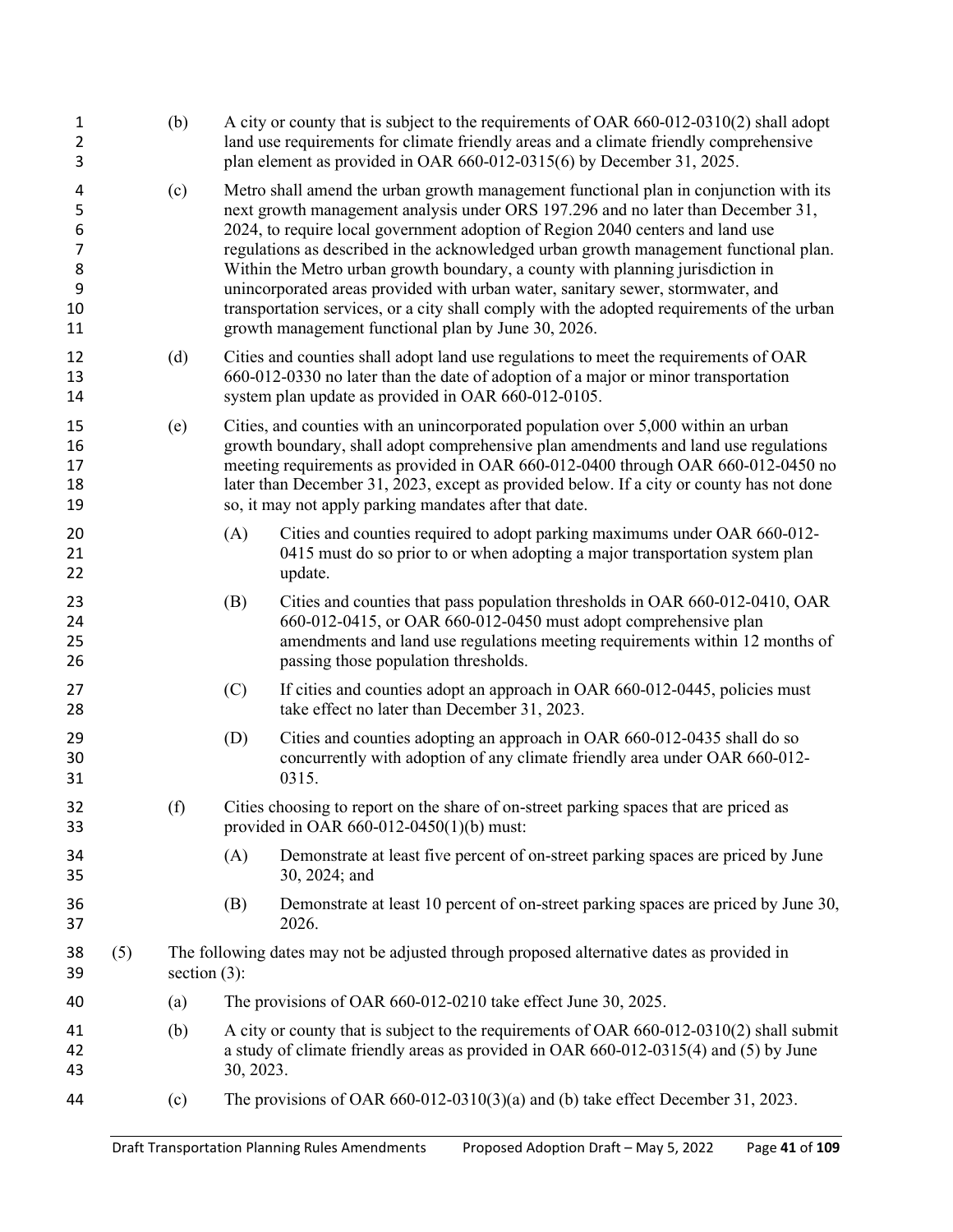| 3<br>4               |     | (d) | Cities shall implement the requirements for electric vehicle charging as provided in OAR<br>660-012-0410 upon the July 1, 2022 effective date of amendments to the state building<br>code adopted by the Director of the Department of Consumer and Business Services to<br>implement ORS 455.417.                                               |  |  |
|----------------------|-----|-----|--------------------------------------------------------------------------------------------------------------------------------------------------------------------------------------------------------------------------------------------------------------------------------------------------------------------------------------------------|--|--|
| 5<br>6               |     | (e) | Cities and counties shall implement the requirements of OAR 660-012-0430 and 660-<br>012-0440 when reviewing development applications submitted after December 31, 2023.                                                                                                                                                                         |  |  |
| 8<br>9               | (6) |     | Cities and counties with voter-approved bond-funded projects where the election occurred before<br>January 1, 2023 may use approved bond funding as a factor when prioritizing projects in an<br>unconstrained project list as provided in OAR 660-012-0170(4).                                                                                  |  |  |
| 10<br>11             | (7) |     | Reporting requirements as provided in OAR 660-012-0900 for the 2023 and 2024 reporting years<br>are as follows:                                                                                                                                                                                                                                  |  |  |
| 12<br>13             |     | (a) | The first reporting year for the reporting requirements as provided in OAR 660-012-0900<br>is 2023, with reports due no later than May 31, 2024.                                                                                                                                                                                                 |  |  |
| 14<br>15<br>16<br>17 |     | (b) | Cities and counties otherwise required to complete a major report for the 2023 reporting<br>year as provided in OAR 660-012-0900 may delay submission of the major report until<br>the 2024 reporting year. A city or county electing to do so must submit a minor report for<br>the 2023 reporting year and cite this provision in that report. |  |  |

# **New Rules 0100-0215: General Provisions**

 This part of the Transportation Planning Rules will contain general provisions for how cities and counties 20 | in metropolitan areas conduct coordinated land use and transportation planning. These include updated 21 | rules for how cities and counties undertake transportation system plans within urban areas. There are 22 Significant changes and clarifications in how this process works, including how cities and counties ensure equitable participation in decision-making, and how plans are amended and updated over time.

24 These rules, as provided in draft rule 660-012-0011, only apply in metropolitan areas.

# *0100: Transportation System Plans in Metropolitan Areas*

| 26<br>27<br>28 |     | This rule provides the starting point for how cities in metropolitan areas will be required to adopt,<br>amend, and implement local transportation system plans in urban areas. The rule lists all the required<br>elements of a transportation system plan. The rule also provides for how cities will determine the base |                                                                                                                                                                                                                                                                                             |  |  |  |  |
|----------------|-----|----------------------------------------------------------------------------------------------------------------------------------------------------------------------------------------------------------------------------------------------------------------------------------------------------------------------------|---------------------------------------------------------------------------------------------------------------------------------------------------------------------------------------------------------------------------------------------------------------------------------------------|--|--|--|--|
| 29             |     |                                                                                                                                                                                                                                                                                                                            | and horizon years of a local transportation system plan.                                                                                                                                                                                                                                    |  |  |  |  |
| 30<br>31<br>32 | (1) |                                                                                                                                                                                                                                                                                                                            | Cities shall develop and adopt a transportation system plan. Cities shall develop a transportation<br>system plan and amendments to that plan consistent with the provisions of OAR 660-012-0105<br>through OAR 660-012-0215. A transportation system plan includes the following elements: |  |  |  |  |
| 33             |     | (a)                                                                                                                                                                                                                                                                                                                        | The core transportation system plan elements as provided in section (2);                                                                                                                                                                                                                    |  |  |  |  |
| 34             |     | (b)                                                                                                                                                                                                                                                                                                                        | Funding projections as provided in OAR 660-012-0115;                                                                                                                                                                                                                                        |  |  |  |  |
| 35             |     | (c)                                                                                                                                                                                                                                                                                                                        | A transportation options element as provided in OAR 660-012-0145;                                                                                                                                                                                                                           |  |  |  |  |
| 36             |     | (d)                                                                                                                                                                                                                                                                                                                        | An unconstrained project list as provided in OAR 660-012-0170;                                                                                                                                                                                                                              |  |  |  |  |
| 37             |     | (e)                                                                                                                                                                                                                                                                                                                        | A financially-constrained project list as provided in OAR 660-012-0180;                                                                                                                                                                                                                     |  |  |  |  |
| 38             |     | (f)                                                                                                                                                                                                                                                                                                                        | Any refinement plans adopted as provided in OAR 660-012-0190;                                                                                                                                                                                                                               |  |  |  |  |
|                |     |                                                                                                                                                                                                                                                                                                                            |                                                                                                                                                                                                                                                                                             |  |  |  |  |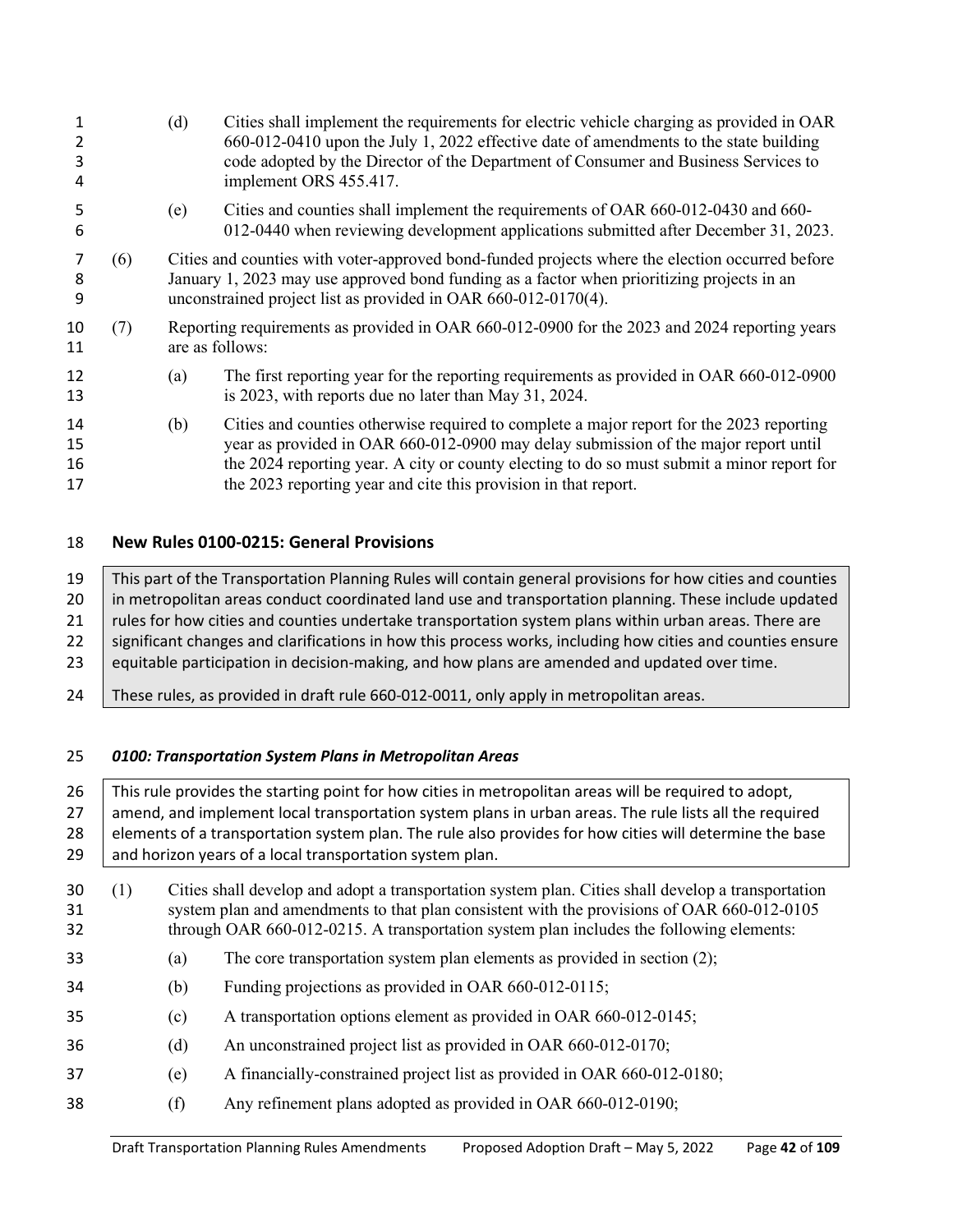| 1                                |     | (g)                                                                                                                                                                                                                                                                                                                                                                                                                                                                                                                                                | A pedestrian system element as provided in OAR 660-012-0500;                                                                                                                                                                                |  |  |  |
|----------------------------------|-----|----------------------------------------------------------------------------------------------------------------------------------------------------------------------------------------------------------------------------------------------------------------------------------------------------------------------------------------------------------------------------------------------------------------------------------------------------------------------------------------------------------------------------------------------------|---------------------------------------------------------------------------------------------------------------------------------------------------------------------------------------------------------------------------------------------|--|--|--|
| 2                                |     | (h)                                                                                                                                                                                                                                                                                                                                                                                                                                                                                                                                                | A bicycle system element as provided in OAR 660-012-0600;                                                                                                                                                                                   |  |  |  |
| 3                                |     | (i)                                                                                                                                                                                                                                                                                                                                                                                                                                                                                                                                                | A public transportation system element as provided in OAR 660-012-0700; and                                                                                                                                                                 |  |  |  |
| 4                                |     | (j)                                                                                                                                                                                                                                                                                                                                                                                                                                                                                                                                                | A street and highway system element as provided in OAR 660-012-0800.                                                                                                                                                                        |  |  |  |
| 5                                | (2) |                                                                                                                                                                                                                                                                                                                                                                                                                                                                                                                                                    | A transportation system plan shall include the following core elements:                                                                                                                                                                     |  |  |  |
| 6                                |     | (a)                                                                                                                                                                                                                                                                                                                                                                                                                                                                                                                                                | The base and planning horizon years as provided in section (3) of this rule;                                                                                                                                                                |  |  |  |
| 7                                |     | (b)                                                                                                                                                                                                                                                                                                                                                                                                                                                                                                                                                | The land use assumptions as provided in OAR 660-012-0340;                                                                                                                                                                                   |  |  |  |
| 8                                |     | (c)                                                                                                                                                                                                                                                                                                                                                                                                                                                                                                                                                | A list of all elements of the plan, and the date of adoption or amendment of each;                                                                                                                                                          |  |  |  |
| 9<br>10                          |     | (d)                                                                                                                                                                                                                                                                                                                                                                                                                                                                                                                                                | The coordinated land use and transportation system planning policies in the city's<br>comprehensive plan;                                                                                                                                   |  |  |  |
| 11                               |     | (e)                                                                                                                                                                                                                                                                                                                                                                                                                                                                                                                                                | The local transportation system plan goals and policies;                                                                                                                                                                                    |  |  |  |
| 12<br>13                         |     | (f)                                                                                                                                                                                                                                                                                                                                                                                                                                                                                                                                                | Areas with concentrations of underserved populations as provided in OAR 660-012-<br>0125, identified using best available data;                                                                                                             |  |  |  |
| 14<br>15                         |     | (g)                                                                                                                                                                                                                                                                                                                                                                                                                                                                                                                                                | A record of the engagement, involvement, and decision-making processes used in<br>development of the plan, as provided in OAR 660-012-0130;                                                                                                 |  |  |  |
| 16<br>17<br>18                   |     | (h)                                                                                                                                                                                                                                                                                                                                                                                                                                                                                                                                                | A major equity analysis as provided in OAR 660-012-0135, or an engagement-focused<br>equity analysis as provided in OAR 660-012-0135 for urban areas under 5,000 in<br>population; and                                                      |  |  |  |
| 19<br>20                         |     | (i)                                                                                                                                                                                                                                                                                                                                                                                                                                                                                                                                                | The dates of each report made to the director as provided in OAR 660-012-0900,<br>including all applicable city and county reports for the planning area.                                                                                   |  |  |  |
| 21                               | (3) |                                                                                                                                                                                                                                                                                                                                                                                                                                                                                                                                                    | Cities shall determine the base and horizon years of a transportation system plan as follows:                                                                                                                                               |  |  |  |
| 22<br>23<br>24                   |     | (a)                                                                                                                                                                                                                                                                                                                                                                                                                                                                                                                                                | The base year is the present or past year which is used for the development of plan<br>elements. The base year shall be the year of adoption of a major update to the<br>Transportation System Update, or no earlier than five years prior. |  |  |  |
| 25<br>26<br>27                   |     | (b)                                                                                                                                                                                                                                                                                                                                                                                                                                                                                                                                                | The horizon year is the future year for which the plan contains potential projects and shall<br>be at least twenty years from the year of adoption of a major update to the transportation<br>system plan.                                  |  |  |  |
| 28<br>29<br>30<br>31<br>32<br>33 | (4) | The director may grant a whole or partial exemption from the requirements of this division to<br>cities with a population of less than 10,000 within the urban area. The director may also grant a<br>whole or partial temporary exemption from the requirements of this division to jurisdictions of<br>any size that are newly included in an existing metropolitan area or a newly designated<br>metropolitan area. The director shall use the criteria and process as provided in OAR 660-012-<br>$0055(7)$ to decide to approve an exemption. |                                                                                                                                                                                                                                             |  |  |  |
| 34<br>35<br>36                   | (5) | The development of a transportation system plan shall be coordinated with affected cities,<br>counties, transportation facility owners, and transportation service providers, and transportation<br>options providers.                                                                                                                                                                                                                                                                                                                             |                                                                                                                                                                                                                                             |  |  |  |
| 37<br>38<br>39                   | (6) |                                                                                                                                                                                                                                                                                                                                                                                                                                                                                                                                                    | Adoption or amendment of a transportation system plan shall constitute the land use decision<br>regarding the function, mode, general location, and need for transportation facilities, services, and<br>major improvements.                |  |  |  |
|                                  |     |                                                                                                                                                                                                                                                                                                                                                                                                                                                                                                                                                    |                                                                                                                                                                                                                                             |  |  |  |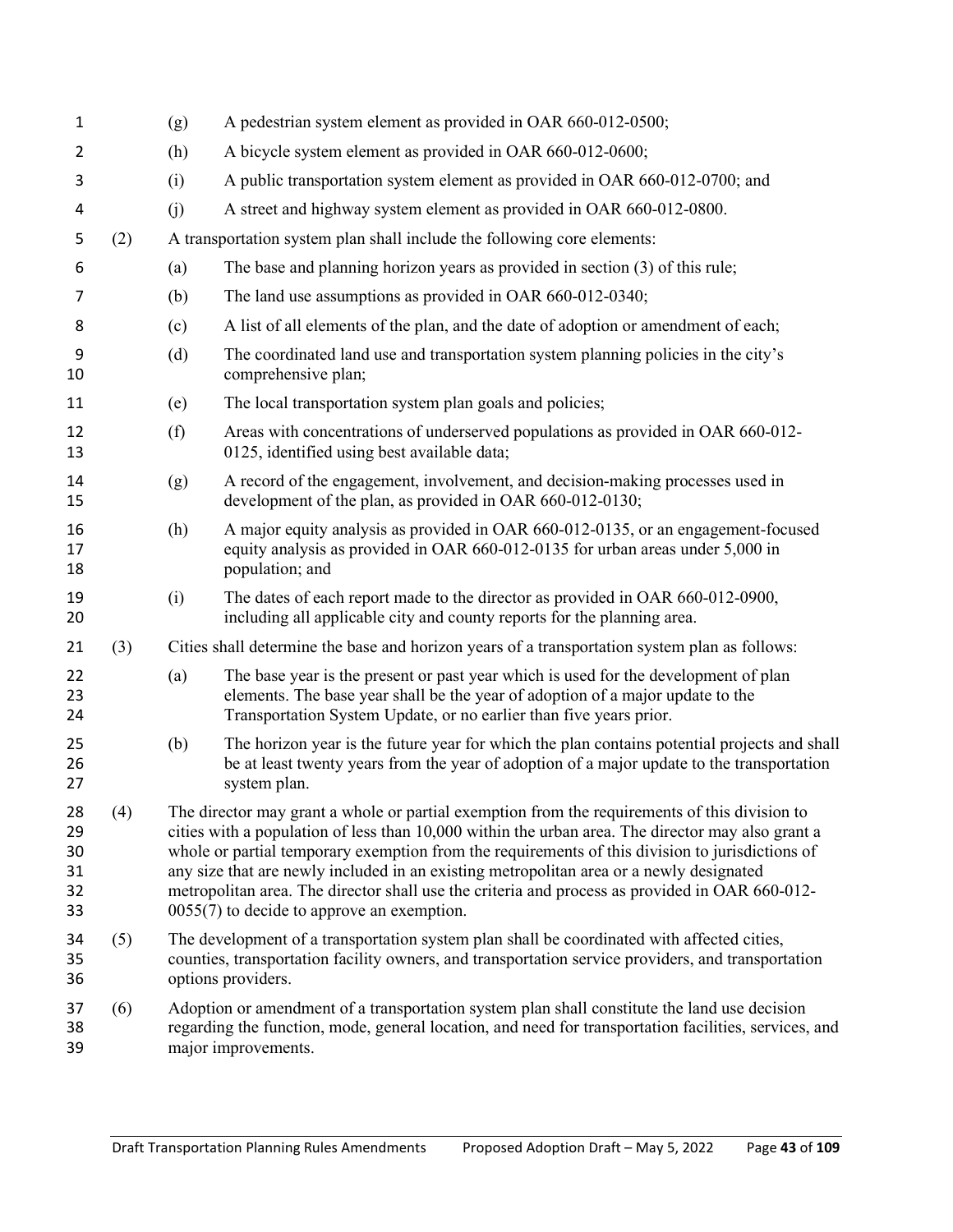- (7) Adoption or amendment of a transportation system plan shall include findings of compliance with applicable statewide planning goals, acknowledged comprehensive plan policies, and land use regulations.
- (8) Cities and counties shall design transportation system plans to achieve transportation performance targets as provided in OAR 660-012-0910.
- (9) Metro shall adopt a regional transportation system plan provided in OAR 660-012-0140.
- (10) Cities and counties in the Portland Metropolitan area shall additionally meet the requirements as provided in OAR 660-012-0140.

## *0105: Transportation System Plan Updates*

| 10<br>11<br>12<br>13<br>14 | This rule describes how cities update their transportation system plans. The rule provides for either a<br>major or minor update to plans. The existing rules were written when most places did not even have a<br>transportation system plan, so there is little guidance about how they are to be kept up to date. The<br>purpose of this rule is to clarify that process and make it simpler to adopt smaller updates in between<br>larger updates. |     |                                                                                                                                                                                |  |  |  |  |
|----------------------------|--------------------------------------------------------------------------------------------------------------------------------------------------------------------------------------------------------------------------------------------------------------------------------------------------------------------------------------------------------------------------------------------------------------------------------------------------------|-----|--------------------------------------------------------------------------------------------------------------------------------------------------------------------------------|--|--|--|--|
| 15<br>16                   | (1)                                                                                                                                                                                                                                                                                                                                                                                                                                                    |     | Any amendment to a transportation system plan must be either a major update as provided in<br>section (2), or a minor update, which is any update which is not a major update. |  |  |  |  |
| 17                         | (2)                                                                                                                                                                                                                                                                                                                                                                                                                                                    |     | A major update to a transportation system plan is any update that:                                                                                                             |  |  |  |  |
| 18                         |                                                                                                                                                                                                                                                                                                                                                                                                                                                        | (a) | Includes a change to the horizon year of the plan;                                                                                                                             |  |  |  |  |
| 19                         |                                                                                                                                                                                                                                                                                                                                                                                                                                                        | (b) | Is adopted after January 1 of the planning horizon year of the acknowledged plan; or                                                                                           |  |  |  |  |
| 20                         |                                                                                                                                                                                                                                                                                                                                                                                                                                                        | (c) | Adds a facility authorized as provided in OAR 660-012-0830.                                                                                                                    |  |  |  |  |
| 21                         | (3)                                                                                                                                                                                                                                                                                                                                                                                                                                                    |     | A city or county making a major update to a transportation system plan shall:                                                                                                  |  |  |  |  |
| 22<br>23                   |                                                                                                                                                                                                                                                                                                                                                                                                                                                        | (a) | Update the core transportation system plan elements as provided in OAR 660-012-<br>0100(2);                                                                                    |  |  |  |  |
| 24<br>25                   |                                                                                                                                                                                                                                                                                                                                                                                                                                                        | (b) | Include all other applicable transportation system plan elements as provided in OAR 660-<br>012-0100; and                                                                      |  |  |  |  |
| 26                         |                                                                                                                                                                                                                                                                                                                                                                                                                                                        | (c) | Comply with the engagement requirements of OAR 660-012-0120.                                                                                                                   |  |  |  |  |
| 27                         | (4)                                                                                                                                                                                                                                                                                                                                                                                                                                                    |     | A city or county making a minor update to a transportation system plan shall, at a minimum:                                                                                    |  |  |  |  |
| 28<br>29                   |                                                                                                                                                                                                                                                                                                                                                                                                                                                        | (a) | Update core transportation system plan elements as provided in OAR 660-012-0100(2)<br>that are applicable to the scope of the minor update;                                    |  |  |  |  |
| 30                         |                                                                                                                                                                                                                                                                                                                                                                                                                                                        | (b) | Comply with the engagement requirements of OAR 660-012-0120; and                                                                                                               |  |  |  |  |
| 31<br>32                   |                                                                                                                                                                                                                                                                                                                                                                                                                                                        | (c) | Identify areas with concentrations of underserved populations as provided in OAR 660-<br>012-0125 using best available data; and                                               |  |  |  |  |
| 33                         |                                                                                                                                                                                                                                                                                                                                                                                                                                                        | (d) | Conduct an engagement-focused equity analysis as provided in OAR 660-012-0135.                                                                                                 |  |  |  |  |
|                            |                                                                                                                                                                                                                                                                                                                                                                                                                                                        |     |                                                                                                                                                                                |  |  |  |  |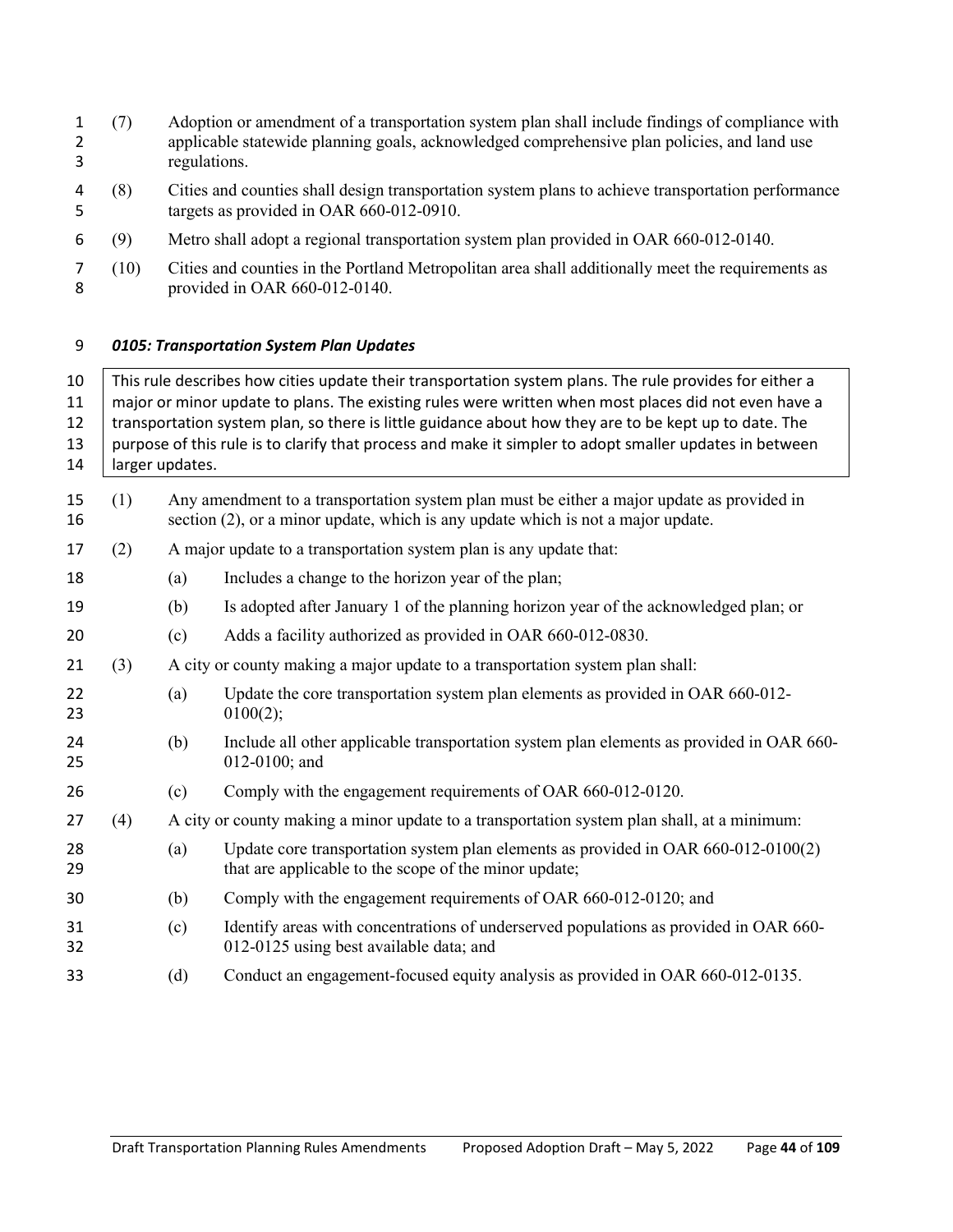#### *0110: Transportation System Planning Area*

2 This rule sets out requirements for the geographic scope of transportation system plans. The default 3 assumption is that cities will plan for the entire urban area within the Urban Growth Boundary, including unincorporated areas. The rule includes provisions if counties opt to handle the planning within urban 5 | unincorporated areas. (1) The planning area for transportation system plans is the area within the acknowledged urban growth boundary. The unincorporated area within urban growth boundaries is the urbanizable area. (2) Cities and counties are responsible for cooperatively developing transportation system plans within the urban area, including the urbanizable area. Cities and counties shall jointly determine and agree how transportation system planning will occur in the urbanizable area, including plan adoption. (a) Cities may develop and adopt a single transportation system plan for the entire urban area; (b) A county may choose to develop and adopt a separate transportation system plan for areas in the urbanizable area; or (c) A city and county may jointly determine the geographic extent of each of their transportation system plans within the urban area. (3) Counties planning for urban areas as provided in this rule, and associated cities, shall meet these requirements: (a) Counties shall meet the applicable requirements of this division as if they were a city, even when requirements only refer to cities. (b) Both the city and county shall meet all applicable requirements of this division based on the population of the entire urban area, except where a population threshold in a rule specifically refers to the population of the urban unincorporated area. (c) When a county develops a transportation system plan for a portion of the urban area within an urban growth boundary, both transportation system plans must have the same planning horizon year. This subsection does not apply in urban areas with more than one city. (4) Counties shall plan areas outside urban growth boundaries as rural, regardless of location within a metropolitan area. Counties planning for unincorporated communities within a metropolitan area must meet requirements provided in OAR chapter 660, division 22.

## *0115: Funding Projections*

 This rule describes how cities develop funding projections in the transportation system plan. Funding 35 | projections include a list of funding sources that are expected to fund transportation facilities and 36 services, and the amount of funding available for transportation projects over the planning period. (1) Cities and counties must include funding projections in the transportation system plan. Funding

 projections must include the list of funding sources and amount of funding available, as provided in this rule.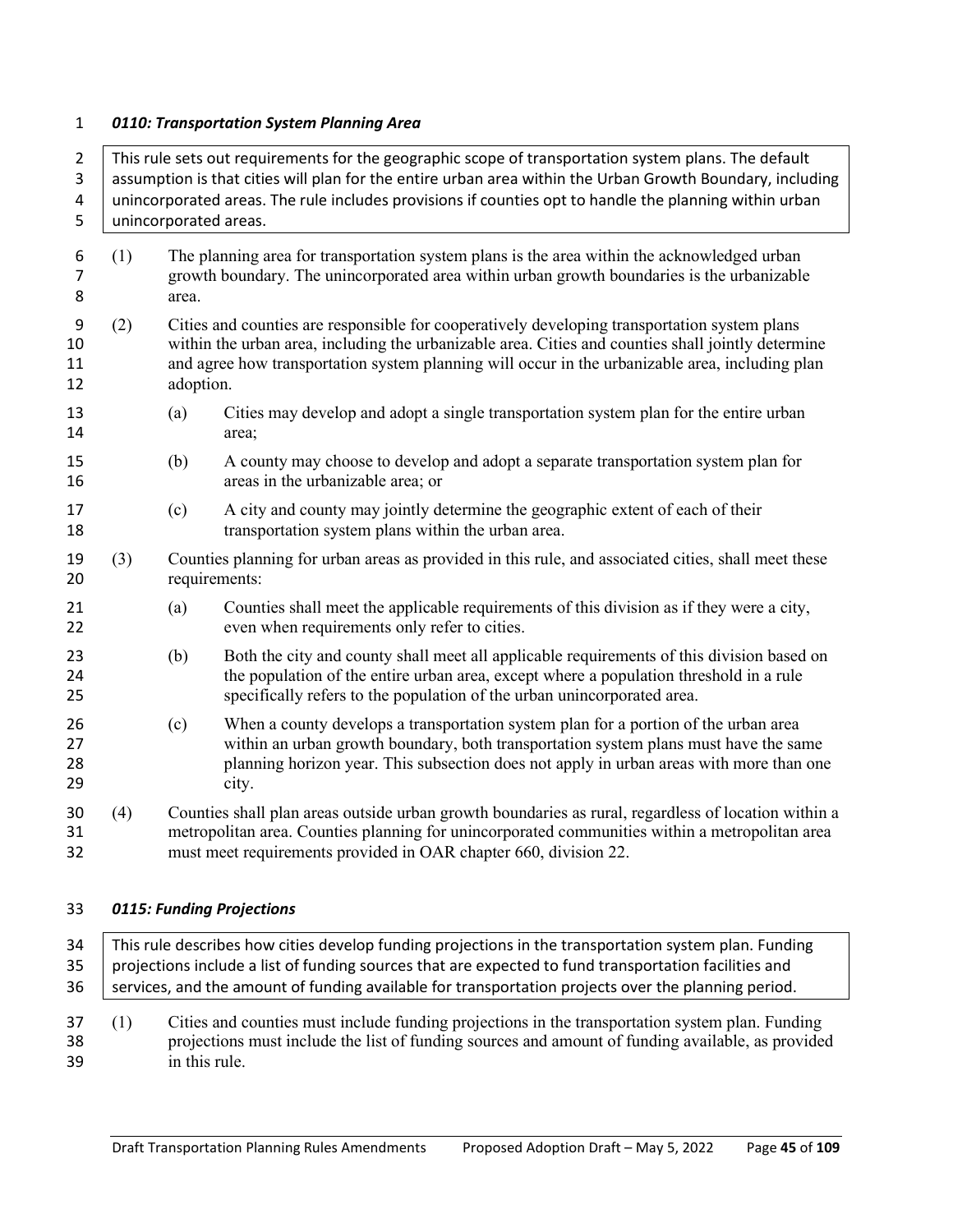|     | (a)<br>(b) |       | Local, regional, state, and federal funding sources; and                                                                                                                                                                                                                                                                                                                                                                                              |
|-----|------------|-------|-------------------------------------------------------------------------------------------------------------------------------------------------------------------------------------------------------------------------------------------------------------------------------------------------------------------------------------------------------------------------------------------------------------------------------------------------------|
|     |            |       |                                                                                                                                                                                                                                                                                                                                                                                                                                                       |
|     |            | area. | Sources expected from any transportation facility or service operator within the planning                                                                                                                                                                                                                                                                                                                                                             |
| (3) |            |       | The list of funding sources shall include, for each source of funding identified:                                                                                                                                                                                                                                                                                                                                                                     |
|     | (a)        |       | The expected funding over the remainder of the planning period;                                                                                                                                                                                                                                                                                                                                                                                       |
|     | (b)        | and   | The purpose of the source of funding and any key limitations on the use of the funding;                                                                                                                                                                                                                                                                                                                                                               |
|     | (c)        |       | Reasons that the funding source is expected to be available during the planning period.<br>These reasons may include, but are not limited to, that the funding is provided by:                                                                                                                                                                                                                                                                        |
|     |            | (A)   | Transportation facility pricing revenues, including parking revenues;                                                                                                                                                                                                                                                                                                                                                                                 |
|     |            | (B)   | Tax or bond revenues;                                                                                                                                                                                                                                                                                                                                                                                                                                 |
|     |            | (C)   | Fees, charges, or other local revenues;                                                                                                                                                                                                                                                                                                                                                                                                               |
|     |            | (D)   | Grants given using a formula or other regular disbursement;                                                                                                                                                                                                                                                                                                                                                                                           |
|     |            | (E)   | Regional funds from a Metropolitan Planning Organization; or                                                                                                                                                                                                                                                                                                                                                                                          |
|     |            | (F)   | A source that previously provided funds to the city or county and can reasonably<br>expected to provide more in the future.                                                                                                                                                                                                                                                                                                                           |
| (4) |            |       | The city or county shall use the list of funding sources to determine the amount of funding<br>expected to be available to develop transportation projects over the planning period. Funding to<br>maintain and operate the transportation system, or used for purposes other than development of<br>transportation projects, shall be excluded. The transportation system plan shall clearly describe<br>the amounts that are included and excluded. |
|     |            |       | 0120: Transportation System Planning Engagement                                                                                                                                                                                                                                                                                                                                                                                                       |
|     |            |       | This rule directs how cities must engage the public, and specifically underserved populations, in the<br>development and approval of transportation system plans.                                                                                                                                                                                                                                                                                     |
|     |            |       |                                                                                                                                                                                                                                                                                                                                                                                                                                                       |

- (1) Cities and counties shall develop transportation system plans using methods of public engagement and decision making consistent with the statewide planning goals and the local acknowledged comprehensive plan.
- (2) Public engagement and decision making shall follow the practices as provided in OAR 660-012- 0130 to place an increased emphasis on centering the voices of underserved populations identified in OAR 660-012-0125.
- (3) Cities or counties engaged in an update of the transportation system plan as provided in OAR 660-012-0105, or an update of the future land use assumptions as provided in OAR 660-012- 0340, shall make a special effort to ensure underserved populations, as identified in OAR 660- 012-0125, are:
- (a) Informed about the choices that need to be made in the planning process;
- (b) Given a meaningful opportunity to inform the planning process; and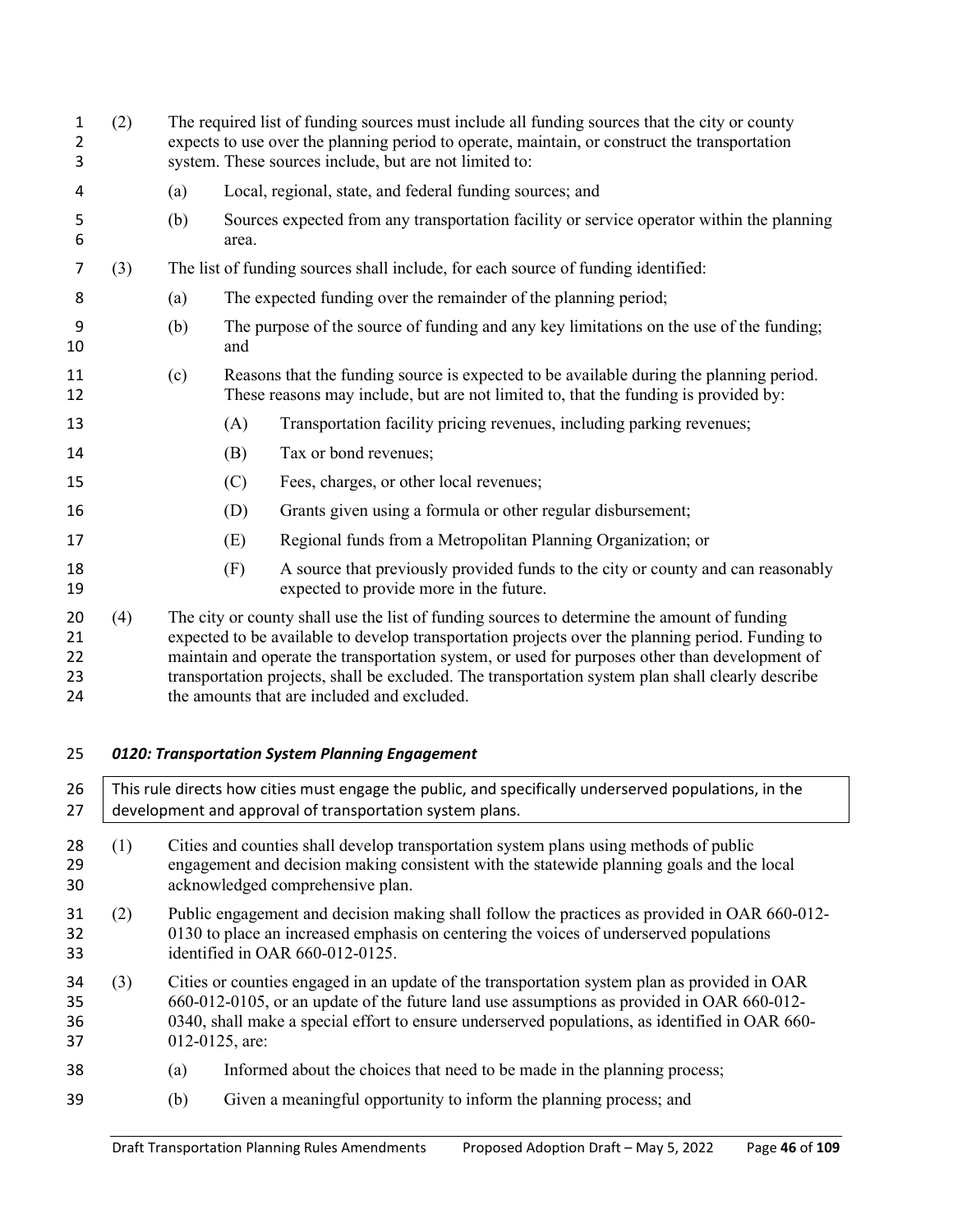(c) Given an equitable share of the decision-making power over key decisions, to the extent possible.

# *0125: Underserved Populations*

| 4<br>5<br>6<br>$\overline{7}$<br>8 | Oregon has a long history of discrimination throughout our laws, budgets, and planning processes and<br>decisions. The Climate-Friendly and Equitable Communities Rules Advisory Committee has helped<br>identify underserved populations to consider in this rulemaking, expanding on a list from the Governor's<br>office. To rectify harms done in the past and in current practice, communities must prioritize these<br>populations in decision-making processes and outcomes. |             |                                                                                                                                                                                                           |  |  |  |  |
|------------------------------------|-------------------------------------------------------------------------------------------------------------------------------------------------------------------------------------------------------------------------------------------------------------------------------------------------------------------------------------------------------------------------------------------------------------------------------------------------------------------------------------|-------------|-----------------------------------------------------------------------------------------------------------------------------------------------------------------------------------------------------------|--|--|--|--|
| 9<br>10                            |                                                                                                                                                                                                                                                                                                                                                                                                                                                                                     |             | This rule sets out a definition of underserved populations for use in transportation and land use planning<br>consistent with the Equitable Outcomes Statement developed by the Rules Advisory Committee. |  |  |  |  |
| 11<br>12                           | (1)                                                                                                                                                                                                                                                                                                                                                                                                                                                                                 |             | Cities and counties shall prioritize community-led engagement and decision-making, with<br>specific attention to the underserved populations listed in section (2) of this rule.                          |  |  |  |  |
| 13<br>14<br>15                     | (2)                                                                                                                                                                                                                                                                                                                                                                                                                                                                                 | limited to: | Underserved populations deserve prioritized attention regarding transportation and land use<br>planning due to historic and current marginalization. Underserved populations include, but are not         |  |  |  |  |
| 16                                 |                                                                                                                                                                                                                                                                                                                                                                                                                                                                                     | (a)         | Black and African American people;                                                                                                                                                                        |  |  |  |  |
| 17<br>18                           |                                                                                                                                                                                                                                                                                                                                                                                                                                                                                     | (b)         | Indigenous people (including Tribes, American Indian/Alaska Native and Hawaii<br>Native);                                                                                                                 |  |  |  |  |
| 19<br>20<br>21                     |                                                                                                                                                                                                                                                                                                                                                                                                                                                                                     | (c)         | People of Color (including but not limited to Hispanic, Latina/o/x, Asian, Arabic or North<br>African, Middle Eastern, Pacific Islander, and mixed-race or mixed-ethnicity<br>populations);               |  |  |  |  |
| 22                                 |                                                                                                                                                                                                                                                                                                                                                                                                                                                                                     | (d)         | Immigrants, including undocumented immigrants and refugees;                                                                                                                                               |  |  |  |  |
| 23                                 |                                                                                                                                                                                                                                                                                                                                                                                                                                                                                     | (e)         | People with limited English proficiency;                                                                                                                                                                  |  |  |  |  |
| 24                                 |                                                                                                                                                                                                                                                                                                                                                                                                                                                                                     | (f)         | People with disabilities;                                                                                                                                                                                 |  |  |  |  |
| 25                                 |                                                                                                                                                                                                                                                                                                                                                                                                                                                                                     | (g)         | People experiencing homelessness;                                                                                                                                                                         |  |  |  |  |
| 26                                 |                                                                                                                                                                                                                                                                                                                                                                                                                                                                                     | (h)         | Low-income and low-wealth community members;                                                                                                                                                              |  |  |  |  |
| 27                                 |                                                                                                                                                                                                                                                                                                                                                                                                                                                                                     | (i)         | Low- and moderate-income renters and homeowners;                                                                                                                                                          |  |  |  |  |
| 28                                 |                                                                                                                                                                                                                                                                                                                                                                                                                                                                                     | (i)         | Single parents;                                                                                                                                                                                           |  |  |  |  |
| 29<br>30                           |                                                                                                                                                                                                                                                                                                                                                                                                                                                                                     | (k)         | Lesbian, gay, bisexual, transgender, queer, intersex, asexual, or two-spirit community<br>members; and                                                                                                    |  |  |  |  |
| 31                                 |                                                                                                                                                                                                                                                                                                                                                                                                                                                                                     | (1)         | Youth and seniors.                                                                                                                                                                                        |  |  |  |  |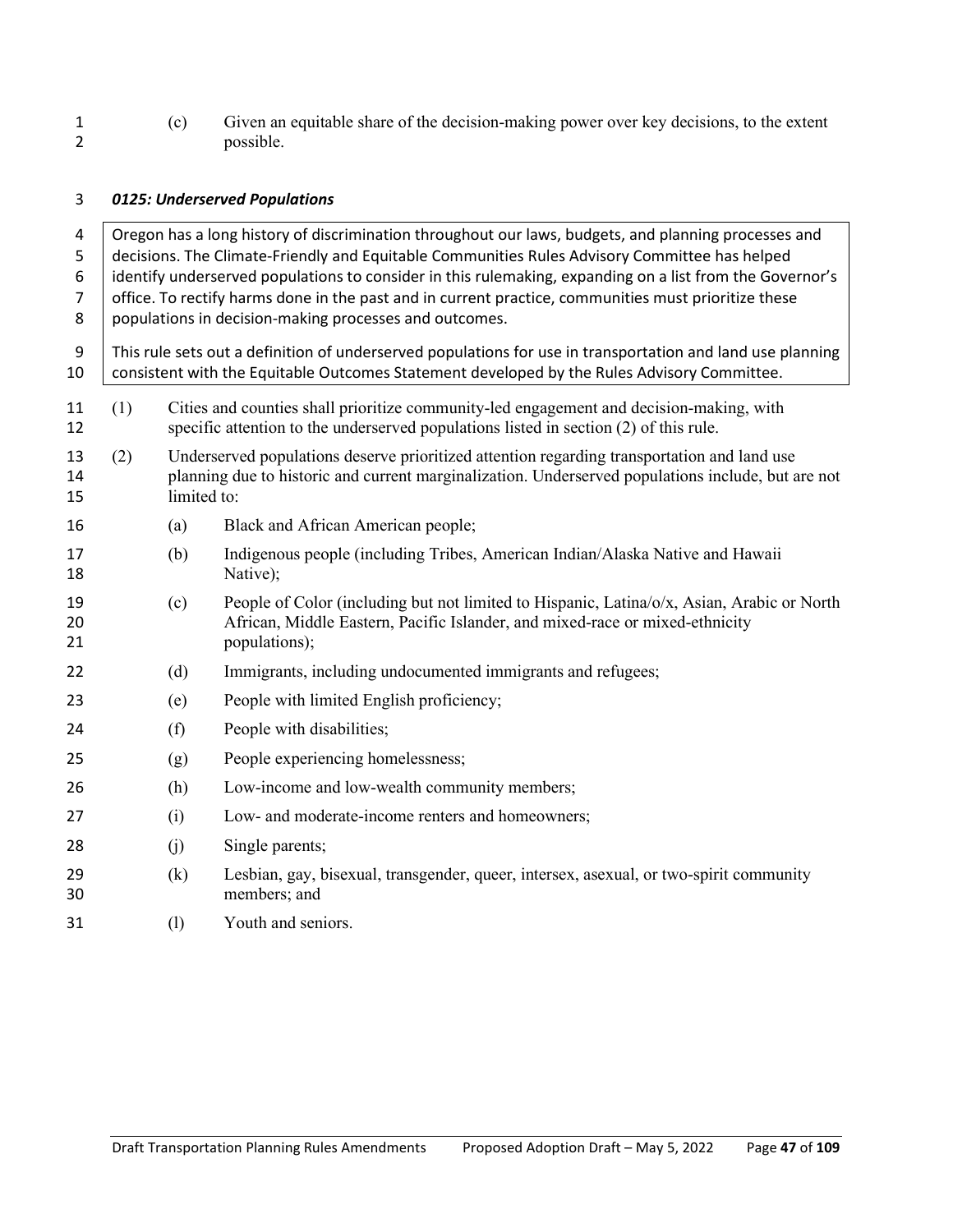#### *0130: Decision-Making with Underserved Populations*

| $\overline{2}$<br>3<br>4<br>5<br>6 | This rule directs how local governments center underserved populations in decision-making. The rule<br>requires local governments to implement an involvement program with a range of activities to ensure<br>equitable participation in decision-making and work toward equitable outcomes. The rule also requires<br>cities and counties to identify and engage with recognized tribes with ancestral lands in the city or<br>county. The rule requires cities and counties to regularly assess and report on progress. |                                                                                                                                                                                                                                                                                                          |                                                                                                                                                                                                                                                        |  |  |  |
|------------------------------------|---------------------------------------------------------------------------------------------------------------------------------------------------------------------------------------------------------------------------------------------------------------------------------------------------------------------------------------------------------------------------------------------------------------------------------------------------------------------------------------------------------------------------|----------------------------------------------------------------------------------------------------------------------------------------------------------------------------------------------------------------------------------------------------------------------------------------------------------|--------------------------------------------------------------------------------------------------------------------------------------------------------------------------------------------------------------------------------------------------------|--|--|--|
| 7<br>8<br>9                        | (1)                                                                                                                                                                                                                                                                                                                                                                                                                                                                                                                       | Cities and counties shall, as a part of an involvement program required as provided in OAR 660-<br>$015-0000(1)$ , center the voices of underserved populations in processes at all levels of decision-<br>making under this division. Actions that may accomplish this include, but are not limited to: |                                                                                                                                                                                                                                                        |  |  |  |
| 10                                 |                                                                                                                                                                                                                                                                                                                                                                                                                                                                                                                           | (a)                                                                                                                                                                                                                                                                                                      | Reporting regularly on progress made under this rule as provided by section (3);                                                                                                                                                                       |  |  |  |
| 11                                 |                                                                                                                                                                                                                                                                                                                                                                                                                                                                                                                           | (b)                                                                                                                                                                                                                                                                                                      | Conducting equity analyses as provided in OAR 660-012-0135;                                                                                                                                                                                            |  |  |  |
| 12<br>13                           |                                                                                                                                                                                                                                                                                                                                                                                                                                                                                                                           | (c)                                                                                                                                                                                                                                                                                                      | Considering the effect on underserved populations when developing plans, including land<br>use plans and plans for public investment;                                                                                                                  |  |  |  |
| 14<br>15                           |                                                                                                                                                                                                                                                                                                                                                                                                                                                                                                                           | (d)                                                                                                                                                                                                                                                                                                      | Developing decision-making factors that recognize and work to reduce historic and<br>current inequities; and,                                                                                                                                          |  |  |  |
| 16<br>17<br>18                     |                                                                                                                                                                                                                                                                                                                                                                                                                                                                                                                           | (e)                                                                                                                                                                                                                                                                                                      | Engaging in additional outreach activities with underserved populations and in areas with<br>concentrations of underserved populations. Such outreach activities should include<br>activities in multiple languages and formats, and be accessible to: |  |  |  |
| 19                                 |                                                                                                                                                                                                                                                                                                                                                                                                                                                                                                                           |                                                                                                                                                                                                                                                                                                          | People with disabilities,<br>(A)                                                                                                                                                                                                                       |  |  |  |
| 20                                 |                                                                                                                                                                                                                                                                                                                                                                                                                                                                                                                           |                                                                                                                                                                                                                                                                                                          | People without internet access, and<br>(B)                                                                                                                                                                                                             |  |  |  |
| 21<br>22                           |                                                                                                                                                                                                                                                                                                                                                                                                                                                                                                                           |                                                                                                                                                                                                                                                                                                          | (C)<br>People with limited transportation and child care options, and with schedule<br>constraints around employment or other critical responsibilities.                                                                                               |  |  |  |
| 23<br>24<br>25                     | (2)                                                                                                                                                                                                                                                                                                                                                                                                                                                                                                                       | Cities and counties shall identify federally recognized sovereign tribes whose ancestral lands<br>include the planning area. The city or county shall engage with affected tribes to notify them of<br>coordinated land use and transportation planning activities and projects under this division.     |                                                                                                                                                                                                                                                        |  |  |  |
| 26                                 | (3)                                                                                                                                                                                                                                                                                                                                                                                                                                                                                                                       |                                                                                                                                                                                                                                                                                                          | Cities and counties shall regularly assess and report on progress made under this rule by:                                                                                                                                                             |  |  |  |
| 27                                 |                                                                                                                                                                                                                                                                                                                                                                                                                                                                                                                           | (a)                                                                                                                                                                                                                                                                                                      | Reporting to the department annually as provided in OAR 660-012-0900;                                                                                                                                                                                  |  |  |  |
| 28<br>29                           |                                                                                                                                                                                                                                                                                                                                                                                                                                                                                                                           | (b)                                                                                                                                                                                                                                                                                                      | Making regular reports to the planning commission and governing body of the city or<br>county; and                                                                                                                                                     |  |  |  |
| 30                                 |                                                                                                                                                                                                                                                                                                                                                                                                                                                                                                                           | (c)                                                                                                                                                                                                                                                                                                      | Making regular public reports to the community.                                                                                                                                                                                                        |  |  |  |
|                                    |                                                                                                                                                                                                                                                                                                                                                                                                                                                                                                                           |                                                                                                                                                                                                                                                                                                          |                                                                                                                                                                                                                                                        |  |  |  |

# *0135: Equity Analysis*

32 This rule gives cities and counties direction on how to complete an equity analysis. An equity analysis is 33 | required for a variety of actions throughout the division. The purpose of an equity analysis is to identify impacts of proposed projects and policies and potentially inequitable consequences or burdens on impacted communities.

 (1) Cities and counties shall determine whether the land use and transportation plans required in this division improve outcomes for underserved populations by using an equity analysis. An equity analysis is intended to determine benefits and burdens on underserved populations, as provided in OAR 660-012-0125.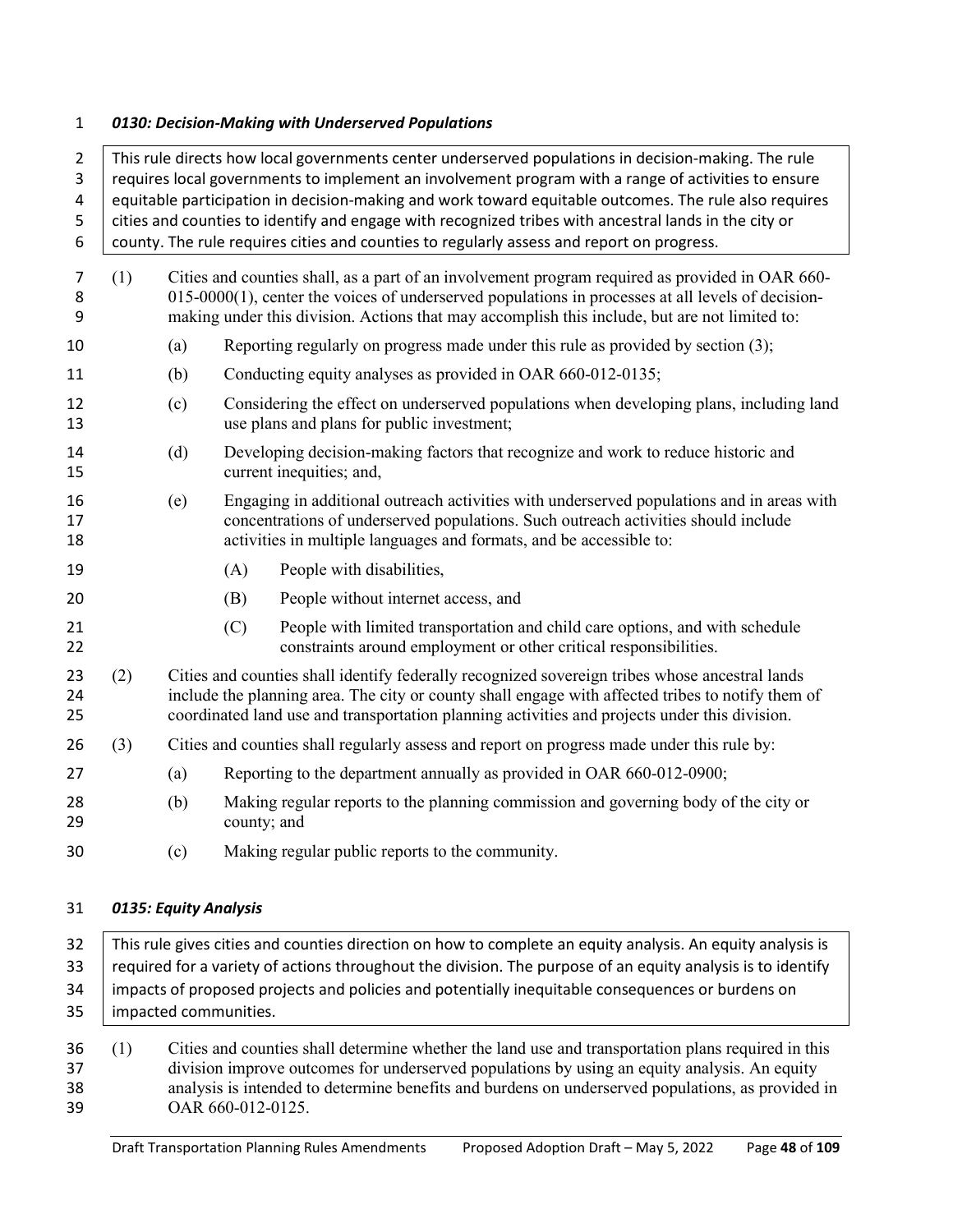| $\mathbf{1}$<br>$\overline{2}$ | (2) |     | A city or county engaging in a major equity analysis shall conduct all the actions in the<br>engagement-focused equity analysis in section (3). In addition, a city or county shall:                                                                                                                                  |  |  |
|--------------------------------|-----|-----|-----------------------------------------------------------------------------------------------------------------------------------------------------------------------------------------------------------------------------------------------------------------------------------------------------------------------|--|--|
| 3<br>4<br>5                    |     | (a) | Assess, document, acknowledge, and address where current and past land use,<br>transportation, and housing policies and effects of climate change have harmed or are<br>likely to harm underserved populations;                                                                                                       |  |  |
| 6<br>7                         |     | (b) | Assess, document, acknowledge, and address where current and past racism in land use,<br>transportation, and housing has harmed or is likely to harm underserved populations;                                                                                                                                         |  |  |
| 8<br>9                         |     | (c) | Identify geographic areas with significantly disproportionate concentrations of<br>underserved populations;                                                                                                                                                                                                           |  |  |
| 10<br>11<br>12<br>13           |     | (d) | Develop key performance measures as required in OAR 660-012-0905, or review<br>existing performance measures, for key community outcomes as provided in subsection<br>$(3)(a)$ over time; and continue to communicate with and involve the people in the<br>community who are members of underserved populations; and |  |  |
| 14                             |     | (e) | Use the best available data in conducting sections (a) through (d).                                                                                                                                                                                                                                                   |  |  |
| 15                             | (3) |     | A city or county conducting an engagement-focused equity analysis shall:                                                                                                                                                                                                                                              |  |  |
| 16<br>17                       |     | (a) | Engage with members of underserved populations as provided in OAR 660-012-0125 to<br>develop key community outcomes;                                                                                                                                                                                                  |  |  |
| 18<br>19<br>20                 |     | (b) | Gather, collect, and value qualitative and quantitative information, including lived<br>experience, from the community on how the proposed change benefits or burdens<br>underserved populations;                                                                                                                     |  |  |
| 21                             |     | (c) | Recognize where and how intersectional discrimination compounds disadvantages;                                                                                                                                                                                                                                        |  |  |
| 22<br>23                       |     | (d) | Analyze the proposed changes for impacts and alignment with desired key community<br>outcomes and key performance measures under OAR 660-012-0905;                                                                                                                                                                    |  |  |
| 24                             |     | (e) | Adopt strategies to create greater equity or minimize negative consequences; and                                                                                                                                                                                                                                      |  |  |
| 25<br>26                       |     | (f) | Report back and share the information learned from the analysis and unresolved issues<br>with people engaged as provided in subsection (a).                                                                                                                                                                           |  |  |
| 27                             |     |     | 0140: Transportation System Planning in the Portland Metropolitan Area                                                                                                                                                                                                                                                |  |  |

- 28 This rule describes how transportation system planning works in the Portland Metropolitan Area, 29 | including local planning by cities and counties, and regional planning by Metro. Many of the regional planning requirements are from existing rules in OAR 660-012-0016.
- (1) This rule applies to cities and counties in the Portland Metropolitan Area, and Metro. In the Portland Metropolitan Area, cities and counties shall develop and adopt local transportation system plans as provided in OAR 660-012-0100. Metro shall develop and adopt a regional transportation system plan as provided in this rule.
- (2) Cities and counties shall amend comprehensive plans, land use regulations, and transportation system plans to be consistent with Metro's regional transportation system plan. Consistent means city and county comprehensive plans and implementing ordinances conform with the policies and projects in the regional transportation system plan. If Metro finds a local transportation system plan is consistent with the Regional Transportation Functional Plan, the transportation system plan shall be deemed consistent with the regional transportation system plan.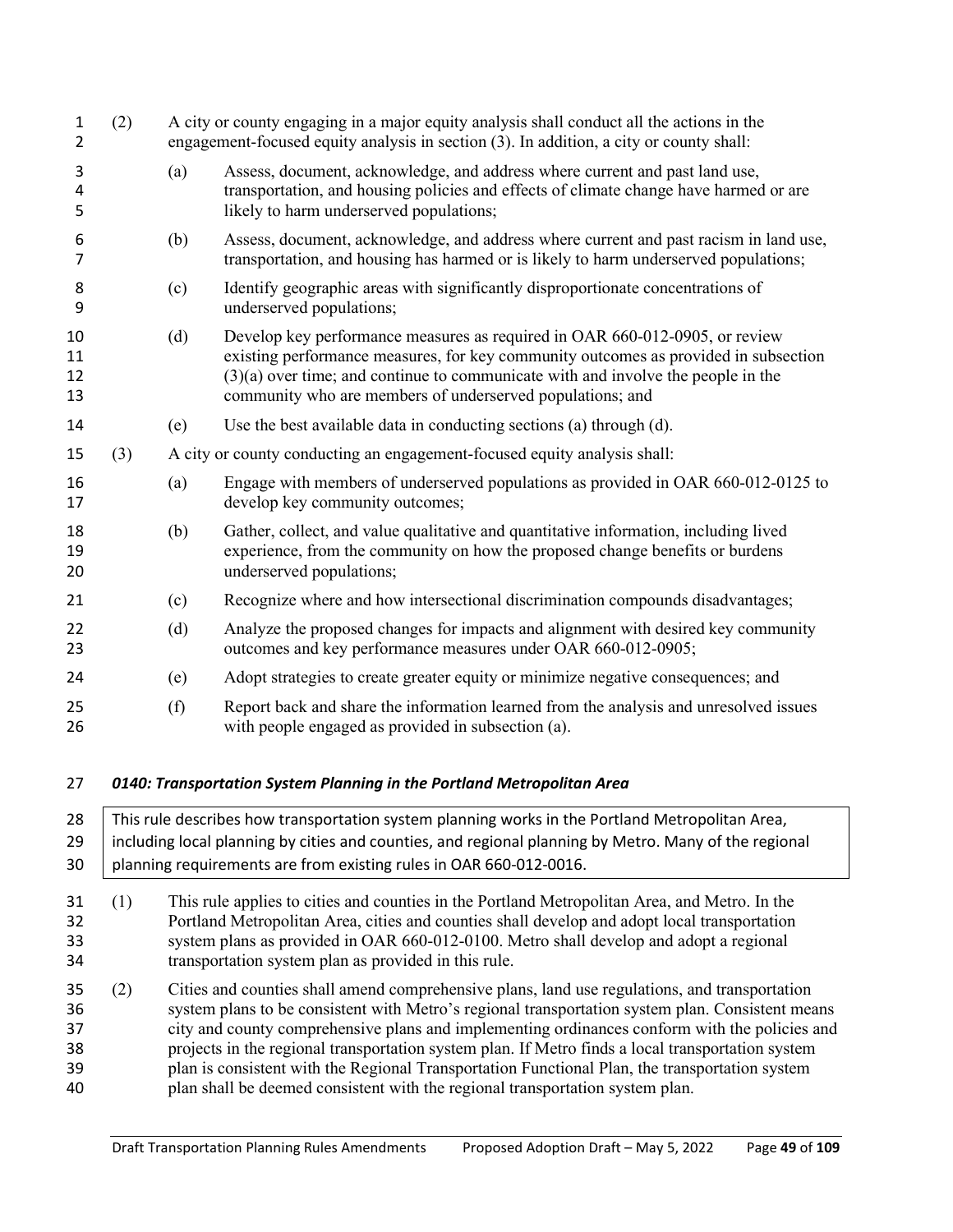| 1<br>$\overline{2}$<br>3<br>4                                  | (3) |                                                                                                                                                                                        | Metro shall prepare, adopt, amend, and update a regional transportation system plan in<br>coordination the with regional transportation plan required by federal law. Insofar as possible, the<br>regional transportation system plan shall be accomplished through a single coordinated process<br>that complies with the applicable requirements of federal law and this division. |                                                                                                                                                                                                                                                                                                                                                                                                                                                                                                                                                                                                                                                                                                                                                                                                                                                                                   |  |  |  |
|----------------------------------------------------------------|-----|----------------------------------------------------------------------------------------------------------------------------------------------------------------------------------------|--------------------------------------------------------------------------------------------------------------------------------------------------------------------------------------------------------------------------------------------------------------------------------------------------------------------------------------------------------------------------------------|-----------------------------------------------------------------------------------------------------------------------------------------------------------------------------------------------------------------------------------------------------------------------------------------------------------------------------------------------------------------------------------------------------------------------------------------------------------------------------------------------------------------------------------------------------------------------------------------------------------------------------------------------------------------------------------------------------------------------------------------------------------------------------------------------------------------------------------------------------------------------------------|--|--|--|
| 5<br>6<br>7                                                    |     | (a)                                                                                                                                                                                    | and either:                                                                                                                                                                                                                                                                                                                                                                          | When Metro adopts or amends the regional transportation plan to comply with this<br>division as provided in this section, Metro shall review the adopted plan or amendment                                                                                                                                                                                                                                                                                                                                                                                                                                                                                                                                                                                                                                                                                                        |  |  |  |
| 8<br>9<br>10<br>11                                             |     |                                                                                                                                                                                        | (A)                                                                                                                                                                                                                                                                                                                                                                                  | Adopt findings that the proposed regional transportation plan amendment or<br>update is consistent with the applicable provisions of adopted regional<br>transportation system plan and compliant with applicable provisions of this<br>division; or                                                                                                                                                                                                                                                                                                                                                                                                                                                                                                                                                                                                                              |  |  |  |
| 12<br>13<br>14<br>15<br>16<br>17<br>18<br>19<br>20<br>21<br>22 |     |                                                                                                                                                                                        | (B)                                                                                                                                                                                                                                                                                                                                                                                  | Adopt amendments to the regional transportation system plan that make the<br>regional transportation plan consistent and compliant with applicable provisions<br>of this division. Necessary plan amendments or updates shall be prepared and<br>adopted in coordination with the federally-required plan update or amendment.<br>Such amendments shall be initiated no later than 30 days from the adoption of the<br>regional transportation plan amendment or update and shall be adopted no later<br>than one year from the adoption of the regional transportation plan amendment or<br>update or according to a work program approved by the commission. A plan<br>amendment is initiated for purposes of this subsection where the affected local<br>government files a post-acknowledgement plan amendment notice with the<br>department as provided in OAR 660-018-0020. |  |  |  |
| 23<br>24                                                       |     | (b)                                                                                                                                                                                    |                                                                                                                                                                                                                                                                                                                                                                                      | Adoption or amendment of the regional transportation plan relates to compliance with<br>this division for purposes of this section if it does one or more of the following:                                                                                                                                                                                                                                                                                                                                                                                                                                                                                                                                                                                                                                                                                                       |  |  |  |
| 25                                                             |     |                                                                                                                                                                                        | (A)                                                                                                                                                                                                                                                                                                                                                                                  | Changes plan policies;                                                                                                                                                                                                                                                                                                                                                                                                                                                                                                                                                                                                                                                                                                                                                                                                                                                            |  |  |  |
| 26<br>27<br>28                                                 |     |                                                                                                                                                                                        | (B)                                                                                                                                                                                                                                                                                                                                                                                  | Adds or deletes a project from the list of planned transportation facilities,<br>services, or improvements or from the financially-constrained project list<br>required by federal law;                                                                                                                                                                                                                                                                                                                                                                                                                                                                                                                                                                                                                                                                                           |  |  |  |
| 29<br>30                                                       |     |                                                                                                                                                                                        | (C)                                                                                                                                                                                                                                                                                                                                                                                  | Modifies the general location of a planned transportation facility or<br>improvement;                                                                                                                                                                                                                                                                                                                                                                                                                                                                                                                                                                                                                                                                                                                                                                                             |  |  |  |
| 31                                                             |     |                                                                                                                                                                                        | (D)                                                                                                                                                                                                                                                                                                                                                                                  | Changes the functional classification of a transportation facility; or                                                                                                                                                                                                                                                                                                                                                                                                                                                                                                                                                                                                                                                                                                                                                                                                            |  |  |  |
| 32<br>33                                                       |     |                                                                                                                                                                                        | (E)                                                                                                                                                                                                                                                                                                                                                                                  | Changes the planning period or adopts or modifies the population or employment<br>forecast or allocation upon which the plan is based.                                                                                                                                                                                                                                                                                                                                                                                                                                                                                                                                                                                                                                                                                                                                            |  |  |  |
| 34<br>35                                                       |     | (c)                                                                                                                                                                                    |                                                                                                                                                                                                                                                                                                                                                                                      | The following amendments to the regional transportation plan do not relate to compliance<br>with this division for purposes of this section:                                                                                                                                                                                                                                                                                                                                                                                                                                                                                                                                                                                                                                                                                                                                      |  |  |  |
| 36                                                             |     |                                                                                                                                                                                        | (A)                                                                                                                                                                                                                                                                                                                                                                                  | Adoption of an air quality conformity determination;                                                                                                                                                                                                                                                                                                                                                                                                                                                                                                                                                                                                                                                                                                                                                                                                                              |  |  |  |
| 37                                                             |     |                                                                                                                                                                                        | (B)                                                                                                                                                                                                                                                                                                                                                                                  | Changes to a federal revenue projection;                                                                                                                                                                                                                                                                                                                                                                                                                                                                                                                                                                                                                                                                                                                                                                                                                                          |  |  |  |
| 38                                                             |     |                                                                                                                                                                                        | (C)                                                                                                                                                                                                                                                                                                                                                                                  | Changes to estimated cost of a planned transportation project; or                                                                                                                                                                                                                                                                                                                                                                                                                                                                                                                                                                                                                                                                                                                                                                                                                 |  |  |  |
| 39<br>40                                                       |     |                                                                                                                                                                                        | (D)                                                                                                                                                                                                                                                                                                                                                                                  | Deletion of a project from the list of planned projects where the project has been<br>constructed or completed.                                                                                                                                                                                                                                                                                                                                                                                                                                                                                                                                                                                                                                                                                                                                                                   |  |  |  |
| 41<br>42                                                       | (4) | Notwithstanding any requirement in this division, Metro may adopt provisions into a regional<br>functional plan that require cities and counties to meet an additional requirement for |                                                                                                                                                                                                                                                                                                                                                                                      |                                                                                                                                                                                                                                                                                                                                                                                                                                                                                                                                                                                                                                                                                                                                                                                                                                                                                   |  |  |  |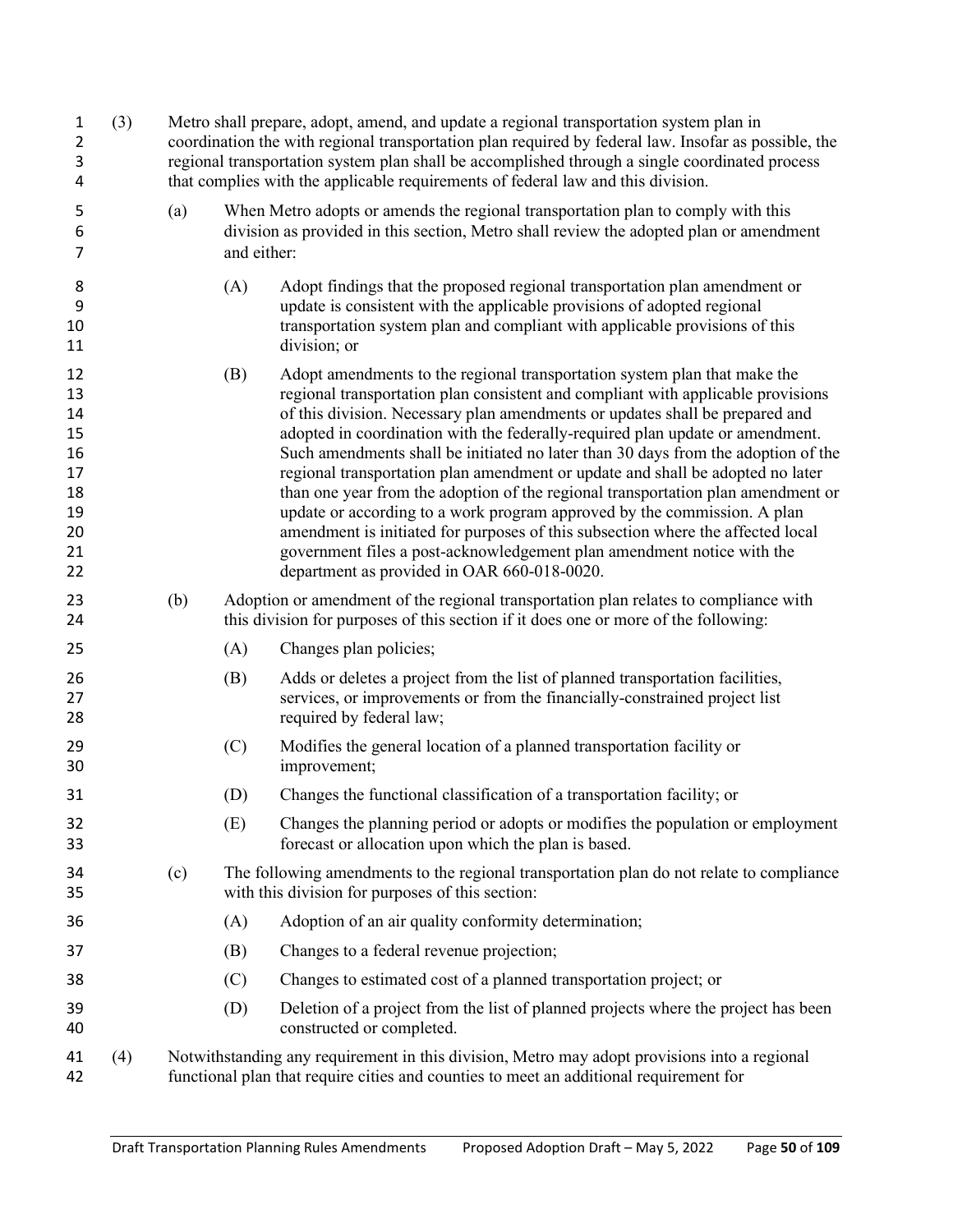| $\mathbf{1}$<br>$\overline{2}$         |     | transportation system planning where Metro finds that the additional requirement is necessary to<br>meet regional planning objectives and supports the purposes of this division. |                                                                                                                                                                                                                                                                                                                                                                                                                                                                                                                                                                                                                                   |  |  |  |
|----------------------------------------|-----|-----------------------------------------------------------------------------------------------------------------------------------------------------------------------------------|-----------------------------------------------------------------------------------------------------------------------------------------------------------------------------------------------------------------------------------------------------------------------------------------------------------------------------------------------------------------------------------------------------------------------------------------------------------------------------------------------------------------------------------------------------------------------------------------------------------------------------------|--|--|--|
| 3<br>4                                 | (5) | 012-0110:                                                                                                                                                                         | Notwithstanding requirements for transportation system planning areas provided in OAR 660-                                                                                                                                                                                                                                                                                                                                                                                                                                                                                                                                        |  |  |  |
| 5<br>6<br>$\overline{7}$<br>8          |     | (a)                                                                                                                                                                               | Metro shall work cooperatively with cities and counties to determine responsibility for<br>planning areas in the urbanizable area. Where a county has responsibility for a planning<br>area, the county must meet the requirements as provided for counties in OAR 660-012-<br>0110;                                                                                                                                                                                                                                                                                                                                              |  |  |  |
| 9<br>10                                |     | (b)                                                                                                                                                                               | Counties planning for unincorporated areas with the urban growth boundary shall meet<br>all applicable requirements based on the population of the planning area; and                                                                                                                                                                                                                                                                                                                                                                                                                                                             |  |  |  |
| 11                                     |     | (c)                                                                                                                                                                               | Counties and cities need not have the same planning horizon year.                                                                                                                                                                                                                                                                                                                                                                                                                                                                                                                                                                 |  |  |  |
| 12<br>13<br>14                         | (6) |                                                                                                                                                                                   | Notwithstanding requirements for transportation system inventories as provided in OAR 660-012-<br>0150, Metro shall prescribe inventory requirements in transportation system plans for cities and<br>counties in a regional functional plan.                                                                                                                                                                                                                                                                                                                                                                                     |  |  |  |
| 15                                     | (7) |                                                                                                                                                                                   | Metro may propose alternative requirements in lieu of requirements provided in this division.                                                                                                                                                                                                                                                                                                                                                                                                                                                                                                                                     |  |  |  |
| 16<br>17<br>18                         |     | (a)                                                                                                                                                                               | The director shall review proposed alternative requirements to make a recommendation<br>to the commission as to whether the proposed alternative requirements would meet the<br>objectives of the original requirements and support the purposes of this division.                                                                                                                                                                                                                                                                                                                                                                |  |  |  |
| 19<br>20<br>21<br>22<br>23<br>24<br>25 |     | (b)                                                                                                                                                                               | The commission shall hold a hearing to review the proposed alternative requirements and<br>the director's recommendation. If the commission finds that the proposed alternative<br>requirements meet the objectives of the original requirements and support the purposes of<br>this division, then the commission shall issue an order approving the proposed alternative<br>requirements; otherwise, the commission shall remand the proposed alternative<br>requirements to Metro with specific directions for changes needed to meet the objectives<br>of the original requirement and support the purposes of this division. |  |  |  |
| 26<br>27<br>28<br>29<br>30             |     | (c)                                                                                                                                                                               | Upon approval by the commission, Metro may adopt the proposed alternative<br>requirements into a regional functional plan. Upon adoption by Metro, cities and counties<br>that comply with the alternative requirements of the regional functional plan are no<br>longer required to meet the specific requirements of this division as described in the<br>commission order.                                                                                                                                                                                                                                                     |  |  |  |
| 31                                     |     |                                                                                                                                                                                   | 0145: Transportation Options Planning                                                                                                                                                                                                                                                                                                                                                                                                                                                                                                                                                                                             |  |  |  |

32 This rule describes how cities develop a transportation options element of their transportation system 33 | plan. The rule requires cities and counties to coordinate closely with transportation options providers, 34 | public transportation providers, and other cities and counties to identify existing programs, services, and 35 | projects; as well as future needs. (1) The transportation system options element of a transportation system plan shall include: (a) The existing programs, services, and projects identified in section (2); (b) The future transportation demand management needs identified in section (3) and the performance targets as provided in OAR 660-012-0910; and (c) A trip reduction strategy for large employers.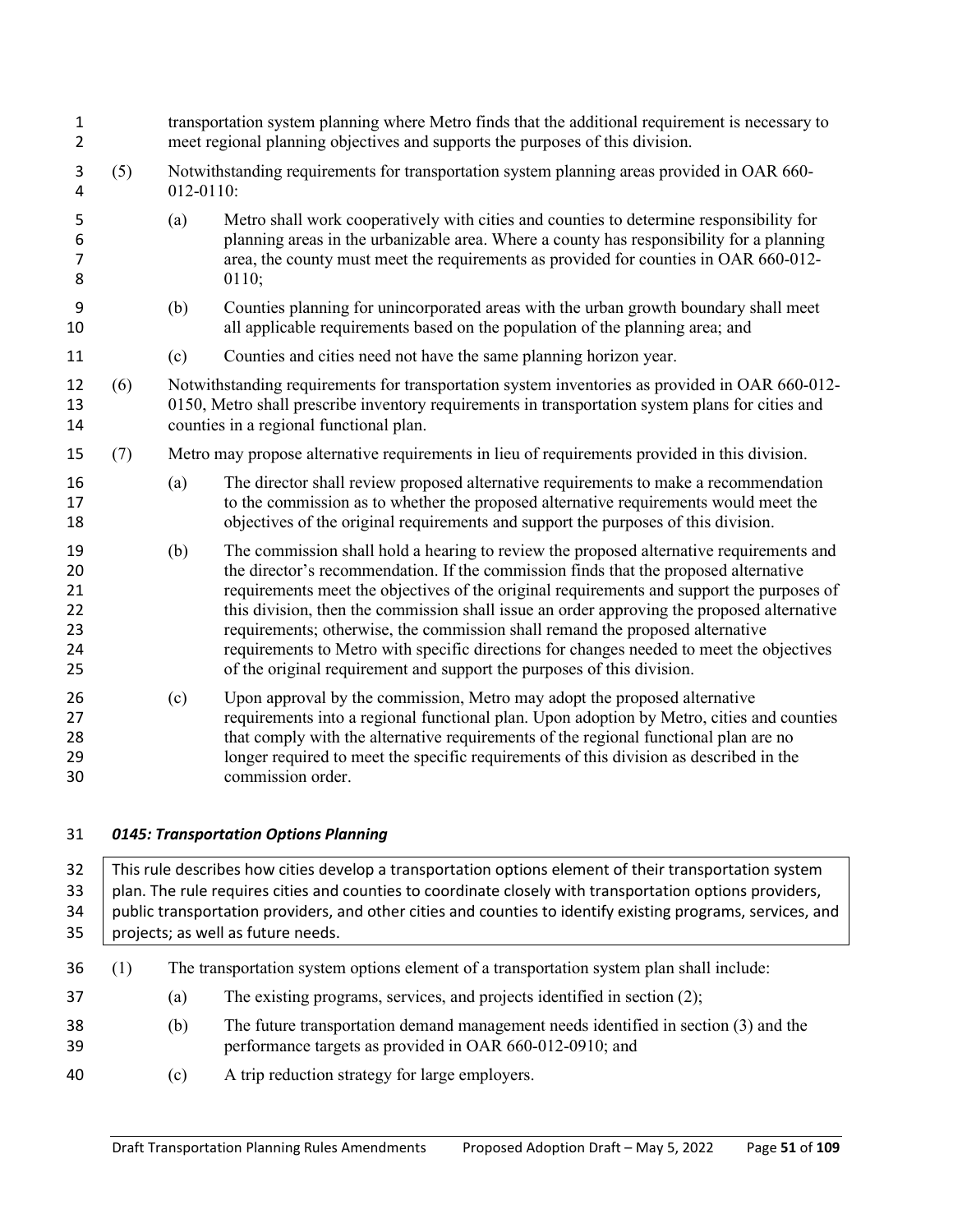| 2<br>3<br>4    | (2) |     | Cities and counties shall coordinate with transportation options providers, public transportation<br>service providers, state agencies, and other cities and counties to identify existing transportation<br>options and transportation demand management programs, services, and projects. These shall<br>include, but are not limited to: |  |  |  |
|----------------|-----|-----|---------------------------------------------------------------------------------------------------------------------------------------------------------------------------------------------------------------------------------------------------------------------------------------------------------------------------------------------|--|--|--|
| 5<br>6         |     | (a) | Education, encouragement, and other transportation demand management programs and<br>services that focus on forms of transportation other than single-occupant vehicles;                                                                                                                                                                    |  |  |  |
| 8              |     | (b) | Transportation demand management programs and policies that discourage the use of<br>single-occupancy vehicles; and                                                                                                                                                                                                                         |  |  |  |
| 9              |     | (c) | Transportation options needs of underserved populations.                                                                                                                                                                                                                                                                                    |  |  |  |
| 10<br>11<br>12 | (3) |     | Cities and counties shall coordinate with transportation options providers, public transportation<br>service providers, and other cities and counties to identify future transportation demand<br>management needs. These shall include, but are not limited to:                                                                            |  |  |  |
| 13<br>14       |     | (a) | Commute trip reduction consultation and promotion of programs such as the provision of<br>transit passes and parking cash-out;                                                                                                                                                                                                              |  |  |  |
| 15             |     | (b) | Physical improvements such as carpool parking spaces and park and ride locations; and                                                                                                                                                                                                                                                       |  |  |  |
| 16             |     | (c) | Regional solutions for intercity travel.                                                                                                                                                                                                                                                                                                    |  |  |  |
|                |     |     |                                                                                                                                                                                                                                                                                                                                             |  |  |  |

# *0150: Transportation System Inventories*

| 18<br>19<br>20<br>21 | This rule includes general requirements for inventories of existing facilities and services in<br>transportation system plans. The specific requirements for each mode of transportation are in separate<br>rules, as noted in this rule. There are basic levels of inventories required, and larger cities will be<br>required to do more advanced inventories. |                                                                                                                                                |                                                                                                                                                                                                                                                                                       |  |  |  |
|----------------------|------------------------------------------------------------------------------------------------------------------------------------------------------------------------------------------------------------------------------------------------------------------------------------------------------------------------------------------------------------------|------------------------------------------------------------------------------------------------------------------------------------------------|---------------------------------------------------------------------------------------------------------------------------------------------------------------------------------------------------------------------------------------------------------------------------------------|--|--|--|
| 22<br>23             | (1)                                                                                                                                                                                                                                                                                                                                                              | This rule applies to transportation inventories as provided in OAR 660-012-0505, OAR 660-012-<br>0605, OAR 660-012-0705, and OAR 660-012-0805. |                                                                                                                                                                                                                                                                                       |  |  |  |
| 24<br>25<br>26       | (2)                                                                                                                                                                                                                                                                                                                                                              |                                                                                                                                                | Cities and counties shall coordinate with other transportation facility and service providers,<br>including, but not limited to state agencies, other cities and counties, and public transportation<br>system operators to develop the transportation system inventory.              |  |  |  |
| 27<br>28<br>29       | (3)                                                                                                                                                                                                                                                                                                                                                              |                                                                                                                                                | Inventories shall include all publicly owned, operated, or supported transportation facilities and<br>services within the planning area, regardless of ownership or maintenance responsibility.<br>Inventories shall note ownership or maintenance responsibility for all facilities. |  |  |  |
| 30                   | (4)                                                                                                                                                                                                                                                                                                                                                              |                                                                                                                                                | Inventories shall clearly identify the following for each inventoried facility or service:                                                                                                                                                                                            |  |  |  |
| 31<br>32             |                                                                                                                                                                                                                                                                                                                                                                  | (a)                                                                                                                                            | Function, including the classification of the facility or service, its primary uses, and<br>whether it primarily serves local, regional, pass-through, or freight traffic.                                                                                                            |  |  |  |
| 33<br>34             |                                                                                                                                                                                                                                                                                                                                                                  | (b)                                                                                                                                            | Primary users of the facility, including whether users are primarily on foot, bicycle,<br>transit, freight, or personal vehicle.                                                                                                                                                      |  |  |  |
| 35<br>36             |                                                                                                                                                                                                                                                                                                                                                                  | (c)                                                                                                                                            | Land use context for each segment of the facility, including determining what types of<br>planned land uses surround the facility.                                                                                                                                                    |  |  |  |
|                      |                                                                                                                                                                                                                                                                                                                                                                  |                                                                                                                                                |                                                                                                                                                                                                                                                                                       |  |  |  |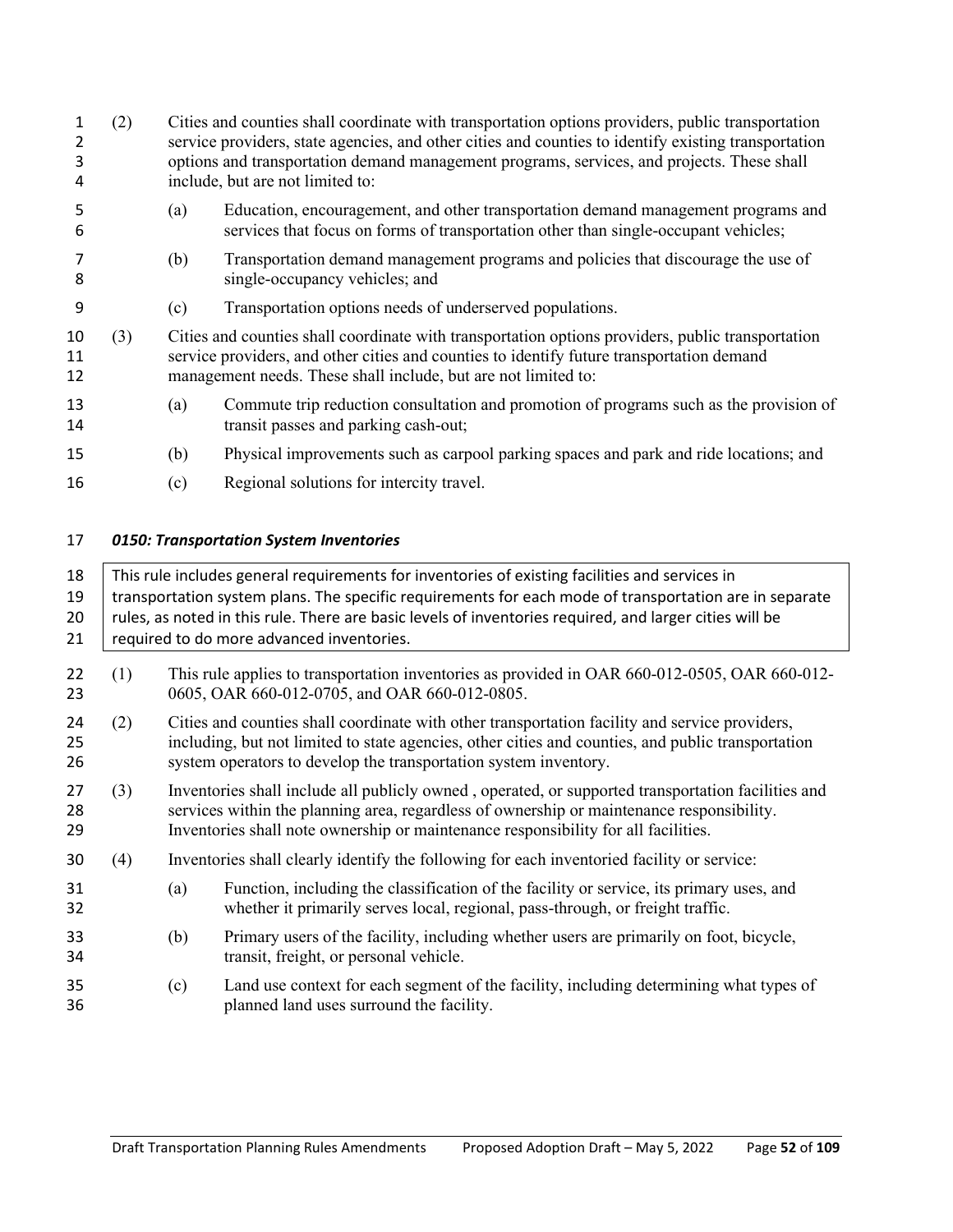#### *0155: Prioritization Framework*

 This rule sets the context for prioritizing projects in local transportation system plans; and how cities, counties, Metro, and state agencies make decisions about investments in the transportation system. The prioritization framework places an emphasis on reducing pollution, increasing equitable outcomes, safety, and accessibility. (1) Cities, counties, Metro, and state agencies shall use the framework in this rule for decision making regarding prioritization of transportation facilities and services. Cities, counties, Metro, and state agencies shall consider the following: (a) Prioritization factors as provided in section (3); (b) Classification of facilities or segments as provided in section (4); (c) The planned land use context as provided in section (5); and (d) Expected primary users as provided in section (6). (2) Cities, counties, Metro, and state agencies may use local values determined through engagement as provided in OAR 660-012-0120 to weight various prioritized factors when making prioritization decisions as provided in this division. (3) Cities, counties, Metro, and state agencies shall prioritize transportation facilities and services based on the following factors: (a) Meeting greenhouse gas reduction targets, including: (A) Reducing per-capita vehicle miles traveled to meet greenhouse gas reduction targets as provided in OAR 660-044-0020 or OAR 660-044-0025; (B) Supporting compact, pedestrian-friendly patterns of development in urban areas, particularly in climate friendly areas; (C) Reducing single-occupant vehicle travel as a share of overall travel; and (D) Meeting performance targets as provided in OAR 660-012-0910. (b) Improving equitable outcomes for underserved populations identified as provided in OAR 660-012-0125; (c) Improving safety, particularly reducing or eliminating fatalities and serious injuries; 28 (d) Improving access for people with disabilities; (e) Improving access to destinations, particularly key destinations as provided in OAR 660- 012-0360; (f) Completing the multimodal transportation network, including filling gaps and making connections; (g) Supporting the economies of the community, region, and state; and (h) Other factors determined in the community. (4) Cities, counties, Metro, and state agencies shall consider the functional classification of planned or existing transportation facilities or segments when making decisions about appropriate transportation facilities and services. Cities, counties, Metro, and state agencies may establish different functional classifications for each mode on any facility or segment that they own and operate.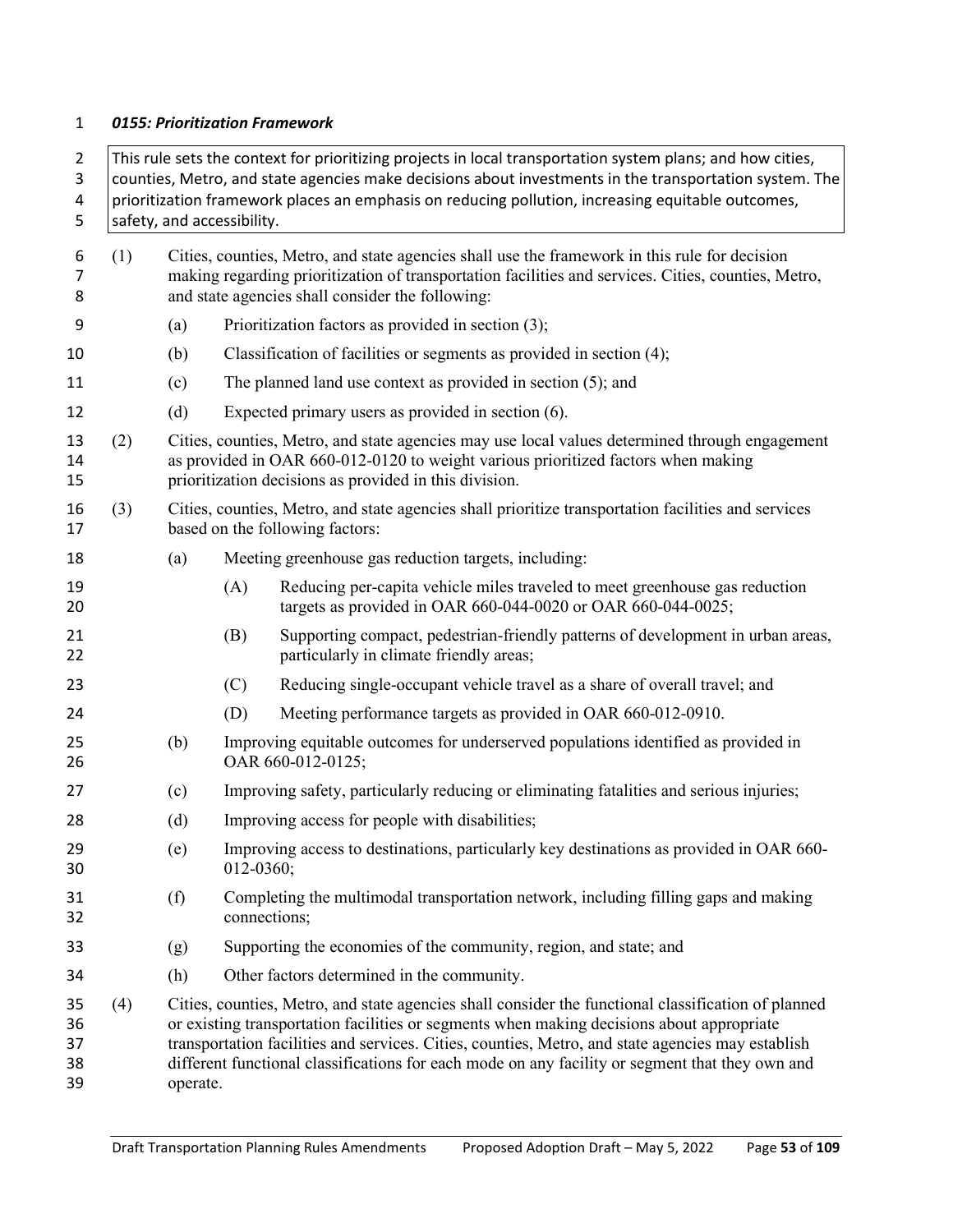- (5) Cities, counties, Metro, and state agencies shall consider the planned land use context around an existing or planned transportation facility or segment when making decisions about appropriate transportation facilities and services.
- (a) Within climate friendly areas, cities, counties, Metro, and state agencies shall prioritize pedestrian, bicycle, and public transportation facilities and services. Cities, counties, Metro, and state agencies shall ensure facilities are planned for these modes to experience safe, low stress, and comfortable travel for people of all ages and abilities within climate friendly areas with minimal interference from motor vehicle traffic.
- (b) In areas with concentrations of underserved populations, cities, counties, Metro, and state agencies shall prioritize projects addressing historic and current marginalization. Proposed projects in these areas must work to rectify previous harms and prevent future harms from occurring. These areas may have suffered from disinvestment or harmful investments, including transportation system investments. Harms include but are not limited to displacement and increased exposure to pollutants.
- (6) Cities, counties, Metro, and state agencies shall consider the expected primary users of an existing or planned transportation facility or segment when making decisions about appropriate transportation facilities and services. In particular:
- (a) In areas near schools or other locations with expected concentrations of children, or areas with expected concentrations of older people or people with disabilities, cities, counties, Metro, and state agencies must prioritize safe, protected, and continuous pedestrian and bicycle networks connecting to key destinations, including transit stops.
- (b) In industrial areas, along routes accessing key freight terminals, and other areas where accommodations for freight are needed, cities, counties, Metro, and state agencies must consider the needs of freight users. Pedestrian, bicycle, and public transportation system connections must be provided in industrial areas at a level that provides safe access for workers.
- *0160: Reducing Vehicle Miles Traveled*

28 This rule requires cities and counties to use vehicle miles traveled to link local transportation systems 29 planning with the metropolitan greenhouse gas reduction targets. The rule applies when adopting a TSP 30 and requires the city or county to adopt a TSP that is projected to reduce vehicle miles traveled.

- (1) The following jurisdictions are exempt from the requirements of this rule:
- (a) Cities under 5,000 population;
- (b) Counties under 5,000 population within urban growth boundaries but outside of incorporated cities; and
- (c) Counties under 10,000 population within urban growth boundaries but outside of incorporated cities.
- (2) When a city or county, makes a major update to a transportation system plan as provided in OAR 660-012-0105, or Metro makes an update to a regional transportation plan as provided in OAR 660-012-0140, they shall use the following requirements to project vehicle miles traveled per capita for the planning period.
- (a) The city, county, or Metro must prepare a projection that estimates changes between vehicle miles traveled per capita from the base year and vehicle miles traveled per capita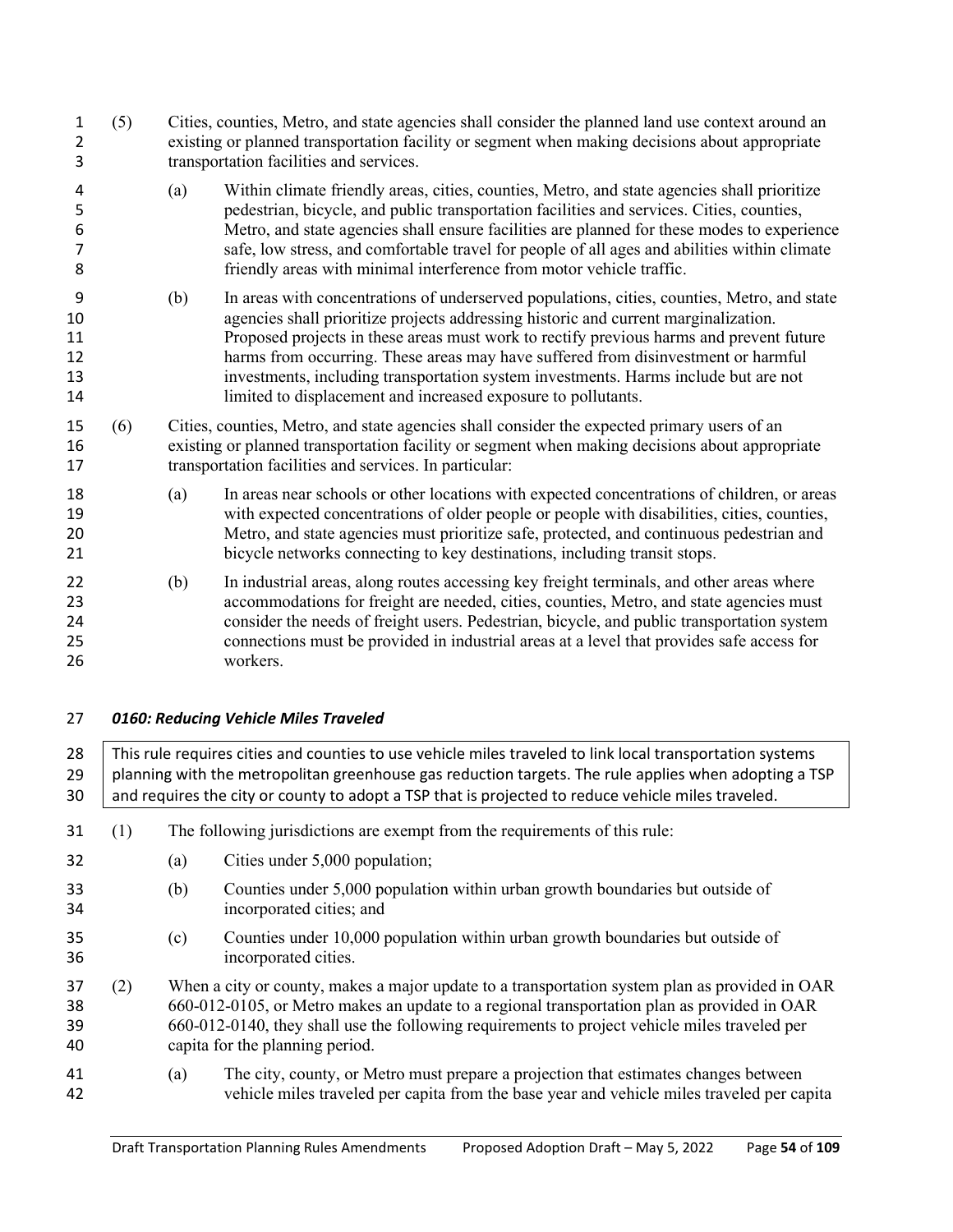| 1<br>$\overline{2}$              |     |                                                                                                                                                                                                                                                                                                                                                                                                                                                                                                                                       | that would result from all projects on the financially-constrained project list as provided<br>in OAR 660-012-0180; and                                                                                                                                                          |  |  |  |
|----------------------------------|-----|---------------------------------------------------------------------------------------------------------------------------------------------------------------------------------------------------------------------------------------------------------------------------------------------------------------------------------------------------------------------------------------------------------------------------------------------------------------------------------------------------------------------------------------|----------------------------------------------------------------------------------------------------------------------------------------------------------------------------------------------------------------------------------------------------------------------------------|--|--|--|
| 3<br>4                           |     | (b)                                                                                                                                                                                                                                                                                                                                                                                                                                                                                                                                   | Projections of vehicle miles traveled per capita must incorporate the best available<br>science on latent and induced travel of additional roadway capacity.                                                                                                                     |  |  |  |
| 5                                | (3) |                                                                                                                                                                                                                                                                                                                                                                                                                                                                                                                                       | The projections prepared as provided in section (2) must be based on:                                                                                                                                                                                                            |  |  |  |
| 6<br>7                           |     | (a)                                                                                                                                                                                                                                                                                                                                                                                                                                                                                                                                   | Land use and transportation policies in an acknowledged comprehensive plan and in the<br>proposed transportation system plan;                                                                                                                                                    |  |  |  |
| 8<br>9                           |     | (b)                                                                                                                                                                                                                                                                                                                                                                                                                                                                                                                                   | Local actions consistent with the adopted performance targets under OAR 660-012-0910,<br>or OAR 660-044-0120; and                                                                                                                                                                |  |  |  |
| 10                               |     | (c)                                                                                                                                                                                                                                                                                                                                                                                                                                                                                                                                   | Forecast land use patterns as provided in OAR 660-012-0340.                                                                                                                                                                                                                      |  |  |  |
| 11<br>12<br>13                   | (4) |                                                                                                                                                                                                                                                                                                                                                                                                                                                                                                                                       | Cities and counties may only adopt a transportation system plan if the projected vehicle miles<br>traveled per capita at the horizon year using the financially-constrained project list is lower than<br>estimated vehicle miles traveled per capita in the base year scenario. |  |  |  |
| 14<br>15<br>16                   | (5) | A city or county is not required to meet the requirements in sections (2) through (4) of this rule if<br>the city or county has selected a financially-constrained project list that does not contain any<br>project that would require review as provided in OAR 660-012-0830(1).                                                                                                                                                                                                                                                    |                                                                                                                                                                                                                                                                                  |  |  |  |
| 17<br>18<br>19<br>20<br>21<br>22 | (6) | Metro shall adopt a regional transportation plan in which the projected vehicle miles traveled per<br>capita at the horizon year using the financially-constrained project list is lower than the estimated<br>vehicle miles traveled per capita at the base year by an amount that is consistent with the<br>metropolitan greenhouse gas reduction targets in OAR 660-044-0020. Metro may rely on<br>assumptions on future state and federal actions, including the following state-led actions that<br>affect auto operating costs: |                                                                                                                                                                                                                                                                                  |  |  |  |
| 23                               |     | (a)                                                                                                                                                                                                                                                                                                                                                                                                                                                                                                                                   | State-led pricing policies, and energy prices; and                                                                                                                                                                                                                               |  |  |  |
| 24<br>25                         |     | (b)                                                                                                                                                                                                                                                                                                                                                                                                                                                                                                                                   | Vehicle and fuel technology, including vehicle mix, vehicle fuel efficiency, fuel mix, and<br>fuel carbon intensity.                                                                                                                                                             |  |  |  |
|                                  |     |                                                                                                                                                                                                                                                                                                                                                                                                                                                                                                                                       |                                                                                                                                                                                                                                                                                  |  |  |  |

# *0170: Unconstrained Project List*

27 This rule describes how cities and counties take the combined list of projects developed in the modal 28 elements of the transportation system plan, develop multimodal projects, and produce a combined 29 project list. The rule requires cities and counties to use the combined project list to develop an unconstrained project list.

 (1) Cities and counties shall create a combined project list by combining: (a) The pedestrian project list developed as provided in OAR 660-012-0520; (b) The bicycle project list developed as provided in OAR 660-012-0620; (c) The public transportation project list developed as provided in OAR 660-012-0720; and (d) The streets and highways project list developed as provided in OAR 660-012-0820. (2) Cities and counties shall, to the extent practicable, combine proposed projects from multiple single-mode lists into a single multimodal project on the combined project list. (3) Cities and counties shall develop an unconstrained project list by prioritizing the combined project list, including multimodal projects. Cities and counties need not include every project in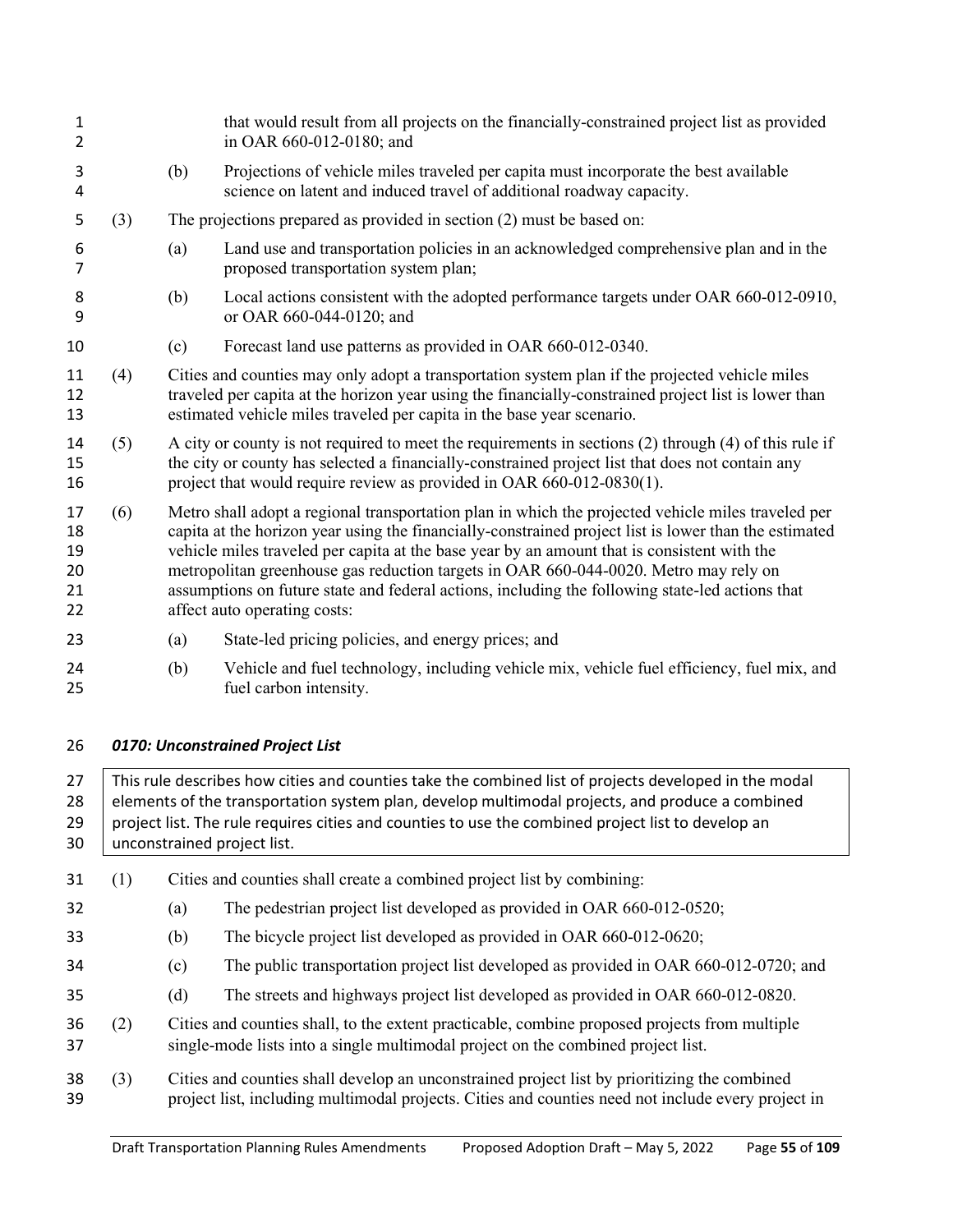- the combined project list on the unconstrained project list. There is no limit to the number of projects which may be included on the unconstrained project list. (4) Cities and counties shall develop a method of prioritizing projects on the unconstrained project list. Projects on the unconstrained project list may be ranked individually or in tiers. Unconstrained project lists ranked in tiers shall have enough tiers to clearly be able to determine the relative ranking of projects when making decisions. Cities and counties shall describe the method used to prioritize the unconstrained project list in the transportation system plan. Cities and counties must emphasize the following requirements when developing a method of prioritizing projects on the unconstrained project list: (a) The project will help reduce vehicle miles traveled;
- (b) The project burdens underserved populations less than and benefit as much as the city or county population as a whole; and
- (c) The project will help achieve the performance targets as provided in OAR 660-012-0910.
- (5) Cities and counties shall develop planning-level cost estimates for the top ranked projects on the prioritized unconstrained project list as provided in section (4) of this rule. The city or county shall make estimates for as many projects as the city or county reasonably believes could be funded in the planning period. The city or county need not make cost estimates for every project on the unconstrained project list.

## *0180: Financially-Constrained Project List*

20 This rule gives cities and counties a method to develop a financially-constrained project list. Projects on 21 the financially-constrained project list are the planned projects to be considered for further project 22 development, funding, and construction. The financially-constrained list of projects in the local 23 Transportation system plan will inform the federally required regional transportation plan. The 24 financially-constrained list will also be the only projects that may be assumed as "reasonably likely" 25 when considering if an amendment to a comprehensive plan or land use regulation has a "significant" effect" on the transportation system. The financially-constrained list must result in equitable outcomes, demonstrate a reduction in per-capita 28 vehicle miles traveled, and support meeting targets set against a range of performance measures. (1) Cities and counties shall include a financially-constrained project list in a transportation system plan. Cities and counties shall use the prioritized unconstrained project list developed as provided in OAR 660-012-0170 and the amount of funding available developed as provided in OAR 660- 012-0115 to produce the financially-constrained project list. (2) Cities, counties, Metro, and the state may only develop, fund, and construct projects on the financially-constrained project list. (a) Cities and counties may only submit projects on the financially-constrained project list in their transportation system plan to the financially-constrained list of a federally-required regional transportation plan. (b) Cities and counties may permit projects on the unconstrained project list but not on the financially-constrained list to be constructed if the project is built by a property owner as a requirement of land development and the project would not require review as provided in OAR 660-012-0830.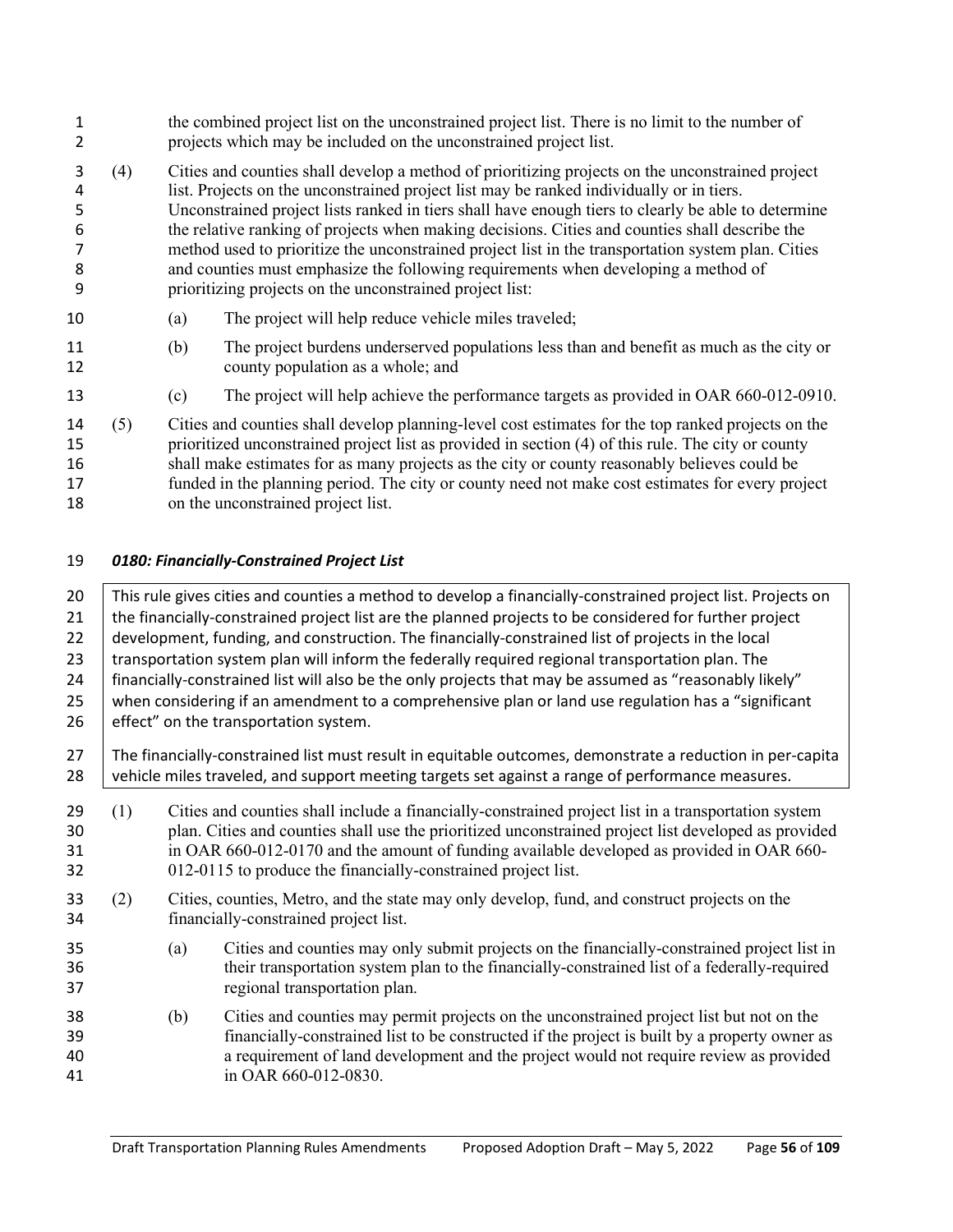(3) Cities and counties shall create a financially-constrained project list using the top available projects on the prioritized unconstrained project list and the planning-level cost estimates developed as provided in OAR 660-012-0170. The sum of the planning-level cost estimates for projects placed on the financially-constrained project list shall not exceed 125 percent of the funding available as identified in OAR 660-012-0115. Cities and counties shall select projects such that the resulting financially-constrained list would: (a) Reduce per capita vehicle miles traveled, as provided in OAR 660-012-0160; (b) Burden underserved populations less than and benefit underserved populations as much or more as the city or county population as a whole; and (c) Make significant progress towards meeting the performance targets set for each performance measure as provided in OAR 660-012-0910 or OAR 660-044-0110. (4) If the list of projects cannot meet each test in section (3), the city or county must adjust the project list to find the highest-ranking set of projects that can meet the criteria in section (3). This is the financially-constrained project list. (5) Cities or counties making a major or minor amendment to the transportation system plan as provided in OAR 660-012-0105 which includes an update to any project list, shall update the financially-constrained project list as provided in this rule. (6) Cities and counties shall prioritize the implementation of projects from the financially- constrained project list for their ability to reduce climate pollution and improve equitable outcomes using the criteria provided in section (3) of this rule.

# *0190: Transportation System Refinement Plans*

| 22<br>23<br>24 |     | This rule provides cities and counties with the opportunity to defer some decisions that would otherwise<br>be made in a transportation system plan to a later refinement planning process. This rule is largely<br>based on existing language within the Transportation Planning Rules, in OAR 660-012-0025. |                                                                                                                                                                                                                                               |  |  |  |  |
|----------------|-----|---------------------------------------------------------------------------------------------------------------------------------------------------------------------------------------------------------------------------------------------------------------------------------------------------------------|-----------------------------------------------------------------------------------------------------------------------------------------------------------------------------------------------------------------------------------------------|--|--|--|--|
| 25<br>26<br>27 | (1) |                                                                                                                                                                                                                                                                                                               | A city or county may, when adopting a major update to the transportation system plan as<br>provided in OAR 660-012-0105, defer decisions regarding function, general location, and mode<br>of a refinement plan if findings are adopted that: |  |  |  |  |
| 28<br>29       |     | (a)                                                                                                                                                                                                                                                                                                           | Identify the transportation need for which decisions regarding function, general location,<br>or mode are being deferred;                                                                                                                     |  |  |  |  |
| 30<br>31<br>32 |     | (b)                                                                                                                                                                                                                                                                                                           | Demonstrate why information required to make final determinations regarding function,<br>general location, or mode cannot reasonably be made available within the time allowed<br>for preparation of the transportation system plan;          |  |  |  |  |
| 33<br>34<br>35 |     | (c)                                                                                                                                                                                                                                                                                                           | Explain how deferral does not invalidate the assumptions upon which the transportation<br>system plan is based or preclude implementation of the remainder of the transportation<br>system plan;                                              |  |  |  |  |
| 36<br>37       |     | (d)                                                                                                                                                                                                                                                                                                           | Describe the nature of the findings which will be needed to resolve issues deferred to a<br>refinement plan; and                                                                                                                              |  |  |  |  |
| 38             |     | (e)                                                                                                                                                                                                                                                                                                           | Set a deadline for adoption of a refinement plan.                                                                                                                                                                                             |  |  |  |  |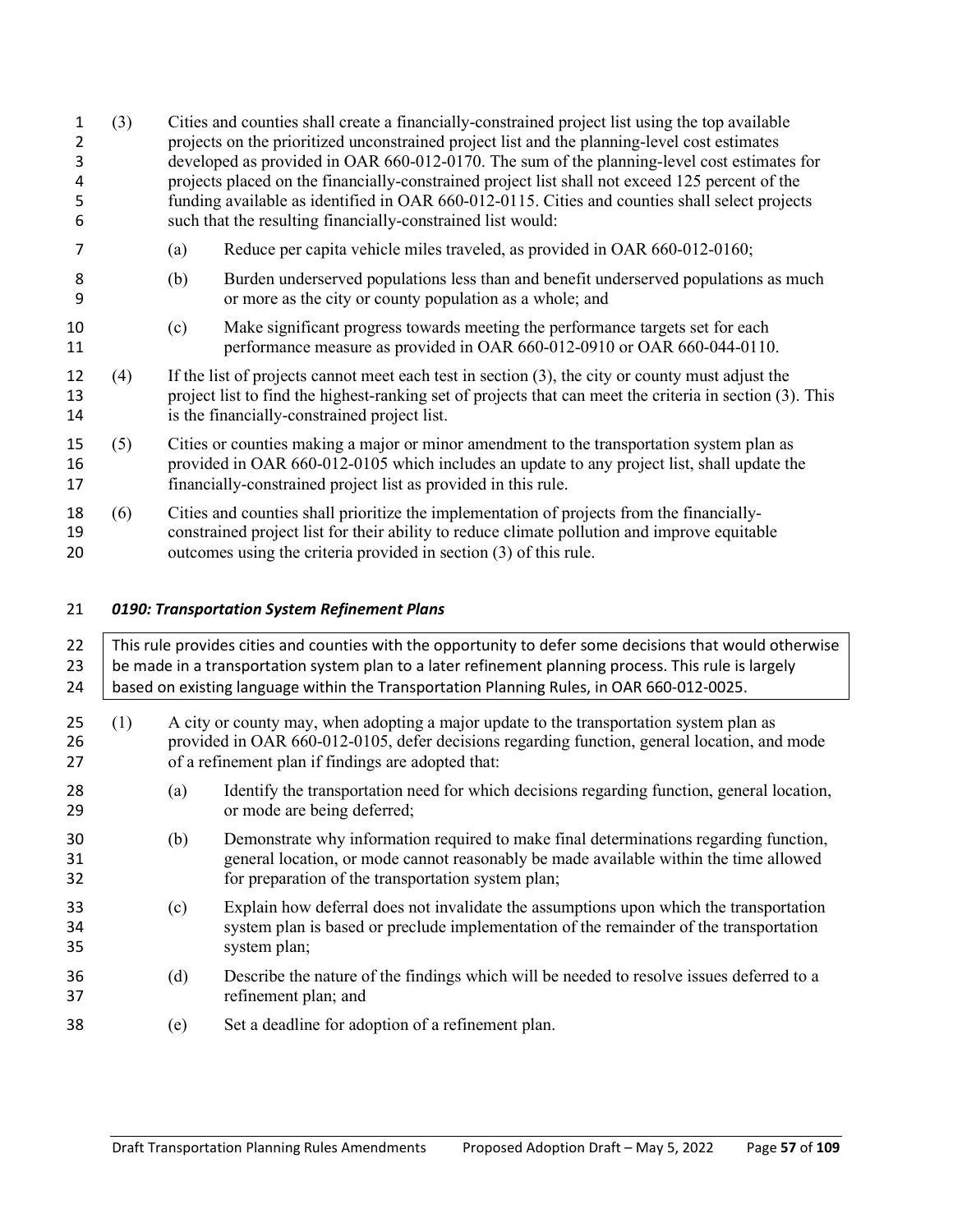(2) Where a Corridor Environmental Impact Statement (EIS) is prepared pursuant to the requirements of the National Environmental Policy Act of 1969, the development of the refinement plan shall be coordinated with the preparation of the Corridor EIS. The refinement plan shall be adopted prior to the issuance of the Final EIS.

#### *0200: Temporary Projects*

 This rule makes clear that certain temporary or pilot projects need not be included in the transportation 7 System plan to be implemented. These are expected to be short-term trials or temporary fixes in 8 advance of a plan update. (1) Notwithstanding any other part of this division, an operator of a transportation facility may undertake a temporary project to change streets, roads, or highways consistent with this rule, without specific inclusion in a project list in a transportation system plan. (2) Temporary projects may include: (a) Temporary projects to convert areas dedicated to existing on-street parking or general- purpose travel lanes to pedestrian facilities, areas, or plazas; bicycle facilities; or transit lanes. (b) Temporary projects to implement a pilot program to price facilities for motor vehicles on a street or highway. This rule does not restrain any parking pricing or parking 18 management activities. (c) Temporary transportation projects to provide basic transportation network connectivity and function after a major emergency impacting the transportation system to a significant degree. (3) Temporary projects as provided in this rule may be in place until the end of the planning period. Projects extending past this duration must be adopted into the transportation system plan.

*0210: Transportation Modeling and Analysis*

| 25<br>26 | This rule sets requirements for how cities and counties use transportation modeling and analysis to<br>make land use decisions. |                                                                                                                                                                                        |  |  |
|----------|---------------------------------------------------------------------------------------------------------------------------------|----------------------------------------------------------------------------------------------------------------------------------------------------------------------------------------|--|--|
| 27<br>28 | (1)                                                                                                                             | A city or county relying on transportation models or mathematical analysis of the transportation<br>system to make a land use decision shall do so consistently with this rule.        |  |  |
| 29<br>30 | (2)                                                                                                                             | The model or analysis must account for changes in vehicle miles traveled per capita that would<br>result from any transportation projects proposed as a part of the land use decision. |  |  |
| 31<br>32 | (3)                                                                                                                             | The assumptions and inputs used with the modeling or analysis must be consistent with<br>acknowledged plans.                                                                           |  |  |
| 33       | (4)                                                                                                                             | The land use decision must not increase vehicle miles traveled per capita.                                                                                                             |  |  |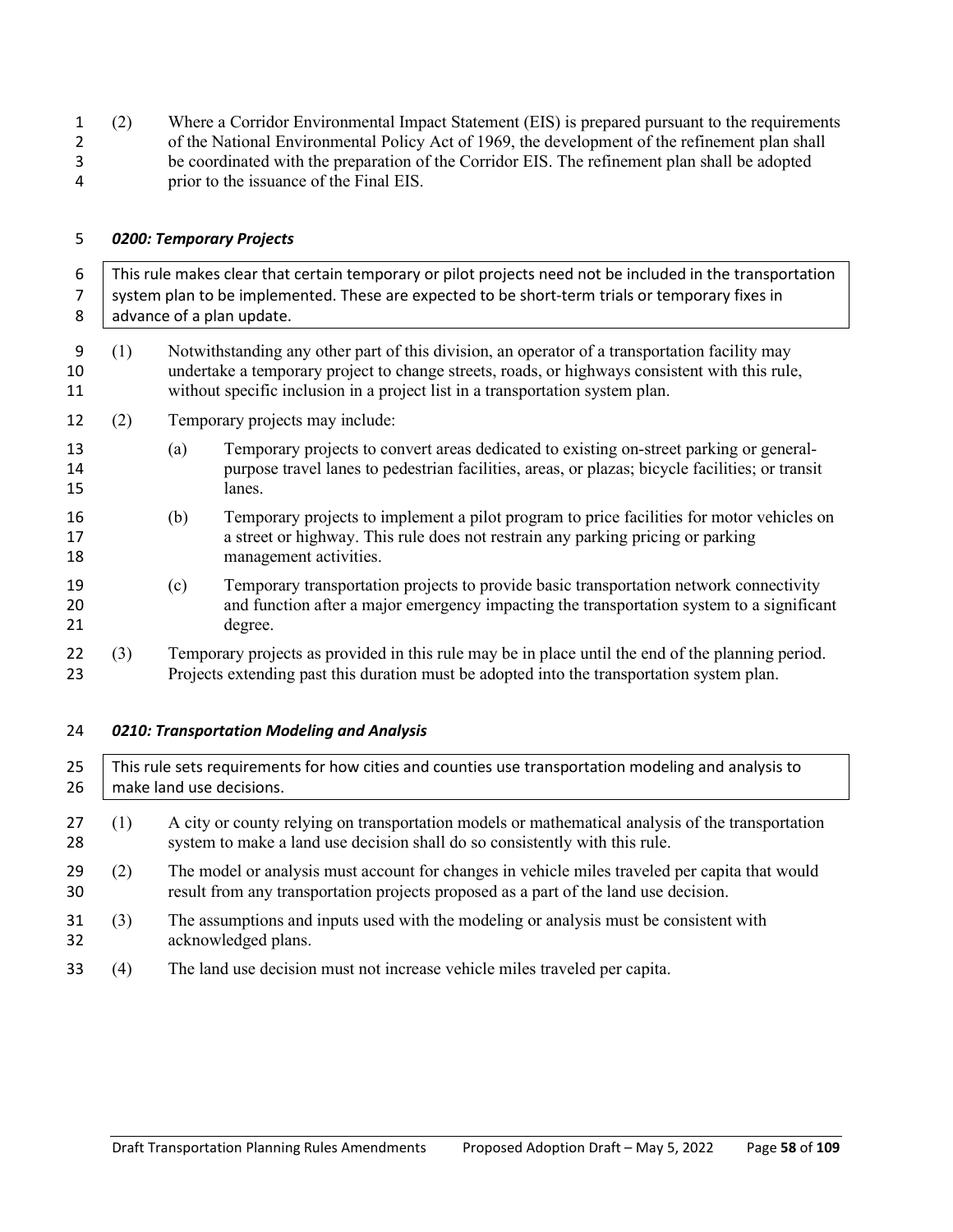#### *0215: Transportation Performance Standards*

 $\parallel$  This rule provides a framework for how decisions are made using transportation performance standards. 3 These include decisions made about transportation system planning, reviewing comprehensive plan and land use regulation amendments, and in the local review of development proposals. Currently many, but not all, decisions have relied heavily on performance standards related to motor vehicle congestion. This rule ensures that decisions take all modes and a wider variety of values into 7 account. These values include equity, reducing climate pollution, safety, accessibility, reliability, and 8 | mobility. (1) This rule applies to transportation performance standards that cities and counties use to review comprehensive plan and land use regulation amendments as provided in OAR 660-012-0060. If a city or county requires applicants to analyze transportation impacts as part of development review in acknowledged local land use regulations, then that review must include evaluation of the performance standards established under this rule. This rule applies to transportation performance standards that Metro uses to review functional plan amendments as provided in OAR 660-012- 0060. (2) Cities and counties shall adopt transportation performance standards. The transportation performance standards must support meeting the targets for performance measures provided in OAR 660-012-0910. The transportation performance standards must include these elements: (3) Characteristics of the transportation system that will be measured, estimated, or projected, and the methods to calculate their performance; (4) Thresholds to determine whether the measured, estimated, or projected performance meets the performance standard. Thresholds may vary by facility type, location, or other factors. Thresholds shall be set at the end of the planning period, time of development, or another time; and (5) Findings for how the performance standard supports meeting the targets for performance measures provided in OAR 660-012-0910. (6) Cities, counties, Metro, and state agencies shall adopt two or more transportation performance standards. At least one of the transportation performance standards must support increasing transportation options and avoiding principal reliance on the automobile. The transportation system plan must clearly establish how to apply the multiple performance standards to a proposal that meets some, but not all, of the transportation performance standards. The transportation performance standards must evaluate at least two of the following objectives for the transportation system, for any or all modes of transportation: (a) Reducing climate pollution; (b) Equity; (c) Safety; (d) Network connectivity; (e) Accessibility; (f) Efficiency; (g) Reliability; and (h) Mobility.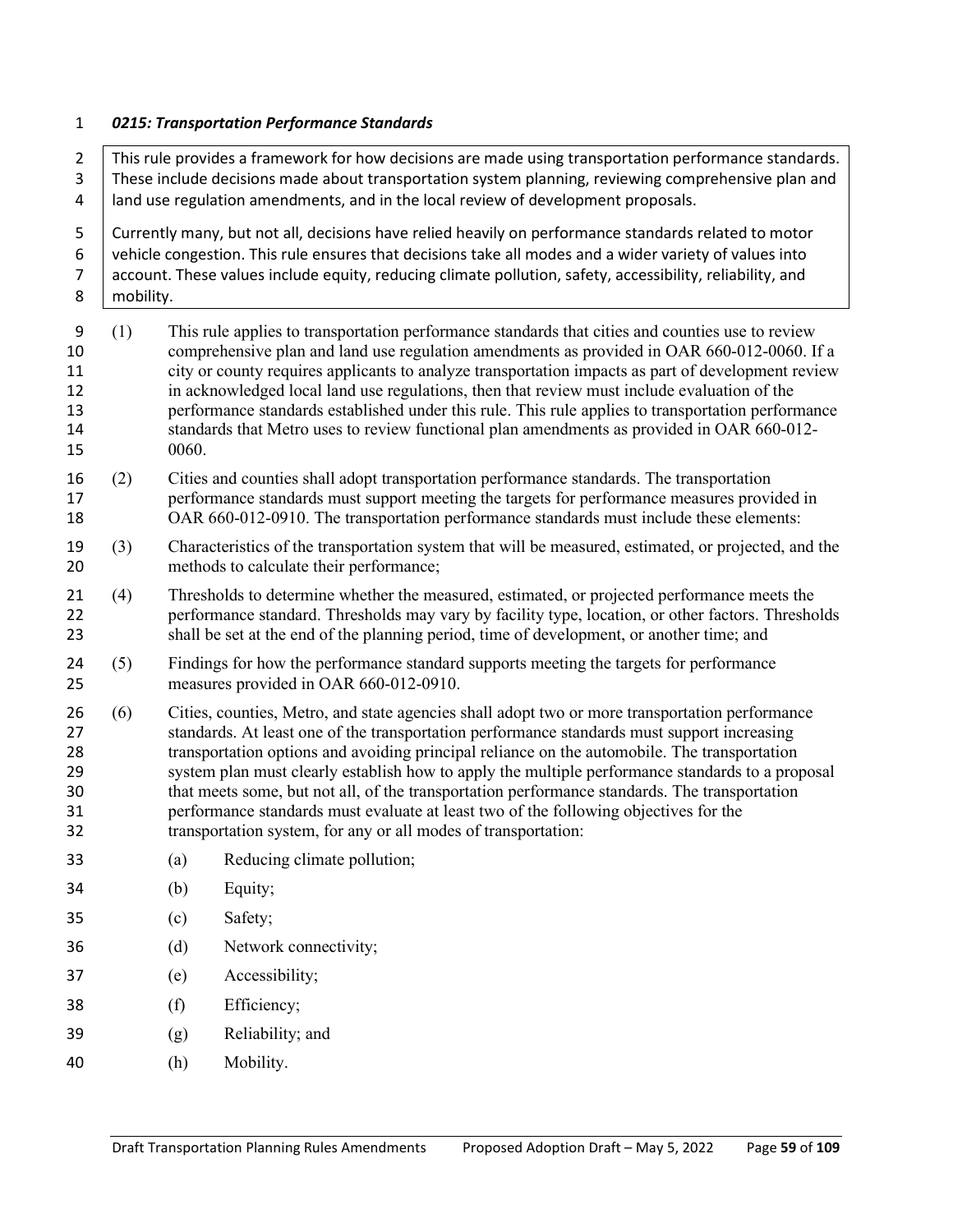# **New Rules 0300-0360: Coordinated Land Use and Transportation Planning**

2 The Transportation Planning Rules are, at their heart, a guide for local governments to make

3 coordinated plans for both land use and their transportation system. This part of the Transportation

4 Planning Rules focus on land use requirements, including requirements for climate friendly areas.

These rules, as provided in draft rule 660-012-0011, only apply in metropolitan areas.

# *0300: Coordinated Land Use and Transportation System Planning*

| 8        | This rule contains general provisions for cities and counties within metropolitan areas in how they<br>accomplish coordinated land use and transportation planning. |                                                                                                                                                   |  |  |  |
|----------|---------------------------------------------------------------------------------------------------------------------------------------------------------------------|---------------------------------------------------------------------------------------------------------------------------------------------------|--|--|--|
| 9        | $\left(1\right)$                                                                                                                                                    | Cities and counties shall coordinate land use and transportation plans.                                                                           |  |  |  |
| 10<br>11 | (2)                                                                                                                                                                 | Cities and counties shall, if applicable, adopt and implement climate friendly areas as provided in<br>OAR 660-012-0310.                          |  |  |  |
| 12<br>13 | (3)                                                                                                                                                                 | Cities and counties shall adopt and implement the applicable land use requirements as provided in<br>OAR 660-012-0330.                            |  |  |  |
| 14<br>15 | (4)                                                                                                                                                                 | Cities and counties shall, in the development of transportation plans, use the land use assumptions<br>developed as provided in OAR 660-012-0340. |  |  |  |
| 16       | (5)                                                                                                                                                                 | Cities and counties shall develop a list of key destinations, as provided in OAR 660-012-0360.                                                    |  |  |  |

## *0310: Climate Friendly Areas*

| 18<br>19<br>20             | This rule describes the locational requirements for the designation of climate friendly areas. The rule<br>sets out some basic standards for which areas should and should not be considered for designation as a<br>climate friendly area. |     |                                                                                                                                                                                                                                                                                                                                                                                        |  |  |  |  |
|----------------------------|---------------------------------------------------------------------------------------------------------------------------------------------------------------------------------------------------------------------------------------------|-----|----------------------------------------------------------------------------------------------------------------------------------------------------------------------------------------------------------------------------------------------------------------------------------------------------------------------------------------------------------------------------------------|--|--|--|--|
| 21<br>22                   | (1)                                                                                                                                                                                                                                         |     | Cities and counties shall study and zone climate friendly areas for locations that meet the<br>following requirements.                                                                                                                                                                                                                                                                 |  |  |  |  |
| 23<br>24                   |                                                                                                                                                                                                                                             | (a) | Locations able to support development consistent with the land use requirements of OAR<br>660-012-0320.                                                                                                                                                                                                                                                                                |  |  |  |  |
| 25<br>26<br>27<br>28<br>29 |                                                                                                                                                                                                                                             | (b) | The locations shall be in existing or planned urban centers, including downtowns,<br>neighborhood centers, transit-served corridors, or similar districts. To the extent<br>practicable, climate friendly areas should be located in close proximity to areas planned<br>for, or provided with, high density residential uses and a high concentration of<br>employment opportunities. |  |  |  |  |
| 30<br>31                   |                                                                                                                                                                                                                                             | (c) | The locations shall be in areas that are served, or planned for service, by high quality<br>pedestrian, bicycle, and transit services.                                                                                                                                                                                                                                                 |  |  |  |  |
| 32<br>33<br>34<br>35       |                                                                                                                                                                                                                                             | (d) | The locations shall not be in areas where development is not allowed under authority of<br>Statewide Planning Goal 7. Climate friendly areas may be designated in areas subject to<br>Statewide Planning Goal 7 if the local government has adopted requirements for<br>development that will mitigate potential hazards to life and property.                                         |  |  |  |  |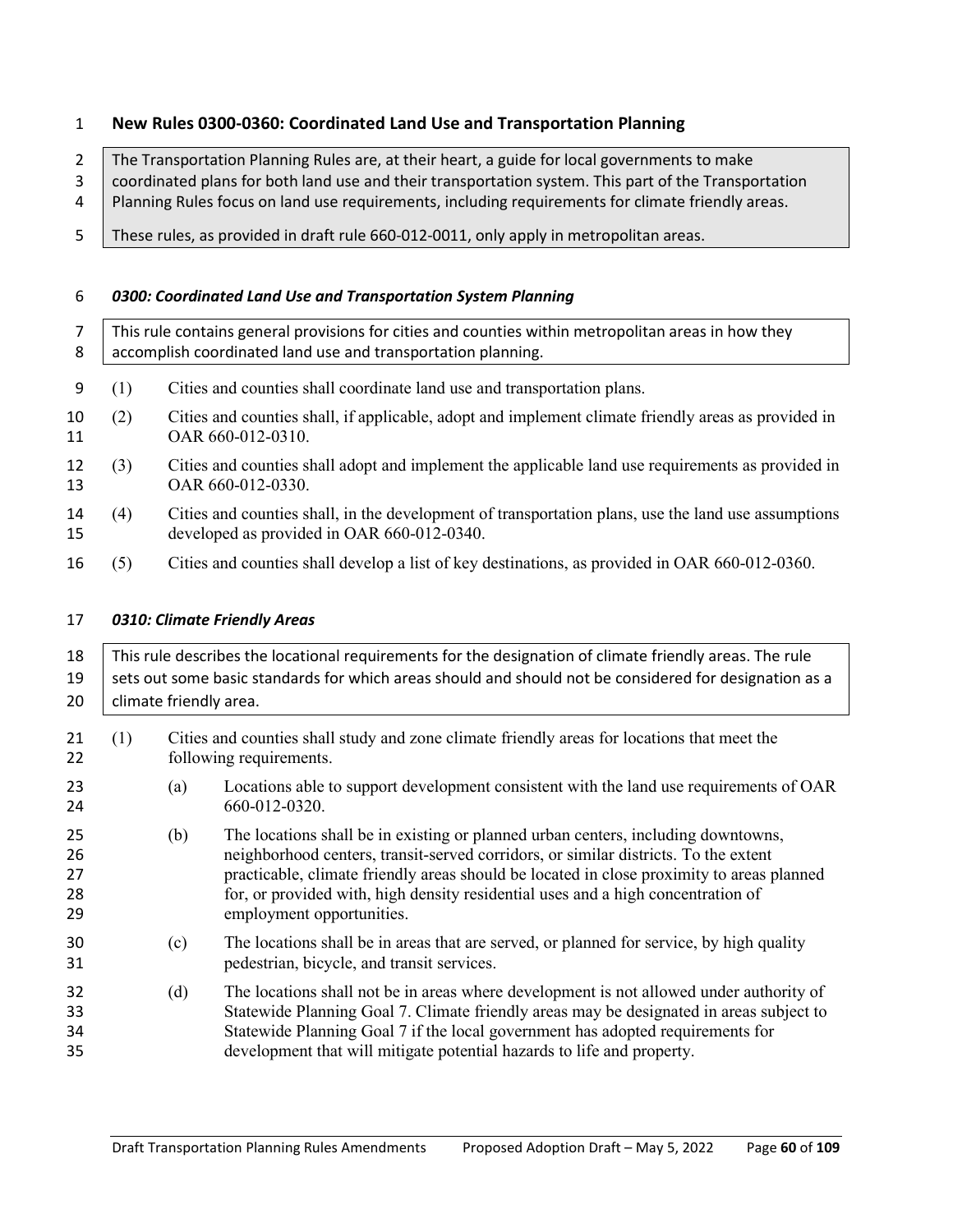| 1<br>2                                       |     | (e)                                                                                                                                                                                                                                                                                                                                                                                                                                                                                                                                                                                                                                                                                                                                                              | Cities may designate climate friendly areas within the urban growth boundary, but<br>outside the city limits boundary, if the following requirements are met:                                                                                                                                                                                                                                                                                                                                                                                                                                                                                                                                        |                                                                                                                                                                                                                                                                                                                                                                                                                                                                               |  |  |
|----------------------------------------------|-----|------------------------------------------------------------------------------------------------------------------------------------------------------------------------------------------------------------------------------------------------------------------------------------------------------------------------------------------------------------------------------------------------------------------------------------------------------------------------------------------------------------------------------------------------------------------------------------------------------------------------------------------------------------------------------------------------------------------------------------------------------------------|------------------------------------------------------------------------------------------------------------------------------------------------------------------------------------------------------------------------------------------------------------------------------------------------------------------------------------------------------------------------------------------------------------------------------------------------------------------------------------------------------------------------------------------------------------------------------------------------------------------------------------------------------------------------------------------------------|-------------------------------------------------------------------------------------------------------------------------------------------------------------------------------------------------------------------------------------------------------------------------------------------------------------------------------------------------------------------------------------------------------------------------------------------------------------------------------|--|--|
| 3                                            |     |                                                                                                                                                                                                                                                                                                                                                                                                                                                                                                                                                                                                                                                                                                                                                                  | (A)                                                                                                                                                                                                                                                                                                                                                                                                                                                                                                                                                                                                                                                                                                  | The area is contiguous with the city limits boundary;                                                                                                                                                                                                                                                                                                                                                                                                                         |  |  |
| 4<br>5<br>6<br>$\overline{7}$<br>8           |     |                                                                                                                                                                                                                                                                                                                                                                                                                                                                                                                                                                                                                                                                                                                                                                  | (B)                                                                                                                                                                                                                                                                                                                                                                                                                                                                                                                                                                                                                                                                                                  | The provision of urban services is contingent upon annexation into the city limits<br>and the area is readily serviceable with urban water, sewer, stormwater, and<br>transportation. "Readily serviceable" means that urban infrastructure services are<br>nearby and could be provided to allow construction on the site within one year of<br>an application for a building permit;                                                                                        |  |  |
| 9<br>10<br>11                                |     |                                                                                                                                                                                                                                                                                                                                                                                                                                                                                                                                                                                                                                                                                                                                                                  | (C)                                                                                                                                                                                                                                                                                                                                                                                                                                                                                                                                                                                                                                                                                                  | The zoning that will be applied upon annexation, based on the city's<br>comprehensive plan designation for the area, is consistent with climate friendly<br>area requirements;                                                                                                                                                                                                                                                                                                |  |  |
| 12<br>13                                     |     |                                                                                                                                                                                                                                                                                                                                                                                                                                                                                                                                                                                                                                                                                                                                                                  | (D)                                                                                                                                                                                                                                                                                                                                                                                                                                                                                                                                                                                                                                                                                                  | The county in which the subject area is located has adopted a consistent<br>comprehensive plan designation for the area; and                                                                                                                                                                                                                                                                                                                                                  |  |  |
| 14<br>15<br>16                               |     |                                                                                                                                                                                                                                                                                                                                                                                                                                                                                                                                                                                                                                                                                                                                                                  | (E)                                                                                                                                                                                                                                                                                                                                                                                                                                                                                                                                                                                                                                                                                                  | The city can demonstrate that at least 70 percent of complete annexation<br>applications within the last five years have been approved within one year of the<br>date of complete annexation application.                                                                                                                                                                                                                                                                     |  |  |
| 17<br>18<br>19<br>20<br>21<br>22             |     | (f)                                                                                                                                                                                                                                                                                                                                                                                                                                                                                                                                                                                                                                                                                                                                                              |                                                                                                                                                                                                                                                                                                                                                                                                                                                                                                                                                                                                                                                                                                      | Climate friendly areas shall have a minimum width of 750 feet, including any internal<br>rights of way that may be unzoned. Exceptions to these minimum dimensional<br>requirements are allowed due to natural barriers, such as rivers; or due to long-term<br>barriers in the built environment, such as freeways. Exceptions are also allowed if<br>potential climate friendly areas are constrained by adjacent areas planned and zoned to<br>meet industrial land needs. |  |  |
| 23<br>24<br>25<br>26<br>27<br>28<br>29<br>30 | (2) | rule.                                                                                                                                                                                                                                                                                                                                                                                                                                                                                                                                                                                                                                                                                                                                                            | Cities and counties outside Metro with a population of more than 5,000 within an urban growth<br>boundary shall designate climate friendly areas. Counties with planning jurisdiction in<br>unincorporated areas provided with urban water, sanitary sewer, stormwater, and transportation<br>services within an identified urban growth boundary shall coordinate with the respective city or<br>cities to address climate friendly area requirements for those areas. Areas under county<br>jurisdiction outside urban growth boundaries; or within urban growth boundaries but not provided<br>with urban water, sanitary sewer, stormwater, and transportation services; are not subject to this |                                                                                                                                                                                                                                                                                                                                                                                                                                                                               |  |  |
| 31<br>32<br>33<br>34<br>35<br>36<br>37<br>38 | (3) | Cities and counties outside Metro shall designate climate friendly areas as they cross the<br>population thresholds in subsections (a) and (b). City population is as determined by the most<br>recently certified Portland State University Population Research Center population estimate.<br>Compliance timelines are based upon the date of the certification of the population estimate.<br>County population within an urban growth boundary may be calculated by interpolating Portland<br>State University Population Research Center's population forecast for the area within an urban<br>growth boundary, then subtracting the certified city population estimate from the total population<br>within the urban growth boundary for the current year. |                                                                                                                                                                                                                                                                                                                                                                                                                                                                                                                                                                                                                                                                                                      |                                                                                                                                                                                                                                                                                                                                                                                                                                                                               |  |  |
| 39<br>40<br>41                               |     | (a)                                                                                                                                                                                                                                                                                                                                                                                                                                                                                                                                                                                                                                                                                                                                                              |                                                                                                                                                                                                                                                                                                                                                                                                                                                                                                                                                                                                                                                                                                      | A city or county with a population within an urban growth boundary exceeding 5,000<br>shall designate climate friendly areas as provided in OAR 660-012-0315 within two years<br>of reaching a population exceeding 5,000.                                                                                                                                                                                                                                                    |  |  |
| 42<br>43<br>44<br>45<br>46                   |     | (b)                                                                                                                                                                                                                                                                                                                                                                                                                                                                                                                                                                                                                                                                                                                                                              |                                                                                                                                                                                                                                                                                                                                                                                                                                                                                                                                                                                                                                                                                                      | A city or a county with a population exceeding 10,000 within an urban growth boundary<br>shall designate climate friendly areas as provided in OAR 660-012-0315 within two years<br>of reaching a population exceeding 10,000. The city or county shall maintain sufficient<br>lands within climate friendly areas as their population grows, as provided in OAR 660-<br>012-0315. For cities also subject to OAR 660-008-0045, compliance with this                          |  |  |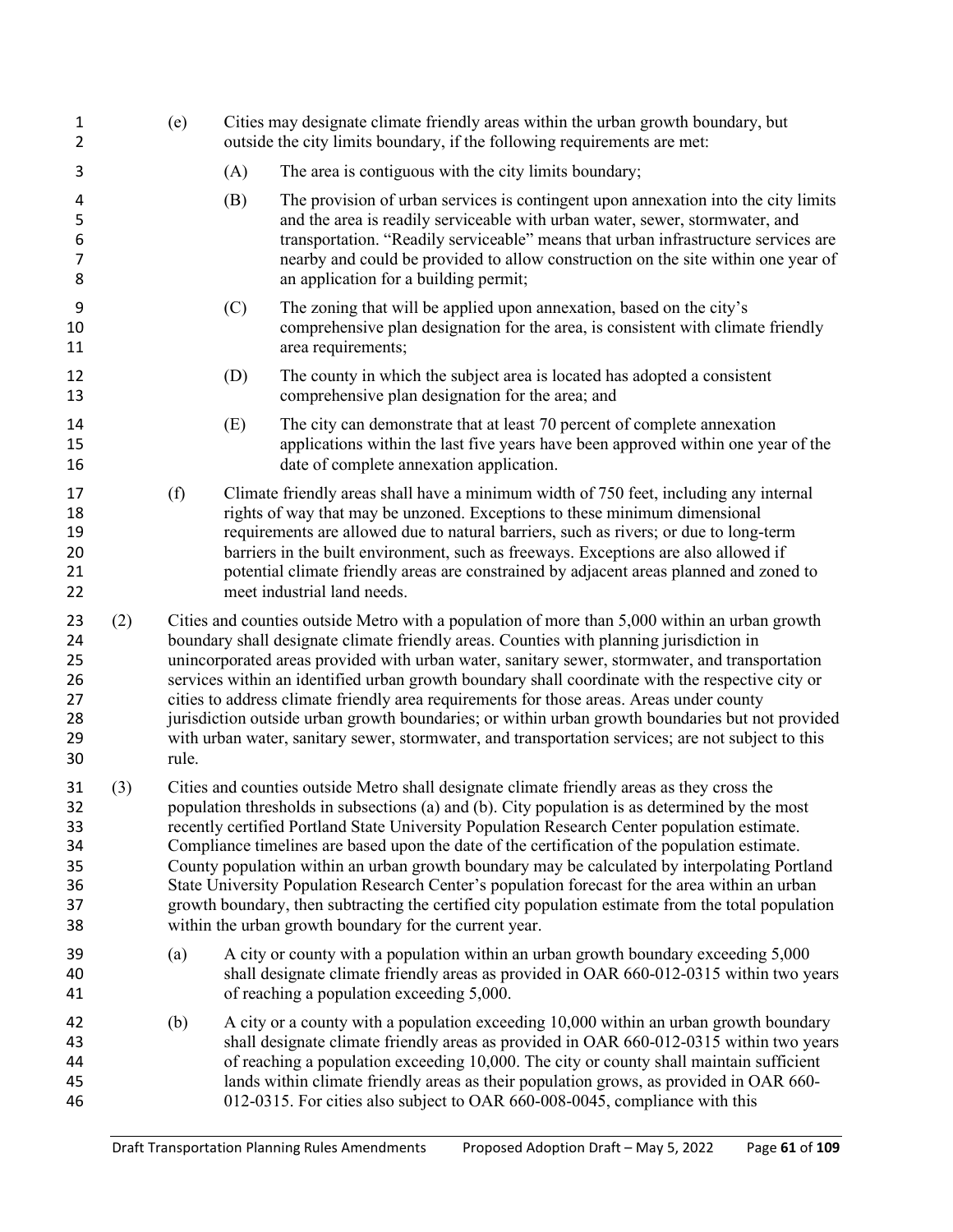|    |     | requirement shall be demonstrated in each Housing Capacity Analysis following the                                                        |
|----|-----|------------------------------------------------------------------------------------------------------------------------------------------|
|    |     | initial designation of climate friendly areas. Land use requirements for climate friendly                                                |
|    |     | areas shall be established concurrent or prior to the adoption of the Housing Capacity                                                   |
| 4  |     | Analysis as provided in OAR 660-012-0320. Counties subject to this rule shall coordinate                                                 |
|    |     | with cities to address climate friendly area requirements within an urban growth                                                         |
| -6 |     | boundary.                                                                                                                                |
| -8 | (4) | If a city or county outside Metro have not designated sufficient climate friendly areas as provided<br>in this rule, the commission may: |
| q  |     | Initiate periodic review for the subject local government to address the requirement; or<br>(a)                                          |

(b) Issue an enforcement order to the local government, consistent with ORS 197.646.

# *0315: Designation of Climate Friendly Areas*

 This rule describes the process to be followed for cities and counties to study potential climate friendly areas, including consideration for, and mitigation of, potential inequitable impacts that might result from CFA designation, such as the displacement of underserved populations. The rule also describes 15 | requirements for the adoption of zoning regulations and comprehensive plan amendments for climate 16 | friendly areas.

- (1) The designation of climate friendly areas refers to the process of studying potential climate friendly areas and adopting land use requirements and climate friendly elements into comprehensive plans, as provided in this rule. Cities and counties subject to the requirements of OAR 660-012-0310(2) with a population of 10,000 or more shall designate climate friendly areas sufficient to accommodate at least 30 percent of the total identified number of housing units necessary to meet all current and future housing needs by calculating zoned building capacity as provided in section (2), or using an alternative methodology as provided in OAR 660-012- 24 0320(10). The total number of housing units necessary to meet all current and future housing needs shall be determined from the local government's most recent adopted and acknowledged housing capacity analysis, by adding the total number of existing dwelling units identified in the buildable land inventory to the anticipated number of future needed housing units over the planning period. A local government may use a similar methodology to determine total housing needs if lacking an adopted and acknowledged housing capacity analysis, and may rely on most current US Census data to determine the number of existing housing units within an incorporated area, if lacking other data sources. A local government may designate one or several climate friendly areas to accommodate at least 30 percent of housing units.
- (2) Cities and counties subject to section (1) shall calculate the housing unit capacity within climate friendly areas, as follows:
- (a) Regardless of existing development in a climate friendly area, determine the potential square footage of zoned building capacity for each net developable area based on existing or anticipated development standards within the climate friendly area, including applicable setbacks, allowed building heights, open space requirements, on-site parking requirements, and similar regulations. Within developed areas with no blocks greater than 5.5 acres, analysis of net developable areas may be conducted for each city block, without regard to property boundaries within the block. Within areas bounded by streets of 5.5 acres or more, the local government shall assume the same ratio of total land area to net land area as that which exists in the most fully developed urban center.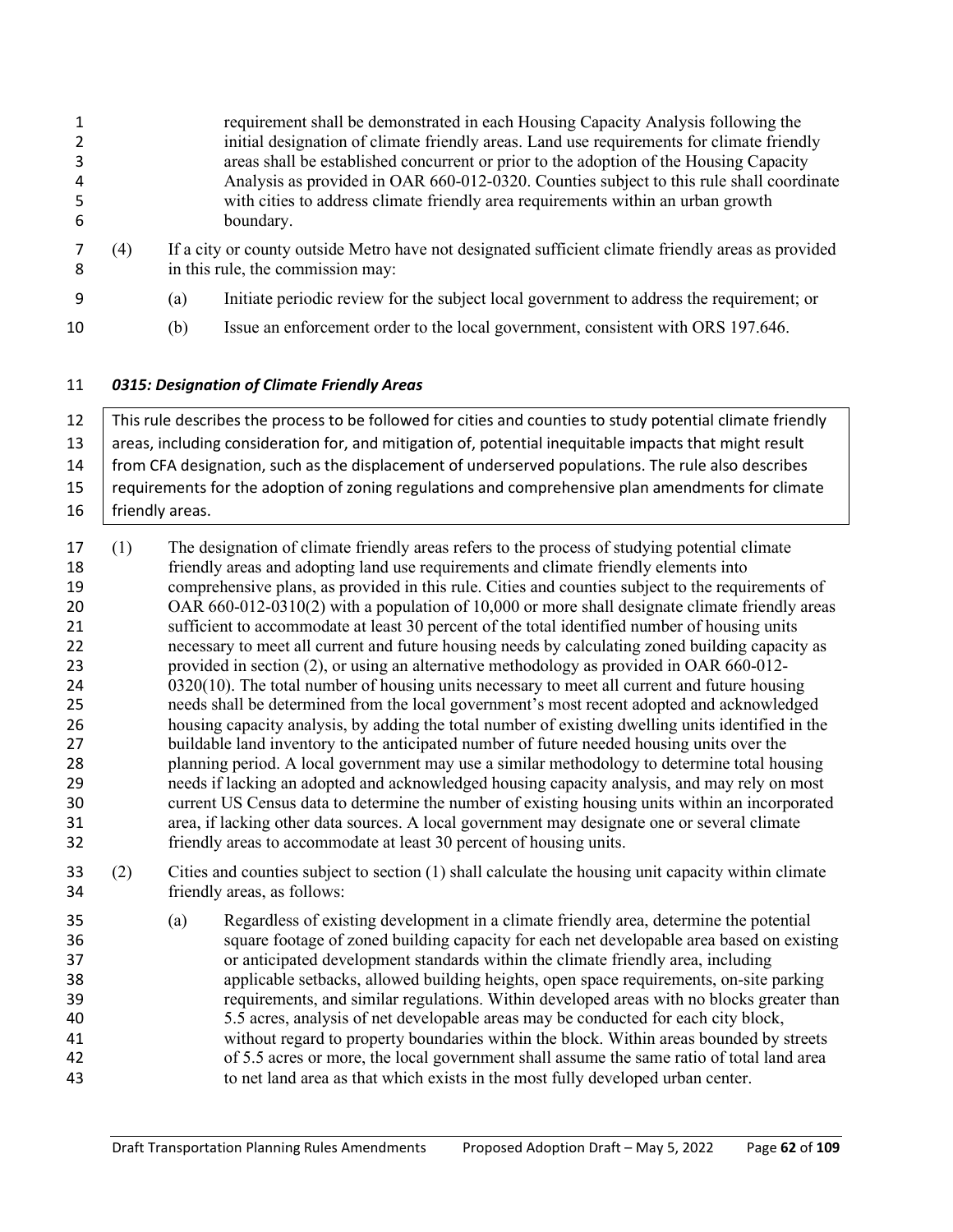| $\mathbf{1}$<br>$\overline{2}$<br>3<br>4 |     | (b)          | Where the local government has not established a maximum building height, assumed<br>building height shall be 85 feet. For the purpose of calculating zoned building capacity,<br>cities and counties may assume the following number of floors within multistory<br>buildings, based on allowed building heights:                                                                                                                                                                                                                                                                                                                    |
|------------------------------------------|-----|--------------|---------------------------------------------------------------------------------------------------------------------------------------------------------------------------------------------------------------------------------------------------------------------------------------------------------------------------------------------------------------------------------------------------------------------------------------------------------------------------------------------------------------------------------------------------------------------------------------------------------------------------------------|
| 5                                        |     |              | Fifty feet allows for four floors.<br>(A)                                                                                                                                                                                                                                                                                                                                                                                                                                                                                                                                                                                             |
| 6                                        |     |              | Sixty feet allows for five floors.<br>(B)                                                                                                                                                                                                                                                                                                                                                                                                                                                                                                                                                                                             |
| 7                                        |     |              | (C)<br>Eighty-five feet allows for seven floors.                                                                                                                                                                                                                                                                                                                                                                                                                                                                                                                                                                                      |
| 8<br>9<br>10                             |     | (c)          | If a local government allows height bonuses above the maximum building heights used<br>for calculations in subsection (b) of this rule, the local government may include 25<br>percent of that additional zoned building capacity when the bonuses:                                                                                                                                                                                                                                                                                                                                                                                   |
| 11<br>12                                 |     | (A)          | Allow building heights above the minimums established in OAR 660-012-0320(8);<br>and,                                                                                                                                                                                                                                                                                                                                                                                                                                                                                                                                                 |
| 13<br>14<br>15<br>16                     |     | (B)          | Allow height bonuses for publicly-subsidized housing serving households with an<br>income of 80 percent or less of the area median household income, or height bonuses<br>for the construction of accessible dwelling units, as defined in OAR 660-008-<br>$0050(4)(a)$ , in excess of minimum requirements.                                                                                                                                                                                                                                                                                                                          |
| 17<br>18<br>19                           |     | (d)          | Local governments shall assume that residential dwellings will occupy 30 percent of the<br>zoned building capacity calculated in subsections (a), (b), and (c) within climate friendly<br>areas.                                                                                                                                                                                                                                                                                                                                                                                                                                      |
| 20<br>21<br>22<br>23                     |     | (e)          | Local governments shall assume an average dwelling unit size of 900 square feet. Local<br>governments shall use the average dwelling unit size to convert the square footage of<br>zoned residential building capacity calculated in subsection (d) into an estimate of the<br>number of dwelling units that may be accommodated in the climate friendly area.                                                                                                                                                                                                                                                                        |
| 24<br>25<br>26                           | (3) |              | Cities and counties subject to the requirements of OAR 660-012-0310 with a population of more<br>than 5,000 but less than 10,000 shall designate at least 25 acres of land as climate friendly area, as<br>provided in sections $(4)$ , $(5)$ , and $(6)$ .                                                                                                                                                                                                                                                                                                                                                                           |
| 27<br>28<br>29                           | (4) | information: | Cities and counties must submit a study of potential climate friendly areas to the department as<br>provided in this rule. The study of potential climate friendly areas shall include the following                                                                                                                                                                                                                                                                                                                                                                                                                                  |
| 30<br>31<br>32<br>33                     |     | (a)          | Maps showing the location and size of all potential climate friendly areas. Cities and<br>counties shall use the study process to identify the most promising area or areas to be<br>chosen as climate friendly areas but are not required to subsequently adopt and zone each<br>studied area as a climate friendly area.                                                                                                                                                                                                                                                                                                            |
| 34<br>35<br>36<br>37<br>38<br>39<br>40   |     | (b)          | Cities and counties subject to section (1) shall provide preliminary calculations of zoned<br>residential building capacity and resultant residential dwelling unit capacity within each<br>potential climate friendly area consistent with section (2), or using an alternative<br>methodology as provided in OAR 660-012-0320(10), and using land use requirements<br>within each climate friendly area as provided in OAR 660-012-0320. Potential climate<br>friendly areas must be cumulatively sized and zoned to accommodate at least 30 percent<br>of the total identified number of housing units as provided in section (1). |
| 41<br>42<br>43<br>44                     |     | (c)          | A community engagement plan for the designation of climate friendly areas, including<br>the process to adopt associated amendments to the comprehensive plan and zoning code,<br>consistent with the requirements of OAR 660-012-0120 through 660-012-0130 and<br>including an engagement-focused equity analysis as provided in OAR 660-012-0135(3).                                                                                                                                                                                                                                                                                 |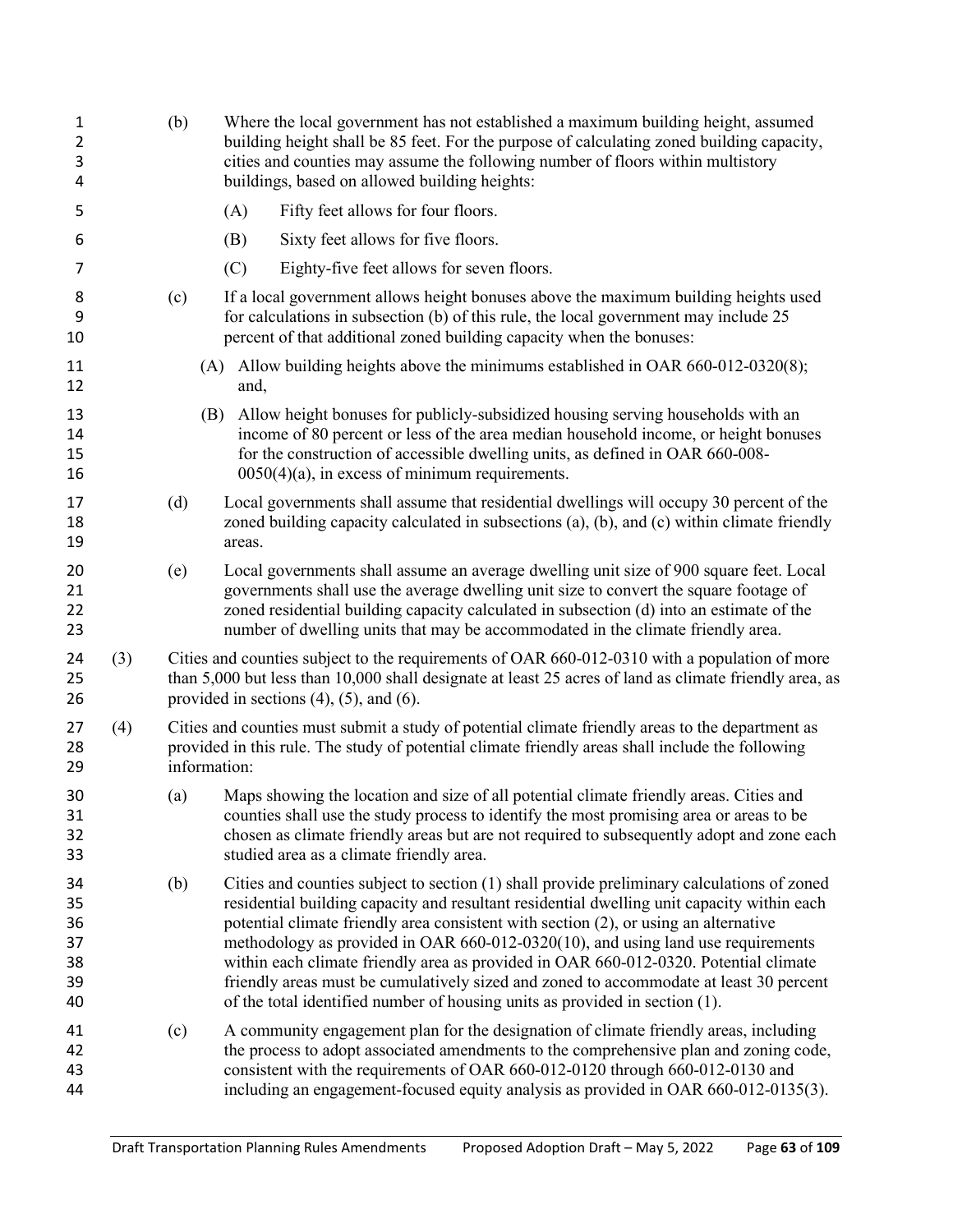| $\mathbf{1}$<br>$\overline{2}$                     |     | (d) | Analysis of how each potential climate friendly area complies, or may be brought into<br>compliance, with the requirements of OAR 660-012-0310(1).                                                                                                                                                                                                                                                                                                                                                                                                                                                                                                                                                                                                                                                                                                       |
|----------------------------------------------------|-----|-----|----------------------------------------------------------------------------------------------------------------------------------------------------------------------------------------------------------------------------------------------------------------------------------------------------------------------------------------------------------------------------------------------------------------------------------------------------------------------------------------------------------------------------------------------------------------------------------------------------------------------------------------------------------------------------------------------------------------------------------------------------------------------------------------------------------------------------------------------------------|
| 3<br>4<br>5                                        |     | (e) | A preliminary evaluation of existing development standards within the potential climate<br>friendly area(s) and a general description of any changes necessary to comply with the<br>requirements of OAR 660-012-0320.                                                                                                                                                                                                                                                                                                                                                                                                                                                                                                                                                                                                                                   |
| 6<br>$\overline{7}$<br>8<br>9<br>10<br>11          |     | (f) | Plans for achieving fair and equitable housing outcomes within climate friendly areas, as<br>identified in OAR 660-008-0050(4)(a)-(f). Analysis of OAR 660-008-0050(4)(f) shall<br>include analysis of spatial and other data to determine if the rezoning of potential climate<br>friendly areas would be likely to displace residents who are members of state and federal<br>protected classes. The local government shall also identify actions that may be employed<br>to mitigate or avoid potential displacement.                                                                                                                                                                                                                                                                                                                                 |
| 12<br>13                                           | (5) |     | Cities and counties shall submit climate friendly area study reports required in section (4).<br>Following submittal, the department shall review reports as follows:                                                                                                                                                                                                                                                                                                                                                                                                                                                                                                                                                                                                                                                                                    |
| 14                                                 |     | a.  | Within 30 days of receipt of the report, the department shall:                                                                                                                                                                                                                                                                                                                                                                                                                                                                                                                                                                                                                                                                                                                                                                                           |
| 15<br>16<br>17                                     |     |     | (A)<br>Post a complete copy of the submitted report on the department's website along<br>with a statement that any person may file a written comment regarding the<br>submitted report no more than 21 days after the posting of the report.                                                                                                                                                                                                                                                                                                                                                                                                                                                                                                                                                                                                             |
| 18<br>19<br>20<br>21                               |     |     | Provide notice to persons described under ORS $197.615(3)(a)$ , directing them to<br>(B)<br>the posting described in paragraph (A) and informing them that they may file a<br>written comment regarding the submitted report no more than 21 days after the<br>posting of the report.                                                                                                                                                                                                                                                                                                                                                                                                                                                                                                                                                                    |
| 22<br>23<br>24<br>25<br>26                         |     | b.  | Within 60 days of posting of the report on the department's website, the department shall<br>provide written comments to the local government regarding the report information and<br>the progress made to identify suitable climate friendly areas. The department shall also<br>provide the local government with any written comments submitted by interested<br>persons, as provided in subsection (a).                                                                                                                                                                                                                                                                                                                                                                                                                                              |
| 27<br>28<br>29                                     | (6) |     | Cities and counties must adopt land use requirements as provided in OAR 660-012-0320, and<br>climate friendly elements to their comprehensive plans. Adoption of land use requirements and<br>the climate friendly element of the comprehensive plan shall include the following:                                                                                                                                                                                                                                                                                                                                                                                                                                                                                                                                                                        |
| 30<br>31<br>32<br>33<br>34<br>35<br>36<br>37<br>38 |     | (a) | Cities and counties subject to section (1) shall provide maps showing the location of all<br>climate friendly areas, including calculations to demonstrate that climate friendly areas<br>contain sufficient zoned residential building capacity to accommodate 30 percent of total<br>housing units as provided in section (2), or using an alternative methodology as provided<br>in OAR $660-012-0320(10)$ , and based on adopted land use requirements in these areas as<br>provided in OAR 660-012-0320. Cities and counties subject to section (3) shall provide<br>maps showing the location of the climate friendly area. The local government shall<br>include findings containing the information and analysis required in section (4) for any<br>climate friendly areas that were not included in the initial study specified in section (4). |
| 39<br>40<br>41<br>42                               |     | (b) | Documentation of the number of total existing dwelling units, accessible dwelling units,<br>and income-restricted dwelling units within all climate friendly areas. Where precise data<br>is not available, local governments may provide estimates based on best available<br>information.                                                                                                                                                                                                                                                                                                                                                                                                                                                                                                                                                              |
| 43<br>44                                           |     | (c) | Documentation that all adopted and applicable land use requirements for climate friendly<br>areas are consistent with the provisions of OAR 660-012-0320.                                                                                                                                                                                                                                                                                                                                                                                                                                                                                                                                                                                                                                                                                                |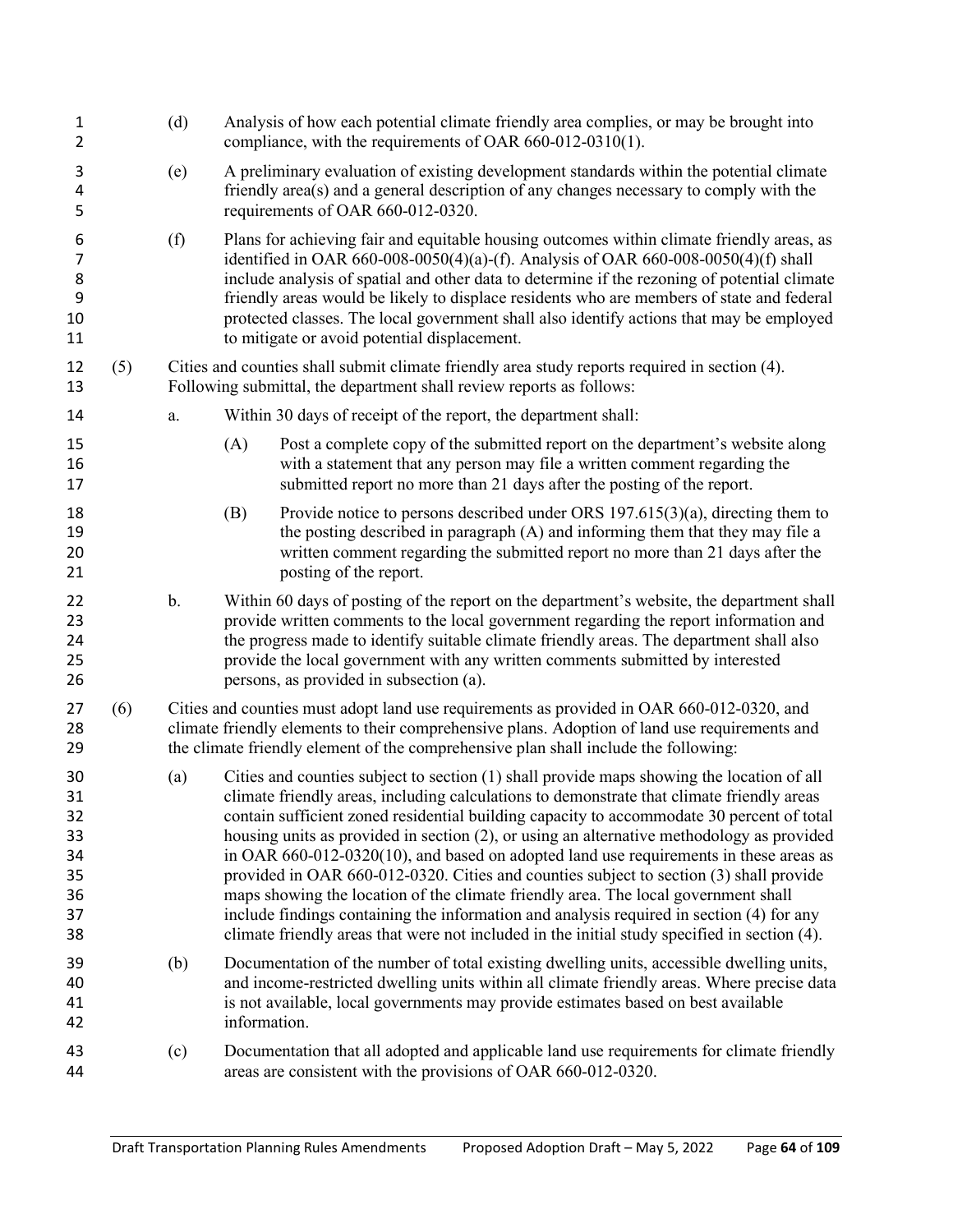| 1<br>2<br>3<br>4                                               |     | (d) |     | Adoption of a climate friendly element into the comprehensive plan containing findings<br>and analysis summarizing the local government climate friendly area designation<br>decision process and demonstration of compliance with the provisions of OAR 660-012-<br>0310 through 660-012-0325. Additionally, adopted findings shall include:                                                                                                                                                                                                                                                                                                                                                                                                                                                                                                                                |
|----------------------------------------------------------------|-----|-----|-----|------------------------------------------------------------------------------------------------------------------------------------------------------------------------------------------------------------------------------------------------------------------------------------------------------------------------------------------------------------------------------------------------------------------------------------------------------------------------------------------------------------------------------------------------------------------------------------------------------------------------------------------------------------------------------------------------------------------------------------------------------------------------------------------------------------------------------------------------------------------------------|
| 5<br>6<br>$\overline{7}$<br>8<br>9<br>10<br>11                 |     |     | (A) | Identification of all ongoing and newly-added housing production strategies the<br>local government shall use to promote the development of affordable housing in<br>climate friendly areas. The local government may use the Housing Production<br>Strategy Guidance for Cities to review and identify potential strategies, as<br>provided in OAR 660-008-0050(3). These strategies shall be incorporated into<br>future housing production strategy reports, as provided in OAR chapter 660,<br>division 8.                                                                                                                                                                                                                                                                                                                                                               |
| 12<br>13<br>14<br>15<br>16<br>17<br>18<br>19<br>20<br>21<br>22 |     |     | (B) | Identification of all ongoing and newly-added housing production strategies the<br>local government shall use to prevent the displacement of members of state and<br>federal protected classes in climate friendly areas. Findings shall include a<br>description of how the strategies will be implemented based on consideration of<br>identified neighborhood typologies and the most effective measures to prevent<br>displacement based on typology. The local government may use the Housing<br>Production Strategy Guidance for Cities, along with the department's "Anti-<br>Displacement and Gentrification Toolkit" to identify the most effective measures<br>to prevent displacement based on neighborhood typologies. These strategies shall<br>be incorporated into future housing production strategy reports, as provided in<br>OAR chapter 660, division 8. |
| 23<br>24<br>25                                                 | (7) |     |     | For cities and counties identified in section $(1)$ , the information provided in compliance with<br>subsections (6)(b) and (d) shall provide a basis for subsequent Housing Production Strategy<br>Reports to assess progress towards fair and equitable housing production goals in climate friendly                                                                                                                                                                                                                                                                                                                                                                                                                                                                                                                                                                       |

- areas, as provided in OAR 660-008-0050(4)(a).
- *0320: Land Use Requirements in Climate Friendly Areas*

28 This rule describes development codes and other land use requirements cities and counties must adopt 29 for climate friendly areas. The rule includes a set of basic requirements that must apply to all CFAs and then provides a prescriptive set of regulations that may be adopted, or alternatively, allows for a local government to apply different regulations if able to demonstrate that existing or proposed development standards will result in equal or better results than the prescriptive standards.

 (1) Cities and counties shall incorporate the requirements in sections (2) through (7) of this rule into policies and development regulations that apply in all climate friendly areas. Cities and counties shall either incorporate the provisions in section (8) into development regulations for climate friendly areas, or shall demonstrate with adopted findings and analysis that alternative development regulations for climate friendly areas will result in equal or higher levels of development in climate friendly areas as provided in section (9). If adopting more than one climate friendly area, a city or county may demonstrate compliance with either section (8) or section (9) for each climate friendly area, provided that all requirements for each respective climate friendly area are met.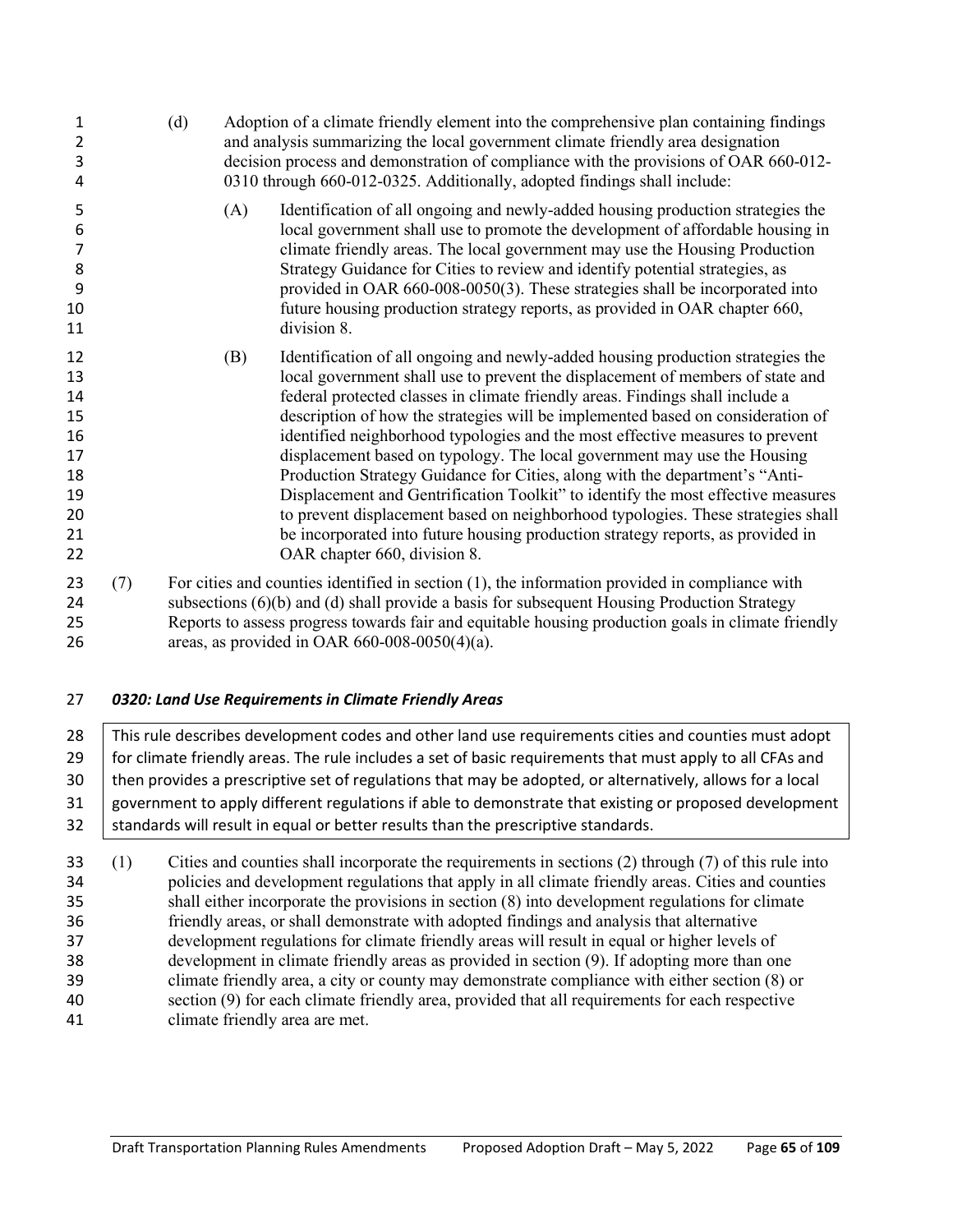|     | area shall allow single use or mixed-use development within individual buildings or on<br>development sites, including the following outright permitted uses:                                                                                                                                                                                                                                                                                                                                                                                                                                                                                                                                                                                                                                                                                                                                                             |
|-----|---------------------------------------------------------------------------------------------------------------------------------------------------------------------------------------------------------------------------------------------------------------------------------------------------------------------------------------------------------------------------------------------------------------------------------------------------------------------------------------------------------------------------------------------------------------------------------------------------------------------------------------------------------------------------------------------------------------------------------------------------------------------------------------------------------------------------------------------------------------------------------------------------------------------------|
|     | Multifamily residential and attached single-family residential. Other residential building<br>types may be allowed, subject to compliance with applicable minimum density<br>requirements, or alternative land use requirements as provided in section (9) of this rule.<br>Local governments may require ground floor commercial and office uses within<br>multifamily residential buildings.                                                                                                                                                                                                                                                                                                                                                                                                                                                                                                                            |
|     | Office-type uses.                                                                                                                                                                                                                                                                                                                                                                                                                                                                                                                                                                                                                                                                                                                                                                                                                                                                                                         |
|     | Non-auto dependent retail, services, and other commercial uses.                                                                                                                                                                                                                                                                                                                                                                                                                                                                                                                                                                                                                                                                                                                                                                                                                                                           |
|     | Child care, schools, and other public uses, including public-serving government facilities.                                                                                                                                                                                                                                                                                                                                                                                                                                                                                                                                                                                                                                                                                                                                                                                                                               |
|     | Portions of abutting residential or employment-oriented zoned areas within a half-mile walking<br>distance of a mixed-use area zoned as provided in section (1) may count towards climate friendly<br>area requirements, if in compliance with subsections (a) or (b). Notwithstanding existing<br>development, zoned residential building capacity shall be calculated for the abutting areas based<br>on allowed building heights and existing development standards in these areas, as provided in<br>OAR 660-012-0315(2) or using an alternative methodology as provided in OAR 660-012-<br>$0320(10)$ . Residential and employment densities for abutting areas shall correspond to the climate<br>friendly area type, provided in subsections $(8)(a)$ , (b), or (c) or $(9)(a)$ , (b), or (c). If subsections (a)<br>or (b) are met, no changes to existing zoning or development standards are required for these |
|     | Residential areas with minimum residential densities or existing residential development<br>equal to or greater than the densities provided in section (8); or                                                                                                                                                                                                                                                                                                                                                                                                                                                                                                                                                                                                                                                                                                                                                            |
|     | Existing employment uses equal to or greater than the number of jobs per acre provided<br>in section $(9)$ .                                                                                                                                                                                                                                                                                                                                                                                                                                                                                                                                                                                                                                                                                                                                                                                                              |
|     | Local governments shall prioritize locating government facilities that provide direct service to the<br>public within climate friendly areas and shall prioritize locating parks, open space, plazas, and<br>similar public amenities in or near climate friendly areas that do not contain sufficient parks, open<br>space, plazas, or similar public amenities. Local governments shall amend comprehensive plans<br>to reflect these policies, where necessary. Streetscape requirements in climate friendly areas shall<br>include street trees and other landscaping, where feasible.                                                                                                                                                                                                                                                                                                                                |
|     | Local governments shall establish maximum block length standards as provided below. For the<br>purpose of this rule, a development site consists of the total site area proposed for development,<br>absent previously dedicated rights-of-way, but including areas where additional right-of-way<br>dedication may be required.                                                                                                                                                                                                                                                                                                                                                                                                                                                                                                                                                                                          |
|     | For development sites less than 5.5 acres in size, a maximum block length of 500 feet or<br>less. Where block length exceeds 350 feet, a public pedestrian through-block easement<br>shall be provided to facilitate safe and convenient pedestrian connectivity in climate<br>friendly areas. Substantial redevelopment of sites of two acres or more within an existing<br>block that does not meet the standard shall provide a public pedestrian accessway<br>allowing direct passage through the development site such that no pedestrian route will<br>exceed 350 feet along any block face. Local governments may grant exceptions to street<br>and accessway requirements as provided in OAR 660-012-0330(2).                                                                                                                                                                                                     |
|     | For development sites of 5.5 acres or more, a maximum block length of 350 feet or less.<br>Local governments may grant exceptions to street requirements as provided in OAR 660-<br>$012 - 0330(2)$ .                                                                                                                                                                                                                                                                                                                                                                                                                                                                                                                                                                                                                                                                                                                     |
| (4) | (a)<br>(b)<br>(c)<br>(d)<br>areas.<br>(a)<br>(b)<br>(a)<br>(b)                                                                                                                                                                                                                                                                                                                                                                                                                                                                                                                                                                                                                                                                                                                                                                                                                                                            |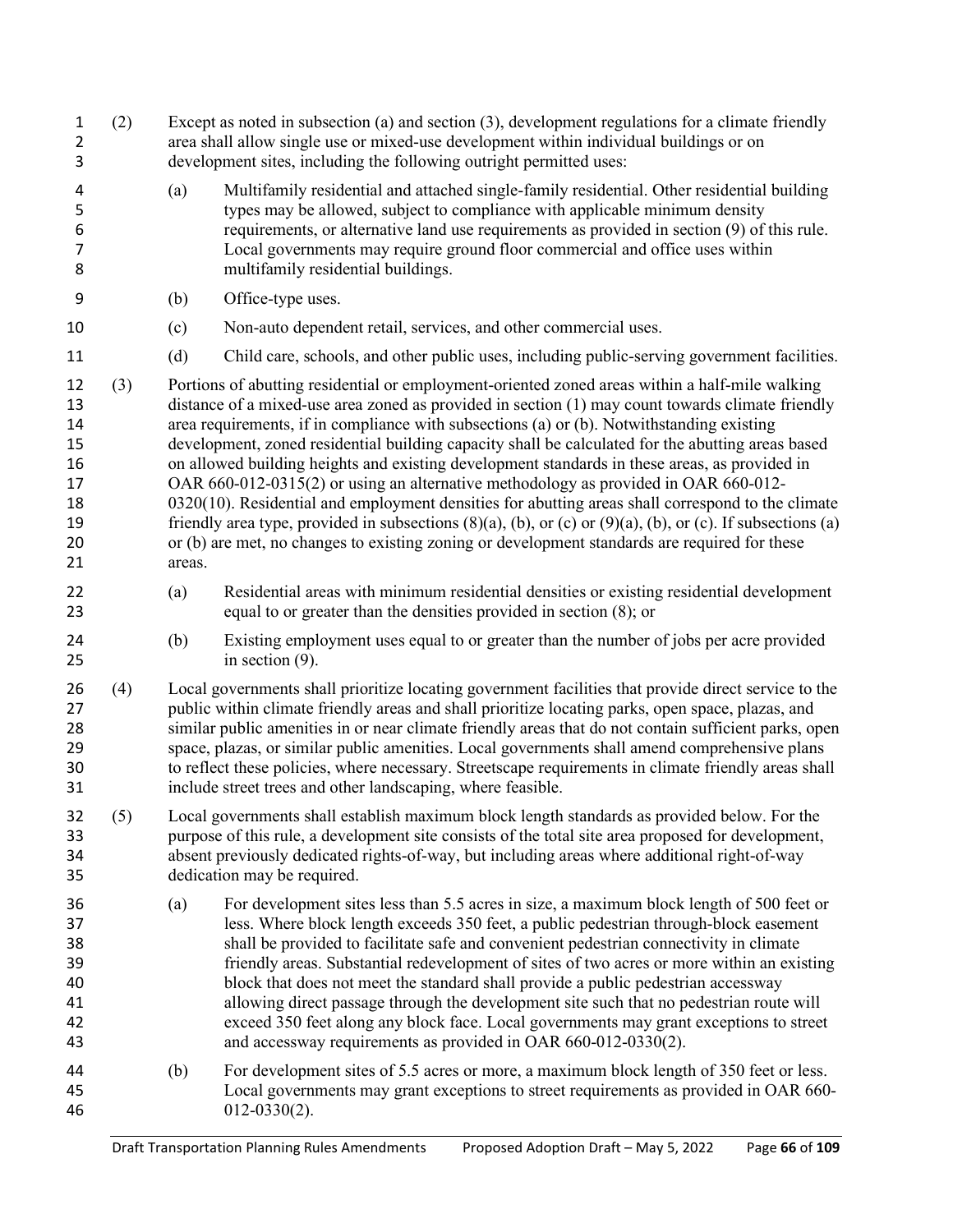|  |  |  | Development regulations may not include a maximum density limitation. |
|--|--|--|-----------------------------------------------------------------------|
|  |  |  |                                                                       |
|  |  |  |                                                                       |

- (7) Local governments shall adopt policies and development regulations in climate friendly areas that implement the following:
- (a) The transportation review process in OAR 660-012-0325;
- (b) The land use requirements as provided in OAR 660-012-0330;
- (c) The applicable parking requirements as provided in OAR 660-012-0435; and
- (d) The applicable bicycle parking requirements as provided in OAR 660-012-0630.
- (8) Local governments shall adopt either the following provisions into development regulations for climate friendly areas, or the requirements in section (9). Local governments are not required to enforce the minimum residential densities below for mixed-use buildings (buildings that contain residential units, as well as office, commercial, or other non-residential uses) if the mixed-use buildings meet a minimum floor area ratio of 2.0. A floor area ratio is the ratio of the gross floor area of all buildings on a development site, excluding areas within buildings that are dedicated to vehicular parking and circulation, in proportion to the net area of the development site on which the buildings are located. A floor area ratio of 2.0 would indicate that the gross floor area of the building was twice the net area of the site. Local governments are not required to enforce the minimum residential densities below for redevelopment that renovates and adds residential units within existing buildings, but that does not add residential units outside the existing exterior of the building.
- (a) Local governments with a population of 5,000 to 24,999 shall adopt the following development regulations for climate-friendly areas:
- (A) A minimum residential density requirement of 15 dwelling units per net acre; and
- (B) Maximum building height no less than 50 feet.
- (b) Local governments with a population of 25,000 to 49,999 shall adopt the following development regulations for at least one climate-friendly area with a minimum area of 25 acres. Additional climate friendly areas may comply with the following standards or the standards in subsection (a).
- (A) A minimum residential density requirement of 20 dwelling units per net acre; and
- (B) Maximum building height no less than 60 feet.
- (c) Local governments with a population of 50,000 or more shall adopt the following development regulations for at least one climate friendly area with a minimum area of 25 acres. Additional climate friendly areas may comply with the following standards or the standards in subsections (a) or (b):
- 
- (A) A minimum residential density requirement of 25 dwelling units per net acre; and
- (B) Maximum building height no less than 85 feet.
- (9) As an alternative to adopting the development regulations in section (8), local governments may demonstrate with adopted findings and analysis that their adopted development regulations for climate friendly areas will result in equal or higher levels of development in climate friendly areas, per the target residential and employment levels in subsections (a) – (c). The local government must demonstrate that the alternative development regulations will consistently and expeditiously allow for the levels of development described below: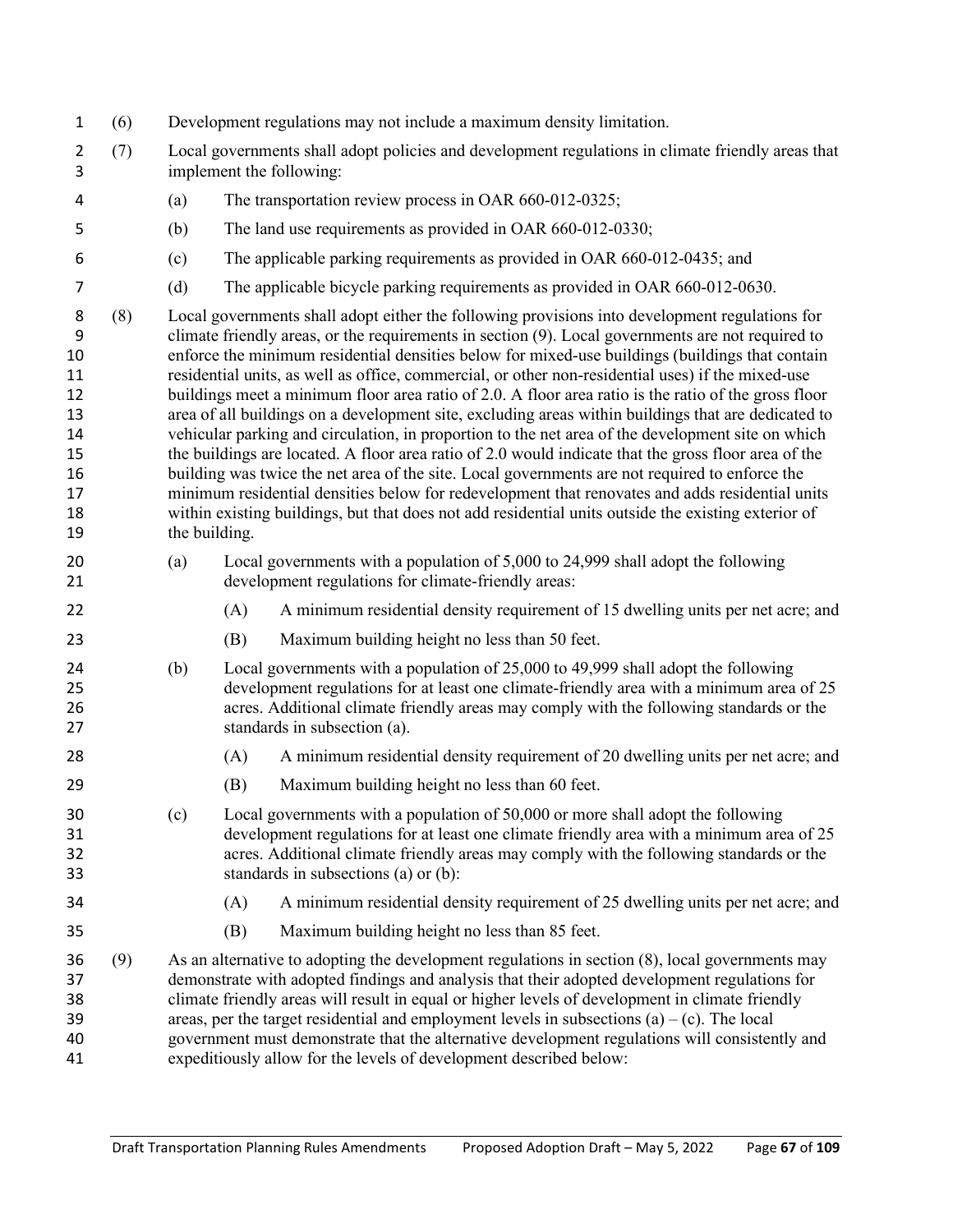| 3                                      |      | (a)       | Local governments with a population of 5,000 to 24,999 shall adopt development<br>regulations in climate friendly areas to enable development of at least 20 dwelling units<br>and 20 jobs per net acre.                                                                                                                                                                                                                                                                                                                                                                                                           |
|----------------------------------------|------|-----------|--------------------------------------------------------------------------------------------------------------------------------------------------------------------------------------------------------------------------------------------------------------------------------------------------------------------------------------------------------------------------------------------------------------------------------------------------------------------------------------------------------------------------------------------------------------------------------------------------------------------|
| 4<br>5<br>6                            |      | (b)       | Local governments with a population of 25,000 to 49,999 shall adopt development<br>regulations for at least one climate friendly area of at least 25 acres to enable<br>development of at least 30 dwelling units and 30 jobs per net acre. Additional climate<br>friendly areas may comply with this standard or with the standard in subsection (a).                                                                                                                                                                                                                                                             |
| 8<br>9<br>10<br>11<br>12               |      | (c)       | Local governments with a population of 50,000 or more shall adopt development<br>regulations for at least one climate friendly area of at least 25 acres to enable<br>development of at least 40 dwelling units and 40 jobs per net acre. Additional climate<br>friendly areas may comply with this standard or with the standard in subsections (a) or<br>(b).                                                                                                                                                                                                                                                    |
| 13<br>14<br>15<br>16<br>17<br>18<br>19 | (10) | analysis. | A local government using the alternative provisions in section (9) may provide an alternative<br>methodology for zoned residential building capacity calculations that differs from OAR 660-012-<br>$0315(2)$ . The methodology must clearly describe all assumptions and calculation steps, and must<br>demonstrate that the methodology provides an equal or better system for determining the zoned<br>residential building capacity within climate friendly areas. The alternative methodology shall be<br>supported by studies of development activity in the region, market studies, or similar research and |

*0325: Transportation Review in Climate Friendly Areas*

| 21                                           | This rule describes how local governments review changes to comprehensive plans and land use         |                                                                                                                                                           |                                                                                                                                                                                                                                                                                                                                                                                                                                                                                                                                                                                                                                                                                                                                                           |  |  |
|----------------------------------------------|------------------------------------------------------------------------------------------------------|-----------------------------------------------------------------------------------------------------------------------------------------------------------|-----------------------------------------------------------------------------------------------------------------------------------------------------------------------------------------------------------------------------------------------------------------------------------------------------------------------------------------------------------------------------------------------------------------------------------------------------------------------------------------------------------------------------------------------------------------------------------------------------------------------------------------------------------------------------------------------------------------------------------------------------------|--|--|
| 22                                           | regulations in climate friendly areas. The rule requires an interim multimodal plan when the climate |                                                                                                                                                           |                                                                                                                                                                                                                                                                                                                                                                                                                                                                                                                                                                                                                                                                                                                                                           |  |  |
| 23                                           |                                                                                                      |                                                                                                                                                           | friendly area is implemented.                                                                                                                                                                                                                                                                                                                                                                                                                                                                                                                                                                                                                                                                                                                             |  |  |
| 24<br>25<br>26<br>27<br>28<br>29<br>30<br>31 | (1)                                                                                                  |                                                                                                                                                           | Cities or counties shall use this rule to review amendments to comprehensive plans or land use<br>regulations within a climate friendly area designated as provided in OAR 660-012-0315 and in<br>Region 2040 Centers designated in Title 6 of Metro's Urban Growth Management Functional<br>Plan. Cities and counties shall use this rule to review land use decisions made to implement OAR<br>660-012-0310 through OAR 660-012-0320. Cities and counties are exempt from requirements as<br>provided in OAR 660-012-0060 when reviewing amendments to comprehensive plans or land use<br>regulations within a designated climate friendly area and in Region 2040 Centers designated in<br>Title 6 of Metro's Urban Growth Management Functional Plan. |  |  |
| 32<br>33                                     | (2)                                                                                                  | Cities and counties making amendments to comprehensive plans or land use regulations to meet<br>requirements as provided in OAR 660-012-0320 must either: |                                                                                                                                                                                                                                                                                                                                                                                                                                                                                                                                                                                                                                                                                                                                                           |  |  |
| 34<br>35<br>36                               |                                                                                                      | (a)                                                                                                                                                       | Update the transportation system plan as provided in OAR 660-012-0105 and include a<br>multimodal transportation gap summary as provided in section (3) of this rule,<br>considering the proposed land uses in the climate friendly area; or                                                                                                                                                                                                                                                                                                                                                                                                                                                                                                              |  |  |
| 37<br>38<br>39                               |                                                                                                      | (b)                                                                                                                                                       | Develop and adopt a multimodal transportation gap summary in coordination with<br>impacted transportation facility providers and transportation service providers as<br>provided in section (3) to meet requirements in OAR 660-012-0320.                                                                                                                                                                                                                                                                                                                                                                                                                                                                                                                 |  |  |
| 40<br>41                                     | (3)                                                                                                  |                                                                                                                                                           | A multimodal transportation gap summary must be coordinated between the local jurisdiction,<br>transportation facility providers, and transportation services providers to consider multimodal                                                                                                                                                                                                                                                                                                                                                                                                                                                                                                                                                            |  |  |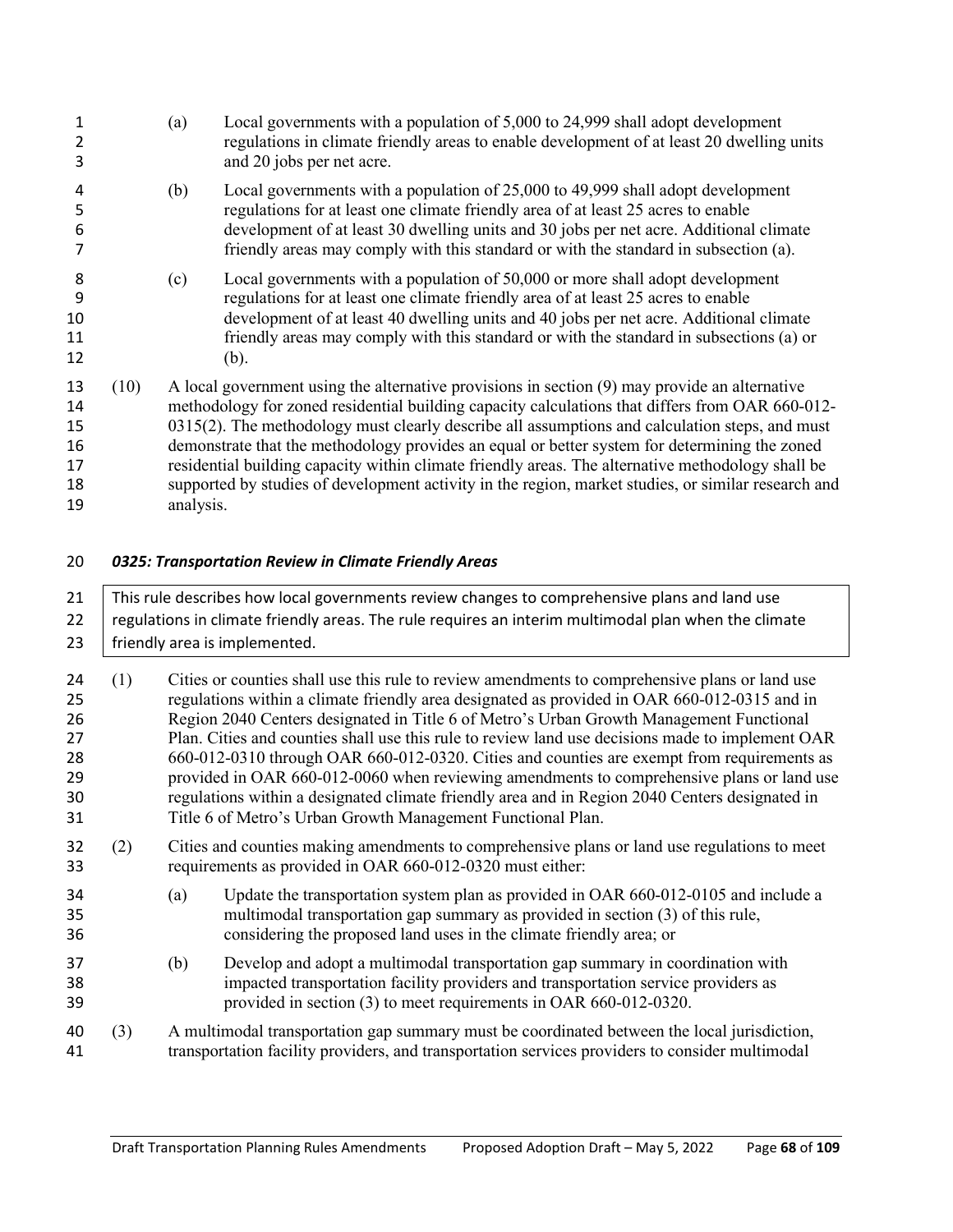| 1<br>2                   |     |     | transportation needs in each climate friendly area as provided in OAR 660-012-0320. The<br>multimodal transportation gap summary must include:                                                                                                                                                                 |  |  |  |
|--------------------------|-----|-----|----------------------------------------------------------------------------------------------------------------------------------------------------------------------------------------------------------------------------------------------------------------------------------------------------------------|--|--|--|
| 3<br>4                   |     | (a) | A summary of the existing multimodal transportation network within the climate friendly<br>area;                                                                                                                                                                                                               |  |  |  |
| 5<br>6<br>$\overline{7}$ |     | (b) | A summary of the gaps in the pedestrian and bicycle networks in the climate friendly<br>area, including gaps needed to be filled for people with disabilities, based on the<br>summary of the existing multimodal transportation network;                                                                      |  |  |  |
| 8<br>9                   |     | (c) | If applicable as provided in section (4), a highway impacts summary as provided in<br>section $(5)$ ; and                                                                                                                                                                                                      |  |  |  |
| 10                       |     | (d) | A list of proposed projects to fill multimodal network gaps identified in subsection (b).                                                                                                                                                                                                                      |  |  |  |
| 11<br>12<br>13           | (4) |     | A city or county shall include a highway impacts summary in the multimodal transportation gap<br>summary if the designated climate friendly area as provided in OAR 660-012-0315 contains a<br>ramp terminal intersection, state highway, interstate highway, or adopted ODOT Facility Plan.                   |  |  |  |
| 14<br>15                 | (5) |     | A highway impacts summary must identify how the transportation system may be affected by<br>implementation of the climate friendly area. The highway impacts summary must include:                                                                                                                             |  |  |  |
| 16<br>17                 |     | (a) | A summary of the existing and proposed development capacity of the climate friendly<br>area based on the proposed changes to the comprehensive plan and land use regulations;                                                                                                                                  |  |  |  |
| 18<br>19<br>20<br>21     |     | (b) | A summary of the additional motor vehicle traffic generation that may be expected in the<br>planning period, considering reductions for expected complementary mixed-use<br>development, additional multimodal options, and assuming meeting goals for reductions<br>in vehicle miles traveled per capita; and |  |  |  |
| 22<br>23                 |     | (c) | A summary of traffic-related deaths and serious injuries within the climate friendly area<br>in the past five years.                                                                                                                                                                                           |  |  |  |
| 24<br>25<br>26           | (6) | if: | Cities and counties making amendments to the adopted land use regulations identified under<br>section (2), shall adopt findings including a highway impacts summary as provided in section (5)                                                                                                                 |  |  |  |
| 27<br>28<br>29           |     | (a) | A city or county is reviewing a plan amendment within one-quarter mile of a ramp<br>terminal intersection, adopted Interchange Area Management Plan area, or adopted<br>ODOT Facility Plan area, or;                                                                                                           |  |  |  |
| 30<br>31<br>32           |     | (b) | The city or county is reviewing a plan amendment that would be reasonably likely to<br>result in increasing traffic on the state facility that exceeds the small increase in traffic<br>defined in the Oregon Highway Plan adopted by the Oregon Transportation Commission.                                    |  |  |  |
| 33<br>34<br>35           | (7) |     | Cities and counties shall provide notice of proposed adoption of a multimodal transportation gap<br>summary or a revised highway impacts summary to ODOT and other affected transportation<br>facility or service providers prior to submitting notice as provided in OAR 660-018-0020.                        |  |  |  |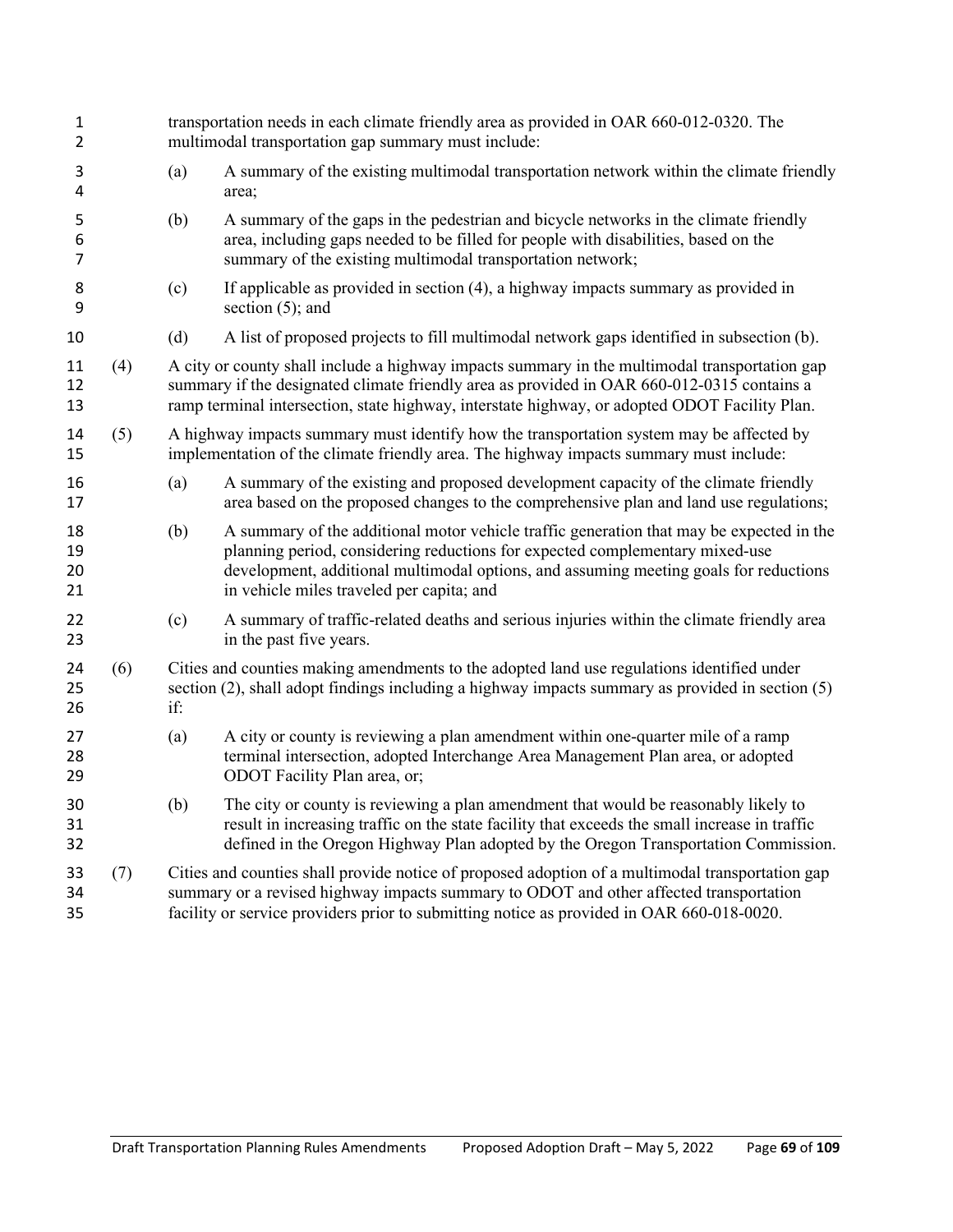#### *0330: Land Use Requirements*

2 These land use requirements apply to cities and counties within metropolitan areas and have to do with how land use interacts with the transportation system. Many of these requirements are in the existing  $\parallel$  rule OAR 660-012-0045, particularly requirements having to do with pedestrian access, site design 5 | requirements, and the requirements in section (8) of the rule. However, this rule extends and adds to the existing requirements. These requirements apply across the urban area and are in addition to the 7 | climate friendly area specific requirements in those areas. 8 The rule requires local governments to provide for pedestrian-friendly and connected neighborhoods; 9 for commercial and mixed-use districts to be oriented towards pedestrians and transit, to place limits on 10 | auto-oriented land uses; some additional requirements for larger cities; and to have protections for 11 existing and future transportation facilities. (1) Cities and counties shall implement plans and land use regulations to support compact, pedestrian-friendly, mixed-use land use development patterns in urban areas. Land use development patterns must support access by people using pedestrian, bicycle, and public transportation networks. (2) Cities and counties may allow exemptions to provisions in this rule when conditions on a site would make those provisions prohibitively costly or impossible to implement. Any allowed exemption shall modify the provisions of this rule by the minimum amount necessary based on site conditions, and advance the purposes of this rule to the extent practical. Conditions that may provide for an exemption include, but are not limited to: 21 (a) Topography or natural features; (b) Railroads, highways, or other permanent barriers; (c) Lot or parcel size, orientation, or shape; 24 (d) Available access; (e) Existing or nonconforming development; (f) To provide for accessibility for people with disabilities; or (g) Other site constraints. (3) Cities and counties shall have land use regulations that provide for pedestrian-friendly and connected neighborhoods. Land use regulations must meet the following requirements for neighborhood design and access: (a) Neighborhoods shall be designed with connected networks of streets, paths, accessways, and other facilities to provide circulation within the neighborhood and pedestrian and bicycle system connectivity to adjacent districts. A connected street network is desirable for motor vehicle traffic but may be discontinuous where necessary to limit excessive through-travel, or to protect a safe environment for walking, using mobility devices, and bicycling in the neighborhood. (b) Neighborhoods shall be designed with direct pedestrian access to key destinations as provided in OAR 660-012-0360 via pedestrian facilities. (c) Cities and counties shall set block length and block perimeter standards at distances that will provide for pedestrian network connectivity. Cities and counties may allow alleys or public pedestrian facilities through a block to be used to meet a block length or perimeter standard.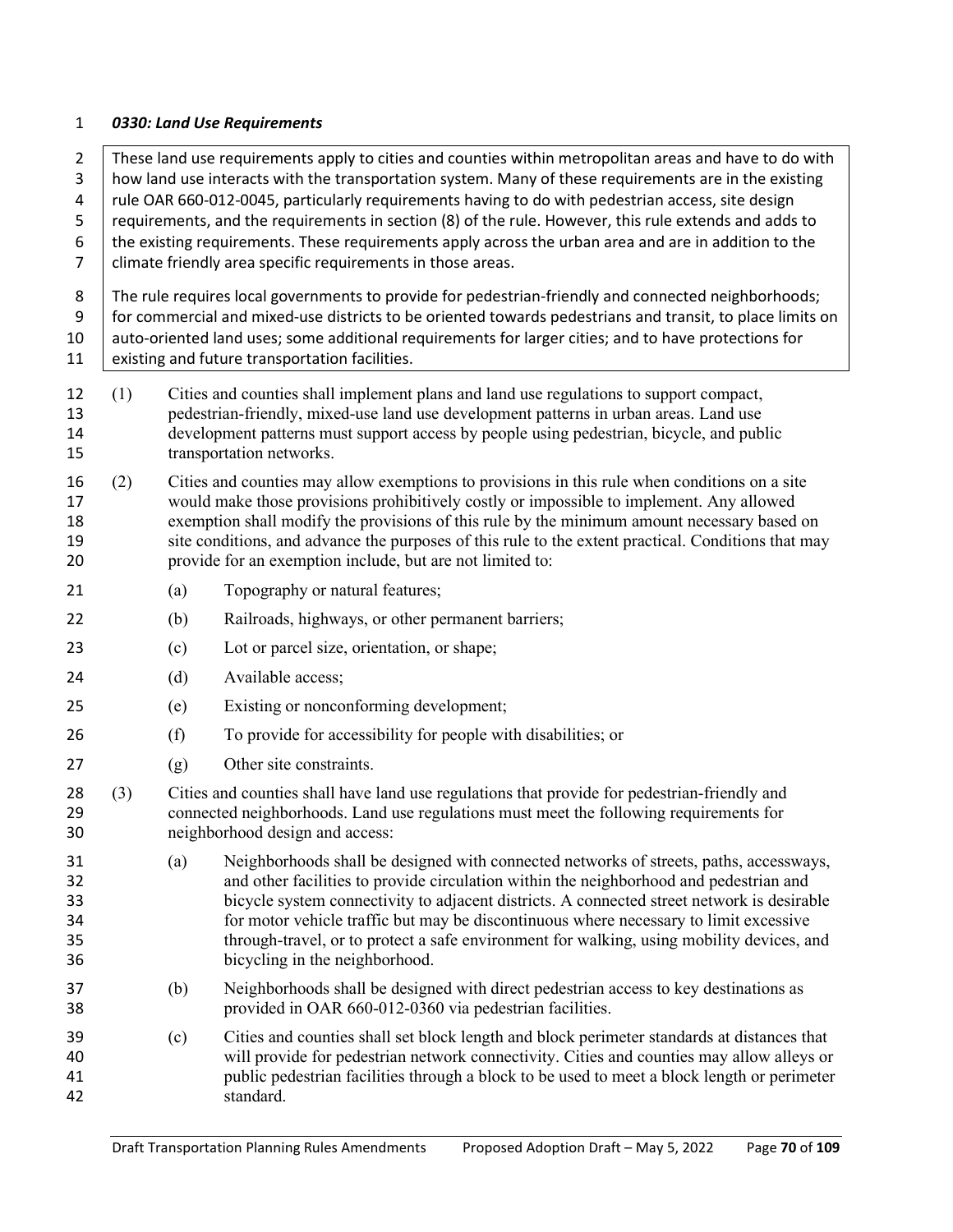| $\mathbf 1$<br>$\overline{2}$ |     | (d)                                                                                                                                                                                                                                                                                                                                                                                                                                                                                           | Cities and counties shall set standards to reduce out-of-direction travel for people using<br>the pedestrian or bicycle networks.                                                                                                                                                                                                                                                                                                                                                  |
|-------------------------------|-----|-----------------------------------------------------------------------------------------------------------------------------------------------------------------------------------------------------------------------------------------------------------------------------------------------------------------------------------------------------------------------------------------------------------------------------------------------------------------------------------------------|------------------------------------------------------------------------------------------------------------------------------------------------------------------------------------------------------------------------------------------------------------------------------------------------------------------------------------------------------------------------------------------------------------------------------------------------------------------------------------|
| 3<br>4<br>5<br>6              | (4) |                                                                                                                                                                                                                                                                                                                                                                                                                                                                                               | Cities and counties shall have land use regulations in commercial and mixed-use districts that<br>provide for a compact development pattern, easy ability to walk or use mobility devices, and<br>allow direct access on the pedestrian, bicycle, and public transportation networks. Commercial or<br>mixed-use site design land use regulations must meet the following requirements:                                                                                            |
| 7<br>8<br>9<br>10<br>11<br>12 |     | (a)                                                                                                                                                                                                                                                                                                                                                                                                                                                                                           | Primary pedestrian entrances to buildings shall be oriented to a public pedestrian facility<br>and be accessible to people with mobility disabilities. An uninterrupted accessway,<br>courtyard, plaza, or other pedestrian-oriented space must be provided between primary<br>pedestrian entrances and the public pedestrian facility, except where the entrance opens<br>directly to the pedestrian facility. All pedestrian entrances shall be designed to be barrier-<br>free. |
| 13<br>14                      |     | (b)                                                                                                                                                                                                                                                                                                                                                                                                                                                                                           | No vehicular parking, circulation, access, display, or loading shall be permitted on-site<br>between buildings and public pedestrian facilities. Bicycle parking may be permitted.                                                                                                                                                                                                                                                                                                 |
| 15<br>16<br>17                |     | (c)                                                                                                                                                                                                                                                                                                                                                                                                                                                                                           | On-site accessways shall be provided to directly connect key pedestrian entrances to<br>public pedestrian facilities, to any on-site parking, and to adjacent properties, as<br>applicable.                                                                                                                                                                                                                                                                                        |
| 18<br>19<br>20                |     | (d)                                                                                                                                                                                                                                                                                                                                                                                                                                                                                           | Any pedestrian entrances facing an on-site parking lot must be secondary to primary<br>pedestrian entrances as required in this section. Primary pedestrian entrances for uses<br>open to the public must be open during business hours.                                                                                                                                                                                                                                           |
| 21<br>22                      |     | (e)                                                                                                                                                                                                                                                                                                                                                                                                                                                                                           | Large sites must be designed with a connected network of public pedestrian facilities to<br>meet the requirements of this section.                                                                                                                                                                                                                                                                                                                                                 |
| 23<br>24<br>25<br>26<br>27    |     | (f)                                                                                                                                                                                                                                                                                                                                                                                                                                                                                           | Development on sites adjacent to a transit stop or station on a priority transit corridor<br>shall be oriented to the transit stop or station. The site design must provide a high level of<br>pedestrian connectivity and amenities adjacent to the stop or station. Cities and counties<br>shall establish standards to provide for transit infrastructure where needed if there is<br>inadequate space in the existing right of way.                                            |
| 28<br>29                      |     | (g)                                                                                                                                                                                                                                                                                                                                                                                                                                                                                           | Development standards shall be consistent with bicycle parking requirements in OAR<br>660-012-0630.                                                                                                                                                                                                                                                                                                                                                                                |
| 30                            |     | (h)                                                                                                                                                                                                                                                                                                                                                                                                                                                                                           | This section does not apply to districts with a predominantly industrial character.                                                                                                                                                                                                                                                                                                                                                                                                |
| 31<br>32<br>33<br>34<br>35    | (5) | Cities and counties shall have land use regulations in residential neighborhoods that provide for<br>slow neighborhood streets comfortable for families, efficient and sociable development patterns,<br>and provide for connectivity within the neighborhood and to adjacent districts. Cities and counties<br>must adopt land use regulations to meet these objectives, including but not limited to those related<br>to setbacks, lot size and coverage, building orientation, and access. |                                                                                                                                                                                                                                                                                                                                                                                                                                                                                    |
| 36<br>37<br>38<br>39<br>40    | (6) | Cities and counties shall have land use regulations that ensure auto-oriented land uses are<br>compatible with a community where it is easy to walk or use a mobility device. Auto-oriented<br>land uses include uses related to the operation, sale, maintenance, or fueling of motor vehicles,<br>and uses where the use of a motor vehicle is accessory to the primary use, including drive-<br>through uses. Land use regulations must meet the following requirements:                   |                                                                                                                                                                                                                                                                                                                                                                                                                                                                                    |
| 41<br>42<br>43                |     | (a)                                                                                                                                                                                                                                                                                                                                                                                                                                                                                           | Auto-oriented land uses must provide safe and convenient access opportunities for people<br>walking, using a mobility device, or riding a bicycle. Ease of access to goods and services<br>must be equivalent to or better than access for people driving a motor vehicle.                                                                                                                                                                                                         |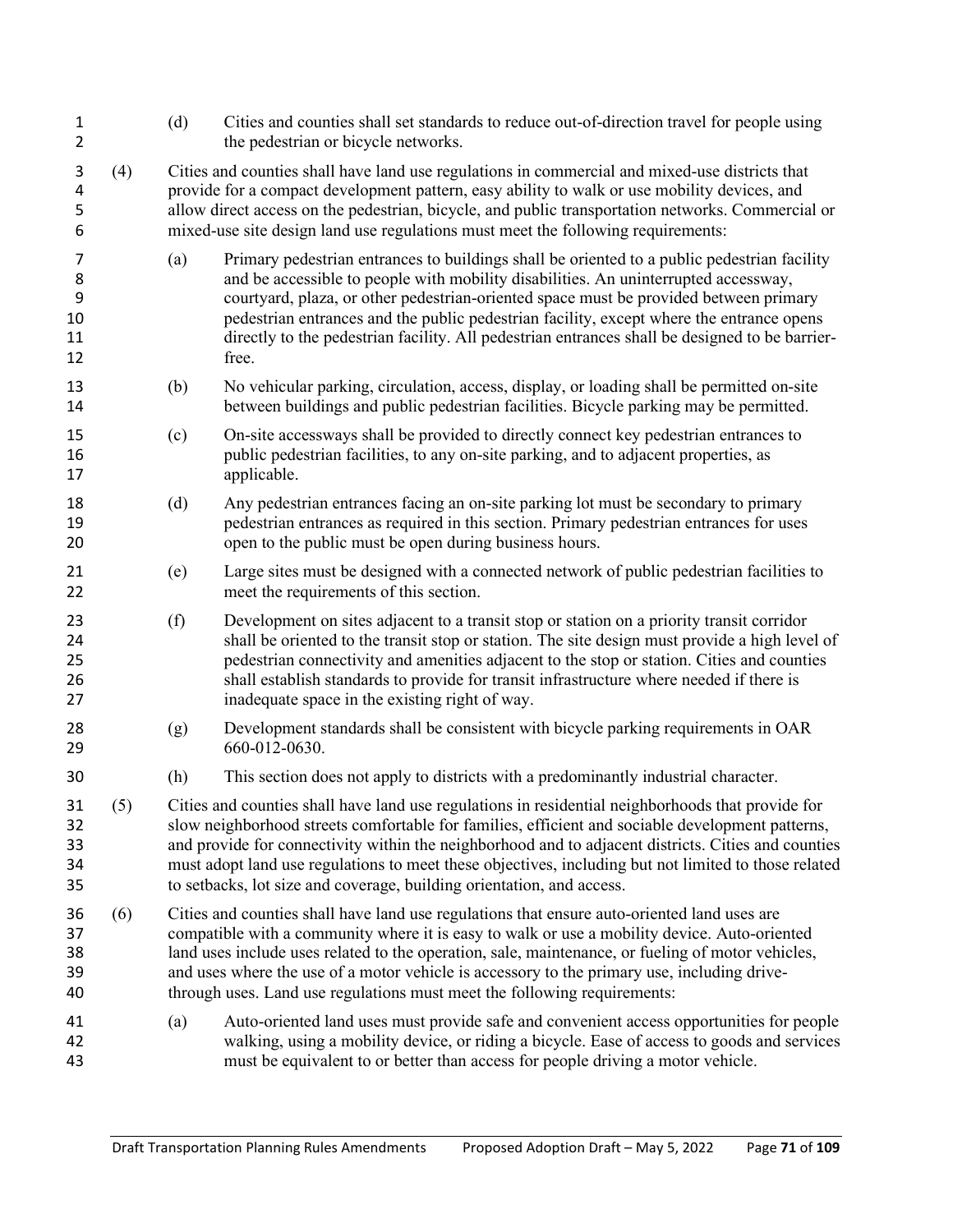| $\mathbf{1}$<br>$\overline{2}$<br>3     |     | (b)         | Outside of climate friendly areas, cities and counties may provide for exemptions to this<br>rule in cases where an auto-oriented land use cannot reasonably meet the standards of this<br>rule. Standards developed in cases of an exemption must protect pedestrian facilities.                                                                                                                                                                                                                                                                       |
|-----------------------------------------|-----|-------------|---------------------------------------------------------------------------------------------------------------------------------------------------------------------------------------------------------------------------------------------------------------------------------------------------------------------------------------------------------------------------------------------------------------------------------------------------------------------------------------------------------------------------------------------------------|
| 4<br>5<br>6<br>$\overline{7}$<br>8<br>9 | (7) |             | Cities and counties with an urban area over 100,000 in population must have reasonable land use<br>regulations that allow for development of low-car districts. These districts must be developed<br>with no-car or low-car streets, where walking or using mobility devices are the primary methods<br>of travel within the district. Cities and counties must make provisions for emergency vehicle<br>access and local freight delivery. Low-car districts must be allowed in locations where residential<br>or mixed-use development is authorized. |
| 10<br>11<br>12                          | (8) | limited to: | Cities and counties must implement land use regulations to protect transportation facilities,<br>corridors, and sites for their identified functions. These regulations must include, but are not                                                                                                                                                                                                                                                                                                                                                       |
| 13<br>14                                |     | (a)         | Access control actions consistent with the function of the transportation facility,<br>including but not limited to driveway spacing, median control, and signal spacing;                                                                                                                                                                                                                                                                                                                                                                               |
| 15<br>16                                |     | (b)         | Standards to protect future construction and operation of streets, transitways, paths, and<br>other transportation facilities;                                                                                                                                                                                                                                                                                                                                                                                                                          |
| 17                                      |     | (c)         | Standards to protect public use airports as provided in OAR 660-013-0080;                                                                                                                                                                                                                                                                                                                                                                                                                                                                               |
| 18<br>19                                |     | (d)         | Processes to make a coordinated review of future land use decisions affecting<br>transportation facilities, corridors, or sites;                                                                                                                                                                                                                                                                                                                                                                                                                        |
| 20<br>21                                |     | (e)         | Processes to apply conditions to development proposals in order to minimize impacts and<br>protect transportation facilities, corridors or sites for all transportation modes;                                                                                                                                                                                                                                                                                                                                                                          |
| 22<br>23<br>24                          |     | (f)         | Regulations to provide notice to public agencies providing transportation facilities and<br>services, railroads, Metropolitan Planning Organizations, the Oregon Department of<br>Transportation, and the Oregon Department of Aviation of:                                                                                                                                                                                                                                                                                                             |
| 25                                      |     |             | Land use applications that require public hearings;<br>(A)                                                                                                                                                                                                                                                                                                                                                                                                                                                                                              |
| 26                                      |     |             | Subdivision and partition applications;<br>(B)                                                                                                                                                                                                                                                                                                                                                                                                                                                                                                          |
| 27                                      |     |             | (C)<br>Other applications which affect private access to roads; and                                                                                                                                                                                                                                                                                                                                                                                                                                                                                     |
| 28<br>29                                |     |             | Other applications within airport noise corridors and imaginary surfaces which<br>(D)<br>affect airport operations.                                                                                                                                                                                                                                                                                                                                                                                                                                     |
| 30<br>31<br>32                          |     | (g)         | Regulations assuring that amendments to land use designations, densities, and design<br>standards are consistent with the functions, capacities and performance standards of<br>facilities identified in the TSP.                                                                                                                                                                                                                                                                                                                                       |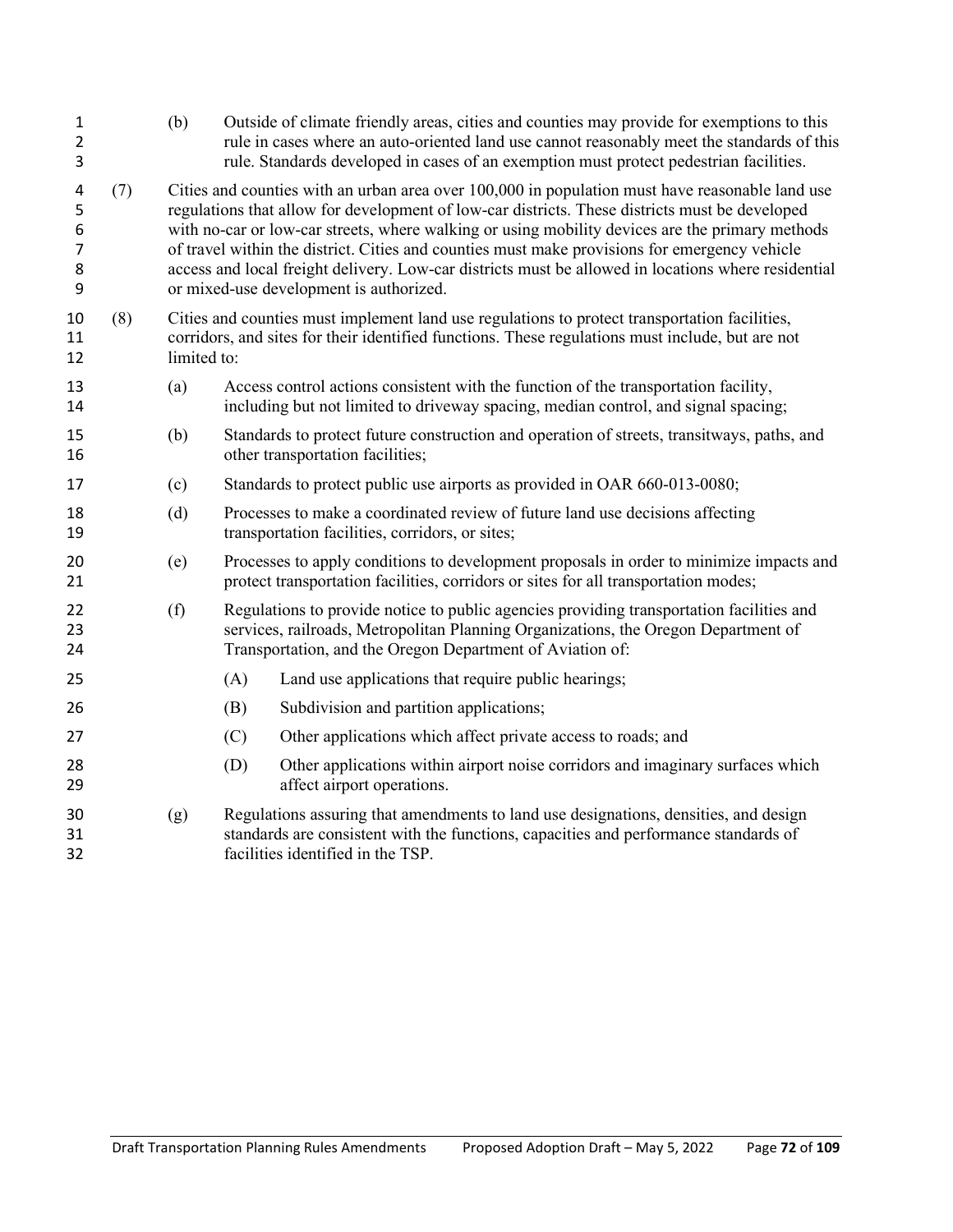#### *0340: Land Use Assumptions*

2 This rule describes how cities and counties make assumptions about the future development of the 3 urban area, for purposes of transportation planning. These assumptions are based on the required population forecasts, existing comprehensive plans and land use regulations, and other provisions in the Transportation Planning Rules. These assumptions are used to help make coordinated land use and transportation plans. However, these rules are distinct from the process cities are to use to evaluate residential land needs, which is referenced in OAR 660-008-0010(2). (1) Future land use assumptions developed under this rule are for the purposes of transportation planning. These land use assumptions are distinct from those used to plan for residential land 10 needs as provided in ORS 197.296. (2) A city, county, or Metro must develop and adopt future land use assumptions consistent with this

- rule when preparing a transportation system plan, or zoning a climate friendly area or Region 2040 center as provided in OAR 660-012-0325.
- (3) Future land use assumptions must be developed for future years, including but not limited to the planning horizon year of the transportation system plan, and a common horizon year for all **jurisdictions** within the metropolitan area.
- (4) Future land use assumptions must be consistent with the most recent final population forecast as provided in OAR 660-032-0020, or OAR 660-032-0030, as applicable.
- (5) Future land use assumptions must assume existing acknowledged comprehensive plan designations and policies, and existing land use regulations remaining in force throughout the planning period; except where these designations, policies, or regulations are superseded by statute or rule. Future land use assumptions must assume existing acknowledged urban growth boundaries throughout the planning period.
- 24 (6) Where applicable, future land use assumptions must allocate growth assumptions for employment and housing within climate friendly areas as provided in OAR 660-012-0320 before allocating growth to other parts of the city or county.
- (7) Future land use assumptions must be developed at a sufficient level of detail to understand where future development is expected.

## *0350: Urban Growth Boundary Expansions*

| 30                   | This rule includes requirements for local jurisdictions to ensure they are being consistent with |     |                                                                                                                                                                                                                                                                                                                                               |  |  |  |
|----------------------|--------------------------------------------------------------------------------------------------|-----|-----------------------------------------------------------------------------------------------------------------------------------------------------------------------------------------------------------------------------------------------------------------------------------------------------------------------------------------------|--|--|--|
| 31                   | coordinated transportation planning requirements when proposing to expand an urban growth        |     |                                                                                                                                                                                                                                                                                                                                               |  |  |  |
| 32                   |                                                                                                  |     | boundary. The rules provide for requirements prior to undertaking an urban growth boundary                                                                                                                                                                                                                                                    |  |  |  |
| 33                   | expansion, and requirements as part of the process of expanding the urban growth boundary.       |     |                                                                                                                                                                                                                                                                                                                                               |  |  |  |
| 34<br>35             | (1)                                                                                              |     | A city and county must meet the following requirements prior to undertaking an urban growth<br>boundary expansion as provided in OAR $660-024-0020(1)$ or OAR $660-038-0020(13)$ .                                                                                                                                                            |  |  |  |
| 36<br>37<br>38<br>39 |                                                                                                  | (a) | The city must have an acknowledged transportation system plan as provided in OAR<br>660-012-0100. If the county has responsibility for planning in urban unincorporated areas<br>as provided in OAR 660-012-0110, the county must also have an acknowledged<br>transportation system plan for the urban area as provided in OAR 660-012-0100. |  |  |  |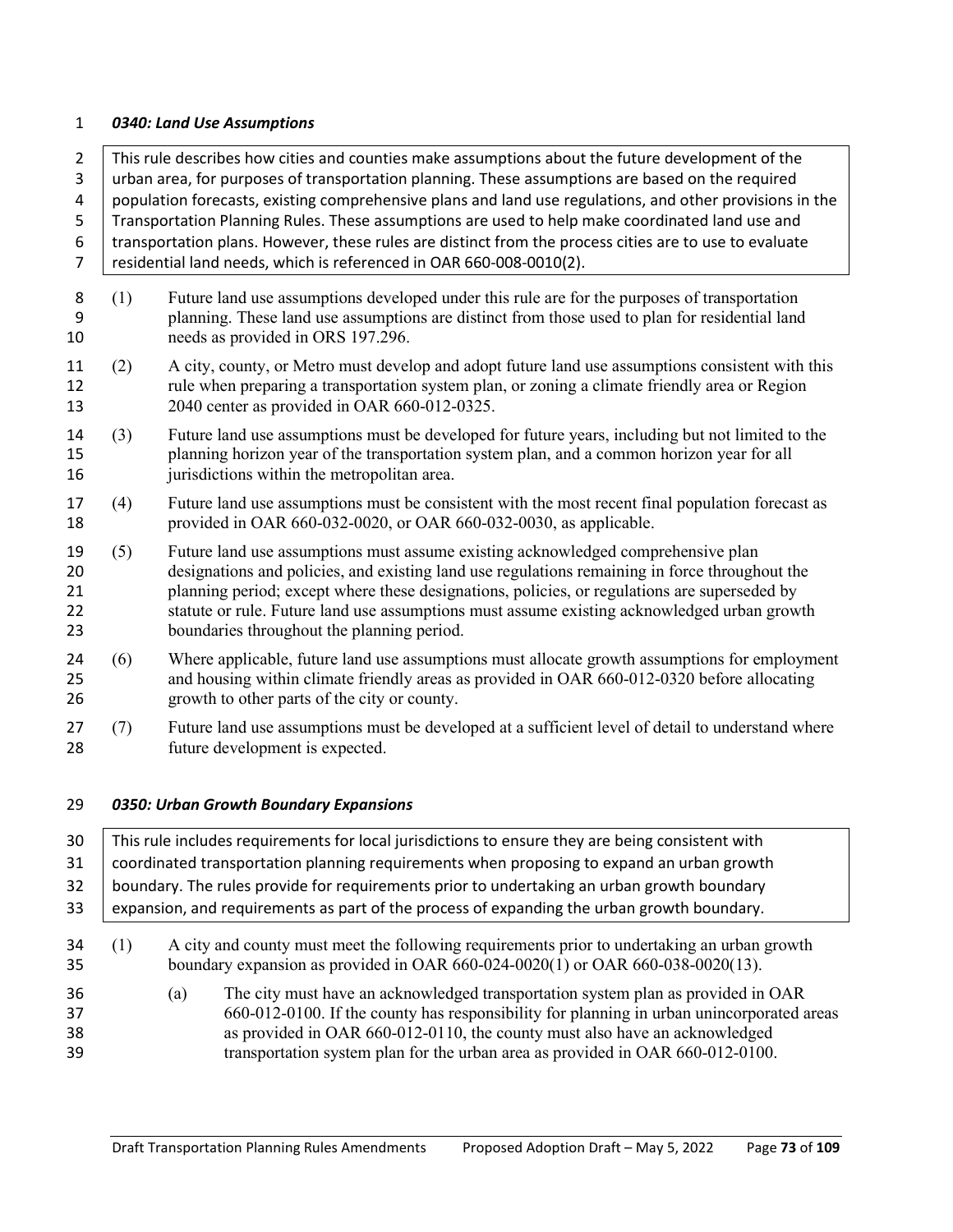| $\mathbf 1$<br>$\overline{2}$<br>3 |     | (b) | The city and county must have submitted all regular reports as provided in OAR 660-<br>012-0900 and have had each report approved by order as provided in OAR 660-012-<br>0915.                                                                                                                                                                                                                                                                         |
|------------------------------------|-----|-----|---------------------------------------------------------------------------------------------------------------------------------------------------------------------------------------------------------------------------------------------------------------------------------------------------------------------------------------------------------------------------------------------------------------------------------------------------------|
| 4<br>5                             |     | (c) | The city and county must have designated climate friendly areas as provided in OAR<br>660-012-0315 and must demonstrate compliance with OAR 660-008-0010(2).                                                                                                                                                                                                                                                                                            |
| 6<br>$\overline{7}$                |     | (d) | The city and county must have adopted land use regulations as provided in OAR 660-<br>012-0330.                                                                                                                                                                                                                                                                                                                                                         |
| 8<br>9                             | (2) |     | A city and county must meet the following requirements as part of the urban growth boundary<br>expansion process as provided in OAR 660-024-0020(1) or OAR 660-038-0020(13).                                                                                                                                                                                                                                                                            |
| 10<br>11<br>12<br>13<br>14         |     | (a) | Lands otherwise of the same level of priority category for an urban growth boundary<br>expansion as provided in OAR 660-024-0067 or OAR 660-038-0170 may be prioritized<br>by determining the potential level of access to existing urban pedestrian, bicycle, and<br>transit networks, and the ability of those networks to be extended to the candidate areas<br>for expansion as part of the evaluation of the boundary location factors of Goal 14. |
| 15<br>16<br>17                     |     | (b) | Transportation system planning assumptions developed to make decisions about an urban<br>growth boundary expansion must be consistent with performance targets set under OAR<br>660-012-0910.                                                                                                                                                                                                                                                           |
| 18<br>19<br>20<br>21               |     | (c) | Transportation system planning assumptions developed to make decisions about an urban<br>growth boundary expansion may not assume the construction of any facility required to<br>be reviewed as provided in OAR 660-012-0830 if the proposed facility has not been<br>authorized.                                                                                                                                                                      |
| 22<br>23<br>24                     |     | (d) | The city and county must determine if the designation of additional lands as part of<br>climate friendly areas will be required to meet the targets for households within these<br>areas, as provided in OAR 660-012-0310.                                                                                                                                                                                                                              |
| 25<br>26<br>27                     | (3) |     | Where an urban growth boundary is intended to follow an existing or planned street, road, or<br>highway right-of-way, the boundary shall be placed on the rural side of the right-of-way or<br>planned right-of-way, so that the right-of-way is inside the urban growth boundary.                                                                                                                                                                      |
| 28<br>29<br>30<br>31<br>32         | (4) |     | Cities and counties with areas added to an urban growth boundary after the effective date of this<br>rule, where the requirements of OAR 660-012-0060 are not applied at the time of urban growth<br>boundary amendment as provided in OAR 660-024-0020 or OAR 660-038-0020, must update the<br>land use assumptions as provided in OAR 660-012-0340 prior to an update of the transportation<br>system plan as provided in OAR 660-012-0105.           |

# *0360: Key Destinations*

| 34<br>35             | This rule lists key destinations for use in coordinated transportation and land use planning. These are<br>important places for all people to be able to access to meet daily needs and participate in society. |                                                                                                                                                                                                                                                                                                                                                                        |  |  |  |
|----------------------|-----------------------------------------------------------------------------------------------------------------------------------------------------------------------------------------------------------------|------------------------------------------------------------------------------------------------------------------------------------------------------------------------------------------------------------------------------------------------------------------------------------------------------------------------------------------------------------------------|--|--|--|
| 36<br>37<br>38<br>39 | (1)                                                                                                                                                                                                             | Cities and counties shall use best available data to identify key destinations for purposes of<br>coordinated land use and transportation planning. Key destinations are destinations described in<br>this rule, as well as other destinations determined locally that are expected to attract a higher than<br>average rate of pedestrian, bicycle, or transit trips. |  |  |  |
| 40                   | (2)                                                                                                                                                                                                             | Key destinations include, but are not limited to:                                                                                                                                                                                                                                                                                                                      |  |  |  |
| 41                   |                                                                                                                                                                                                                 | Climate friendly areas;<br>(a)                                                                                                                                                                                                                                                                                                                                         |  |  |  |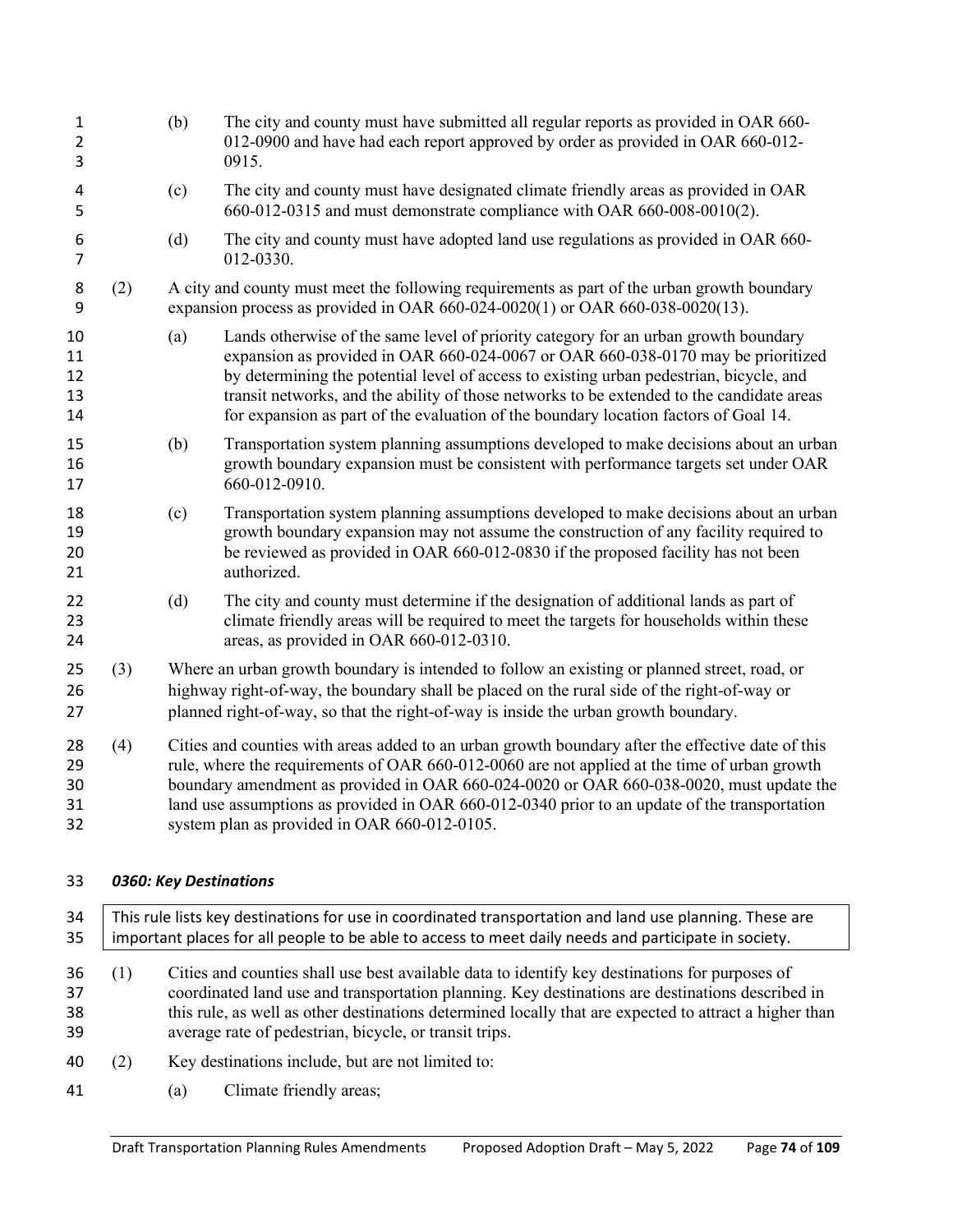| 1  | (b) | Pedestrian-oriented commercial areas outside of climate friendly areas;                                                                   |
|----|-----|-------------------------------------------------------------------------------------------------------------------------------------------|
| 2  | (c) | Transit stations, stops, and terminals;                                                                                                   |
| 3  | (d) | Retail and service establishments, including grocery stores;                                                                              |
| 4  | (e) | Child care facilities, schools, and colleges;                                                                                             |
| 5  | (f) | Parks, recreation centers, paths, trails, and open spaces;                                                                                |
| 6  | (g) | Farmers markets;                                                                                                                          |
| 8  | (h) | Libraries, government offices, community centers, arts facilities, post offices, social<br>service centers, and other civic destinations; |
| 9  | (i) | Medical or dental clinics and hospitals;                                                                                                  |
| 10 | (j) | Major employers;                                                                                                                          |
| 11 | (k) | Gyms and health clubs;                                                                                                                    |
| 12 | (1) | Major sports or performance venues; and                                                                                                   |
| 13 | (m) | Other key destinations determined locally.                                                                                                |

## **New Rules 0400-0450: Parking**

 This part of the Transportation Planning Rules relates to how cities and counties address and manage parking. The rules follow current best practice and move cities and counties away from one-size-fits-all 17 mandates for developers to build a large amount of costly and land-intensive off-street parking, towards 18 more targeted management strategy. This approach provides more deference to builders and property 19 owners to provide parking for the diversity of development types as the market dictates.

These rules, as provided in draft rule 660-012-0011, only apply in metropolitan areas.

## *0400: Parking Management*

22 | This rule directs jurisdictions to implement climate-friendly and equitable parking reform rules by 23 limproving parking codes and removing mandated parking associated with development or providing **alternative climate-friendly measures.** 

- (1) Cities and counties shall adopt comprehensive plans and land use regulations that implement provisions of OAR 660-012-0405 through OAR 660-012-0415.
- (2) Cities and counties shall remove parking mandates as directed under OAR 660-012-0420. In lieu of removing parking mandates, cities and counties may amend their comprehensive plans and land use regulations to implement the provisions of OAR 660-012-0425, OAR 660-012-0430, OAR 660-012-0435, OAR 660-012-0440, OAR 660-012-0445, and OAR 660-012-0450.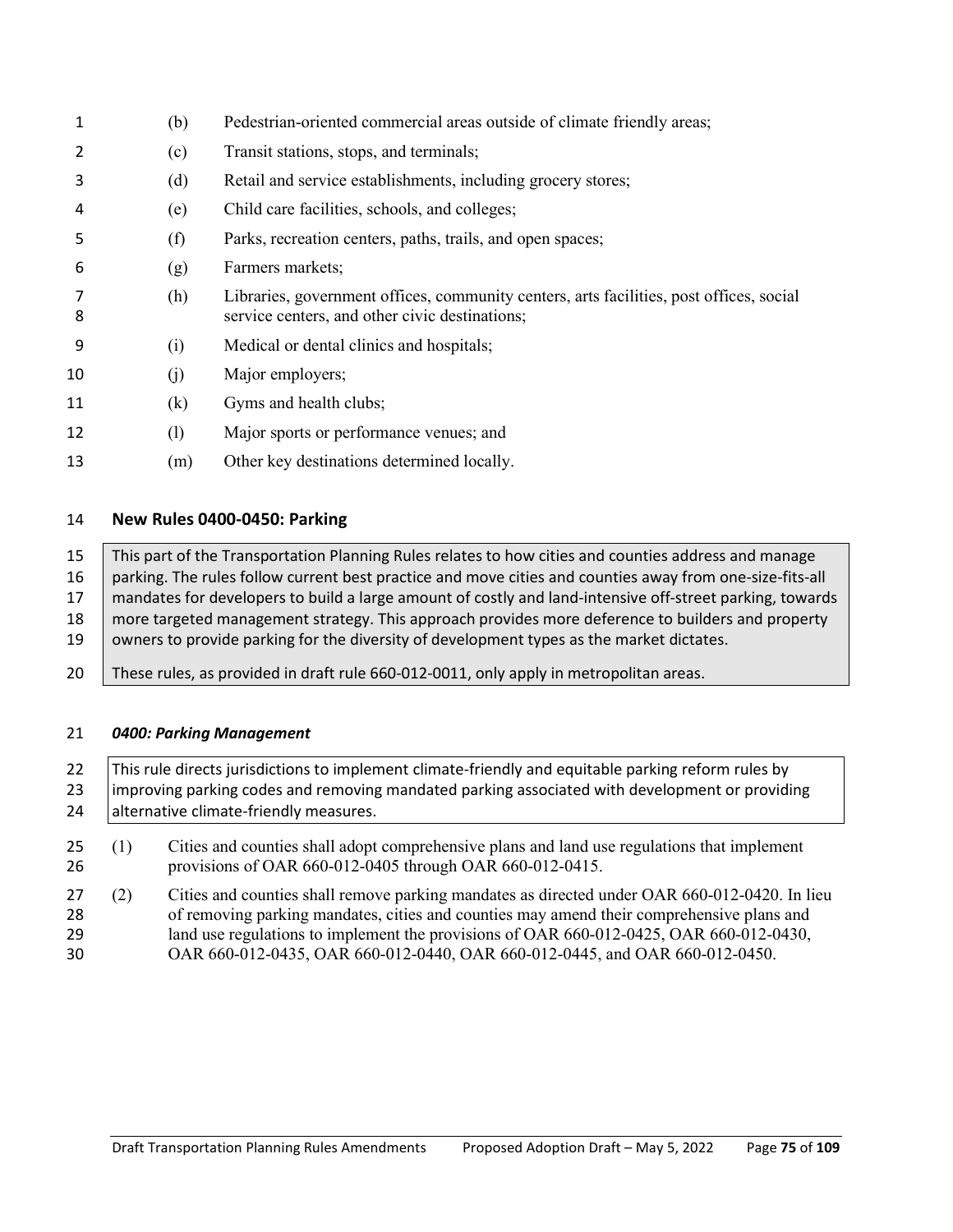# *0405: Parking Regulation Improvements*

| $\overline{2}$<br>3                | This rule works to give priority parking to those carpooling or vanpooling. It aims to encourage the<br>conversion of parking lots to higher uses, and to encourage shared parking.                                                                                                                                                                                                                                                                                                                                 |          |                                                                                                                                                                                             |                                                                                                                                                                                                                                                                                                                                                                                                                                                                             |  |  |
|------------------------------------|---------------------------------------------------------------------------------------------------------------------------------------------------------------------------------------------------------------------------------------------------------------------------------------------------------------------------------------------------------------------------------------------------------------------------------------------------------------------------------------------------------------------|----------|---------------------------------------------------------------------------------------------------------------------------------------------------------------------------------------------|-----------------------------------------------------------------------------------------------------------------------------------------------------------------------------------------------------------------------------------------------------------------------------------------------------------------------------------------------------------------------------------------------------------------------------------------------------------------------------|--|--|
| 4<br>5<br>6<br>$\overline{7}$<br>8 | It also aims to reduce the negative externalized impacts of large parking lots such as heat island effects<br>and reduced walkability. It works to make large parking lots more pedestrian-friendly, and to address<br>some of the heat island effects through tree canopy. It aims to mitigate the climate impacts of driving<br>and parking through either increased clean energy or increased tree canopy.<br>This rule carries forward past TPR language requiring parking maximums in "appropriate locations." |          |                                                                                                                                                                                             |                                                                                                                                                                                                                                                                                                                                                                                                                                                                             |  |  |
| 9                                  | (1)                                                                                                                                                                                                                                                                                                                                                                                                                                                                                                                 |          |                                                                                                                                                                                             | Cities and counties shall adopt land use regulations as provided in this section:                                                                                                                                                                                                                                                                                                                                                                                           |  |  |
| 10<br>11                           |                                                                                                                                                                                                                                                                                                                                                                                                                                                                                                                     | (a)      |                                                                                                                                                                                             | Designated employee parking areas in new developments shall provide preferential<br>parking for carpools and vanpools;                                                                                                                                                                                                                                                                                                                                                      |  |  |
| 12<br>13<br>14                     |                                                                                                                                                                                                                                                                                                                                                                                                                                                                                                                     | (b)      |                                                                                                                                                                                             | Property owners shall be allowed to redevelop any portion of existing off-street parking<br>areas for bicycle-oriented and transit-oriented facilities, including bicycle parking, bus<br>stops and pullouts, bus shelters, park and ride stations, and similar facilities; and                                                                                                                                                                                             |  |  |
| 15<br>16<br>17                     |                                                                                                                                                                                                                                                                                                                                                                                                                                                                                                                     | (c)      |                                                                                                                                                                                             | In applying subsections (a) and (b), land use regulations must allow property owners to<br>go below existing mandated minimum parking supply, access for emergency vehicles<br>must be retained, and adequate parking for truck loading should be considered.                                                                                                                                                                                                               |  |  |
| 18<br>19                           | (2)                                                                                                                                                                                                                                                                                                                                                                                                                                                                                                                 |          | Cities and counties shall adopt policies and land use regulations that allow and encourage the<br>conversion of existing underused parking areas to other uses.                             |                                                                                                                                                                                                                                                                                                                                                                                                                                                                             |  |  |
| 20<br>21                           | (3)                                                                                                                                                                                                                                                                                                                                                                                                                                                                                                                 | parking. | Cities and counties shall adopt policies and land use regulations that allow and facilitate shared                                                                                          |                                                                                                                                                                                                                                                                                                                                                                                                                                                                             |  |  |
| 22<br>23                           | (4)                                                                                                                                                                                                                                                                                                                                                                                                                                                                                                                 |          | Cities and counties shall adopt land use regulations for any new development that includes more<br>than one-quarter acre of surface parking on a lot or parcel as provided below:           |                                                                                                                                                                                                                                                                                                                                                                                                                                                                             |  |  |
| 24                                 |                                                                                                                                                                                                                                                                                                                                                                                                                                                                                                                     | (a)      | Developments must provide one of the following:                                                                                                                                             |                                                                                                                                                                                                                                                                                                                                                                                                                                                                             |  |  |
| 25<br>26<br>27<br>28<br>29<br>30   |                                                                                                                                                                                                                                                                                                                                                                                                                                                                                                                     |          | (A)                                                                                                                                                                                         | Installation of solar panels with a generation capacity of at least 0.5 kilowatt per<br>parking space on the property. Panels may be located anywhere on the property.<br>In lieu of installing solar panels on site, cities may allow developers to pay<br>\$1,500 per parking space in the development into a city or county fund dedicated<br>to equitable solar or wind energy development or a fund at the Oregon<br>Department of Energy designated for such purpose; |  |  |
| 31                                 |                                                                                                                                                                                                                                                                                                                                                                                                                                                                                                                     |          | (B)                                                                                                                                                                                         | Actions to comply with OAR 330-135-0010; or                                                                                                                                                                                                                                                                                                                                                                                                                                 |  |  |
| 32<br>33                           |                                                                                                                                                                                                                                                                                                                                                                                                                                                                                                                     |          | (C)                                                                                                                                                                                         | Tree canopy covering at least 50 percent of the parking lot at maturity but no<br>more than 15 years after planting.                                                                                                                                                                                                                                                                                                                                                        |  |  |
| 34<br>35                           |                                                                                                                                                                                                                                                                                                                                                                                                                                                                                                                     | (b)      |                                                                                                                                                                                             | Developments must provide street trees along driveways but are not required to provide<br>them along drive aisles; and                                                                                                                                                                                                                                                                                                                                                      |  |  |
| 36<br>37                           |                                                                                                                                                                                                                                                                                                                                                                                                                                                                                                                     | (c)      |                                                                                                                                                                                             | Developments must provide street-like design and features along driveways including<br>curbs, pedestrian facilities, and buildings built up to pedestrian facilities.                                                                                                                                                                                                                                                                                                       |  |  |
| 38<br>39                           |                                                                                                                                                                                                                                                                                                                                                                                                                                                                                                                     | (d)      |                                                                                                                                                                                             | Development of a tree canopy plan under this section shall be done in coordination with<br>the local electric utility, including pre-design, design, building and maintenance phases.                                                                                                                                                                                                                                                                                       |  |  |
| 40<br>41                           |                                                                                                                                                                                                                                                                                                                                                                                                                                                                                                                     | (e)      | In providing trees under subsections $(a)$ , $(b)$ and $(c)$ , the following standards shall be met.<br>The tree spacing and species planted must be designed maintain a continuous canopy. |                                                                                                                                                                                                                                                                                                                                                                                                                                                                             |  |  |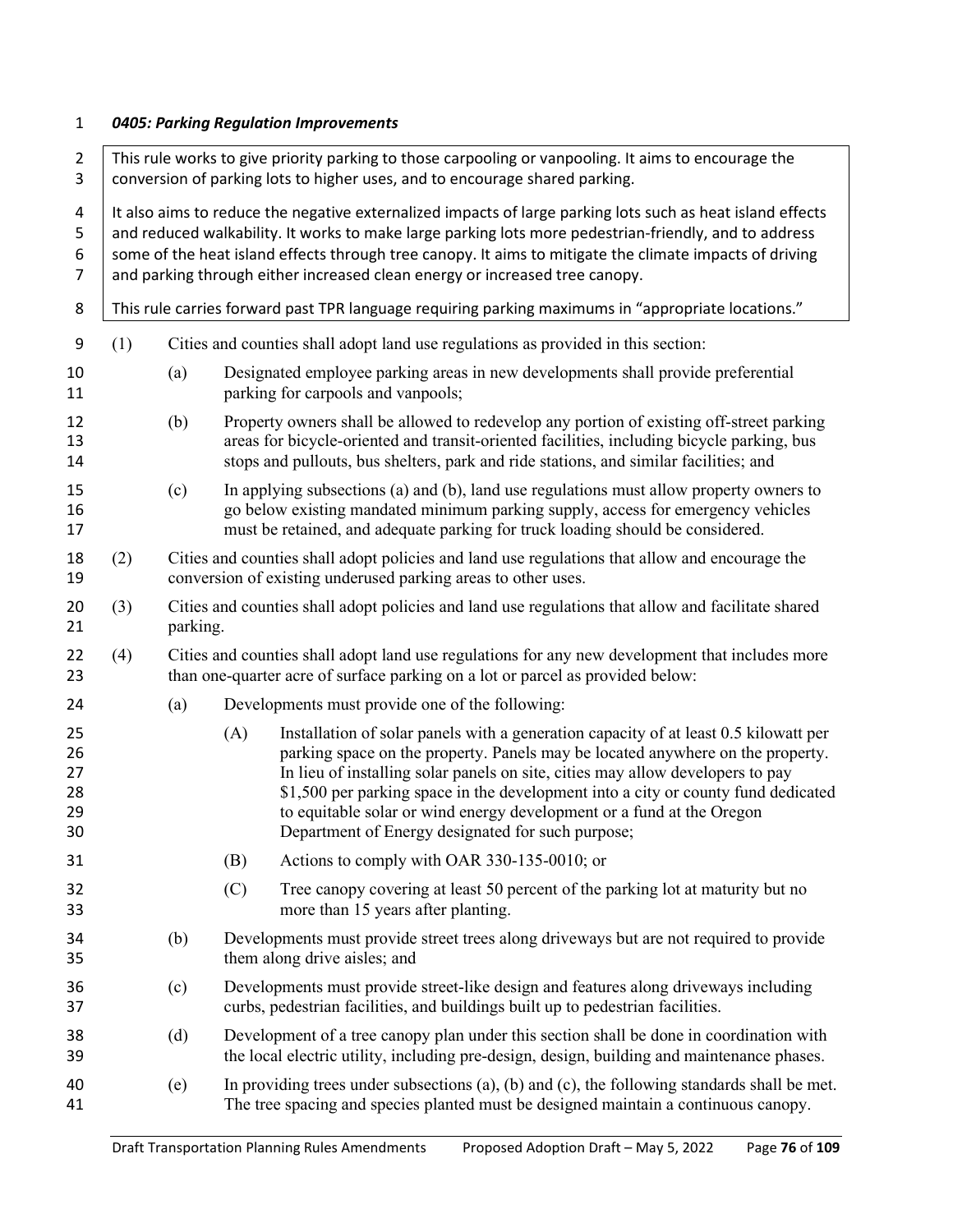|        |     | Local codes must provide clear and objective standards to achieve such a canopy. Trees                                                                                                       |
|--------|-----|----------------------------------------------------------------------------------------------------------------------------------------------------------------------------------------------|
| 2      |     | must be planted and maintained to maximize their root health and chances for survival,                                                                                                       |
| 3      |     | including having ample high-quality soil, space for root growth, and reliable irrigation                                                                                                     |
| 4      |     | according to the needs of the species. Trees should be planted in continuous trenches                                                                                                        |
| 5      |     | where possible. The city or county shall have minimum standards for planting and tree                                                                                                        |
| 6      |     | care no lower than 2021 American National Standards Institute A300 standards, and a                                                                                                          |
|        |     | process to ensure ongoing compliance with tree planting and maintenance provisions.                                                                                                          |
| 8<br>q | (5) | Cities and counties shall establish off-street parking maximums in appropriate locations, such as<br>downtowns, designated regional or community centers, and transit-oriented developments. |

# *0410: Electric Vehicle Charging*

| 11<br>12                         | This rule works to encourage new buildings to install electrical conduit to support electric vehicle<br>charging.                                                                                                                                                                                                                                                                                                                                                                                                                                                                                 |                                                                                                                                                                                                                                                                                                                                                                                                                     |  |  |  |  |
|----------------------------------|---------------------------------------------------------------------------------------------------------------------------------------------------------------------------------------------------------------------------------------------------------------------------------------------------------------------------------------------------------------------------------------------------------------------------------------------------------------------------------------------------------------------------------------------------------------------------------------------------|---------------------------------------------------------------------------------------------------------------------------------------------------------------------------------------------------------------------------------------------------------------------------------------------------------------------------------------------------------------------------------------------------------------------|--|--|--|--|
| 13<br>14<br>15                   | As buildings are 80 to 100 year structures, and Oregon is aiming to have 90% of new vehicles be EVs by<br>2035, it is critical to install conduit as buildings are built. The rule requires more spaces to be served<br>than in ORS 455.417.                                                                                                                                                                                                                                                                                                                                                      |                                                                                                                                                                                                                                                                                                                                                                                                                     |  |  |  |  |
| 16<br>17                         | (1)                                                                                                                                                                                                                                                                                                                                                                                                                                                                                                                                                                                               | Cities shall ensure new development supports electric vehicle charging pursuant to amendments<br>to the state building code adopted pursuant to ORS 455.417.                                                                                                                                                                                                                                                        |  |  |  |  |
| 18<br>19<br>20<br>21<br>22       | (2)                                                                                                                                                                                                                                                                                                                                                                                                                                                                                                                                                                                               | As authorized in ORS 455.417(4), for new multifamily residential buildings with five or more<br>residential dwelling units, and new mixed-use buildings consisting of privately owned<br>commercial space and five or more residential dwelling units, cities shall require the provision of<br>electrical service capacity, as defined in ORS 455.417, to accommodate 40 percent of all vehicle<br>parking spaces. |  |  |  |  |
| 23                               |                                                                                                                                                                                                                                                                                                                                                                                                                                                                                                                                                                                                   | 0415: Parking Maximums and Evaluation in More Populous Communities                                                                                                                                                                                                                                                                                                                                                  |  |  |  |  |
| 24<br>25<br>26                   | This rule calls for parking maximums in specific areas where car-dominant development would<br>undermine pedestrian-friendliness and other goals, and sets limits on how high parking maximums can<br>be.                                                                                                                                                                                                                                                                                                                                                                                         |                                                                                                                                                                                                                                                                                                                                                                                                                     |  |  |  |  |
| 27<br>28<br>29                   | It also calls on Oregon's most populous three cities to manage on-street parking to ensure availability, to<br>explore options to building new parking garages, and to ensure new parking garages can have active<br>uses on the ground floor.                                                                                                                                                                                                                                                                                                                                                    |                                                                                                                                                                                                                                                                                                                                                                                                                     |  |  |  |  |
| 30<br>31<br>32<br>33<br>34<br>35 | Cities with populations over 100,000, counties with populations over 100,000 outside city limits<br>(1)<br>but within the urban growth boundary, and cities with populations over 25,000 within Metro,<br>shall set parking maximums in climate-friendly areas and in regional centers and town centers,<br>designated under the Metro Title 6, Centers, Corridors, Station Communities and Main Streets,<br>Adopted Boundaries map. Those cities and counties shall also set parking maximums on lots or<br>parcels within the transit corridors and rail stop areas listed in OAR 660-012-0440. |                                                                                                                                                                                                                                                                                                                                                                                                                     |  |  |  |  |
| 36<br>37<br>38<br>39             |                                                                                                                                                                                                                                                                                                                                                                                                                                                                                                                                                                                                   | Parking maximums shall be no higher than 1.2 off-street parking spaces per studio unit<br>(a)<br>and two off-street parking spaces per non-studio residential unit in a multi-unit<br>development in climate friendly areas and within one-half mile walking distance of<br>priority transit corridors. These maximums shall include visitor parking;                                                               |  |  |  |  |
|                                  |                                                                                                                                                                                                                                                                                                                                                                                                                                                                                                                                                                                                   |                                                                                                                                                                                                                                                                                                                                                                                                                     |  |  |  |  |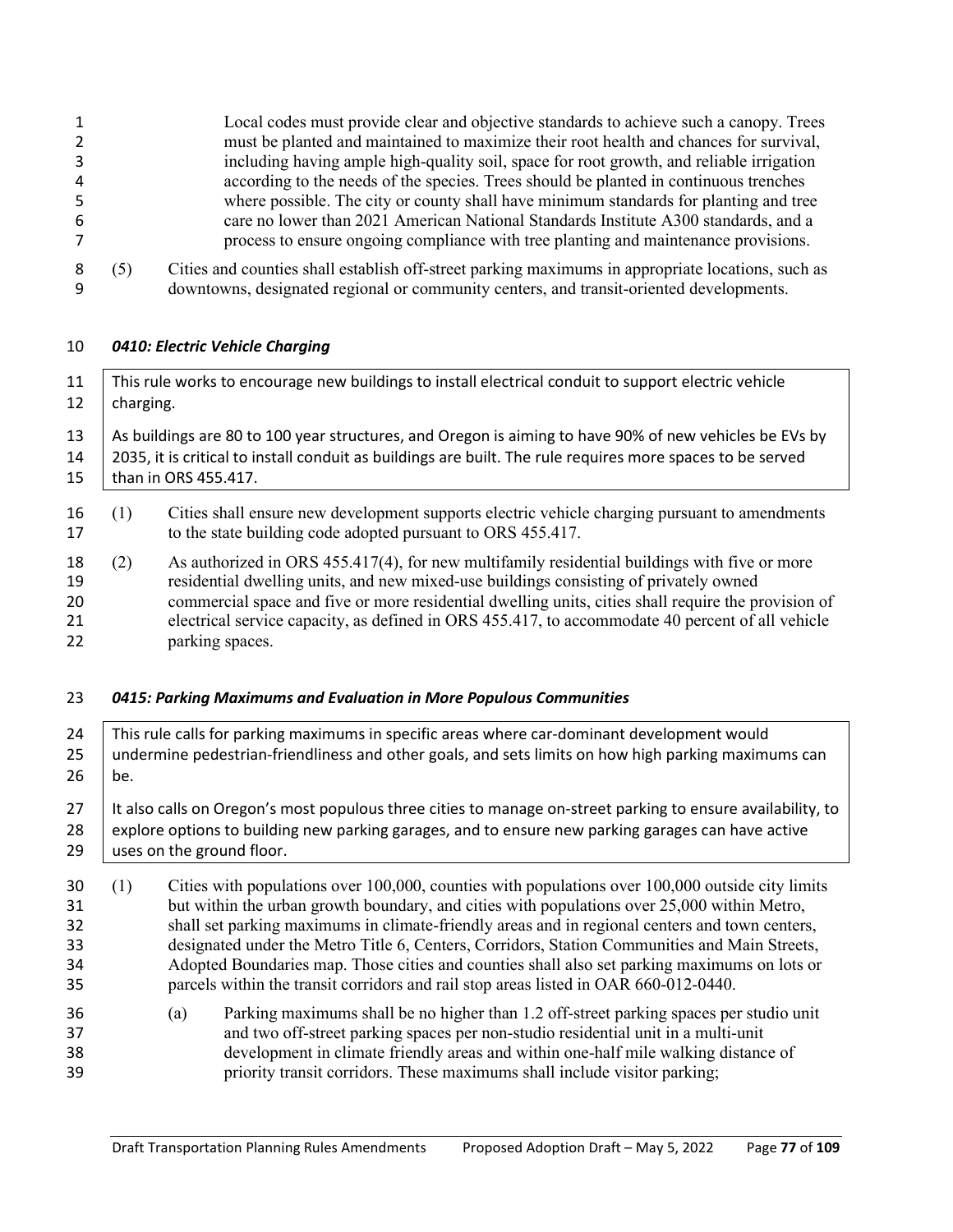| 3                                               |     |       | Parking maximums shall be no higher than five spaces per 1,000 square feet of floor<br>space for all commercial and retail uses other than automobile sales and repair, eating and<br>drinking establishments, and entertainment and commercial recreation uses;                                                                                                                                                                                                                                                                                                                                        |
|-------------------------------------------------|-----|-------|---------------------------------------------------------------------------------------------------------------------------------------------------------------------------------------------------------------------------------------------------------------------------------------------------------------------------------------------------------------------------------------------------------------------------------------------------------------------------------------------------------------------------------------------------------------------------------------------------------|
| 4<br>5                                          |     | (c)   | For land uses with more than 65,000 square feet of floor area, surface parking may not<br>consist of more area than the floor area of the building;                                                                                                                                                                                                                                                                                                                                                                                                                                                     |
| 6<br>$\overline{7}$<br>8<br>9<br>10<br>11<br>12 |     | (d)   | In setting parking maximums, cities and counties shall consider setting maximums equal<br>to or less than 150 percent of parking mandates in their adopted land use regulations in<br>effect as of January 1, 2020. A city or county that sets a higher parking maximum must<br>adopt findings for doing so. In no case shall the city or county exceed the limits in<br>subsections (a) through (c) in climate friendly areas and for developments on parcels or<br>lots within one-half mile of transit corridors and three-quarters mile of rail transit stops<br>listed in OAR $660-012-0440$ ; and |
| 13<br>14                                        |     | (e)   | Non-surface parking, such as tuck-under parking, underground and subsurface parking,<br>and parking structures may be exempted from the calculations in this section.                                                                                                                                                                                                                                                                                                                                                                                                                                   |
| 15<br>16                                        | (2) | rule: | Cities with populations over $200,000$ shall, in addition to the requirements in section $(1)$ of this                                                                                                                                                                                                                                                                                                                                                                                                                                                                                                  |
| 17<br>18<br>19<br>20<br>21                      |     | (a)   | Study the use of priced on-street timed parking spaces in those areas subject to OAR 660-<br>012-0435 or 660-012-0440. This study shall be conducted every three years or more<br>frequently. Cities shall adjust prices to ensure availability of on-street parking spaces at<br>all hours. This shall include all spaces in the city paid by minutes, hours, or day but need<br>not include spaces where a longer-term paid residential permit is required;                                                                                                                                           |
| 22<br>23<br>24                                  |     | (b)   | Use time limits or pricing to manage on-street parking spaces in an area at least one year<br>before authorizing any new structured parking on city-owned land including more than<br>100 spaces in that area after March 31, 2023;                                                                                                                                                                                                                                                                                                                                                                     |
| 25<br>26<br>27<br>28<br>29<br>30                |     | (c)   | Adopt procedures ensuring prior to approval of construction of additional structured<br>parking projects of more than 300 parking spaces designed to serve existing uses,<br>developer of that parking structure must implement transportation demand management<br>strategies for a period of at least six months designed to shift at least 10 percent of<br>existing vehicle trips ending within one-quarter mile of the proposed parking structure to<br>other modes; and                                                                                                                           |
| 31<br>32<br>33<br>34                            |     | (d)   | Adopt design requirements requiring applicants to demonstrate that the ground floor of<br>new private and public structured parking that fronts a public street and includes more<br>than 100 parking spaces would be convertible to other uses in the future, other than<br>driveways needed to access the garage.                                                                                                                                                                                                                                                                                     |
| 35                                              |     |       | 0420: Exemption for Communities without Parking Mandates                                                                                                                                                                                                                                                                                                                                                                                                                                                                                                                                                |
| 36<br>37                                        |     |       | This clarifies the remainder of the 0400 parking series of rules apply only to those communities choosing<br>to continue to mandate parking.                                                                                                                                                                                                                                                                                                                                                                                                                                                            |

- (1) Cities and counties that adopt land use regulations that do not include parking mandates are exempt from OAR 660-012-0425 through OAR 660-012-0450.
- (2) Cities and counties that retain land use regulations with parking mandates shall conform with 41 OAR 660-012-0425 through OAR 660-012-0450.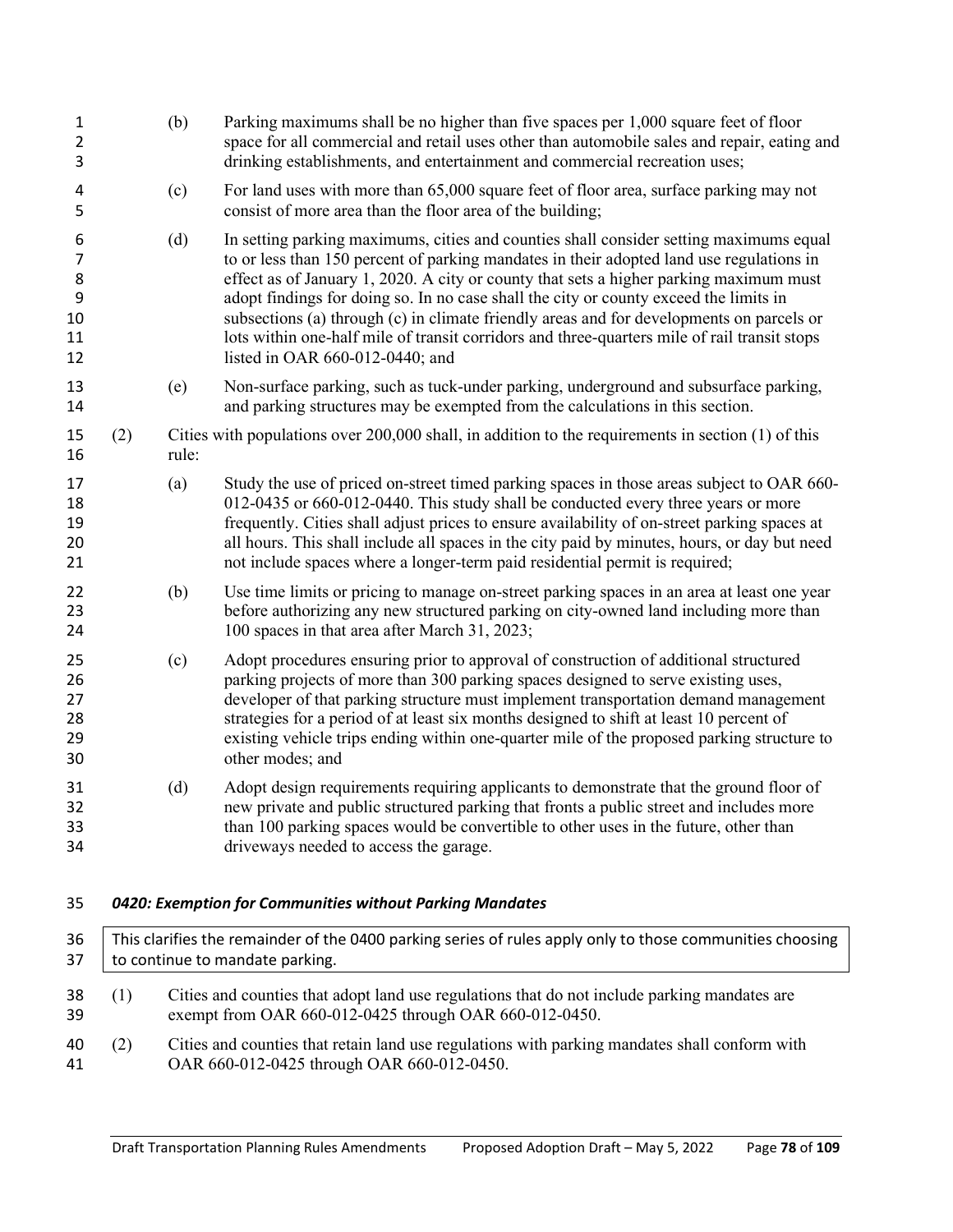# *0425: Reducing the Burden of Parking Mandates*

| $\overline{2}$<br>3      |     | This rule allows builders to meet parking mandates by a variety of approaches, including taking action to<br>reduce climate pollution.                                                                   |                                                                                                                                                                                                                                                                                                                                                                                                                                                       |  |  |
|--------------------------|-----|----------------------------------------------------------------------------------------------------------------------------------------------------------------------------------------------------------|-------------------------------------------------------------------------------------------------------------------------------------------------------------------------------------------------------------------------------------------------------------------------------------------------------------------------------------------------------------------------------------------------------------------------------------------------------|--|--|
| 4                        | (1) | Cities and counties shall adopt and enforce land use regulations as provided in this section:                                                                                                            |                                                                                                                                                                                                                                                                                                                                                                                                                                                       |  |  |
| 5                        |     | (a)                                                                                                                                                                                                      | Garages and carports may not be required for residential developments;                                                                                                                                                                                                                                                                                                                                                                                |  |  |
| 6                        |     | (b)                                                                                                                                                                                                      | Garage parking spaces shall count towards off-street parking mandates;                                                                                                                                                                                                                                                                                                                                                                                |  |  |
| 7                        |     | (c)                                                                                                                                                                                                      | Provision of shared parking shall be allowed to meet parking mandates;                                                                                                                                                                                                                                                                                                                                                                                |  |  |
| 8<br>9<br>10<br>11<br>12 |     | (d)                                                                                                                                                                                                      | Required parking spaces may be provided off-site, within 2,000 feet pedestrian travel of a<br>site. If any parking is provided on site, required parking for parking for people with<br>disabilities shall be on site. If all parking is off-site, parking for people with disabilities<br>must be located within the shortest possible distance of an accessible entrance via an<br>accessible path and no greater than 200 feet from that entrance; |  |  |
| 13<br>14<br>15           |     | (e)                                                                                                                                                                                                      | Parking mandates shall be reduced by one off-street parking space for each three<br>kilowatts of capacity in solar panels or wind power that will be provided in a<br>development;                                                                                                                                                                                                                                                                    |  |  |
| 16<br>17<br>18           |     | (f)                                                                                                                                                                                                      | Parking mandates shall be reduced by one off-street parking space for each dedicated car-<br>sharing parking space in a development. Dedicated car-sharing parking spaces shall count<br>as spaces for parking mandates;                                                                                                                                                                                                                              |  |  |
| 19<br>20                 |     | (g)                                                                                                                                                                                                      | Parking mandates shall be reduced by two off-street parking spaces for every electric<br>vehicle charging station provided in a development; and                                                                                                                                                                                                                                                                                                      |  |  |
| 21<br>22<br>23           |     | (h)                                                                                                                                                                                                      | Parking mandates shall be reduced by one off-street parking space for every two units in<br>a development above minimum requirements that are fully accessible to people with<br>mobility disabilities.                                                                                                                                                                                                                                               |  |  |
| 24                       | (2) |                                                                                                                                                                                                          | Any reductions under section (1) shall be cumulative and not capped.                                                                                                                                                                                                                                                                                                                                                                                  |  |  |
| 25<br>26<br>27           | (3) | Cities and counties that opt to retain parking mandates under OAR 660-012-0420 shall require the<br>parking for multi-family residential units in the areas in OAR 660-012-0440 be unbundled<br>parking. |                                                                                                                                                                                                                                                                                                                                                                                                                                                       |  |  |
| 28                       |     |                                                                                                                                                                                                          | 0430: Reduction of Parking Mandates for Development Types                                                                                                                                                                                                                                                                                                                                                                                             |  |  |
| 29<br>30<br>31           |     |                                                                                                                                                                                                          | This rule reduces parking mandates for housing, following the trend in planning practice and previous<br>Commission rulemaking on traditional missing middle housing types. The rule works to reduce<br>regulatory burdens for developing certain types of needed development, such as childcare facilities.                                                                                                                                          |  |  |
| 32<br>33                 | (1) |                                                                                                                                                                                                          | Cities and counties may not require more than one parking space per unit in residential<br>developments with more than one unit.                                                                                                                                                                                                                                                                                                                      |  |  |
| 34                       | (2) |                                                                                                                                                                                                          | Cities and counties may not require parking for the following development types:                                                                                                                                                                                                                                                                                                                                                                      |  |  |
| 35<br>36<br>37<br>38     |     | (a)                                                                                                                                                                                                      | Facilities and homes designed to serve people with psychosocial, physical, intellectual or<br>developmental disabilities, including but not limited to a: residential care facility,<br>residential training facility, residential treatment facility, residential training home,<br>residential treatment home, and conversion facility as defined in ORS 443.400;                                                                                   |  |  |
| 39                       |     | (b)                                                                                                                                                                                                      | Childcare facility as defined in ORS 329A.250;                                                                                                                                                                                                                                                                                                                                                                                                        |  |  |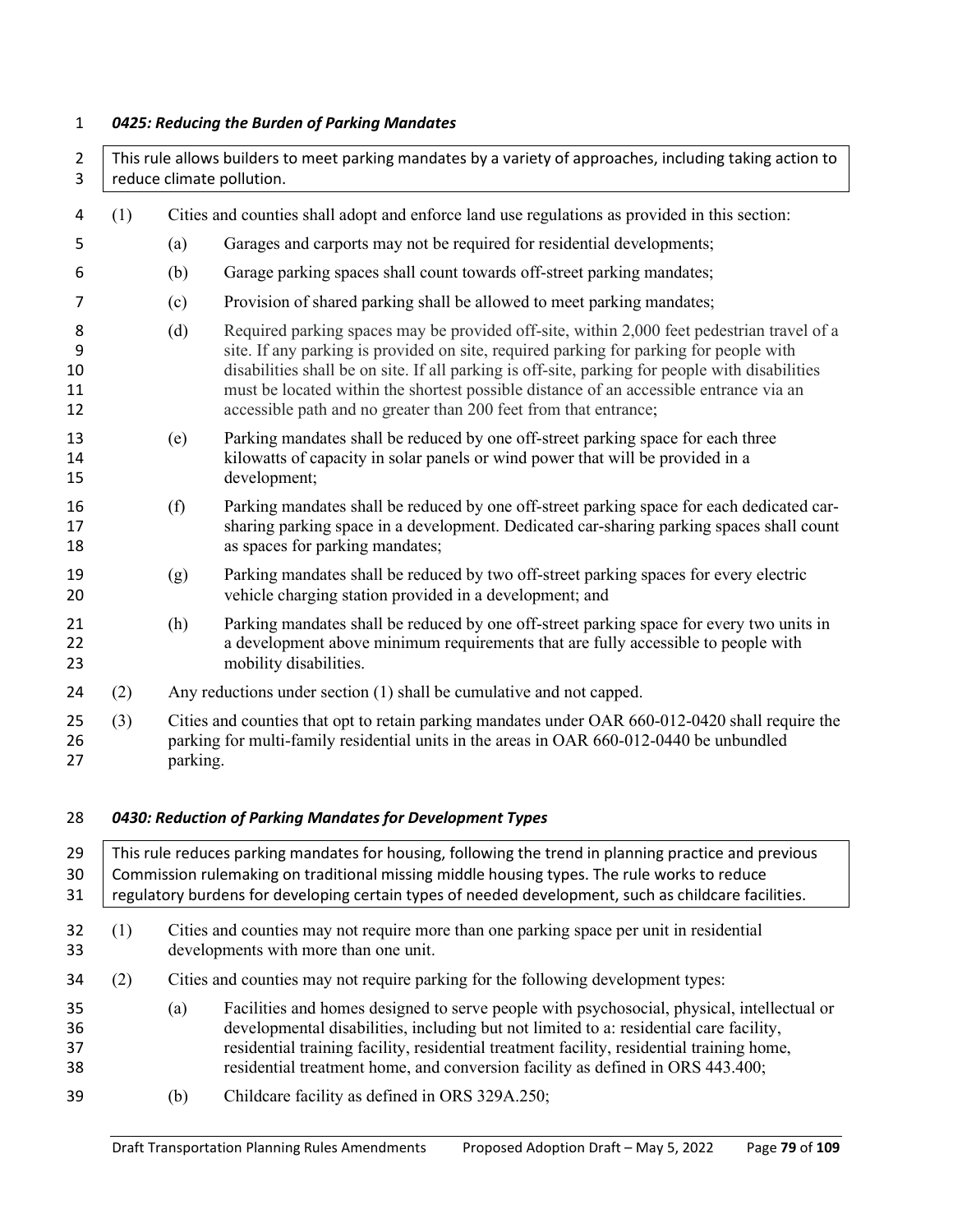| 1  | (c)  | Single-room occupancy housing;                                                |
|----|------|-------------------------------------------------------------------------------|
|    | (d)  | Residential units smaller than 750 square feet;                               |
| 3  | (e)  | Affordable housing as defined in OAR 660-039-0010;                            |
| 4  | († ) | Publicly supported housing as defined in ORS 456.250;                         |
| .5 | (Զ)  | Emergency and transitional shelters for people experiencing homelessness; and |
| -6 | (h)  | Domestic violence shelters.                                                   |
|    |      |                                                                               |

## *0435: Parking Reform in Climate Friendly Areas*

| 8<br>9<br>10               |                                                                                                                                                                                                                                                                                                                                                                                                                                                                          | This rule encourages parking reform in climate-friendly areas (and their Metro-area equivalent), which<br>tend to have lower demand for parking, and are targeted for more pedestrian-friendly development<br>patterns. |     |                                                                                                                                                                                                     |  |  |
|----------------------------|--------------------------------------------------------------------------------------------------------------------------------------------------------------------------------------------------------------------------------------------------------------------------------------------------------------------------------------------------------------------------------------------------------------------------------------------------------------------------|-------------------------------------------------------------------------------------------------------------------------------------------------------------------------------------------------------------------------|-----|-----------------------------------------------------------------------------------------------------------------------------------------------------------------------------------------------------|--|--|
| 11<br>12<br>13<br>14<br>15 | Cities and counties shall adopt land use regulations addressing parking mandates in climate<br>(1)<br>friendly areas as provided in OAR 660-012-0310. Cities and counties in Metro shall adopt land<br>use regulations addressing parking mandates in regional centers and town centers designated<br>under the Metro Title 6, Centers, Corridors, Station Communities and Main Streets, Adopted<br>Boundaries map. In each such area, cities and counties shall either: |                                                                                                                                                                                                                         |     |                                                                                                                                                                                                     |  |  |
| 16<br>17                   |                                                                                                                                                                                                                                                                                                                                                                                                                                                                          | (a)                                                                                                                                                                                                                     |     | Remove all parking mandates within the area and on parcels in its jurisdiction that<br>include land within one-quarter mile distance of those areas; or                                             |  |  |
| 18                         |                                                                                                                                                                                                                                                                                                                                                                                                                                                                          | (b)                                                                                                                                                                                                                     |     | Manage parking by:                                                                                                                                                                                  |  |  |
| 19<br>20                   |                                                                                                                                                                                                                                                                                                                                                                                                                                                                          |                                                                                                                                                                                                                         | (A) | Adopting a parking benefit district with paid on-street parking and some<br>revenues dedicated to public improvements in the area;                                                                  |  |  |
| 21<br>22                   |                                                                                                                                                                                                                                                                                                                                                                                                                                                                          |                                                                                                                                                                                                                         | (B) | Adopting land use amendments to require no more than one-half off-street<br>parking space per dwelling unit in the area; and                                                                        |  |  |
| 23<br>24                   |                                                                                                                                                                                                                                                                                                                                                                                                                                                                          |                                                                                                                                                                                                                         | (C) | Adopting land use regulations without parking mandates for commercial<br>developments.                                                                                                              |  |  |
| 25<br>26<br>27             | (2)                                                                                                                                                                                                                                                                                                                                                                                                                                                                      | parking.                                                                                                                                                                                                                |     | Cities and counties that opt to retain parking mandates under OAR 660-012-0400(2) shall require<br>the parking for multi-family residential units in the areas listed in section $(1)$ be unbundled |  |  |
| 28                         |                                                                                                                                                                                                                                                                                                                                                                                                                                                                          |                                                                                                                                                                                                                         |     | 0440: Parking Reform near Transit Corridors                                                                                                                                                         |  |  |
| 29<br>30                   |                                                                                                                                                                                                                                                                                                                                                                                                                                                                          |                                                                                                                                                                                                                         |     | This rule encourages parking reform near transit corridors and stops, where parking demand tends to be<br>lower, and are areas targeted for more pedestrian-friendly development patterns.          |  |  |
| 31<br>32                   | Cities and counties may not require parking spaces for developments on a lot or parcel within<br>(1)<br>three-quarters mile of rail transit stops.                                                                                                                                                                                                                                                                                                                       |                                                                                                                                                                                                                         |     |                                                                                                                                                                                                     |  |  |
| າາ                         | (2)                                                                                                                                                                                                                                                                                                                                                                                                                                                                      |                                                                                                                                                                                                                         |     | Citizen and counting move not on force negling mondates for developments within and holf mile of                                                                                                    |  |  |

 (2) Cities and counties may not enforce parking mandates for developments within one-half mile of frequent transit corridors, including:

(a) Priority transit corridors designated under OAR 660-012-0710;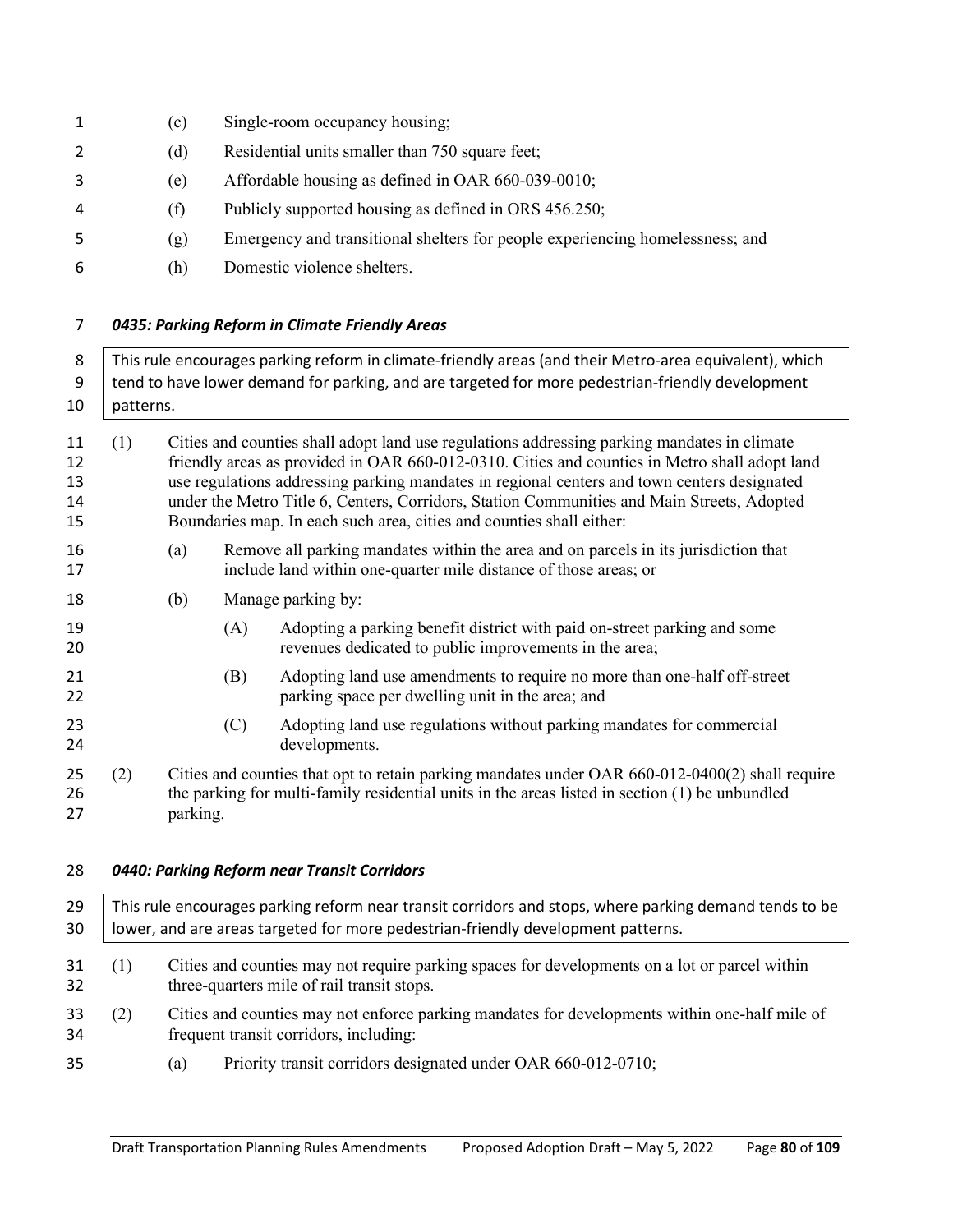| 1<br>$\overline{2}$        |     | (b)  |             | Bus service arriving with a scheduled frequency of at least four times an hour during<br>peak service; and                                                                                                                                                                                                                                                                                           |
|----------------------------|-----|------|-------------|------------------------------------------------------------------------------------------------------------------------------------------------------------------------------------------------------------------------------------------------------------------------------------------------------------------------------------------------------------------------------------------------------|
| 3<br>4                     |     | (c)  |             | The most frequent transit route or routes in the community if the scheduled frequency is<br>at least once per hour during peak service.                                                                                                                                                                                                                                                              |
| 5<br>6                     | (3) |      |             | Cities and counties may use either walking distance or straight-line distance in measuring<br>distances under sections $(1)$ and $(2)$ .                                                                                                                                                                                                                                                             |
| 7                          |     |      |             | 0445: Parking Management Alternative Approaches                                                                                                                                                                                                                                                                                                                                                      |
|                            |     |      |             |                                                                                                                                                                                                                                                                                                                                                                                                      |
| 8<br>9                     |     |      |             | For those communities not repealing parking mandates, this rule provides two options for improved<br>parking management: a fair parking policy approach, or a reduced regulation approach.                                                                                                                                                                                                           |
| 10<br>11<br>12<br>13       | (1) | (b). |             | In lieu of adopting land use regulations without parking mandates under OAR 660-012-0420,<br>cities and counties shall select and implement either a fair parking policy approach as provided in<br>subsection (a), or a reduced regulation parking management approach as provided in subsection                                                                                                    |
| 14<br>15                   |     | (a)  | provisions: | A fair parking policy approach shall include at least three of the following five                                                                                                                                                                                                                                                                                                                    |
| 16<br>17<br>18<br>19       |     |      | (A)         | A requirement that parking spaces for each residential unit in developments that<br>include five or more leased or sold residential units on a lot or parcel be<br>unbundled parking. Cities and counties may exempt townhouse and rowhouse<br>development from this requirement;                                                                                                                    |
| 20<br>21                   |     |      | (B)         | A requirement that parking spaces serving leased commercial developments be<br>unbundled parking;                                                                                                                                                                                                                                                                                                    |
| 22<br>23<br>24<br>25<br>26 |     |      | (C)         | A requirement for employers of 50 or more employees who provide free or<br>subsidized parking to their employees at the workplace provide a flexible<br>commute benefit of \$50 per month or the fair market value of that parking,<br>whichever is greater, to those employees eligible for that free or subsidized<br>parking who regularly commute via other modes instead of using that parking; |
| 27<br>28<br>29             |     |      | (D)         | A tax on the revenue from commercial parking lots collecting no less than 10<br>percent of income, with revenues dedicated to improving transportation<br>alternatives to drive-alone travel; and                                                                                                                                                                                                    |
| 30<br>31                   |     |      | (E)         | A reduction of parking mandates for new multifamily residential development to<br>no higher than one-half spaces per unit, including visitor parking.                                                                                                                                                                                                                                                |
| 32                         |     | (b)  |             | A reduced regulation parking management approach shall include all of the following:                                                                                                                                                                                                                                                                                                                 |
| 33<br>34                   |     |      | (A)         | A repeal of all parking mandates within one-half mile pedestrian travel of climate<br>friendly areas;                                                                                                                                                                                                                                                                                                |
| 35<br>36                   |     |      | (B)         | A repeal of parking mandates for transit-oriented development and mixed-use<br>development;                                                                                                                                                                                                                                                                                                          |
| 37<br>38<br>39             |     |      | (C)         | A repeal of parking mandates for group quarters, including but not limited to<br>dormitories, religious group quarters, adult care facilities, retirement homes, and<br>other congregate housing;                                                                                                                                                                                                    |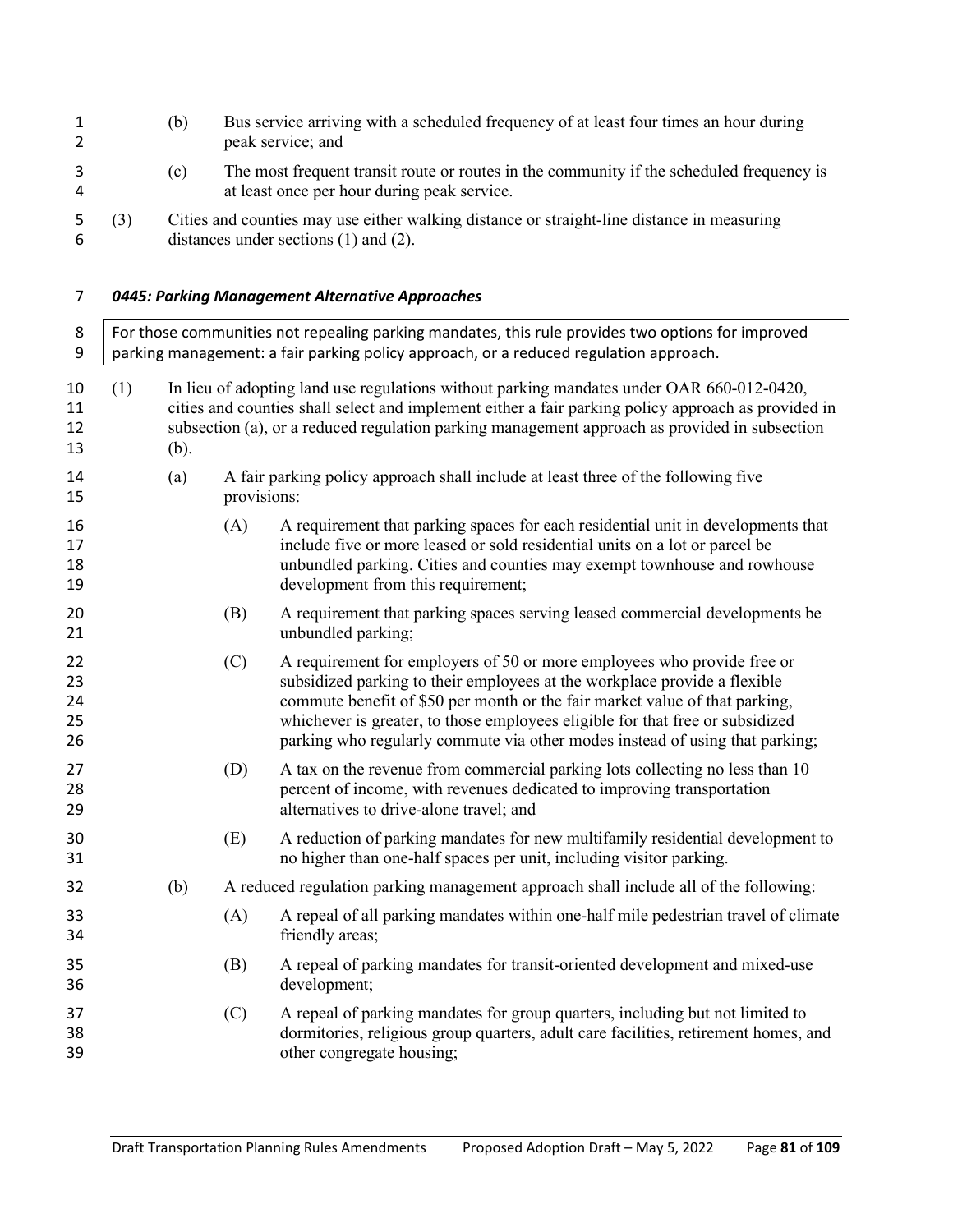| $\mathbf{1}$<br>$\overline{2}$<br>3 |       | (D)               | A repeal of parking mandates for studio apartments, one-bedroom apartments<br>and condominiums in residential developments of five or more units on a lot or<br>parcel;                                                                                                                                                     |
|-------------------------------------|-------|-------------------|-----------------------------------------------------------------------------------------------------------------------------------------------------------------------------------------------------------------------------------------------------------------------------------------------------------------------------|
| 4<br>5<br>6<br>7                    |       | (E)               | A repeal of parking mandates for change of use of, or redevelopment of,<br>buildings vacant for more than two years. Cities and counties may require<br>registration of a building as vacant two years prior to the waiving of parking<br>mandates;                                                                         |
| 8<br>9                              |       | (F)               | A repeal of requirements to provide additional parking for change of use or<br>redevelopment;                                                                                                                                                                                                                               |
| 10<br>11                            |       | (G)               | A repeal of parking mandates for expansion of existing businesses by less than<br>30 percent of a building footprint;                                                                                                                                                                                                       |
| 12<br>13<br>14                      |       | (H)               | A repeal of parking mandates for buildings within a National Historic District, on<br>the National Register of Historic Places, or on a local inventory of historic<br>resources or buildings;                                                                                                                              |
| 15<br>16                            |       | (I)               | A repeal of parking mandates for commercial properties that have fewer than ten<br>on-site employees or 3,000 square feet floor space;                                                                                                                                                                                      |
| 17<br>18                            |       | $\left( J\right)$ | A repeal of parking mandates for developments built under the Oregon<br>Residential Reach Code;                                                                                                                                                                                                                             |
| 19<br>20<br>21<br>22                |       | (K)               | A repeal of parking mandates for developments seeking certification under any<br>Leadership in Energy and Environmental Design (LEED) rating system, as<br>evidenced by either proof of pre-certification or registration and submittal of a<br>complete scorecard;                                                         |
| 23                                  |       | (L)               | A repeal of parking mandates for schools;                                                                                                                                                                                                                                                                                   |
| 24                                  |       | (M)               | A repeal of parking mandates for bars and taverns;                                                                                                                                                                                                                                                                          |
| 25<br>26                            |       | (N)               | Setting parking maximums consistent with OAR 660-012-0415(1),<br>notwithstanding populations listed in that section; and                                                                                                                                                                                                    |
| 27<br>28                            |       | (0)               | Designation of at least one residential parking district or parking benefit district<br>where on-street parking is managed through permits, payments, or time limits.                                                                                                                                                       |
| 29                                  | (2)   |                   | Cities and counties may change their selection between subsections $(1)(a)$ and $(b)$ at any time.                                                                                                                                                                                                                          |
| 30                                  |       |                   | 0450: Parking Management in More Populous Communities                                                                                                                                                                                                                                                                       |
| 31<br>32<br>33                      | 0012. |                   | The rule aims to ensure populous communities better understand and manage their existing on-street<br>parking supply before requiring new parking. It is phased in via a schedule provided in OAR 660-012-                                                                                                                  |
| 34                                  | (1)   |                   | Cities with populations over 100,000 shall either:                                                                                                                                                                                                                                                                          |
| 35                                  |       | (a)               | Adopt land use regulations without parking mandates; or                                                                                                                                                                                                                                                                     |
| 36<br>37<br>38<br>39                |       | (b)               | Price at least 10 percent of on-street parking spaces, and report the percentage of on-<br>street parking spaces that are priced as provided in OAR 660-012-0900. Residential<br>parking permits priced at lower than \$15 per month, 50 cents per day per space, or<br>equivalent amounts do not count towards this total. |
| 40                                  | (2)   |                   | Cities may change their selection made between subsections $(1)(a)$ or $(b)$ at any time.                                                                                                                                                                                                                                   |
|                                     |       |                   |                                                                                                                                                                                                                                                                                                                             |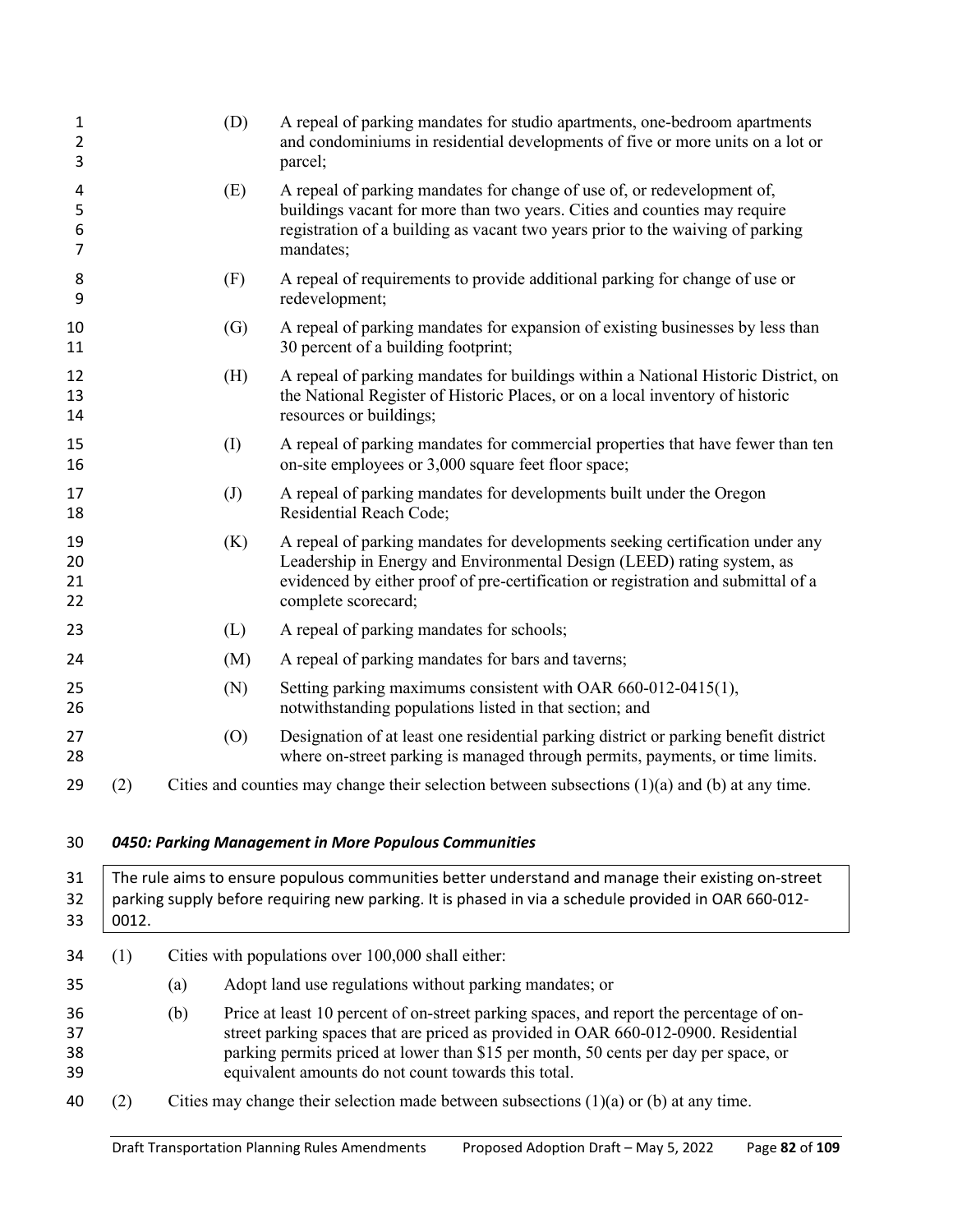## **New Rules 0500-0520: Pedestrian System**

| $\overline{2}$<br>3<br>4<br>5 | This part of the Transportation Planning Rules relates to planning for the pedestrian system. The<br>pedestrian system is intended to serve people walking, as well as people using mobility devices or other<br>vehicles that operate at a pedestrian speed and scale. Larger and faster vehicles are served through the<br>bicycle system. |                                                                                                                                                                                                                                                                                                                                                                                                                |                                                                                                                                                                                      |  |  |
|-------------------------------|----------------------------------------------------------------------------------------------------------------------------------------------------------------------------------------------------------------------------------------------------------------------------------------------------------------------------------------------|----------------------------------------------------------------------------------------------------------------------------------------------------------------------------------------------------------------------------------------------------------------------------------------------------------------------------------------------------------------------------------------------------------------|--------------------------------------------------------------------------------------------------------------------------------------------------------------------------------------|--|--|
| 6                             |                                                                                                                                                                                                                                                                                                                                              |                                                                                                                                                                                                                                                                                                                                                                                                                | These rules, as provided in draft rule 660-012-0011, only apply in metropolitan areas.                                                                                               |  |  |
| 7                             |                                                                                                                                                                                                                                                                                                                                              |                                                                                                                                                                                                                                                                                                                                                                                                                | 0500: Pedestrian System Planning                                                                                                                                                     |  |  |
| 8<br>9<br>10                  | This rule is the umbrella rule that describes how cities must plan for their pedestrian transportation<br>system. Cities and counties must plan for a pedestrian system that provides safe and comfortable access<br>for most trips under one mile.                                                                                          |                                                                                                                                                                                                                                                                                                                                                                                                                |                                                                                                                                                                                      |  |  |
| 11<br>12<br>13<br>14<br>15    | (1)                                                                                                                                                                                                                                                                                                                                          | Transportation system plans must include a pedestrian system element that meets the<br>requirements of this rule. For the purposes of this division, the pedestrian system is intended to<br>serve people walking, mobility devices, or other devices that operate at a similar speed and scale<br>as people walking. The pedestrian system is intended to serve most short trips under one mile in<br>cities. |                                                                                                                                                                                      |  |  |
| 16                            | (2)                                                                                                                                                                                                                                                                                                                                          |                                                                                                                                                                                                                                                                                                                                                                                                                | A pedestrian system element must include the following elements:                                                                                                                     |  |  |
| 17<br>18                      |                                                                                                                                                                                                                                                                                                                                              | (a)                                                                                                                                                                                                                                                                                                                                                                                                            | The complete pedestrian system as described in section (3) of this rule that includes the<br>full buildout of the pedestrian system within the urban growth boundary;                |  |  |
| 19<br>20                      |                                                                                                                                                                                                                                                                                                                                              | (b)                                                                                                                                                                                                                                                                                                                                                                                                            | Identification of gaps and deficiencies in the pedestrian system as described in section<br>(4);                                                                                     |  |  |
| 21                            |                                                                                                                                                                                                                                                                                                                                              | (c)                                                                                                                                                                                                                                                                                                                                                                                                            | Locations of key pedestrian destinations as described in OAR 660-012-0360; and                                                                                                       |  |  |
| 22                            |                                                                                                                                                                                                                                                                                                                                              | (d)                                                                                                                                                                                                                                                                                                                                                                                                            | A list of prioritized pedestrian system projects as described in OAR 660-012-0520.                                                                                                   |  |  |
| 23<br>24                      | (3)                                                                                                                                                                                                                                                                                                                                          |                                                                                                                                                                                                                                                                                                                                                                                                                | The complete pedestrian system is the full buildout of a complete pedestrian system within the<br>planning area. A city or county determines the complete pedestrian system plan by: |  |  |
| 25                            |                                                                                                                                                                                                                                                                                                                                              | (a)                                                                                                                                                                                                                                                                                                                                                                                                            | Using the pedestrian system inventory developed under OAR 660-012-0505 as a base;                                                                                                    |  |  |
| 26<br>27                      |                                                                                                                                                                                                                                                                                                                                              | (b)                                                                                                                                                                                                                                                                                                                                                                                                            | Adding the minimum pedestrian facilities to places that do not presently meet the<br>minimum pedestrian system requirements in OAR 660-012-0510; and                                 |  |  |

- (c) Adding enhanced facilities above the minimum pedestrian system requirements where the city or county finds that enhanced facilities are necessary or desirable to meet the goals of the jurisdiction's comprehensive plan.
- (4) Cities and counties shall identify gaps and deficiencies in the pedestrian system by comparing the complete pedestrian system plan with the pedestrian system inventory developed under OAR 660-012-0505. Cities or counties must include any part of the complete pedestrian system not presently built to the standard in the complete pedestrian system plan as a gap or deficiency.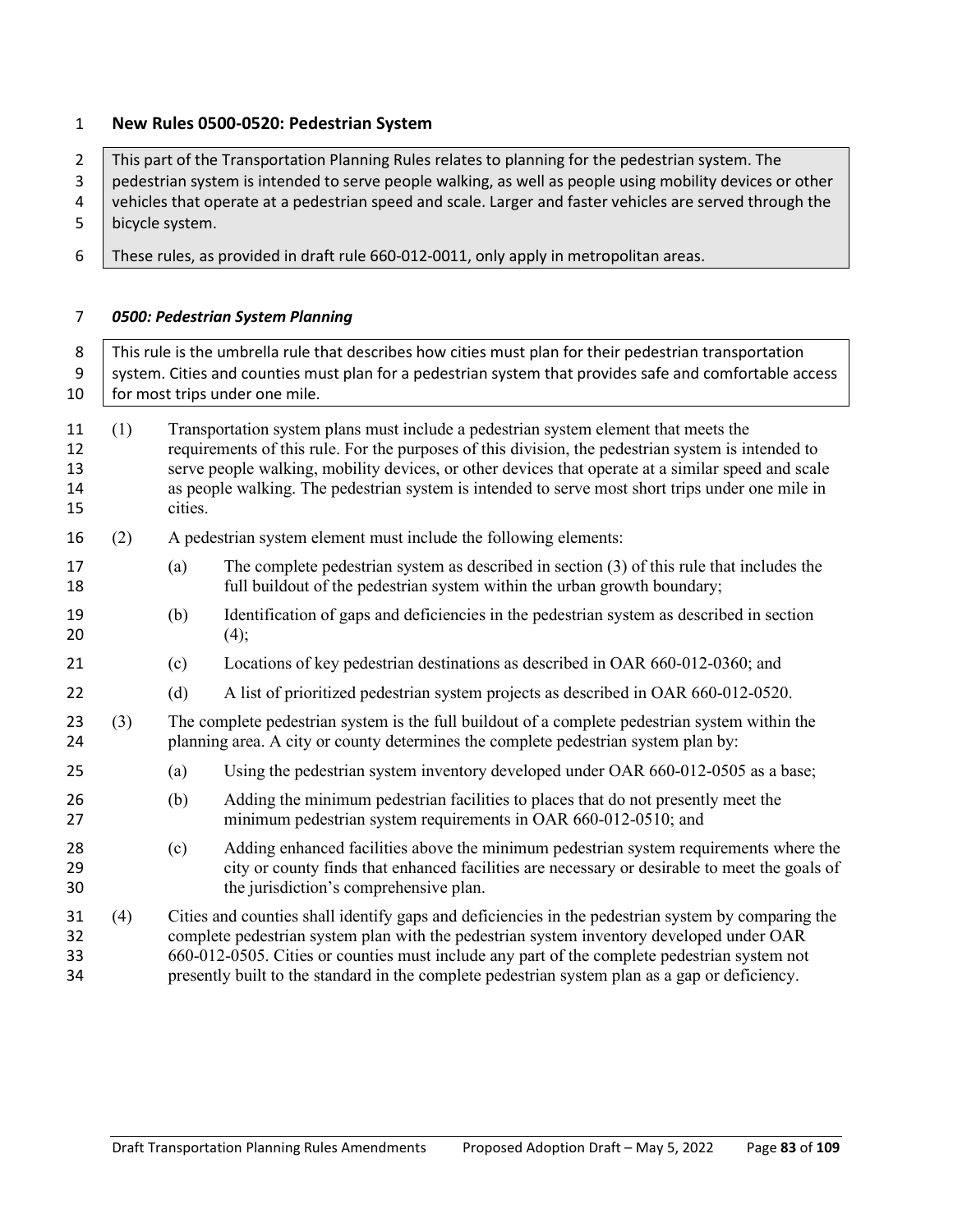# *0505: Pedestrian System Inventory*

| $\overline{2}$             | This rule describes how cities must inventory their pedestrian system. |                                                                                                                                                                                                                                                                                                                                                                                                                                                                                                      |                                                                                                                                                                                                                                                       |  |  |
|----------------------------|------------------------------------------------------------------------|------------------------------------------------------------------------------------------------------------------------------------------------------------------------------------------------------------------------------------------------------------------------------------------------------------------------------------------------------------------------------------------------------------------------------------------------------------------------------------------------------|-------------------------------------------------------------------------------------------------------------------------------------------------------------------------------------------------------------------------------------------------------|--|--|
| 3<br>4<br>5<br>6           | (1)                                                                    | Pedestrian system inventories must include information on pedestrian facilities and street<br>crossings for all areas within climate friendly areas, within Metro Region 2040 centers, within<br>one-quarter mile of all schools, and along all arterials and collectors. Pedestrian system<br>inventories must also include information on all pedestrian facilities, including shared use paths.                                                                                                   |                                                                                                                                                                                                                                                       |  |  |
| 7                          |                                                                        | (a)                                                                                                                                                                                                                                                                                                                                                                                                                                                                                                  | Inventories of pedestrian facilities must include information on width and condition.                                                                                                                                                                 |  |  |
| 8<br>9                     |                                                                        | (b)                                                                                                                                                                                                                                                                                                                                                                                                                                                                                                  | Inventories of street crossings must include crossing distances, the type of crossing,<br>closed crossings, curb ramps, and distance between crossings.                                                                                               |  |  |
| 10<br>11<br>12<br>13<br>14 | (2)                                                                    | Pedestrian system inventories must include the crash risk factors of inventoried pedestrian<br>facilities, including but not limited to speed, volume, and roadway width. Pedestrian system<br>inventories must also include the location of all reported injuries and deaths of people walking or<br>using a mobility device. This must include all reported incidents from the most recent five years<br>prior of available data prior to the year of adoption of the pedestrian system inventory. |                                                                                                                                                                                                                                                       |  |  |
| 15                         |                                                                        |                                                                                                                                                                                                                                                                                                                                                                                                                                                                                                      | 0510: Pedestrian System Requirements                                                                                                                                                                                                                  |  |  |
| 16<br>17                   |                                                                        |                                                                                                                                                                                                                                                                                                                                                                                                                                                                                                      | This rule provides the minimum requirements for the planned pedestrian system. Cities may choose to<br>exceed the standards in this rule.                                                                                                             |  |  |
| 18<br>19                   | (1)                                                                    |                                                                                                                                                                                                                                                                                                                                                                                                                                                                                                      | This rule describes the minimum planned pedestrian facilities that must be included in plans.<br>Cities and counties may choose to exceed the requirements in this rule.                                                                              |  |  |
| 20<br>21                   | (2)                                                                    |                                                                                                                                                                                                                                                                                                                                                                                                                                                                                                      | Pedestrian facility owners must design, build, and maintain pedestrian facilities to allow<br>comfortable travel for all people, including people with disabilities.                                                                                  |  |  |
| 22<br>23                   | (3)                                                                    |                                                                                                                                                                                                                                                                                                                                                                                                                                                                                                      | All streets and highways, other than expressways, shall have pedestrian facilities, as provided in<br>ORS 366.514.                                                                                                                                    |  |  |
| 24                         |                                                                        | (a)                                                                                                                                                                                                                                                                                                                                                                                                                                                                                                  | Pedestrian facilities must be planned for both sides of each street.                                                                                                                                                                                  |  |  |
| 25<br>26                   |                                                                        | (b)                                                                                                                                                                                                                                                                                                                                                                                                                                                                                                  | Cities shall plan for enhanced pedestrian facilities such as wide, protected sidewalks and<br>pedestrian zones, such as plazas, in the following contexts:                                                                                            |  |  |
| 27                         |                                                                        |                                                                                                                                                                                                                                                                                                                                                                                                                                                                                                      | Along high volume or high-speed streets;<br>(A)                                                                                                                                                                                                       |  |  |
| 28                         |                                                                        |                                                                                                                                                                                                                                                                                                                                                                                                                                                                                                      | (B) In climate friendly areas and Metro Region 2040 centers;                                                                                                                                                                                          |  |  |
| 29                         |                                                                        |                                                                                                                                                                                                                                                                                                                                                                                                                                                                                                      | (C)<br>In areas with concentrations of underserved populations.                                                                                                                                                                                       |  |  |
| 30<br>31<br>32             |                                                                        | (c)                                                                                                                                                                                                                                                                                                                                                                                                                                                                                                  | A substantial portion of the right-of-way in climate friendly areas and Metro Region 2040<br>centers must be dedicated to pedestrian uses, including but not limited to sidewalks,<br>pedestrian plazas, and protective buffers.                      |  |  |
| 33<br>34<br>35             |                                                                        | (d)                                                                                                                                                                                                                                                                                                                                                                                                                                                                                                  | Cities shall plan for enhanced tree canopy and other infrastructure that uses natural and<br>living materials in pedestrian spaces in climate friendly areas, Metro Region 2040<br>centers, and areas with concentrations of underserved populations. |  |  |
| 36<br>37<br>38             | (4)                                                                    | Off-street multi-use paths must be designed to permit comfortable joint or separated use for<br>people walking, using mobility devices, and cycling. Separated areas for higher speeds and low<br>speeds shall be provided when there is high anticipated use of the path.                                                                                                                                                                                                                           |                                                                                                                                                                                                                                                       |  |  |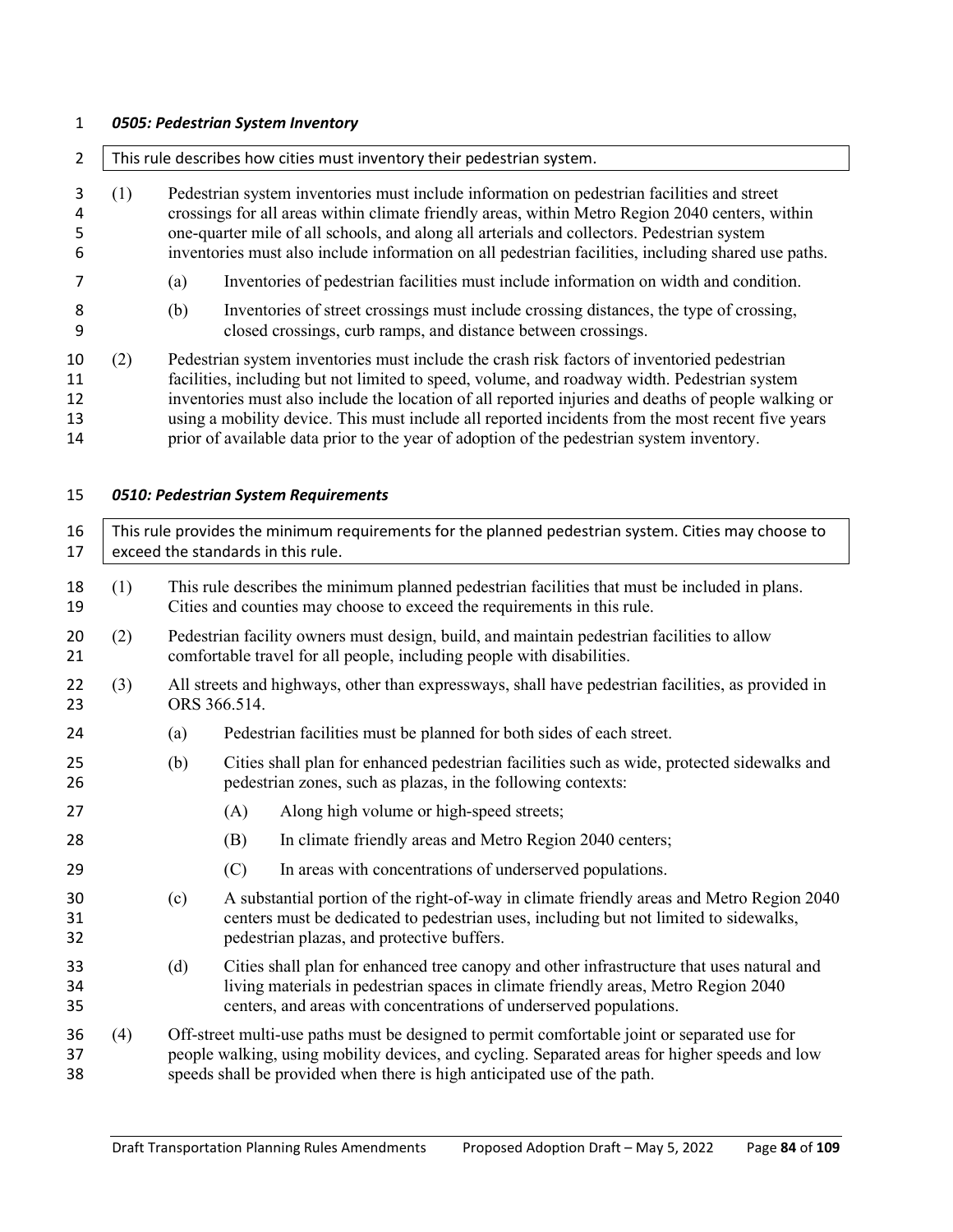| 1<br>$\overline{2}$<br>3<br>4    | (5) |     | Enhanced crossings are pedestrian facilities to cross streets or highways that provide a high level<br>of safety and priority to people crossing the street. Enhanced crossings must have adequate<br>nighttime illumination to see pedestrians from all vehicular approaches. Enhanced crossings must<br>be provided, at minimum, in the following locations:                                                                                                                           |
|----------------------------------|-----|-----|------------------------------------------------------------------------------------------------------------------------------------------------------------------------------------------------------------------------------------------------------------------------------------------------------------------------------------------------------------------------------------------------------------------------------------------------------------------------------------------|
| 5<br>6                           |     | (a) | Closely spaced along arterial streets in climate friendly areas and Metro Region 2040<br>centers;                                                                                                                                                                                                                                                                                                                                                                                        |
| 7<br>8                           |     | (b) | Near transit stops on local access priority arterial segments, or collector streets in a<br>climate friendly area or Metro Region 2040 center, or on a priority transit corridor;                                                                                                                                                                                                                                                                                                        |
| 9                                |     | (c) | At off-street path crossings; and                                                                                                                                                                                                                                                                                                                                                                                                                                                        |
| 10                               |     | (d) | In areas with concentrations of underserved populations.                                                                                                                                                                                                                                                                                                                                                                                                                                 |
| 11<br>12                         | (6) |     | Cities may take exemptions to the requirements in this rule through findings in the transportation<br>system plan, for each location where an exemption is desired, for the following reasons:                                                                                                                                                                                                                                                                                           |
| 13<br>14<br>15<br>16<br>17<br>18 |     | (a) | A city may plan for a pedestrian facility on one side of local streets in locations where<br>topography or other barriers would make it difficult to build a pedestrian facility on the<br>other side of the street, or where existing and planned land uses make it unnecessary to<br>provide pedestrian access to the other side of the street. Street crossings must be provided<br>near each end of sections where there is a pedestrian facility on only one side of the<br>street. |
| 19<br>20<br>21                   |     | (b) | A city or county may plan for no dedicated pedestrian facilities on very slow speed local<br>streets that are sufficiently narrow, and carry little or no vehicular traffic, so that<br>pedestrians are the primary users of the street.                                                                                                                                                                                                                                                 |

*0520: Pedestrian System Projects*

| 23                   |     | This rule guides cities in determining the list of pedestrian system projects.                                                                                                                                                                                                                                                              |                                                                                                                                                                                                       |  |  |
|----------------------|-----|---------------------------------------------------------------------------------------------------------------------------------------------------------------------------------------------------------------------------------------------------------------------------------------------------------------------------------------------|-------------------------------------------------------------------------------------------------------------------------------------------------------------------------------------------------------|--|--|
| 24<br>25             | (1) |                                                                                                                                                                                                                                                                                                                                             | Cities and counties shall develop a list of pedestrian system projects that would address all the<br>gaps and deficiencies in the pedestrian system identified by the city under OAR 660-012-0500(4). |  |  |
| 26<br>27<br>28<br>29 | (2) | Cities and counties shall develop pedestrian project prioritization factors that are able to sort the<br>list of pedestrian system projects into a prioritized list of pedestrian system projects. Cities must<br>develop pedestrian project prioritization factors by engaging underserved populations as provided<br>in OAR 660-012-0130. |                                                                                                                                                                                                       |  |  |
| 30                   | (3) |                                                                                                                                                                                                                                                                                                                                             | Cities and counties shall use the following factors when prioritizing pedestrian system projects:                                                                                                     |  |  |
| 31                   |     | (a)                                                                                                                                                                                                                                                                                                                                         | Pedestrian system investments in climate friendly areas and Metro Region 2040 centers;                                                                                                                |  |  |
| 32                   |     | (b)                                                                                                                                                                                                                                                                                                                                         | Pedestrian system investments in areas with concentrations of underserved populations;                                                                                                                |  |  |
| 33<br>34             |     | (c)                                                                                                                                                                                                                                                                                                                                         | Pedestrian system investments in areas with pedestrian safety risk factors such as<br>roadways with high speeds and high traffic volumes;                                                             |  |  |
| 35<br>36             |     | (d)                                                                                                                                                                                                                                                                                                                                         | Pedestrian system investments in areas with reported crashes involving pedestrian serious<br>injuries and deaths;                                                                                     |  |  |
| 37<br>38             |     | (e)                                                                                                                                                                                                                                                                                                                                         | Pedestrian system investments that provide access to key pedestrian destinations as<br>provided in OAR 660-012-0360;                                                                                  |  |  |
| 39<br>40             |     | (f)                                                                                                                                                                                                                                                                                                                                         | Pedestrian system investments that will connect to, fill gaps in, and expand the existing<br>pedestrian network;                                                                                      |  |  |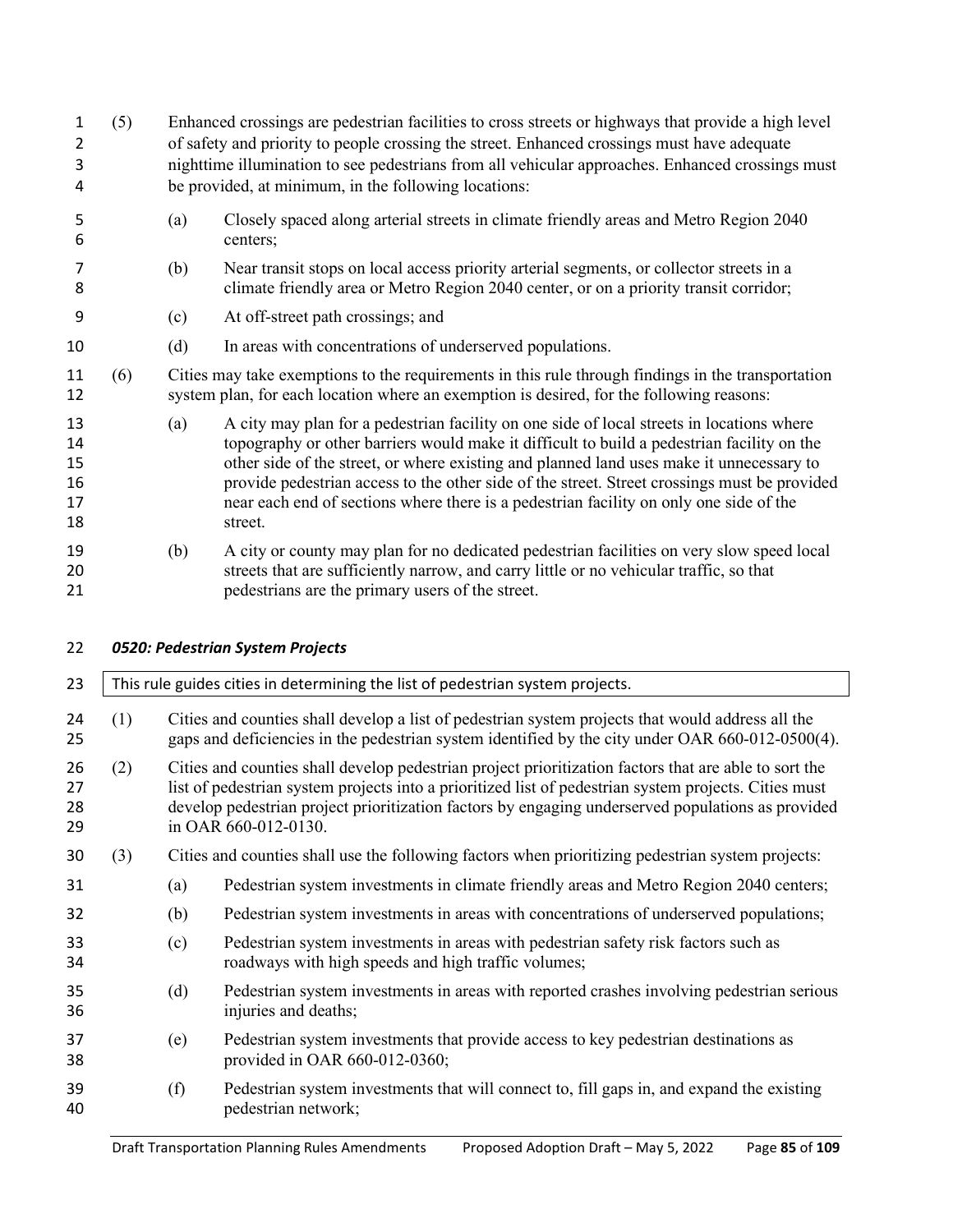- (g) Pedestrian system investments that prioritize pedestrian travel consistent with the prioritization factors in OAR 660-012-0155; and
- (h) Where applicable, pedestrian system investments that implement a scenario plan approved by order as provided in OAR 660-044-0120.
- (4) The transportation system plan must include a description of the prioritization factors and method of prioritizing pedestrian projects used to develop the prioritized list of pedestrian system projects.

# **New Rules 0600-0630: Bicycle System**

9 This part of the Transportation Planning Rules relates to planning for a safe, accessible, and connected bicycle system. The bicycle system is intended to serve people riding bicycles, as well as people using 11 other types of vehicles that operate at a bicycle speed and scale. These rules also include updated 12 | requirements for bicycle parking.

- 
- These rules, as provided in draft rule 660-012-0011, only apply in metropolitan areas.

# *0600: Bicycle System Planning*

| 15<br>16<br>17                   | This rule, and subsequent rules, describe how cities must plan for a safe, accessible, and connected<br>bicycle network that serves a variety of users. The rule requires a bicycle system element that provides<br>for a substantial portion of short urban trips under 3 miles to be by bicycle. |                                                                                                                                                                                                                                                                                                                                                                                                                                                                                                                                                                                           |                                                                                                                                                                                                                               |  |
|----------------------------------|----------------------------------------------------------------------------------------------------------------------------------------------------------------------------------------------------------------------------------------------------------------------------------------------------|-------------------------------------------------------------------------------------------------------------------------------------------------------------------------------------------------------------------------------------------------------------------------------------------------------------------------------------------------------------------------------------------------------------------------------------------------------------------------------------------------------------------------------------------------------------------------------------------|-------------------------------------------------------------------------------------------------------------------------------------------------------------------------------------------------------------------------------|--|
| 18<br>19<br>20<br>21<br>22<br>23 | (1)                                                                                                                                                                                                                                                                                                | Transportation system plans must include a bicycle system element that meets the requirements<br>of this rule. The bicycle system must be designed to provide safe and comfortable routes for a<br>range of users and abilities. For the purposes of this division, the bicycle system is intended to<br>serve people riding bicycles and other vehicles that operate at a similar speed and scale to people<br>riding bicycles. These vehicles include, but are not limited to: electric bicycles, kick-style and<br>electric scooters, and skateboards; and do not include motorcycles. |                                                                                                                                                                                                                               |  |
| 24                               | (2)                                                                                                                                                                                                                                                                                                | A bicycle system element must include the following elements:                                                                                                                                                                                                                                                                                                                                                                                                                                                                                                                             |                                                                                                                                                                                                                               |  |
| 25<br>26                         |                                                                                                                                                                                                                                                                                                    | (a)                                                                                                                                                                                                                                                                                                                                                                                                                                                                                                                                                                                       | The complete bicycle system as described in section (3) that includes the full buildout of<br>the bicycle system within the urban growth boundary;                                                                            |  |
| 27                               |                                                                                                                                                                                                                                                                                                    | (b)                                                                                                                                                                                                                                                                                                                                                                                                                                                                                                                                                                                       | Identification of gaps and deficiencies in the bicycle system as described in section (4);                                                                                                                                    |  |
| 28                               |                                                                                                                                                                                                                                                                                                    | (c)                                                                                                                                                                                                                                                                                                                                                                                                                                                                                                                                                                                       | Locations of key bicycle destinations as described in OAR 660-012-0360; and                                                                                                                                                   |  |
| 29                               |                                                                                                                                                                                                                                                                                                    | (d)                                                                                                                                                                                                                                                                                                                                                                                                                                                                                                                                                                                       | A list of prioritized bicycle system projects as described in OAR 660-012-0620.                                                                                                                                               |  |
| 30<br>31                         | (3)                                                                                                                                                                                                                                                                                                |                                                                                                                                                                                                                                                                                                                                                                                                                                                                                                                                                                                           | The complete bicycle system is the full buildout of a complete bicycle system within the planning<br>area. A city or county determines the complete bicycle system plan by:                                                   |  |
| 32                               |                                                                                                                                                                                                                                                                                                    | (a)                                                                                                                                                                                                                                                                                                                                                                                                                                                                                                                                                                                       | Using the bicycle system inventory developed under OAR 660-012-0605 as a base;                                                                                                                                                |  |
| 33<br>34                         |                                                                                                                                                                                                                                                                                                    | (b)                                                                                                                                                                                                                                                                                                                                                                                                                                                                                                                                                                                       | Adding the minimum bicycle facilities to places that do not presently meet the minimum<br>bicycle system requirements in OAR 660-012-0610; and                                                                                |  |
| 35<br>36<br>37                   |                                                                                                                                                                                                                                                                                                    | (c)                                                                                                                                                                                                                                                                                                                                                                                                                                                                                                                                                                                       | Adding enhanced facilities above the minimum bicycle system requirements where the<br>city or county finds that enhanced facilities are necessary or desirable to meet the goals of<br>the jurisdiction's comprehensive plan. |  |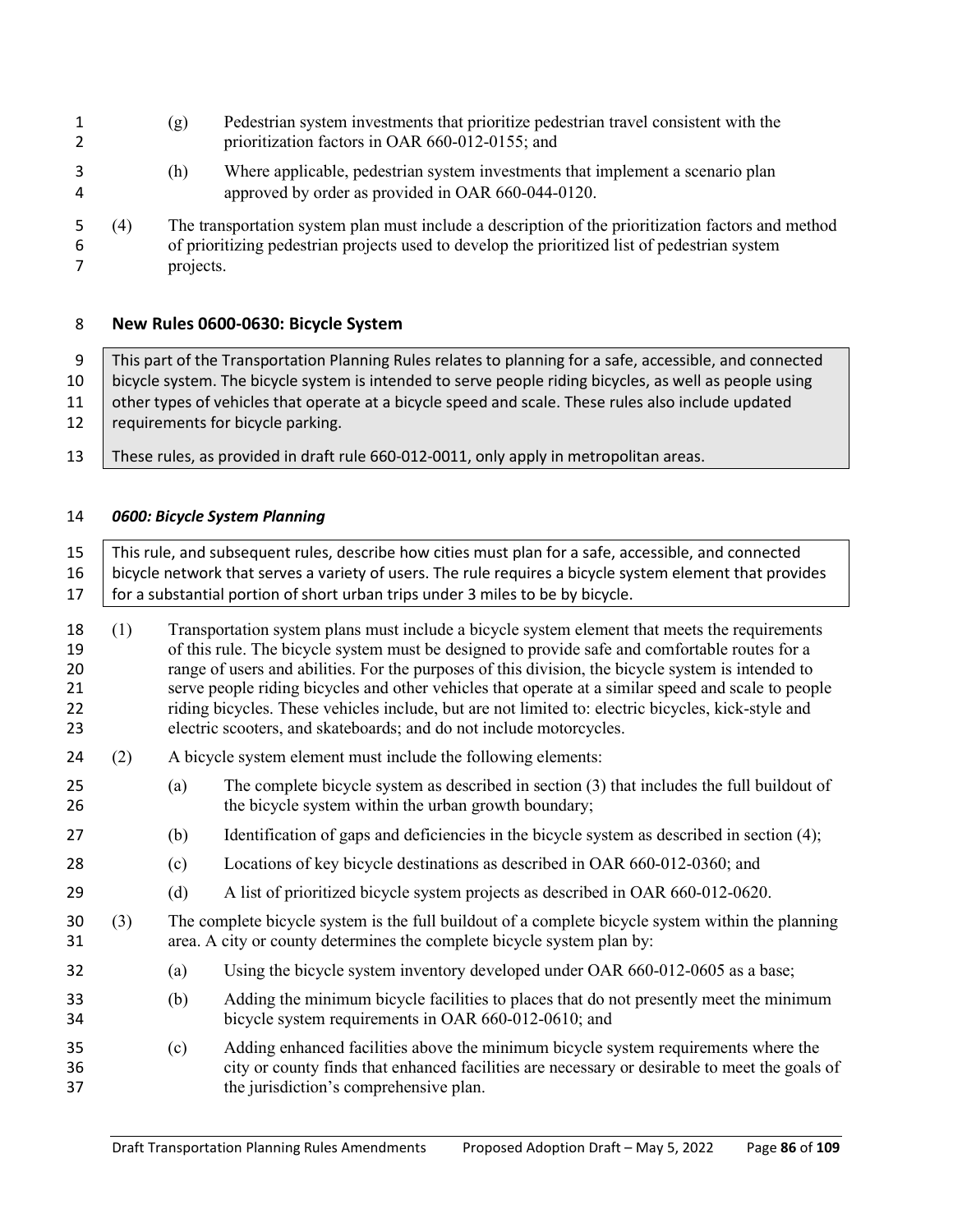(4) Cities and counties shall identify gaps and deficiencies in the bicycle system by comparing the complete bicycle system with the bicycle system inventory developed under OAR 660-012-0605. Cities must include any part of the complete bicycle system not presently built to the standard in the complete bicycle plan as a gap or deficiency.

### *0605: Bicycle System Inventory*

 This rule describes how cities must inventory their bicycle system. The rule requires an inventory of bicycle facilities in key areas, including multi-use paths. (1) Bicycle system inventories must include information on bicycle lanes, bicycle routes, accessways, paths, and other types of bicycle facilities, including pedestrian facilities that may be used by bicycles. Inventories must include information on width, type, and condition. (2) Bicycle system inventories must include information on bicycle facilities of all types within climate friendly areas, within Metro Region 2040 centers, within one-quarter mile of all schools, on bicycle boulevards, and along all arterials and collectors. (3) Bicycle system inventories must include the crash risk factors of inventoried bicycle facilities, including but not limited to speed, volume, separation, and roadway width. Bicycle system inventories must also include the location of all reported injuries and deaths of people on bicycles. This must include all reported incidents from the most recent five years prior of available data prior to the year of adoption of the bicycle system inventory.

#### *0610: Bicycle System Requirements*

| 20             |                                                                                                                                                                             | This rule includes the minimum requirements for the bicycle system. We expect to build a bicycle system |                                                                                                                                                                                                                                |  |  |
|----------------|-----------------------------------------------------------------------------------------------------------------------------------------------------------------------------|---------------------------------------------------------------------------------------------------------|--------------------------------------------------------------------------------------------------------------------------------------------------------------------------------------------------------------------------------|--|--|
| 21             |                                                                                                                                                                             | that meets a substantial portion of local travel needs under three miles. Updated requirements ensure   |                                                                                                                                                                                                                                |  |  |
| 22             |                                                                                                                                                                             |                                                                                                         | cities and counties will plan for higher levels of separation beyond a standard bike lane for people riding                                                                                                                    |  |  |
| 23             |                                                                                                                                                                             |                                                                                                         | bicycles on higher speed and volume roadways. These facilities have been shown to be necessary to                                                                                                                              |  |  |
| 24             |                                                                                                                                                                             |                                                                                                         | allow the widest range of people to safely ride bikes within communities. The rules require the                                                                                                                                |  |  |
| 25             |                                                                                                                                                                             |                                                                                                         | development of connected network of safe bicycle facilities.                                                                                                                                                                   |  |  |
| 26<br>27       | (1)<br>This rule describes the minimum planned bicycle facilities that must be included in plans. Cities<br>or counties may choose to exceed the requirements in this rule. |                                                                                                         |                                                                                                                                                                                                                                |  |  |
| 28<br>29<br>30 | (2)                                                                                                                                                                         |                                                                                                         | Cities and counties shall plan for a connected network of bicycle facilities that provides a safe,<br>low stress, direct, and comfortable experience for people of all ages and abilities. All ages and<br>abilities includes: |  |  |
| 31             |                                                                                                                                                                             | (a)                                                                                                     | School-age children;                                                                                                                                                                                                           |  |  |
| 32             |                                                                                                                                                                             | (b)                                                                                                     | People over 65 years old;                                                                                                                                                                                                      |  |  |
| 33             |                                                                                                                                                                             | (c)                                                                                                     | Women;                                                                                                                                                                                                                         |  |  |
| 34             |                                                                                                                                                                             | (d)                                                                                                     | People of color;                                                                                                                                                                                                               |  |  |
| 35             |                                                                                                                                                                             | (e)                                                                                                     | Low-income riders;                                                                                                                                                                                                             |  |  |
| 36             |                                                                                                                                                                             | (f)                                                                                                     | People with disabilities;                                                                                                                                                                                                      |  |  |
| 37             |                                                                                                                                                                             | (g)                                                                                                     | People moving goods, cargo, or other people; and                                                                                                                                                                               |  |  |
| 38             |                                                                                                                                                                             | (h)                                                                                                     | People using shared mobility services.                                                                                                                                                                                         |  |  |
|                |                                                                                                                                                                             |                                                                                                         |                                                                                                                                                                                                                                |  |  |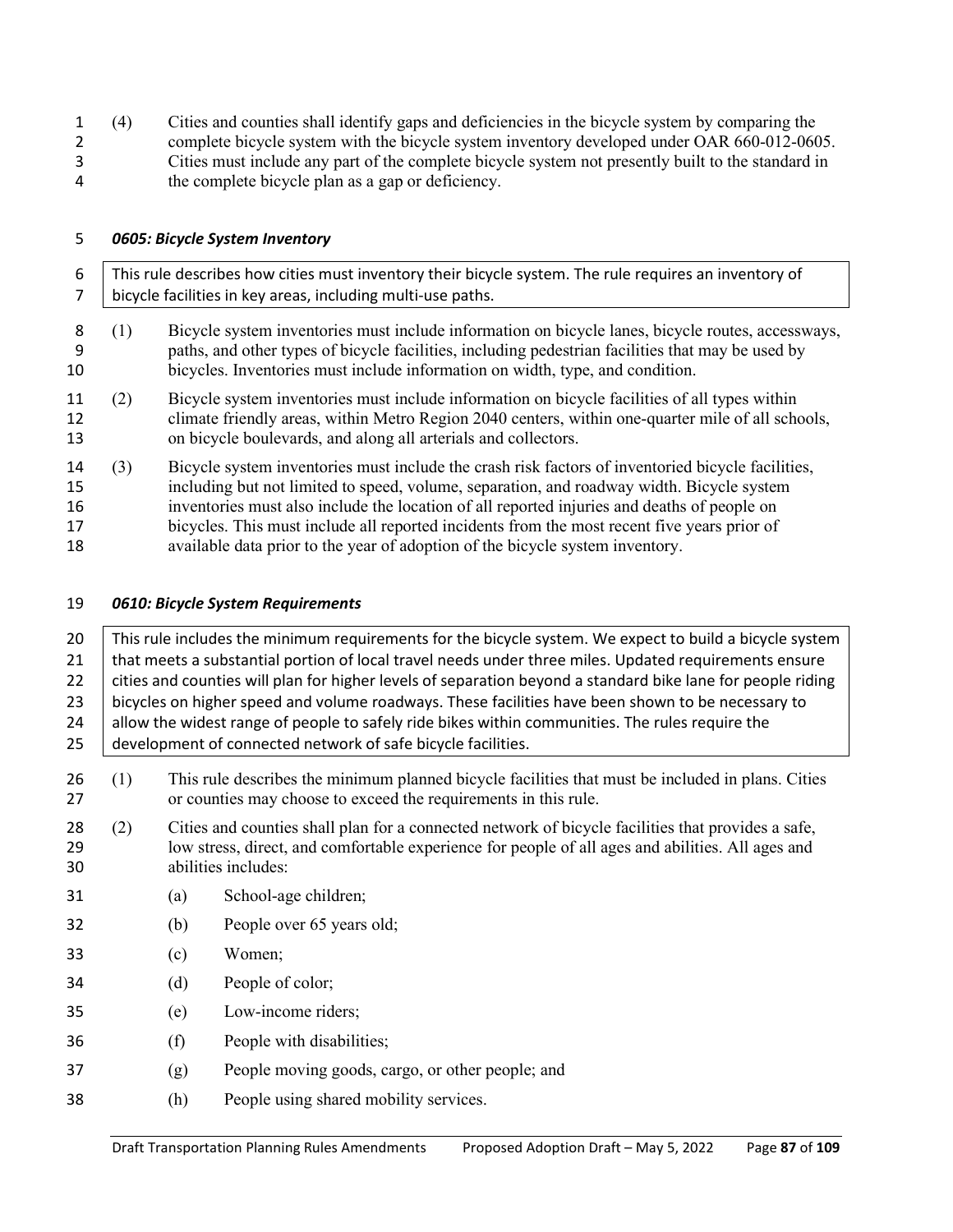| 1<br>$\overline{2}$<br>3         | (3) |     | A connected network is comprised of both the ability to access key destinations within a<br>community and enough coverage of safe and comfortable facilities to ensure most people within<br>the community can travel by bicycle.                                                                                                                                                                                                                                                      |
|----------------------------------|-----|-----|----------------------------------------------------------------------------------------------------------------------------------------------------------------------------------------------------------------------------------------------------------------------------------------------------------------------------------------------------------------------------------------------------------------------------------------------------------------------------------------|
| 4<br>5<br>6                      |     | (a) | Cities and counties must design the connected network to connect to key destinations as<br>provided in OAR 660-012-0360, and to and within each climate friendly area or Metro<br>Region 2040 center.                                                                                                                                                                                                                                                                                  |
| 7<br>8<br>9                      |     | (b) | Cities and counties must design the connected network to permit most residents of the<br>planning area to access the connected network with an emphasis on mitigating<br>uncomfortable or unsafe facilities or crossings.                                                                                                                                                                                                                                                              |
| 10<br>11<br>12<br>13<br>14<br>15 |     | (c) | The connected network shall consist of connected bicycle facilities including, but not<br>limited to, separated and protected bicycle facilities, bicycle boulevards, and multi-use or<br>bicycle paths. The connected network must include a series of interconnected bicycle<br>facilities and provide direct routes to key destinations. Cities and counties must design<br>comfortable and convenient crossings of streets with high volumes of traffic or high-<br>speed traffic. |
| 16<br>17                         | (4) |     | Cities and counties shall plan and design bicycle facilities considering the context of adjacent<br>motor vehicle facilities and land uses.                                                                                                                                                                                                                                                                                                                                            |
| 18<br>19                         |     | (a) | Cities and counties must design bicycle facilities with higher levels of separation or<br>protection along streets that have higher volumes or speeds of traffic.                                                                                                                                                                                                                                                                                                                      |
| 20<br>21<br>22<br>23<br>24       |     | (b) | Cities and counties must plan for separated or protected bicycle facilities on streets in<br>climate friendly areas, Metro Region 2040 centers, and other places with a concentration<br>of destinations. Separated or protected bicycle facilities may not be necessary on streets<br>with very low levels of motor vehicle traffic or where a high-quality parallel bicycle<br>facility on the connected network exists within one block.                                            |
| 25<br>26<br>27<br>28             |     | (c) | Cities and counties must identify locations with existing bicycle facilities along high<br>traffic or high-speed streets where the existing facility is not protected or separated, or<br>parallel facilities do not exist. Cities and counties must plan for a transition to appropriate<br>facilities in these locations.                                                                                                                                                            |
| 29<br>30<br>31                   | (5) |     | Cities and counties shall adopt standards for bicycle system planning and facilities that will result<br>in a safe, low stress, and comfortable experience for people of all ages and abilities. Cities and<br>counties may adopt standards based on:                                                                                                                                                                                                                                  |
| 32<br>33                         |     |     | (a) The Urban Bikeway Design Guide, second edition, published by the National Association<br>of City Transportation Officials;                                                                                                                                                                                                                                                                                                                                                         |
| 34<br>35                         |     | (b) | Designing for All Ages & Abilities, December 2017, published by the National<br>Association of City Transportation Officials; and                                                                                                                                                                                                                                                                                                                                                      |
| 36<br>37                         |     | (c) | The Blueprint for Urban Design, 2019, published by the Oregon Department of<br>Transportation.                                                                                                                                                                                                                                                                                                                                                                                         |
| 38<br>39                         | (6) |     | Cities and counties shall use the transportation prioritization framework in OAR 660-012-0155<br>when making decisions about bicycle facilities.                                                                                                                                                                                                                                                                                                                                       |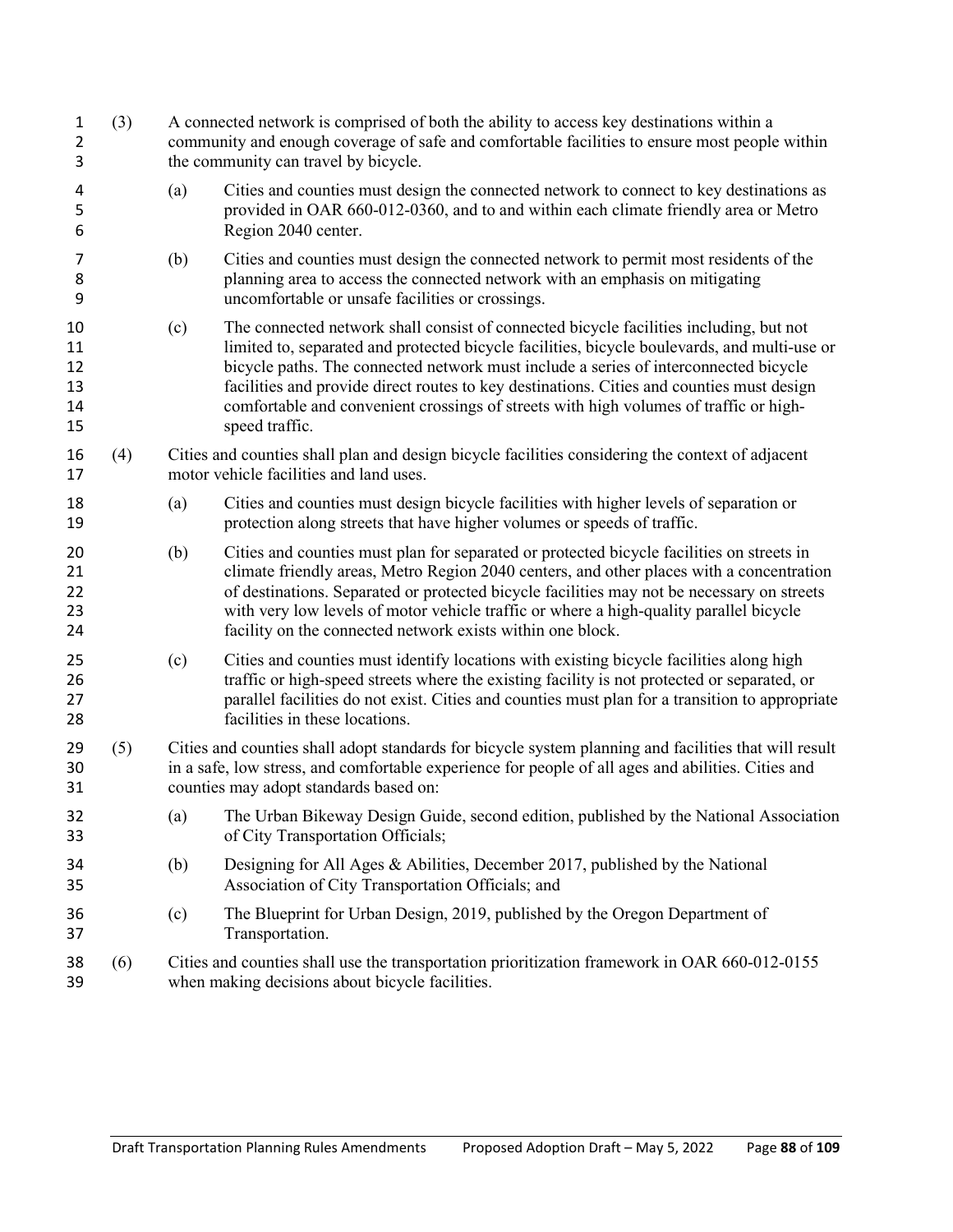#### *0620: Bicycle System Projects*

| $\overline{2}$                |     | This rule guides cities in determining the list of bicycle system projects.                                                                                                                             |                                                                                                                                                                                                                                                                                                                                 |  |  |  |
|-------------------------------|-----|---------------------------------------------------------------------------------------------------------------------------------------------------------------------------------------------------------|---------------------------------------------------------------------------------------------------------------------------------------------------------------------------------------------------------------------------------------------------------------------------------------------------------------------------------|--|--|--|
| 3<br>4                        | (1) |                                                                                                                                                                                                         | Cities and counties shall develop a list of bicycle system projects that would address all the gaps<br>and deficiencies in the bicycle system identified by the city under OAR 660-012-0600(4).                                                                                                                                 |  |  |  |
| 5<br>6<br>$\overline{7}$<br>8 | (2) |                                                                                                                                                                                                         | Cities and counties shall develop bicycle project prioritization factors that are able to sort the list<br>of bicycle system projects into a prioritized list of bicycle system projects. Cities must develop<br>bicycle project prioritization factors by engaging underserved populations as provided in OAR<br>660-012-0130. |  |  |  |
| 9                             | (3) |                                                                                                                                                                                                         | Cities and counties shall use the following factors when prioritizing bicycle system projects:                                                                                                                                                                                                                                  |  |  |  |
| 10                            |     | (a)                                                                                                                                                                                                     | Bicycle system investments in climate friendly areas and Metro Region 2040 centers;                                                                                                                                                                                                                                             |  |  |  |
| 11                            |     | (b)                                                                                                                                                                                                     | Bicycle system investments in areas with concentrations of underserved populations;                                                                                                                                                                                                                                             |  |  |  |
| 12<br>13                      |     | (c)                                                                                                                                                                                                     | Bicycle system investments in areas with safety risk factors such as roadways with high<br>speeds and high traffic volumes;                                                                                                                                                                                                     |  |  |  |
| 14<br>15                      |     | (d)                                                                                                                                                                                                     | Bicycle system investments in areas with reported crashes involving serious injuries and<br>deaths to people riding bicycles;                                                                                                                                                                                                   |  |  |  |
| 16<br>17                      |     | (e)                                                                                                                                                                                                     | Bicycle system investments that provide access to key bicycle destinations as provided in<br>OAR 660-012-0360;                                                                                                                                                                                                                  |  |  |  |
| 18<br>19                      |     | (f)                                                                                                                                                                                                     | Bicycle system investments system investments that will connect to, fill gaps in, and<br>expand the existing bicycle system network;                                                                                                                                                                                            |  |  |  |
| 20<br>21                      |     | (g)                                                                                                                                                                                                     | Bicycle system investments that prioritize bicycle travel consistent with the prioritization<br>factors in OAR 660-012-0155; and                                                                                                                                                                                                |  |  |  |
| 22<br>23                      |     | (h)                                                                                                                                                                                                     | Where applicable, bicycle system investments that implement a scenario plan approved<br>by order as provided in OAR 660-044-0120.                                                                                                                                                                                               |  |  |  |
| 24<br>25                      | (4) | The transportation system plan must include a description of the prioritization factors and method<br>of prioritizing bicycle projects used to develop the prioritized list of bicycle system projects. |                                                                                                                                                                                                                                                                                                                                 |  |  |  |

## *0630: Bicycle Parking*

27 This rule includes updated requirements for bicycle parking. Existing statewide requirements require 28 bicycle parking for commercial and multi-family land uses. This rule expands this to require covered and 29 secure parking for some uses where longer-term parking is expected, and short-term parking at retail 30 | uses, transit facilities, and other key destinations. (1) Cities and counties shall require and plan for adequate parking to meet the increasing need for travel by bicycle and other small-scale mobility devices. (2) Cities and counties shall require covered, secure bicycle parking for all new multifamily development or mixed-use development of four residential units or more, and new office and institutional developments. Such bicycle parking must include at least one bicycle parking space for each residential unit.

 (3) Cities and counties shall require bicycle parking for all new retail development. Such bicycle parking shall be located within a short distance from the main retail entrance.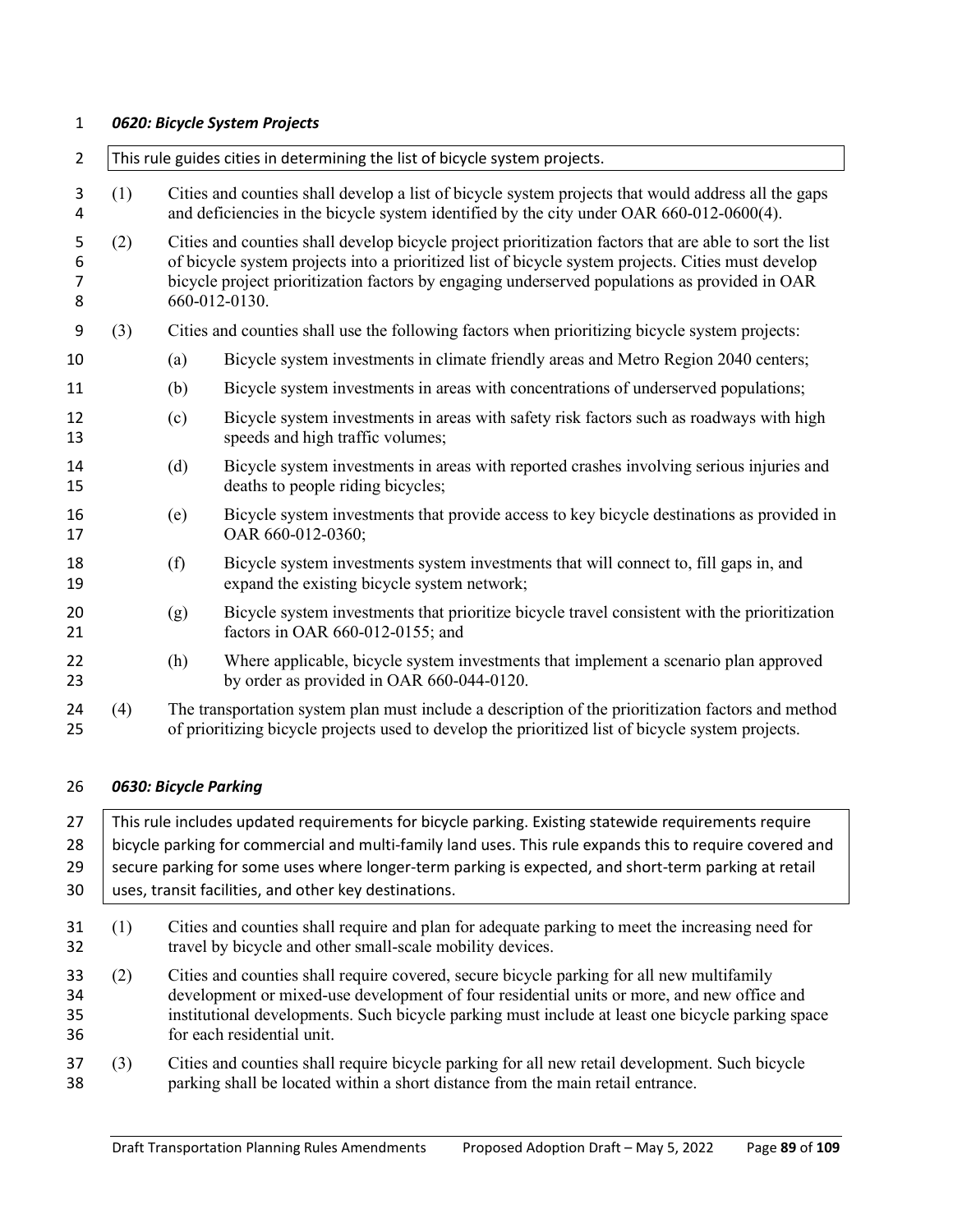| 1<br>2                   | (4) | lots.                                                                                                                                                                                                           | Cities and counties shall require bicycle parking for all major transit stations and park-and-ride                                                                                                                                                                |  |  |
|--------------------------|-----|-----------------------------------------------------------------------------------------------------------------------------------------------------------------------------------------------------------------|-------------------------------------------------------------------------------------------------------------------------------------------------------------------------------------------------------------------------------------------------------------------|--|--|
| 3<br>4                   | (5) | Cities and counties shall require bicycle parking in climate friendly areas, Metro Region 2040<br>centers, and near key destinations as provided in OAR 660-012-0360.                                           |                                                                                                                                                                                                                                                                   |  |  |
| 5<br>6<br>$\overline{7}$ | (6) |                                                                                                                                                                                                                 | Cities and counties shall allow and provide for parking and ancillary facilities for shared bicycles<br>or other small-scale mobility devices in climate friendly areas, Metro Region 2040 centers, and<br>near key destinations as provided in OAR 660-012-0360. |  |  |
| 8<br>9<br>10             | (7) | Cities and counties shall require bicycle parking for any land use where off-street motor vehicle<br>parking is mandated. The minimum number of bicycle parking spaces shall be no less than the<br>greater of: |                                                                                                                                                                                                                                                                   |  |  |
| 11<br>12                 |     | a.                                                                                                                                                                                                              | Twice the number of mandated motor vehicle parking spaces, raised to the power of 0.7,<br>rounded to the next highest whole number; or                                                                                                                            |  |  |
| 13                       |     | b.                                                                                                                                                                                                              | As otherwise provided in this rule.                                                                                                                                                                                                                               |  |  |
| 14                       | (8) |                                                                                                                                                                                                                 | Cities and counties shall ensure that all bicycle parking provided must:                                                                                                                                                                                          |  |  |
| 15                       |     | (a)                                                                                                                                                                                                             | Allow ways to secure at least two points on a bicycle;                                                                                                                                                                                                            |  |  |
| 16<br>17<br>18           |     | (b)                                                                                                                                                                                                             | Be installed in a manner to allow space for the bicycle to be maneuvered to a position<br>where it may be secured without conflicts from other parked bicycles, walls, or other<br>obstructions;                                                                  |  |  |
| 19                       |     | (c)                                                                                                                                                                                                             | Be in a location that is convenient and well-lit; and                                                                                                                                                                                                             |  |  |
| 20<br>21                 |     | (d)                                                                                                                                                                                                             | Include sufficient bicycle parking spaces to accommodate large bicycles, including<br>family and cargo bicycles.                                                                                                                                                  |  |  |

# **New Rules 0700-0720: Public Transportation System**

23 This part of the Transportation Planning Rules relates to planning for the public transportation system. 24 The public transportation system is intended to serve people riding transit within urban areas, as well as 25  $\parallel$  travel within regions or between cities.

26 | These rules, as provided in draft rule 660-012-0011, only apply in metropolitan areas.

## *0700: Public Transportation System Planning*

28 This rule and subsequent rules describe how cities must plan for their public transportation system. (1) Transportation system plans must include a public transportation system element that meets the requirements of this rule. Cities and counties must work in close cooperation with transit service providers in order to complete the public transportation system element of the transportation system plan.

- (a) Cities and counties shall coordinate with public transportation service providers to develop the public transportation system plan element.
- (b) The public transportation system plan element must include elements of the public transportation system that are in the control of the city, county, and coordinating transportation facility owners.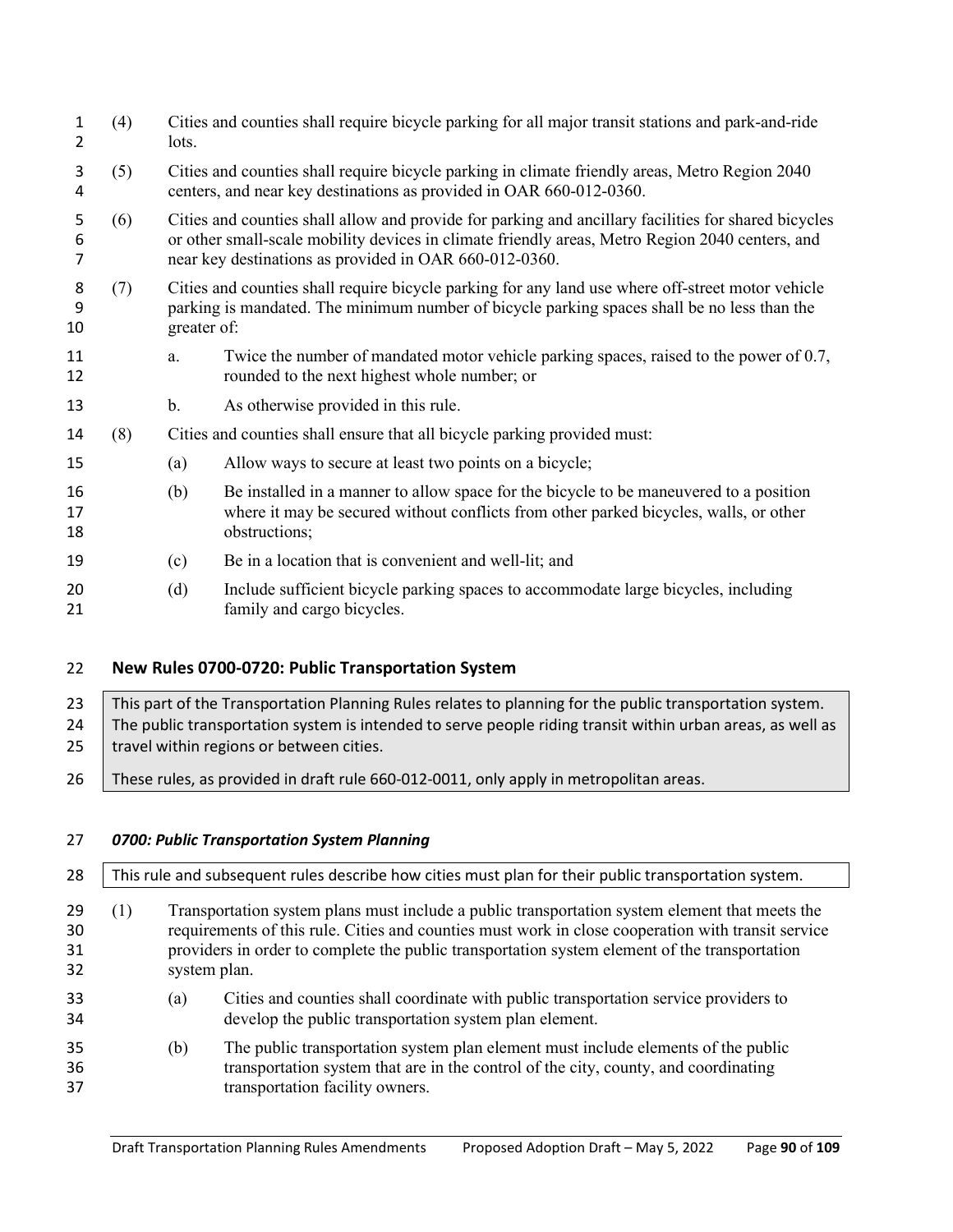| $\mathbf{1}$<br>$\overline{2}$<br>3<br>4     |     | (c) | The public transportation system plan element must identify elements of the public<br>transportation system that the city or county will work with transit service providers to<br>realize or improve, including transit priority corridors, transit supportive infrastructure,<br>and stop amenities.                                                                                                                                                                                                                                                                                                                                                                                                                                 |
|----------------------------------------------|-----|-----|----------------------------------------------------------------------------------------------------------------------------------------------------------------------------------------------------------------------------------------------------------------------------------------------------------------------------------------------------------------------------------------------------------------------------------------------------------------------------------------------------------------------------------------------------------------------------------------------------------------------------------------------------------------------------------------------------------------------------------------|
| 5<br>6<br>7                                  |     | (d) | Cities and counties must align the public transportation system plan transit element with<br>Transit Development Plans, goals, and other strategic planning documents developed by<br>a transit service provider.                                                                                                                                                                                                                                                                                                                                                                                                                                                                                                                      |
| 8<br>9<br>10                                 |     | (e) | Transportation system plans do not control public transportation elements exclusively<br>controlled by transit service providers. These include funding or details of transit service<br>provision, including timetables and routing.                                                                                                                                                                                                                                                                                                                                                                                                                                                                                                  |
| 11                                           | (2) |     | A public transportation system element must include the following elements:                                                                                                                                                                                                                                                                                                                                                                                                                                                                                                                                                                                                                                                            |
| 12<br>13<br>14                               |     | (a) | The complete public transportation system as described in section (3) that includes the<br>full buildout and provision of services of the public transportation system within the<br>urban growth boundary;                                                                                                                                                                                                                                                                                                                                                                                                                                                                                                                            |
| 15<br>16                                     |     | (b) | Identification of gaps and deficiencies in the public transportation system as described in<br>section $(4)$ ;                                                                                                                                                                                                                                                                                                                                                                                                                                                                                                                                                                                                                         |
| 17<br>18                                     |     | (c) | Locations of key public transportation destinations as described in OAR 660-012-0360;<br>and                                                                                                                                                                                                                                                                                                                                                                                                                                                                                                                                                                                                                                           |
| 19<br>20                                     |     | (d) | A list of prioritized public transportation system projects as described in OAR 660-012-<br>0720.                                                                                                                                                                                                                                                                                                                                                                                                                                                                                                                                                                                                                                      |
| 21<br>22<br>23                               | (3) |     | The complete public transportation system is the full buildout of a complete public transportation<br>system within the planning area. The city or county determines the complete public transportation<br>system plan by:                                                                                                                                                                                                                                                                                                                                                                                                                                                                                                             |
| 24<br>25                                     |     | (a) | Using the public transportation system inventory developed under OAR 660-012-0705 as<br>a base; and                                                                                                                                                                                                                                                                                                                                                                                                                                                                                                                                                                                                                                    |
| 26<br>27<br>28                               |     | (b) | Adding the minimum public transportation services and facilities to places that do not<br>presently meet the minimum public transportation system requirements in OAR 660-012-<br>0710.                                                                                                                                                                                                                                                                                                                                                                                                                                                                                                                                                |
| 29<br>30<br>31<br>32<br>33<br>34<br>35<br>36 | (4) |     | Cities and counties shall identify gaps and deficiencies in the public transportation system by<br>comparing the complete public transportation system with the public transportation system<br>inventory developed under OAR 660-012-0705. Cities and counties must include any part of the<br>complete public transportation system not presently built or operated to the standards in the<br>complete public transportation system plan as a gap or deficiency. Cities and counties must<br>identify gaps in the transit supportive facilities provided on priority transit corridors and other<br>transit corridors identified as provided in OAR 660-012-0710. Transit supportive facilities<br>include, but are not limited to: |
| 37                                           |     | (a) | Stations, hubs, stops, shelters, signs, and ancillary features; and                                                                                                                                                                                                                                                                                                                                                                                                                                                                                                                                                                                                                                                                    |
| 38<br>39                                     |     | (b) | Transit priority infrastructure, including signals, queue jumps, and semi-exclusive or<br>exclusive bus lanes or transitways.                                                                                                                                                                                                                                                                                                                                                                                                                                                                                                                                                                                                          |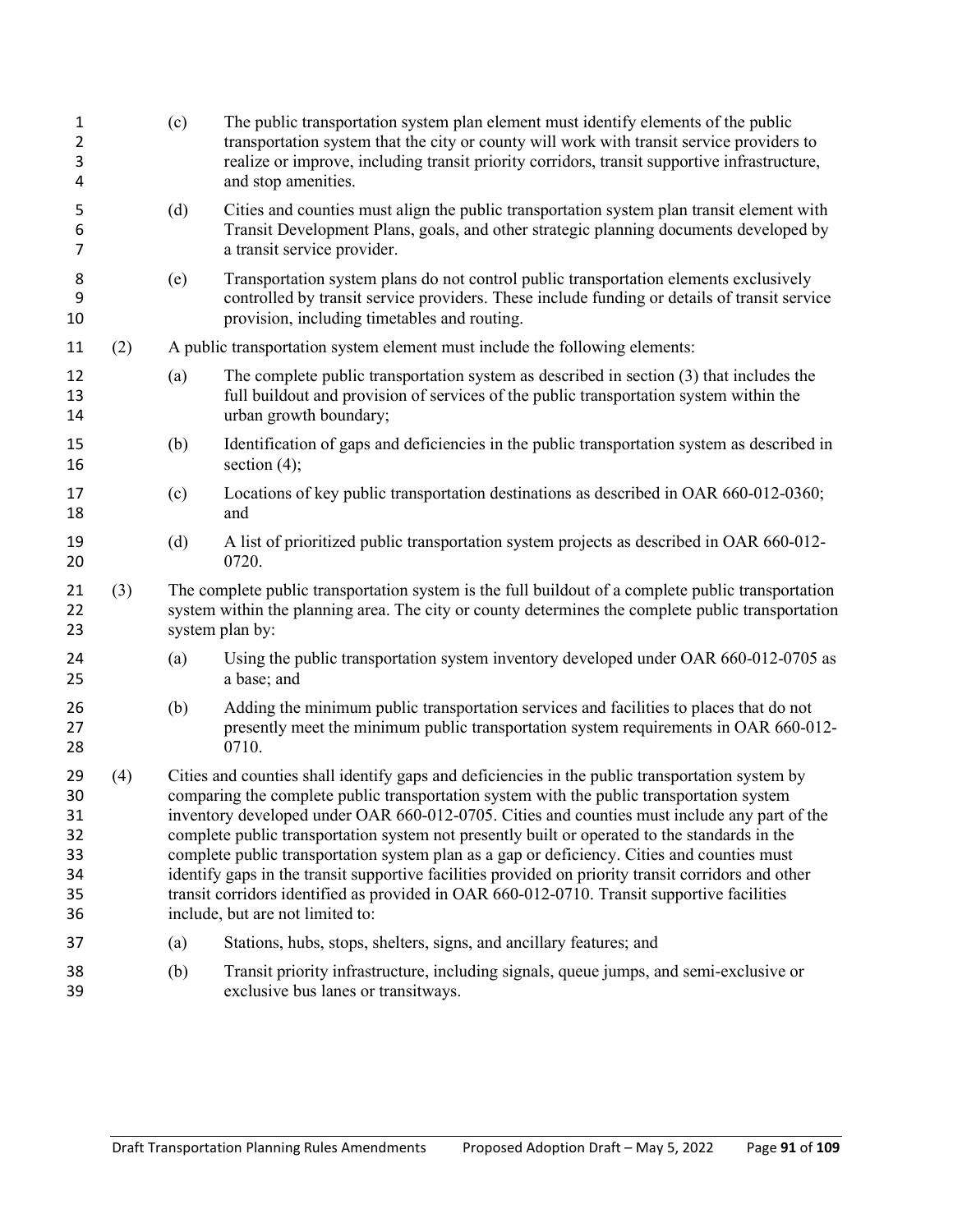# *0705: Public Transportation System Inventory*

| $\overline{2}$                          | This rule describes how cities must inventory their public transportation system. |                                                                                                                                                                                                                                                                                                                                                                                                                                                                                                                                                                    |                                                                                                                                                                                                                                                                                                                                                                                                                                                                                                                |  |  |
|-----------------------------------------|-----------------------------------------------------------------------------------|--------------------------------------------------------------------------------------------------------------------------------------------------------------------------------------------------------------------------------------------------------------------------------------------------------------------------------------------------------------------------------------------------------------------------------------------------------------------------------------------------------------------------------------------------------------------|----------------------------------------------------------------------------------------------------------------------------------------------------------------------------------------------------------------------------------------------------------------------------------------------------------------------------------------------------------------------------------------------------------------------------------------------------------------------------------------------------------------|--|--|
| 3<br>4<br>5<br>6<br>$\overline{7}$<br>8 | (1)                                                                               | The public transportation system inventory must include information on local and intercity transit<br>services, including the location of routes, major stations, transit stops, transitways, transit lanes,<br>transit priority signals, queue jumps, on-route charging, and other transit supportive facilities not<br>otherwise inventoried. The inventory must document which services and facilities are accessible<br>for people with disabilities based on the requirements in the Americans with Disabilities Act, or<br>locally adopted higher standards. |                                                                                                                                                                                                                                                                                                                                                                                                                                                                                                                |  |  |
| 9<br>10<br>11                           | (2)                                                                               | The public transportation system inventory must include the identification of existing service<br>characteristics, including frequency and span of service for all services along identified transit<br>priority corridors, serving key destinations, and serving major transit stations.                                                                                                                                                                                                                                                                          |                                                                                                                                                                                                                                                                                                                                                                                                                                                                                                                |  |  |
| 12<br>13<br>14<br>15                    | (3)                                                                               | Where local or intercity transit services travel outside of the planning area to other cities, the<br>public transportation system inventory must include the identification of routes connecting to the<br>next nearest cities with a population exceeding 9,000, as well as key destinations and major<br>stations these routes serve.                                                                                                                                                                                                                           |                                                                                                                                                                                                                                                                                                                                                                                                                                                                                                                |  |  |
| 16                                      |                                                                                   |                                                                                                                                                                                                                                                                                                                                                                                                                                                                                                                                                                    | 0710: Public Transportation System Requirements                                                                                                                                                                                                                                                                                                                                                                                                                                                                |  |  |
| 17<br>18                                |                                                                                   | This rule includes the minimum requirements for safe, connected, and accessible public transportation<br>system facilities.                                                                                                                                                                                                                                                                                                                                                                                                                                        |                                                                                                                                                                                                                                                                                                                                                                                                                                                                                                                |  |  |
| 19<br>20<br>21                          | (1)                                                                               | Cities and counties shall plan for a connected local transit network that serves key destinations as<br>provided in OAR 660-012-0360, and can be accessed by housing and jobs within the planning<br>area. Cities must identify transit corridors, including:                                                                                                                                                                                                                                                                                                      |                                                                                                                                                                                                                                                                                                                                                                                                                                                                                                                |  |  |
| 22<br>23                                |                                                                                   | (a)                                                                                                                                                                                                                                                                                                                                                                                                                                                                                                                                                                | Priority transit corridors, which are transit corridors that are planned for the highest levels<br>of regional transit service providing for a wide range of mobility needs; and                                                                                                                                                                                                                                                                                                                               |  |  |
| 24<br>25                                |                                                                                   | (b)                                                                                                                                                                                                                                                                                                                                                                                                                                                                                                                                                                | Other transit corridors, which are planned to carry at least a moderate level of transit<br>service providing for basic mobility needs.                                                                                                                                                                                                                                                                                                                                                                        |  |  |
| 26<br>27                                | (2)                                                                               |                                                                                                                                                                                                                                                                                                                                                                                                                                                                                                                                                                    | Cities and counties shall plan for a range of transit supportive facilities along priority transit<br>corridors and in other locations where transit priority is desired. Cities and counties shall:                                                                                                                                                                                                                                                                                                           |  |  |
| 28<br>29                                |                                                                                   | (a)                                                                                                                                                                                                                                                                                                                                                                                                                                                                                                                                                                | Coordinate with transit service providers to determine transit priority infrastructure<br>needed on priority transit routes for efficient transit service;                                                                                                                                                                                                                                                                                                                                                     |  |  |
| 30<br>31                                |                                                                                   | (b)                                                                                                                                                                                                                                                                                                                                                                                                                                                                                                                                                                | Prioritize expedited access for transit vehicles to and from major stops, stations, and<br>terminals; and                                                                                                                                                                                                                                                                                                                                                                                                      |  |  |
| 32                                      |                                                                                   | (c)                                                                                                                                                                                                                                                                                                                                                                                                                                                                                                                                                                | Consider intercity transit access to stations or terminals.                                                                                                                                                                                                                                                                                                                                                                                                                                                    |  |  |
| 33                                      | (3)                                                                               |                                                                                                                                                                                                                                                                                                                                                                                                                                                                                                                                                                    | Cities and counties shall plan for safe and accessible transit stops and stations.                                                                                                                                                                                                                                                                                                                                                                                                                             |  |  |
| 34<br>35<br>36<br>37<br>38<br>39        |                                                                                   | (a)                                                                                                                                                                                                                                                                                                                                                                                                                                                                                                                                                                | Along priority transit corridors and other locations where transit priority is desired, cities<br>and counties shall coordinate with transit service providers on the construction of transit<br>supportive facilities. Cities and counties shall allow transit service providers to construct<br>amenities at stops outright, with limited permitting requirements. These amenities include<br>but are not limited to: pedestrian facility repair and extension, signage, lighting, benches,<br>and shelters. |  |  |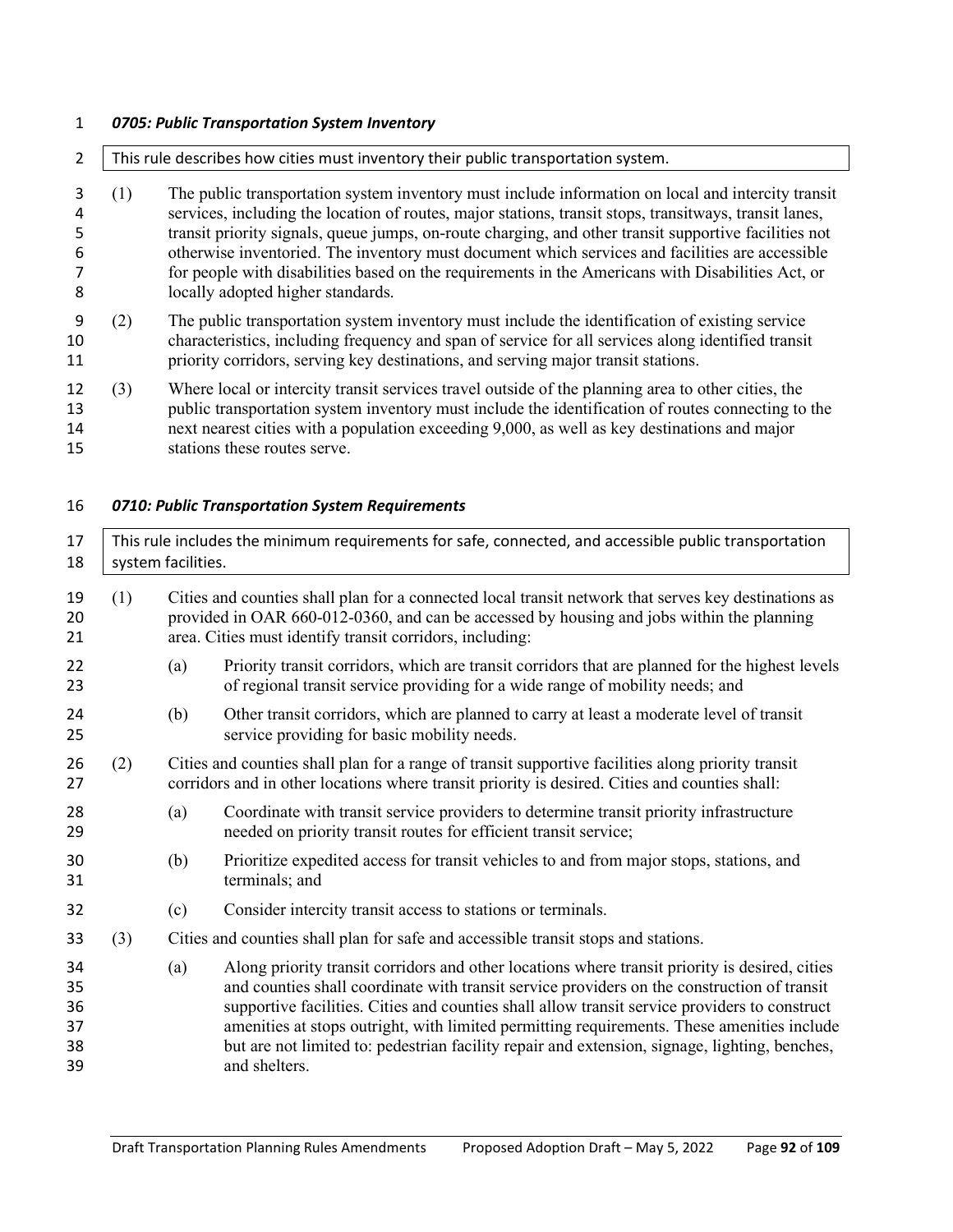|     | (b)             | Cities and counties shall limit on-street parking at transit stop locations at the request of a<br>transit service provider.                                                                                                                                                                                                                                                                                                                                                                                                                                                                                                                                                                                                                                             |  |  |  |  |  |
|-----|-----------------|--------------------------------------------------------------------------------------------------------------------------------------------------------------------------------------------------------------------------------------------------------------------------------------------------------------------------------------------------------------------------------------------------------------------------------------------------------------------------------------------------------------------------------------------------------------------------------------------------------------------------------------------------------------------------------------------------------------------------------------------------------------------------|--|--|--|--|--|
| (4) |                 | Cities and counties shall coordinate with transit service providers to identify needs for intercity<br>transit services at a level appropriate to the size of the urban area and the size and distance of<br>intercity markets.                                                                                                                                                                                                                                                                                                                                                                                                                                                                                                                                          |  |  |  |  |  |
| (5) |                 | Cities and counties shall coordinate with transit service providers to identify gaps in transit<br>service provided in the transportation system plan, and gaps for each priority transit corridor and<br>other transit corridors.                                                                                                                                                                                                                                                                                                                                                                                                                                                                                                                                       |  |  |  |  |  |
| (6) |                 | Cities and counties with an urban area of less than 10,000 population need not plan for priority<br>transit corridors.                                                                                                                                                                                                                                                                                                                                                                                                                                                                                                                                                                                                                                                   |  |  |  |  |  |
|     |                 | 0720: Public Transportation System Projects                                                                                                                                                                                                                                                                                                                                                                                                                                                                                                                                                                                                                                                                                                                              |  |  |  |  |  |
|     |                 | This rule guides cities in determining the list of public transportation projects.                                                                                                                                                                                                                                                                                                                                                                                                                                                                                                                                                                                                                                                                                       |  |  |  |  |  |
| (1) | $012-0700(4)$ . | Cities and counties shall develop a list of public transportation projects that would address all the<br>gaps and deficiencies in the public transportation system identified by the city under OAR 660-                                                                                                                                                                                                                                                                                                                                                                                                                                                                                                                                                                 |  |  |  |  |  |
| (2) |                 | Cities and counties shall coordinate with transit service providers to identify the gaps in transit<br>service provided in the transportation system plan and those identified in a land use and<br>transportation scenario plan as provided in OAR 660-044-0110 or in the Statewide Transportation<br>Strategy as adopted by the Oregon Transportation Commission, including the gap in transit miles<br>per capita, and gaps for each priority transit corridor and other transit corridors. The purpose of<br>identifying these gaps is to illustrate the need for transit service operating funds for services<br>operated within the planning area. The transportation system plan need not make provisions for<br>funding operations of transit services directly. |  |  |  |  |  |
| (3) |                 | Cities and counties shall develop public transportation system project prioritization factors that<br>are able to sort the list of public transportation system projects into a prioritized list of public<br>transportation system projects. Cities must develop public transportation project prioritization<br>factors by engaging underserved populations as provided in OAR 660-012-0130.                                                                                                                                                                                                                                                                                                                                                                           |  |  |  |  |  |
| (4) | projects:       | Cities and counties shall use the following factors when prioritizing public transportation system                                                                                                                                                                                                                                                                                                                                                                                                                                                                                                                                                                                                                                                                       |  |  |  |  |  |
|     | (a)             | Public transportation system investments in climate friendly areas and Metro Region<br>2040 centers;                                                                                                                                                                                                                                                                                                                                                                                                                                                                                                                                                                                                                                                                     |  |  |  |  |  |
|     | (b)             | Public transportation system investments in areas with concentrations of underserved<br>populations, particularly in areas with concentrations of people dependent on public<br>transportation;                                                                                                                                                                                                                                                                                                                                                                                                                                                                                                                                                                          |  |  |  |  |  |
|     | (c)             | Public transportation system investments that provide access to key public transportation<br>destinations as provided in OAR 660-012-0360;                                                                                                                                                                                                                                                                                                                                                                                                                                                                                                                                                                                                                               |  |  |  |  |  |
|     | (d)             | Public transportation system investments that will connect to, fill gaps in, and expand the<br>existing public transportation network;                                                                                                                                                                                                                                                                                                                                                                                                                                                                                                                                                                                                                                   |  |  |  |  |  |
|     | (e)             | Public transportation system investments that prioritize transit travel consistent with the<br>prioritization factors in OAR 660-012-0155; and                                                                                                                                                                                                                                                                                                                                                                                                                                                                                                                                                                                                                           |  |  |  |  |  |
|     | (f)             | Where applicable, public transportation system investments that implement a scenario<br>plan approved by order as provided in OAR 660-044-0120.                                                                                                                                                                                                                                                                                                                                                                                                                                                                                                                                                                                                                          |  |  |  |  |  |
|     |                 |                                                                                                                                                                                                                                                                                                                                                                                                                                                                                                                                                                                                                                                                                                                                                                          |  |  |  |  |  |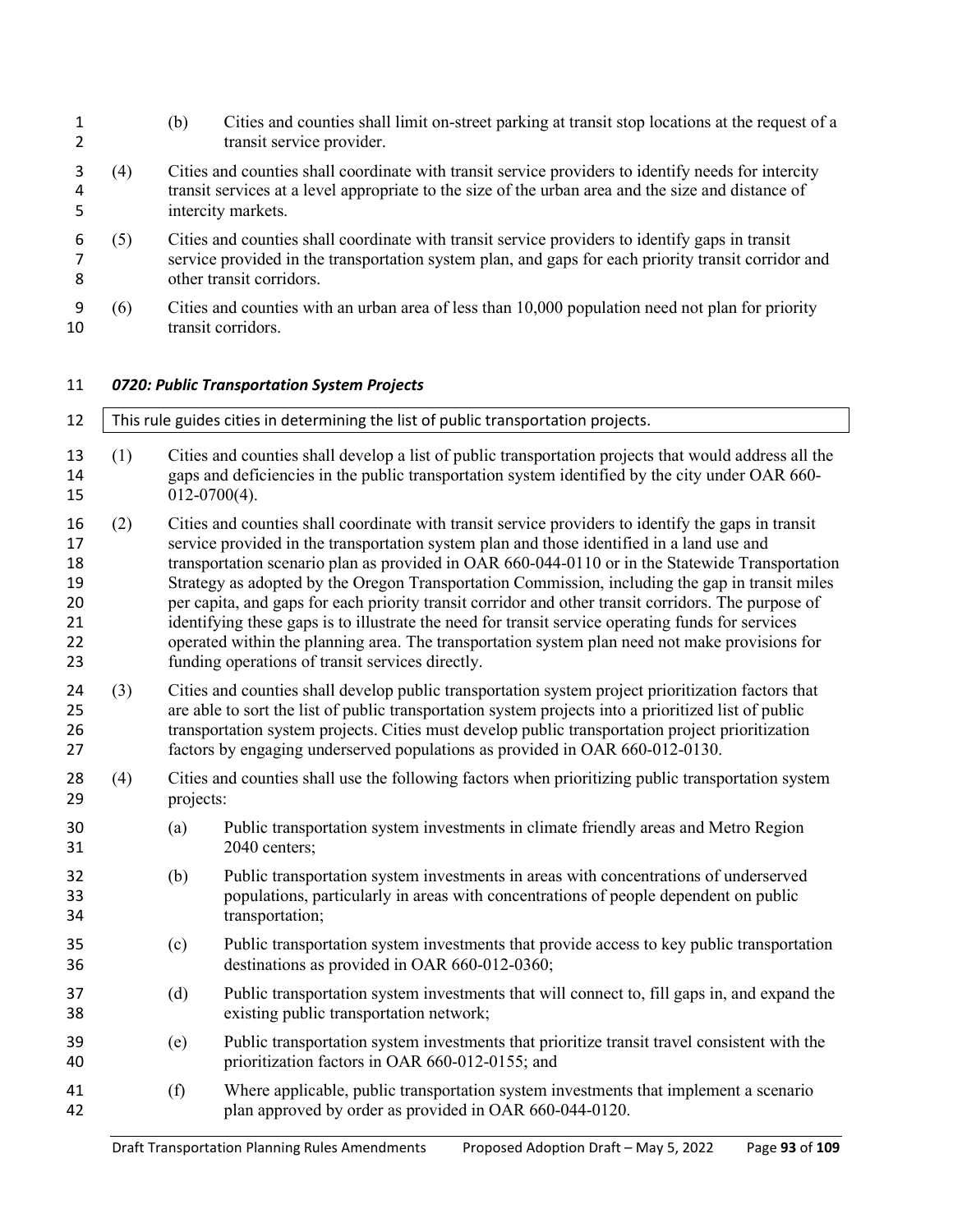1 (5) The transportation system plan must include a description of the prioritization factors and method of prioritizing public transportation projects used to develop the prioritized list of public of prioritizing public transportation projects used to develop the prioritized list of public transportation projects.

## **New Rules 0800-0830: Streets and Highways System**

 This part of the Transportation Planning Rules relates to planning for the street and highway system. The 6 | rules consider that the street and highway system is mostly fully built out. Future planning must assume a reduction in the amount of driving people do, in favor of increased travel in other modes.

8 These rules, as provided in draft rule 660-012-0011, only apply in metropolitan areas.

#### *0800: Street and Highway System Planning*

| 10<br>11                   |     | This rule, and subsequent rules, describes how cities must plan for their street and highway<br>transportation system.                                                                                                                                                                                                                                                                                              |                                                                                                                                                                                                |  |  |  |  |  |
|----------------------------|-----|---------------------------------------------------------------------------------------------------------------------------------------------------------------------------------------------------------------------------------------------------------------------------------------------------------------------------------------------------------------------------------------------------------------------|------------------------------------------------------------------------------------------------------------------------------------------------------------------------------------------------|--|--|--|--|--|
| 12<br>13                   | (1) |                                                                                                                                                                                                                                                                                                                                                                                                                     | Transportation system plans must include a street and highway system element that meet the<br>requirements of this rule.                                                                       |  |  |  |  |  |
| 14                         | (2) |                                                                                                                                                                                                                                                                                                                                                                                                                     | A street and highway system element must include the following elements:                                                                                                                       |  |  |  |  |  |
| 15<br>16                   |     | (a)                                                                                                                                                                                                                                                                                                                                                                                                                 | The complete street and highway system as described in section $(3)$ that includes the full<br>buildout of the street and highway system within the urban growth boundary.                     |  |  |  |  |  |
| 17<br>18                   |     | (b)                                                                                                                                                                                                                                                                                                                                                                                                                 | Identification of gaps or deficiencies in the street and highway system as described in<br>section $(4)$ ;                                                                                     |  |  |  |  |  |
| 19                         |     | (c)                                                                                                                                                                                                                                                                                                                                                                                                                 | Locations of key destinations as described in OAR 660-012-0360; and                                                                                                                            |  |  |  |  |  |
| 20<br>21                   |     | (d)                                                                                                                                                                                                                                                                                                                                                                                                                 | A list of prioritized street and highway system projects as described in OAR 660-012-<br>0820.                                                                                                 |  |  |  |  |  |
| 22<br>23<br>24             | (3) | by:                                                                                                                                                                                                                                                                                                                                                                                                                 | The complete street and highway system is the full buildout of a complete street and highway<br>system within the planning area. A city determines the ultimate street and highway system plan |  |  |  |  |  |
| 25<br>26                   |     | (a)                                                                                                                                                                                                                                                                                                                                                                                                                 | Using the street and highway system inventory developed under OAR 660-012-0805 as a<br>base;                                                                                                   |  |  |  |  |  |
| 27<br>28                   |     | (b)                                                                                                                                                                                                                                                                                                                                                                                                                 | Adding the minimum street and highway facilities to places that do not presently meet the<br>minimum street and highway system requirements in OAR 660-012-0810; and                           |  |  |  |  |  |
| 29<br>30                   |     | (c)                                                                                                                                                                                                                                                                                                                                                                                                                 | Accommodating the reallocation of right of way on facilities where this is deemed<br>necessary as provided in this division.                                                                   |  |  |  |  |  |
| 31<br>32<br>33<br>34<br>35 | (4) | Cities and counties shall identify gaps and deficiencies in the street and highway system by<br>comparing the complete street and highway system with the street and highway system inventory<br>developed under OAR 660-012-0805. Cities must include any part of the complete street and<br>highway system not presently built to the standard in the ultimate street and highway plan as a<br>gap or deficiency. |                                                                                                                                                                                                |  |  |  |  |  |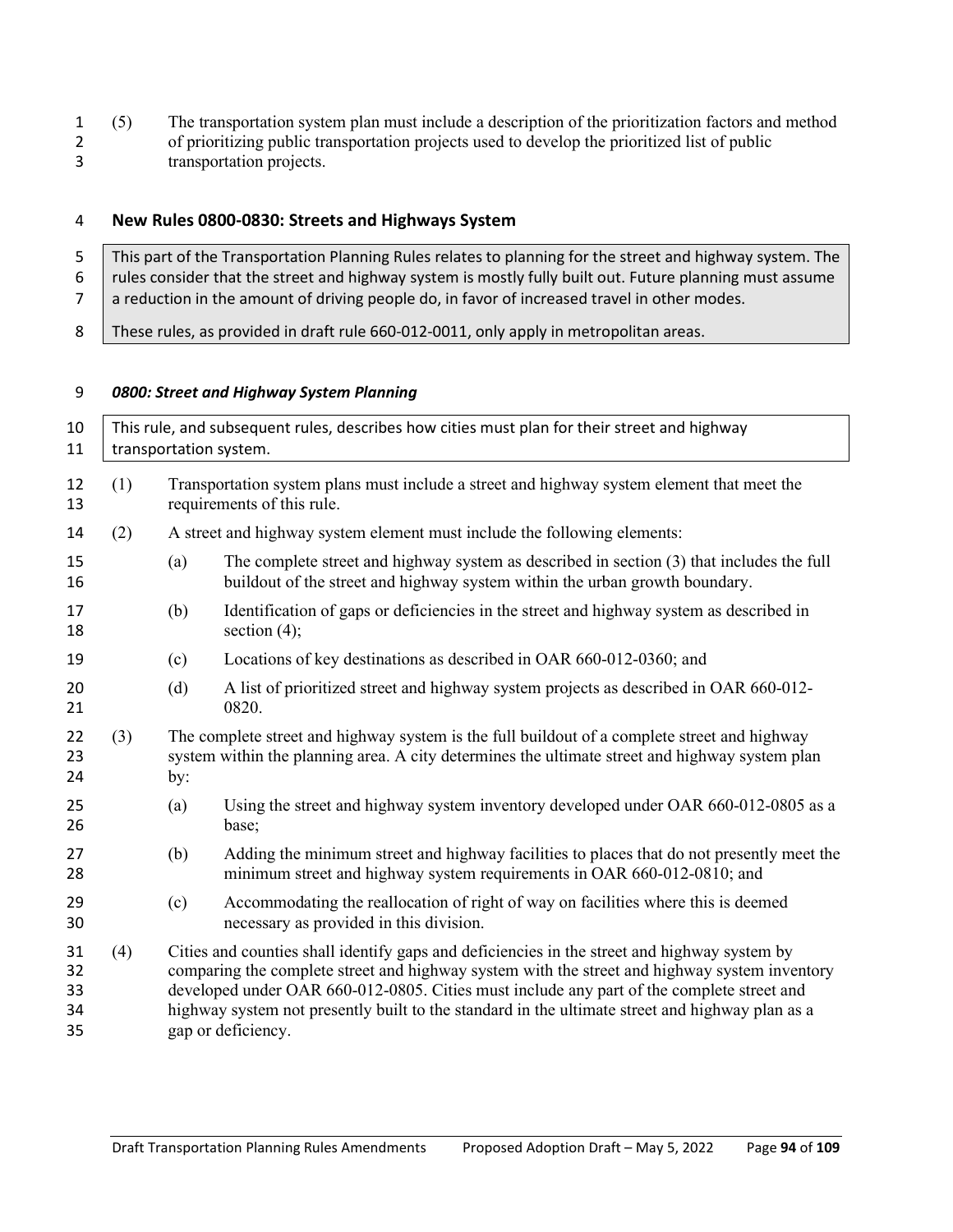#### *0805: Street and Highway System Inventory*

| $\overline{2}$       |     | This rule describes how cities must inventory their street and highway system.                                                                                                                                                                                                                                                          |                                                                                                                                                                                                                                                                                                                                                                                                               |  |  |  |  |
|----------------------|-----|-----------------------------------------------------------------------------------------------------------------------------------------------------------------------------------------------------------------------------------------------------------------------------------------------------------------------------------------|---------------------------------------------------------------------------------------------------------------------------------------------------------------------------------------------------------------------------------------------------------------------------------------------------------------------------------------------------------------------------------------------------------------|--|--|--|--|
| 3<br>4               | (1) | Street and highway system inventories must include information on all streets and highways,<br>including the functional classification of each facility.                                                                                                                                                                                |                                                                                                                                                                                                                                                                                                                                                                                                               |  |  |  |  |
| 5                    |     | (a)                                                                                                                                                                                                                                                                                                                                     | For local streets, inventories must include location.                                                                                                                                                                                                                                                                                                                                                         |  |  |  |  |
| 6<br>$\overline{7}$  |     | (b)                                                                                                                                                                                                                                                                                                                                     | For collector streets, inventories must include location, condition, and number of general-<br>purpose travel lanes, and turn lanes.                                                                                                                                                                                                                                                                          |  |  |  |  |
| 8<br>9               |     | (c)                                                                                                                                                                                                                                                                                                                                     | For arterial streets, inventories must include location, condition, and number of general-<br>purpose travel lanes, turn lanes, and lane width.                                                                                                                                                                                                                                                               |  |  |  |  |
| 10<br>11<br>12       |     | (d)                                                                                                                                                                                                                                                                                                                                     | For expressways and other limited-access highways, inventories must include location,<br>condition, number of general-purpose travel lanes, and lane width. Inventories must also<br>include locations and type of interchanges.                                                                                                                                                                              |  |  |  |  |
| 13<br>14<br>15<br>16 | (2) | Street and highway system inventories must include the location of all reported serious injuries<br>and deaths of people related to vehicular crashes. This must include all reported incidents from<br>the most recent five years prior of available data prior to the year of adoption of the street and<br>highway system inventory. |                                                                                                                                                                                                                                                                                                                                                                                                               |  |  |  |  |
| 17<br>18<br>19       | (3) | Street and highway system inventories must include an overview of pricing strategies in use,<br>including specific facility pricing, area or cordon pricing, and parking pricing. Inventories must<br>include pricing mechanisms and rates.                                                                                             |                                                                                                                                                                                                                                                                                                                                                                                                               |  |  |  |  |
| 20<br>21             | (4) | Street and highway system inventories must include the location of designated freight routes, and<br>the location of all key freight terminals within the planning area, including intermodal terminals.                                                                                                                                |                                                                                                                                                                                                                                                                                                                                                                                                               |  |  |  |  |
| 22                   |     |                                                                                                                                                                                                                                                                                                                                         | 0810: Street and Highway System Requirements                                                                                                                                                                                                                                                                                                                                                                  |  |  |  |  |
| 23<br>24<br>25<br>26 |     |                                                                                                                                                                                                                                                                                                                                         | This rule includes the minimum requirements for the street and highway system. The rules require:<br>narrow and slow local streets; identifying arterials that are more focused on mobility, and those more<br>focused on access, and treating them differently; and a minimal number of general-purpose travel lanes<br>due to an expected decline in driving, and to accommodate the growth of other modes. |  |  |  |  |
| 27<br>28             | (1) |                                                                                                                                                                                                                                                                                                                                         | Cities and counties shall plan, design, build, and maintain a connected streets and highway<br>network in a manner that respects the prioritization factors in OAR 660-012-0155.                                                                                                                                                                                                                              |  |  |  |  |
| 29<br>30             |     | (a)                                                                                                                                                                                                                                                                                                                                     | Cities and counties shall plan streets and highways for the minimum size necessary for<br>the identified function, land use context, and expected users of the facility.                                                                                                                                                                                                                                      |  |  |  |  |
| 31<br>32<br>33       |     | (b)                                                                                                                                                                                                                                                                                                                                     | Cities and counties shall consider and reduce excessive standards for local streets and<br>accessways in order to reduce the cost of construction, increase safety, provide for more<br>efficient use of urban land, provide for emergency vehicle access while discouraging                                                                                                                                  |  |  |  |  |

- inappropriate traffic volumes and speeds, provide for utility placement, and support connected and safe pedestrian and bicycle networks. (c) Cities and counties shall plan for an equitable allocation of right-of-way consistent with the prioritization factors as provided in OAR 660-012-0155. Streets in climate friendly areas, Metro Region 2040 centers, and along priority transit corridors must be designed to prioritize pedestrian, bicycle, and transit systems, as provided in OAR 660-012-0510, OAR 660-012-0610, and OAR 660-012-0710.
	- Draft Transportation Planning Rules Amendments Proposed Adoption Draft May 5, 2022 Page **95** of **109**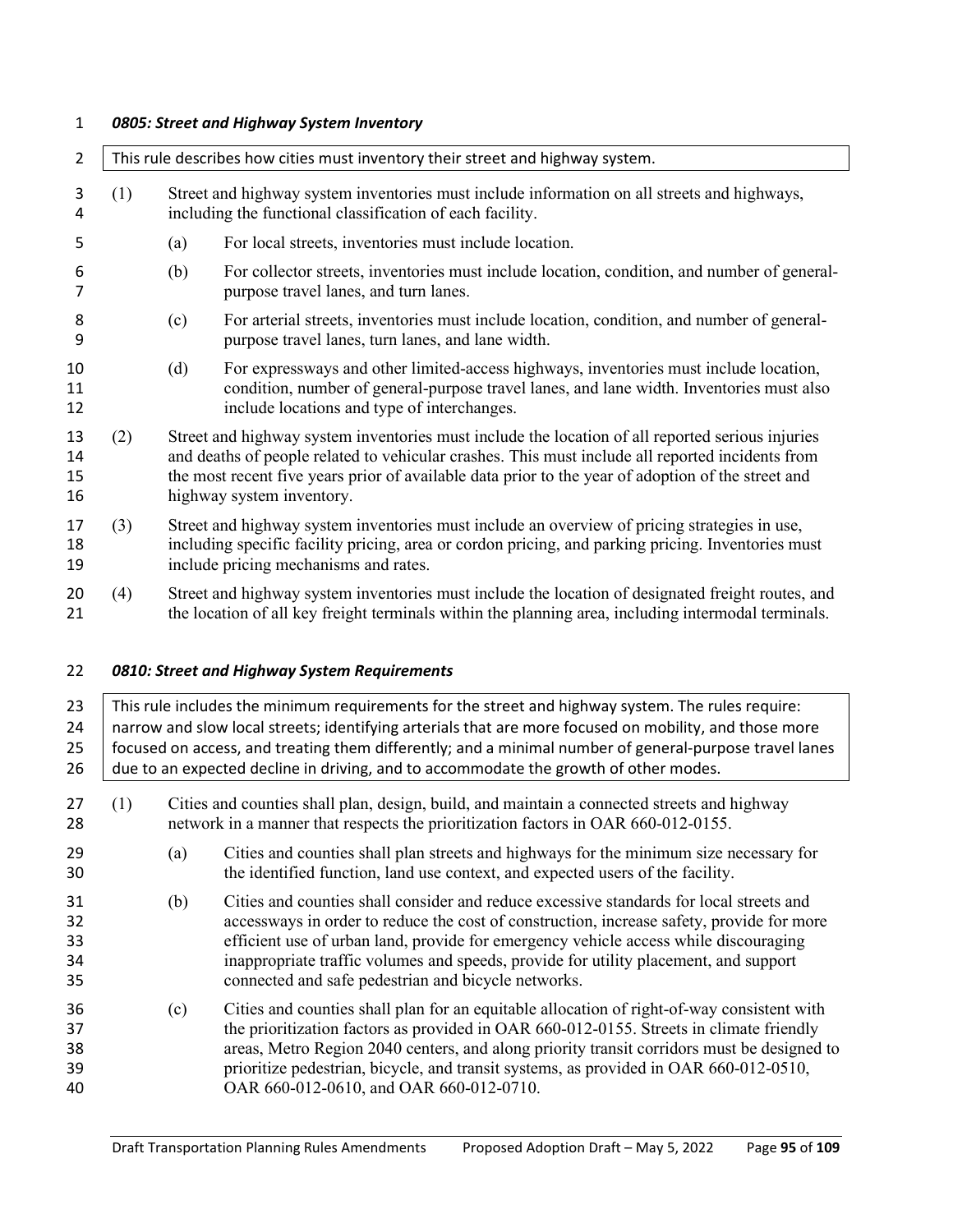| Cities and counties shall plan and design local streets for low and safe travel speeds                                                                                                                                                                                                                                                                                                                                                                                                                                                                                                                                                                                                                                                         |
|------------------------------------------------------------------------------------------------------------------------------------------------------------------------------------------------------------------------------------------------------------------------------------------------------------------------------------------------------------------------------------------------------------------------------------------------------------------------------------------------------------------------------------------------------------------------------------------------------------------------------------------------------------------------------------------------------------------------------------------------|
|                                                                                                                                                                                                                                                                                                                                                                                                                                                                                                                                                                                                                                                                                                                                                |
| Cities and counties shall establish standards for local streets with pavement width and<br>right-of-way width as narrow as practical to meet needs, reduce the cost of construction,<br>efficiently use urban land, discourage inappropriate traffic volumes and speeds, improve<br>safety, and accommodate convenient pedestrian and bicycle circulation. Local street<br>standards adopted by a city or county must be developed as provided in ORS 368.039. A<br>local street standard where the paved width is no more than 28 feet on streets where on-<br>street parking is permitted on both sides of the street shall be considered adequate to meet<br>this requirement. Wider standards may be adopted if the local government makes |
| Cities and counties shall plan and design a complete and connected network of local<br>streets. Cities and counties may plan for chicanes, diverters, or other strategies or devices<br>in local street networks where needed to prevent excessive speed or through travel. These<br>measures must continue to provide for connected and pedestrian and bicycle networks.                                                                                                                                                                                                                                                                                                                                                                      |
| Cities and counties shall avoid planning or designing local streets with a dead end. Dead<br>end local streets may be permitted in locations with topographic or other barriers, or<br>where the street is planned to continue to a connected network in the future.                                                                                                                                                                                                                                                                                                                                                                                                                                                                           |
| Cities and counties shall plan for multimodal travel on local streets as provided in OAR<br>660-012-0510, OAR 660-012-0610, and OAR 660-012-0710. Cities and counties must<br>plan local streets in climate friendly areas and Metro Region 2040 centers to prioritize<br>pedestrian and bicycle systems, and be limited to local access for motor vehicles.                                                                                                                                                                                                                                                                                                                                                                                   |
| A city or county may plan for local streets to be wider than otherwise allowed in this rule<br>when used exclusively for access to industrial or commercial properties outside of<br>climate friendly areas or Metro Region 2040 centers, and where plans do not allow                                                                                                                                                                                                                                                                                                                                                                                                                                                                         |
| Transportation system plans need not include the specific location of all planned local                                                                                                                                                                                                                                                                                                                                                                                                                                                                                                                                                                                                                                                        |
| Cities and counties shall plan collector streets to provide access to property and collect and<br>distribute traffic between local streets and arterials. Cities and counties must plan and design a<br>collector street network that is complete and connected with local streets and arterials.                                                                                                                                                                                                                                                                                                                                                                                                                                              |
| Cities and counties must plan for multimodal travel on collector streets as provided in<br>Cities and counties must plan collectors in climate friendly areas and Metro Region 2040<br>centers to prioritize pedestrian, bicycle, and public transportation systems.                                                                                                                                                                                                                                                                                                                                                                                                                                                                           |
| Cities and counties shall plan arterial streets and highways to provide travel between<br>neighborhoods and across urban areas. Cities and counties must plan an arterial street network                                                                                                                                                                                                                                                                                                                                                                                                                                                                                                                                                       |
| Cities and counties shall designate each segment of an arterial as one of the three<br>categories below in the transportation system plan. These designations must be made<br>considering the intended function, the land use context, and the expected users of the<br>facility. Cities and counties must address these considerations to ensure local plans<br>include different street standards for each category of arterial segment.                                                                                                                                                                                                                                                                                                     |
|                                                                                                                                                                                                                                                                                                                                                                                                                                                                                                                                                                                                                                                                                                                                                |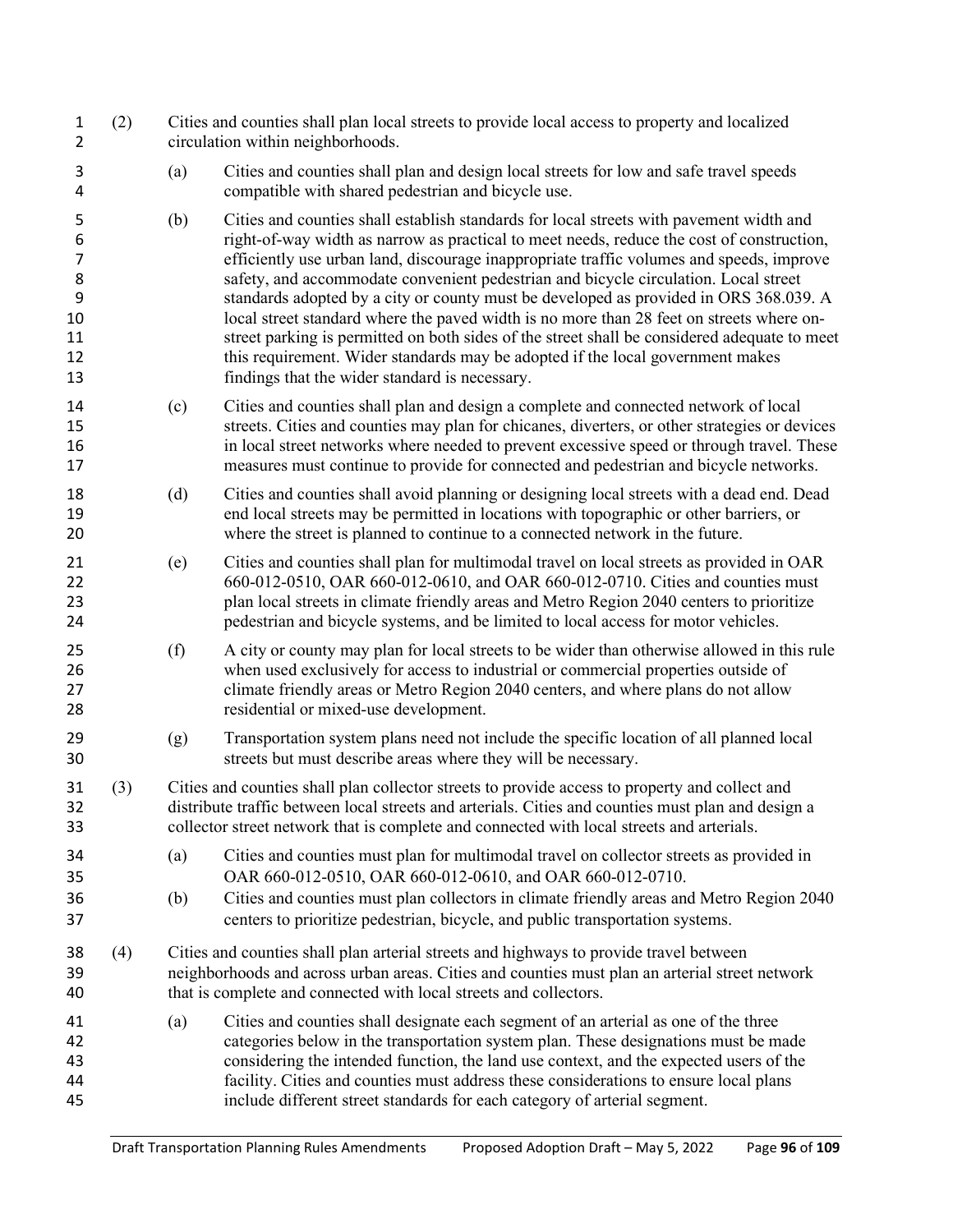| 1<br>2<br>3<br>4<br>5  |     |                                                                                                                                                                                                           | (A) | Cities and counties shall plan for local access priority arterial segments to<br>prioritize access to property and connected streets when balancing needs on the<br>facility. Local access priority arterial segments will generally allow for more<br>access locations from property, more opportunities to make turns, more frequent<br>intersections with other streets, and slower speeds. |  |
|------------------------|-----|-----------------------------------------------------------------------------------------------------------------------------------------------------------------------------------------------------------|-----|------------------------------------------------------------------------------------------------------------------------------------------------------------------------------------------------------------------------------------------------------------------------------------------------------------------------------------------------------------------------------------------------|--|
| 6<br>7<br>8<br>9<br>10 |     |                                                                                                                                                                                                           | (B) | Cities and counties shall plan for through movement priority arterial segments to<br>prioritize through movement of traffic when balancing needs on the facility.<br>Through movement priority arterial segments will generally prioritize access<br>limited to intersections with the street network, limited access to individual<br>properties, and safe speeds.                            |  |
| 11<br>12<br>13<br>14   |     |                                                                                                                                                                                                           | (C) | Cities and counties shall plan for arterial segments in a climate-friendly area to<br>prioritize multimodal travel as provided in subsection (b). This includes<br>prioritizing complete, connected, and safe pedestrian, bicycle, and public<br>transportation facilities.                                                                                                                    |  |
| 15<br>16               |     | (b)                                                                                                                                                                                                       |     | Cities and counties shall plan for multimodal travel on or along arterial streets as<br>provided in OAR 660-012-0510, OAR 660-012-0610, and OAR 660-012-0710.                                                                                                                                                                                                                                  |  |
| 17<br>18               |     |                                                                                                                                                                                                           | (A) | Cities and counties shall plan arterials in climate-friendly areas to prioritize<br>pedestrian, bicycle, and public transportation systems.                                                                                                                                                                                                                                                    |  |
| 19<br>20               |     |                                                                                                                                                                                                           | (B) | Cities and counties shall plan arterials along transit priority corridors to prioritize<br>transit service reliability and frequency over general-purpose traffic.                                                                                                                                                                                                                             |  |
| 21<br>22               | (5) |                                                                                                                                                                                                           |     | Cities and counties shall carefully consider new or expanded freeways considering goals for<br>reductions in vehicle miles traveled per capita.                                                                                                                                                                                                                                                |  |
| 23<br>24               |     | (a)                                                                                                                                                                                                       |     | Cities and counties shall consider high-occupancy vehicle lanes, including transit lanes,<br>and managed priced lanes on freeways.                                                                                                                                                                                                                                                             |  |
| 25<br>26               |     | (b)                                                                                                                                                                                                       |     | Pedestrian and bicycle facilities should be parallel to freeways, rather than on them.<br>Transit facilities on or along freeways must be designed for direct transit vehicle access.                                                                                                                                                                                                          |  |
| 27<br>28               | (6) |                                                                                                                                                                                                           |     | Notwithstanding other provisions of this rule, where appropriate, cities and counties shall plan<br>and design streets and highways to accommodate:                                                                                                                                                                                                                                            |  |
| 29<br>30               |     | (a)                                                                                                                                                                                                       |     | Transit vehicles on a segment of a priority transit corridor or transit corridor without<br>dedicated transit lanes or transitway.                                                                                                                                                                                                                                                             |  |
| 31<br>32               |     | (b)                                                                                                                                                                                                       |     | Freight travel on designated freight routes and key freight terminals inventoried as<br>provided in OAR 660-012-0805.                                                                                                                                                                                                                                                                          |  |
| 33<br>34               |     | (c)                                                                                                                                                                                                       |     | Agricultural equipment on streets or highways connecting to agriculturally zoned land<br>used for agricultural purposes where equipment access is necessary.                                                                                                                                                                                                                                   |  |
| 35                     |     |                                                                                                                                                                                                           |     | 0820: Street and Highway System Projects                                                                                                                                                                                                                                                                                                                                                       |  |
| 36                     |     |                                                                                                                                                                                                           |     | This rule guides cities in determining the list of street and highway system projects.                                                                                                                                                                                                                                                                                                         |  |
| 37<br>38               | (1) | Cities and counties shall develop a list of street and highway system projects that would address<br>the gaps and deficiencies in the street and highway system.                                          |     |                                                                                                                                                                                                                                                                                                                                                                                                |  |
| 39<br>40               | (2) | Cities and counties shall develop street and highway project prioritization factors that are able to<br>sort the list of street and highway system projects into a prioritized list of street and highway |     |                                                                                                                                                                                                                                                                                                                                                                                                |  |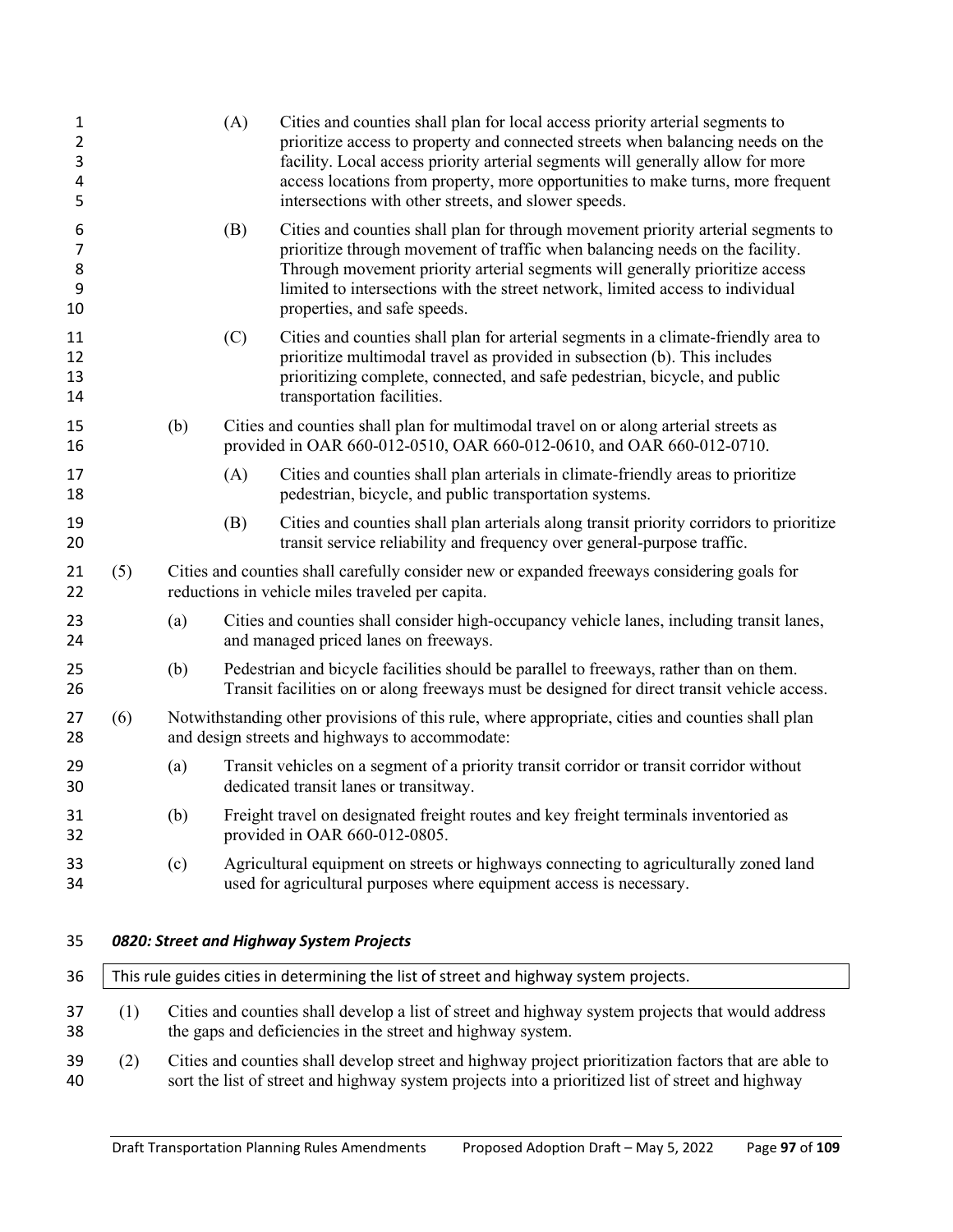| $\mathbf{1}$<br>2 |     |           | system projects. Cities must develop street and highway project prioritization factors by engaging<br>underserved populations as provided in OAR 660-012-0130.                                                                   |  |  |  |  |
|-------------------|-----|-----------|----------------------------------------------------------------------------------------------------------------------------------------------------------------------------------------------------------------------------------|--|--|--|--|
| 3<br>4            | (3) | projects: | Cities and counties shall use the following factors when prioritizing street and highway system                                                                                                                                  |  |  |  |  |
| 5<br>6<br>7       |     | (a)       | Street and highway investments that reallocate right-of-way from facilities dedicated to<br>moving motor vehicles to those for use by the pedestrian, bicycle, and public<br>transportation systems, particularly:               |  |  |  |  |
| 8                 |     |           | In climate friendly areas and Metro Region 2040 centers;<br>(A)                                                                                                                                                                  |  |  |  |  |
| 9                 |     |           | In areas with concentrations of underserved populations; and<br>(B)                                                                                                                                                              |  |  |  |  |
| 10                |     |           | In areas with reported serious injuries and deaths.<br>(C)                                                                                                                                                                       |  |  |  |  |
| 11                |     | (b)       | Street and highway system investments that will fill gaps in the existing street network;                                                                                                                                        |  |  |  |  |
| 12<br>13          |     | (c)       | Street and highway system investments consistent with the prioritization factors in OAR<br>660-012-0155;                                                                                                                         |  |  |  |  |
| 14<br>15          |     | (d)       | Street and highway system investments that will help meet the performance targets as<br>provided in OAR 660-012-0910; and                                                                                                        |  |  |  |  |
| 16<br>17          |     | (e)       | Street and highway system investments consistent with a scenario plan approved by order<br>as provided in OAR 660-044-0120.                                                                                                      |  |  |  |  |
| 18<br>19<br>20    | (4) |           | The transportation system plan must include a description of the prioritization factors and method<br>of prioritizing street and highway projects used to develop the prioritized list of street and<br>highway system projects. |  |  |  |  |
| 21<br>22<br>23    | (5) |           | Cities or counties choosing to include a proposed facility requiring authorization as provided in<br>OAR 660-012-0830 in the transportation system plan must first meet the requirements provided<br>in OAR 660-012-0830.        |  |  |  |  |
| 24                |     |           | 0830: Enhanced Review of Select Roadway Projects                                                                                                                                                                                 |  |  |  |  |
| 25                |     |           | This rule provides for an additional level of review of transportation facilities that could increase climate                                                                                                                    |  |  |  |  |
| 26<br>27          |     |           | pollution. The rule is intended to ensure that additional alternatives are reviewed before investments<br>are made in transportation facilities that are not consistent with the state's climate goals.                          |  |  |  |  |
|                   |     |           |                                                                                                                                                                                                                                  |  |  |  |  |

28 The authorization of a facility provided in this rule is only to allow a proposed facility to be put into the 29 | local transportation system plan, it does not replace any other requirements.

30 The process is intended to provide time for local governments to identify, review, assess, and potentially 31 | implement alternatives to the proposed facility. The goal is to avoid implementation of as many of these 32 facilities as possible, limiting them only to those that are truly necessary to meet the transportation 33 eneeds of the state and community.

- (1) Cities and counties shall review and authorize certain proposed facilities to be included as a planned project or unconstrained project in any part of the local comprehensive plan, including the transportation system plan.
- a. The following types of proposed facilities must be reviewed as provided in this rule:
- (A) A new or extended arterial street, highway, freeway, or bridge;
- 39 (B) New or expanded interchanges;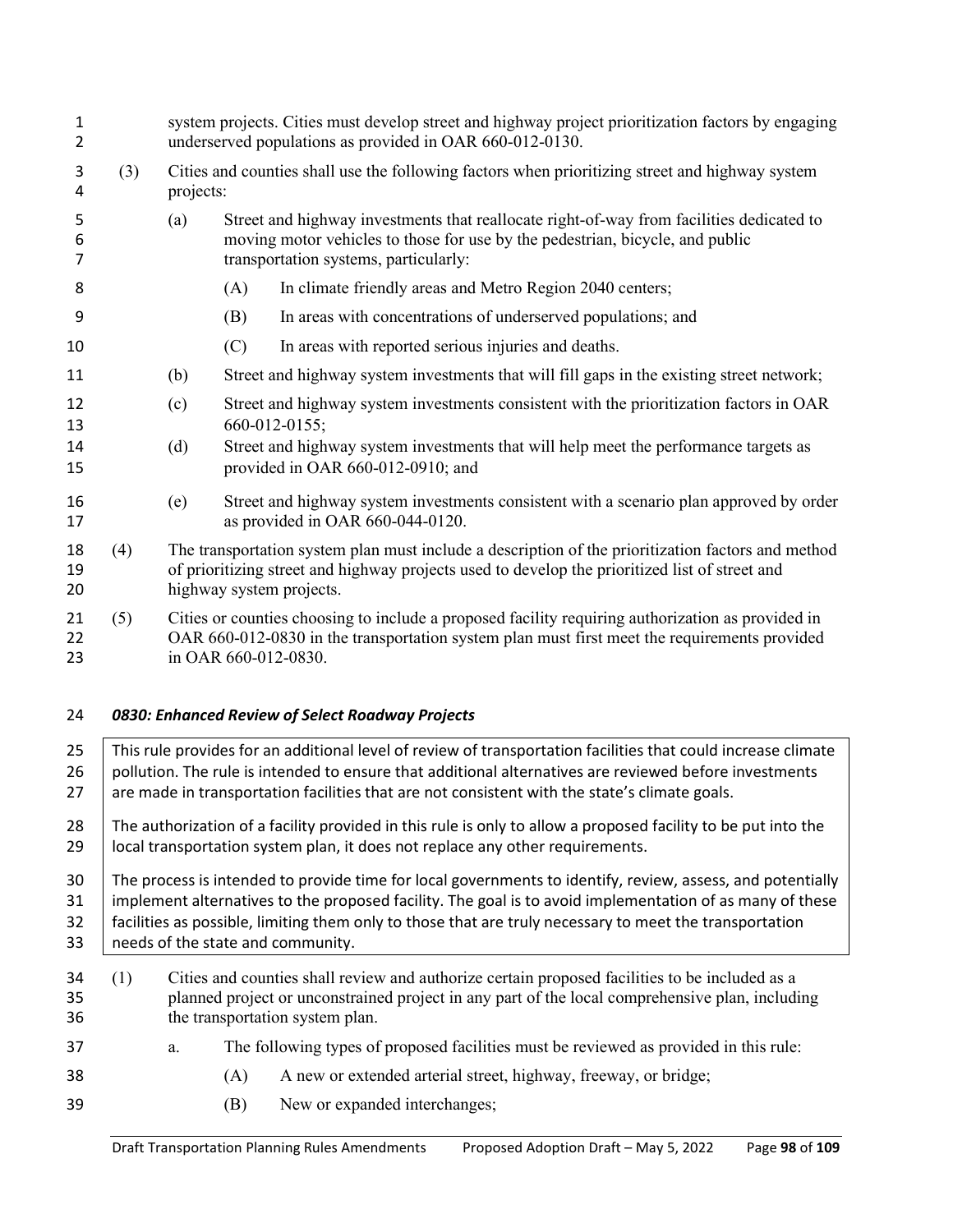| 1<br>2           |     |               | (C)             | An increase in the number of general purpose travel lanes for any existing arterial<br>or collector street, highway, or freeway; and                                                                                                                                                                                             |  |  |  |
|------------------|-----|---------------|-----------------|----------------------------------------------------------------------------------------------------------------------------------------------------------------------------------------------------------------------------------------------------------------------------------------------------------------------------------|--|--|--|
| 3<br>4<br>5<br>6 |     |               | (D)             | New or extended auxiliary lanes with a total length of one-half mile or more.<br>Auxiliary lane means the portion of the roadway adjoining the traveled way for<br>speed change, turning, weaving, truck climbing, maneuvering of entering and<br>leaving traffic, and other purposes supplementary to through-traffic movement. |  |  |  |
| 7<br>8           |     | $\mathbf b$ . |                 | Notwithstanding any provision in subsection (a), the following proposed facilities need<br>not be reviewed or authorized as provided in this rule:                                                                                                                                                                               |  |  |  |
| 9                |     |               | (A)             | Changes expected to have a capital cost of less than \$5 million;                                                                                                                                                                                                                                                                |  |  |  |
| 10<br>11         |     |               | (B)             | Changes that reallocate right of way to provide more space for pedestrian,<br>bicycle, transit, or high-occupancy vehicle facilities;                                                                                                                                                                                            |  |  |  |
| 12<br>13         |     |               | (C)             | Facilities with no more than one general purpose travel lane in each direction,<br>with or without one turn lane;                                                                                                                                                                                                                |  |  |  |
| 14<br>15         |     |               | (D)             | Changes to intersections that do not increase the number of lanes, including<br>implementation of a roundabout;                                                                                                                                                                                                                  |  |  |  |
| 16               |     |               | (E)             | Access management, including the addition or extension of medians;                                                                                                                                                                                                                                                               |  |  |  |
| 17               |     |               | (F)             | Modifications necessary to address safety needs; or                                                                                                                                                                                                                                                                              |  |  |  |
| 18<br>19         |     |               | (G)             | Operational changes, including changes to signals, signage, striping, surfacing, or<br>intelligent transportation systems.                                                                                                                                                                                                       |  |  |  |
| 20               | (2) |               |                 | Cities and counties choosing to authorize a proposed facility as provided in this rule shall:                                                                                                                                                                                                                                    |  |  |  |
| 21<br>22         |     | (a)           | county;         | Initiate the authorization process through action of the governing body of the city or                                                                                                                                                                                                                                           |  |  |  |
| 23<br>24<br>25   |     | (b)           |                 | Include the authorization process as part of an update to a transportation system plan to<br>meet the requirements as provided in OAR 660-012-0100, or have an existing<br>acknowledged transportation system plan meeting these requirements;                                                                                   |  |  |  |
| 26               |     | (c)           |                 | Have met all applicable reporting requirements as provided in OAR 660-012-0900;                                                                                                                                                                                                                                                  |  |  |  |
| 27<br>28         |     | (d)           |                 | Designate the project limits and characteristics of the proposed facility, including length,<br>number of lanes, or other key features;                                                                                                                                                                                          |  |  |  |
| 29<br>30         |     | (e)           | section $(3)$ ; | Designate a facility impact area and determine affected jurisdictions as provided in                                                                                                                                                                                                                                             |  |  |  |
| 31<br>32         |     | (f)           |                 | Conduct an engagement-focused equity analysis of the proposed facility as provided in<br>OAR 660-012-0135;                                                                                                                                                                                                                       |  |  |  |
| 33               |     | (g)           |                 | Develop a public involvement strategy as provided in section (4);                                                                                                                                                                                                                                                                |  |  |  |
| 34               |     | (h)           |                 | Conduct an alternatives review as provided in sections $(5)$ and $(6)$ ;                                                                                                                                                                                                                                                         |  |  |  |
| 35               |     | (i)           |                 | Choose to move forward with an authorization report as provided in section (7);                                                                                                                                                                                                                                                  |  |  |  |
| 36               |     | (j)           |                 | Complete an authorization report as provided in section $(8)$ ; and                                                                                                                                                                                                                                                              |  |  |  |
| 37               |     | (k)           |                 | Publish the authorization report as provided in section (9).                                                                                                                                                                                                                                                                     |  |  |  |
| 38               | (3) |               |                 | A city or county designating a facility impact area and determining affected jurisdictions shall:                                                                                                                                                                                                                                |  |  |  |
| 39<br>40         |     | (a)           |                 | Coordinate with all cities and counties with planning jurisdictions within two miles of the<br>limits of the proposed facility to determine the extent of the facility impact area;                                                                                                                                              |  |  |  |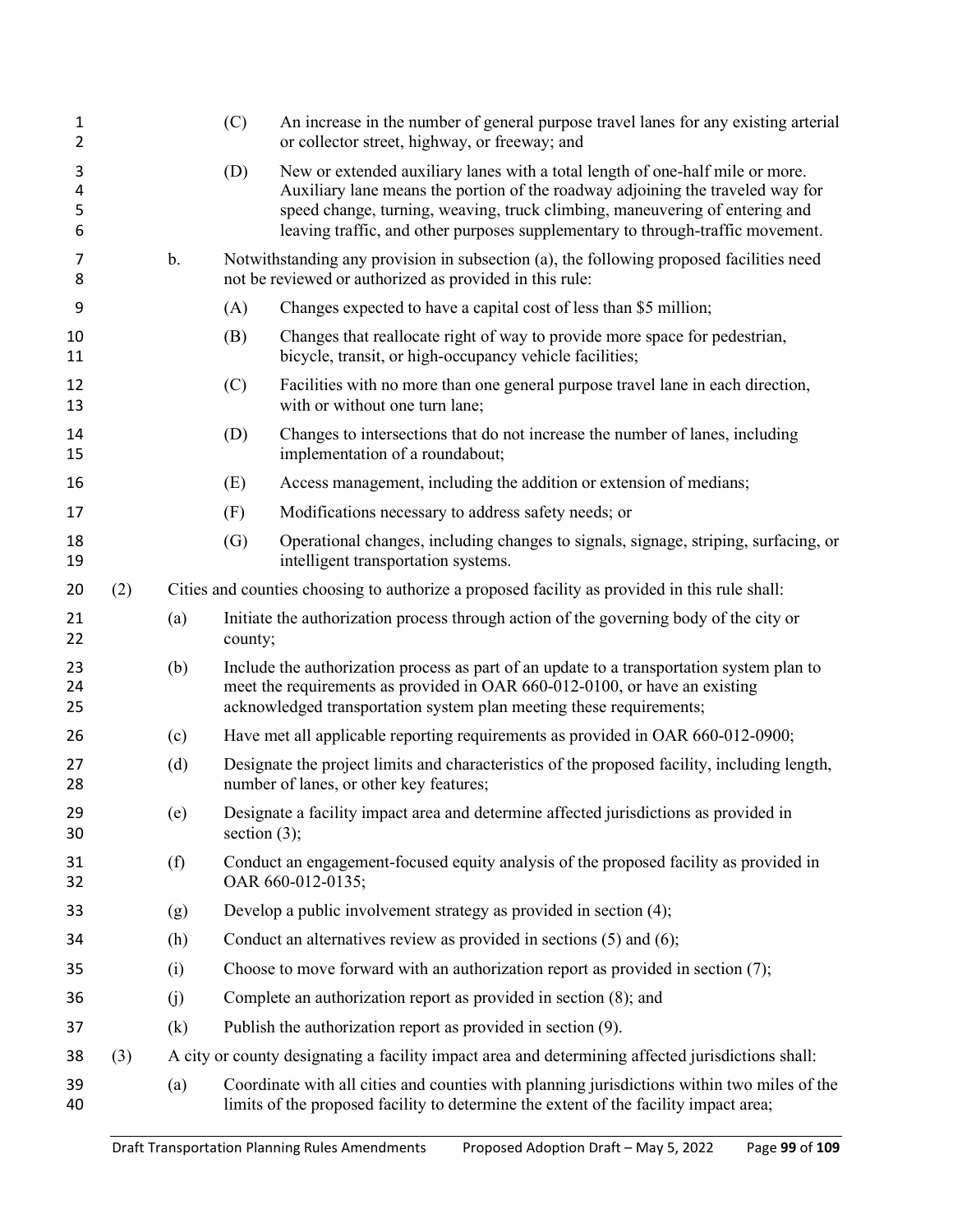| $\mathbf{1}$<br>$\overline{2}$<br>3 |     | (b)            | Review the extent of the impact of the proposed facility by including all areas where<br>implementation of the proposed facility is expected to change levels or patterns of traffic<br>or otherwise change the transportation system or land use development patterns;                                                                                                                                                              |  |  |  |
|-------------------------------------|-----|----------------|--------------------------------------------------------------------------------------------------------------------------------------------------------------------------------------------------------------------------------------------------------------------------------------------------------------------------------------------------------------------------------------------------------------------------------------|--|--|--|
| 4<br>5<br>6<br>7                    |     | (c)            | Take particular care when reviewing the facility impact area in places with concentrations<br>of underserved populations. The city or county must consider the special impact of new<br>facilities in the context of historic patterns of discrimination, disinvestment, and harmful<br>investments;                                                                                                                                 |  |  |  |
| 8<br>9                              |     | (d)            | Designate a facility impact area to include, at minimum, areas within one mile of the<br>proposed facility; and                                                                                                                                                                                                                                                                                                                      |  |  |  |
| 10<br>11                            |     | (e)            | Determine affected jurisdictions by including all cities or counties with planning<br>jurisdictions in the designated facility impact area.                                                                                                                                                                                                                                                                                          |  |  |  |
| 12<br>13                            | (4) | jurisdictions: | A city or county developing a public involvement strategy shall, in coordination with affected                                                                                                                                                                                                                                                                                                                                       |  |  |  |
| 14                                  |     | (a)            | Develop the public involvement strategy as provided in OAR 660-012-0130.                                                                                                                                                                                                                                                                                                                                                             |  |  |  |
| 15<br>16                            |     | (b)            | Require that the public involvement strategy provides for opportunities for meaningful<br>public participation in decision-making over the course of the authorization process;                                                                                                                                                                                                                                                      |  |  |  |
| 17<br>18<br>19                      |     | (c)            | Require that the public involvement strategy includes regular reports to the affected<br>governing bodies, planning commissions, and the public on the progress of the<br>authorization process; and                                                                                                                                                                                                                                 |  |  |  |
| 20<br>21<br>22                      |     | (d)            | Coordinate the public involvement strategy with other public involvement activities<br>which may be concurrent, including updates to a transportation system plan or<br>authorizations for other proposed facilities.                                                                                                                                                                                                                |  |  |  |
| 23<br>24                            | (5) | jurisdictions: | A city or county choosing to undertake an alternatives review shall, in coordination with affected                                                                                                                                                                                                                                                                                                                                   |  |  |  |
| 25<br>26<br>27                      |     | (a)            | Have designated the facility impact area, determined affected jurisdictions, transit service<br>providers, and transportation options providers; and developed a public consultation<br>strategy as provided in this rule;                                                                                                                                                                                                           |  |  |  |
| 28<br>29<br>30<br>31<br>32          |     | (b)            | Develop a summary of the expected impacts of the proposed facility on underserved<br>populations identified as provided in OAR 660-012-0125, particularly, but not<br>exclusively, in neighborhoods with concentrations of underserved populations. These<br>impacts must include, but are not limited to, additional household costs, and changes in<br>the ability to access jobs and services without the use of a motor vehicle; |  |  |  |
| 33<br>34<br>35                      |     | (c)            | Develop a summary of the estimated additional motor vehicle travel per capita that is<br>expected to be induced by implementation of the proposed facility over the first 20 years<br>of service, using best available science;                                                                                                                                                                                                      |  |  |  |
| 36<br>37<br>38                      |     | (d)            | Investigate alternatives to the proposed facility, as provided in subsections (e) through<br>(h). Cities and counties must use a planning level of analysis, and make use of existing<br>plans and available data as much as practical;                                                                                                                                                                                              |  |  |  |
| 39<br>40                            |     | (e)            | Investigate alternatives to the proposed facility through investments in the pedestrian and<br>bicycle systems. The city or county must:                                                                                                                                                                                                                                                                                             |  |  |  |
| 41<br>42                            |     |                | Review the transportation system plan for identified gaps and deficiencies in<br>(A)<br>pedestrian and bicycle facilities within the facility impact area;                                                                                                                                                                                                                                                                           |  |  |  |
|                                     |     |                |                                                                                                                                                                                                                                                                                                                                                                                                                                      |  |  |  |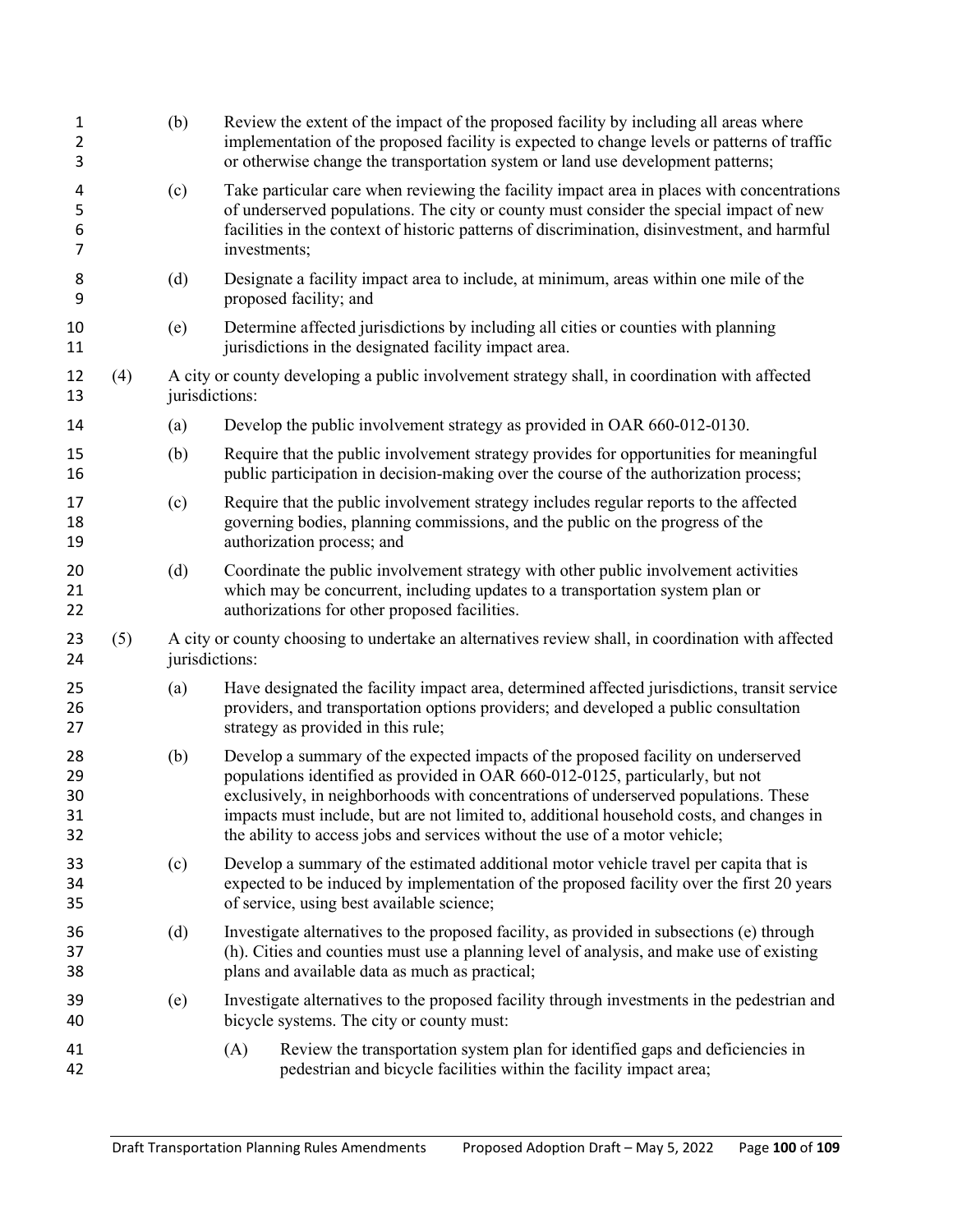| 1<br>$\overline{2}$ |     |                | (B)          | Determine how much of the need for the proposed facility may be met through<br>enhanced investments in the pedestrian and bicycle networks;                                                                                                                           |
|---------------------|-----|----------------|--------------|-----------------------------------------------------------------------------------------------------------------------------------------------------------------------------------------------------------------------------------------------------------------------|
| 3<br>4<br>5         |     |                | (C)          | Identify pedestrian and bicycle system investments that could contribute to<br>meeting the identified need which do not require implementation of the proposed<br>facility; and                                                                                       |
| 6<br>7<br>8         |     |                | (D)          | Identify pedestrian and bicycle system investments that could contribute to<br>meeting the identified need which may be implemented without the proposed<br>facility, and may be retained if the proposed facility is implemented.                                    |
| 9<br>10             |     | (f)            |              | Investigate alternatives to the proposed facility through investments in the public<br>transportation system. The city or county must:                                                                                                                                |
| 11<br>12            |     |                | (A)          | Review the transportation system plan for identified gaps and deficiencies in<br>public transportation facilities and services within the facility impact area;                                                                                                       |
| 13<br>14            |     |                | (B)          | Coordinate with transit service providers to identify opportunities for providing<br>additional transit service within or to the facility impact area; and                                                                                                            |
| 15<br>16<br>17      |     |                | (C)          | Identify potential transit facility and service investments that contribute to<br>meeting the identified need which may be implemented without the proposed<br>facility.                                                                                              |
| 18<br>19<br>20      |     | (g)            | county must: | Investigate alternatives to the proposed facility through investments in transportation<br>options programs; or other means to reduce demand for motor vehicle travel. The city or                                                                                    |
| 21<br>22            |     |                | (A)          | Review the transportation system plan for identified existing and needed<br>transportation demand management services within the facility impact area;                                                                                                                |
| 23<br>24<br>25      |     |                | (B)          | Coordinate with transportation options providers to identify opportunities for<br>providing transportation demand management services in and around the facility<br>impact area; and                                                                                  |
| 26<br>27<br>28      |     |                | (C)          | Identify potential transportation options program investments that contribute to<br>meeting the identified need which may be implemented without the proposed<br>facility.                                                                                            |
| 29<br>30            |     | (h)            | county must: | Investigate alternatives to the proposed facility that include system pricing. The city or                                                                                                                                                                            |
| 31<br>32            |     |                | (A)          | Determine if various types of pricing could substantially reduce the need for the<br>proposed facility;                                                                                                                                                               |
| 33<br>34<br>35      |     |                | (B)          | Investigate a range of pricing methods appropriate for the facility type and need,<br>which may include, but are not limited to: parking pricing, tolling, facility<br>pricing, cordon pricing, or congestion pricing; and                                            |
| 36<br>37<br>38      |     |                | (C)          | Identify pricing methods where it is reasonably expected to meet the need for the<br>facility, may reasonably be implemented, and can be expected to generate<br>sufficient revenue to cover the costs of operating the collection apparatus.                         |
| 39<br>40            | (6) | jurisdictions: |              | A city or county completing an alternatives review must, in coordination with affected                                                                                                                                                                                |
| 41<br>42<br>43      |     | (a)            |              | Review the projects identified in section (5) to determine sets of investments that may be<br>made that could substantially meet the need for the proposed facility without<br>implementation of the proposed facility. A city or county must consider adopted state, |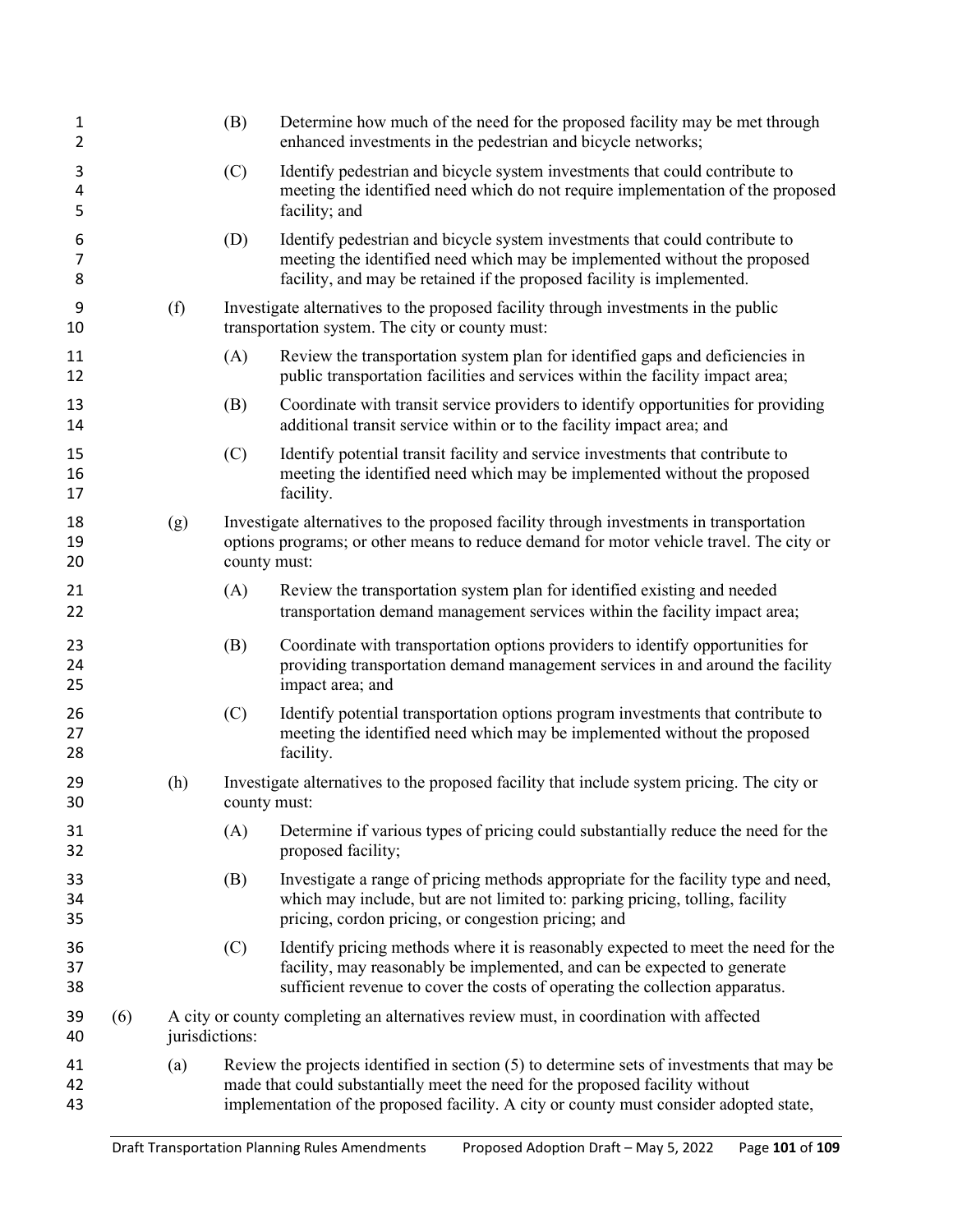| $\mathbf{1}$<br>2<br>3                        |      |                                                                                                                                                                                                                                                                                                                                                                                                                                                              | regional, and local targets for reduction of vehicle miles traveled to reduce greenhouse<br>gas emissions when making determinations of substantially meeting the need for the<br>proposed facility; and                                                                                                                                                                                                                                                                                                                                                                                                        |  |  |  |
|-----------------------------------------------|------|--------------------------------------------------------------------------------------------------------------------------------------------------------------------------------------------------------------------------------------------------------------------------------------------------------------------------------------------------------------------------------------------------------------------------------------------------------------|-----------------------------------------------------------------------------------------------------------------------------------------------------------------------------------------------------------------------------------------------------------------------------------------------------------------------------------------------------------------------------------------------------------------------------------------------------------------------------------------------------------------------------------------------------------------------------------------------------------------|--|--|--|
| 4<br>5<br>6<br>$\overline{7}$<br>8<br>9<br>10 |      | (b)                                                                                                                                                                                                                                                                                                                                                                                                                                                          | Complete an alternatives review report upon completion of the alternatives review phase.<br>The alternatives review report must include a description of the effectiveness of identified<br>alternatives. The alternatives review report must include the summaries developed in<br>subsections $(5)(b)$ and $(c)$ . The alternatives review report must be provided to the public,<br>and the governing bodies and planning commissions of each affected city or county. The<br>alternatives review report must also be included in the next annual report to the director<br>as provided in OAR 660-012-0900. |  |  |  |
| 11<br>12                                      | (7)  | either:                                                                                                                                                                                                                                                                                                                                                                                                                                                      | The governing body of the city or county shall review the alternatives review report and may                                                                                                                                                                                                                                                                                                                                                                                                                                                                                                                    |  |  |  |
| 13<br>14<br>15<br>16                          |      | (a)                                                                                                                                                                                                                                                                                                                                                                                                                                                          | Select a set of investments reviewed in the alternatives review report intended to<br>substantially meet the identified need for the proposed facility. These investments may be<br>added to the unconstrained project list of the transportation system plan as provided in<br>OAR 660-012-0170; or                                                                                                                                                                                                                                                                                                            |  |  |  |
| 17<br>18                                      |      | (b)                                                                                                                                                                                                                                                                                                                                                                                                                                                          | Choose to complete the authorization report for the proposed facility, as provided in<br>section $(8)$ .                                                                                                                                                                                                                                                                                                                                                                                                                                                                                                        |  |  |  |
| 19<br>20                                      | (8)  |                                                                                                                                                                                                                                                                                                                                                                                                                                                              | A city or county choosing to complete an authorization report as provided in section (7) shall,<br>after completion of the alternatives review, include the following within the authorization report:                                                                                                                                                                                                                                                                                                                                                                                                          |  |  |  |
| 21                                            |      | (a)                                                                                                                                                                                                                                                                                                                                                                                                                                                          | A record of the initiation of the authorization process by the governing body;                                                                                                                                                                                                                                                                                                                                                                                                                                                                                                                                  |  |  |  |
| 22<br>23                                      |      | (b)                                                                                                                                                                                                                                                                                                                                                                                                                                                          | The public involvement strategy developed as provided in section (4), and how each part<br>of the public involvement strategy was met;                                                                                                                                                                                                                                                                                                                                                                                                                                                                          |  |  |  |
| 24                                            |      | (c)                                                                                                                                                                                                                                                                                                                                                                                                                                                          | The alternatives review report;                                                                                                                                                                                                                                                                                                                                                                                                                                                                                                                                                                                 |  |  |  |
| 25<br>26<br>27                                |      | (d)                                                                                                                                                                                                                                                                                                                                                                                                                                                          | A summary of the estimated additional long-term costs of maintaining the proposed<br>facility, including expected funding sources and responsible transportation facility<br>operator.                                                                                                                                                                                                                                                                                                                                                                                                                          |  |  |  |
| 28<br>29                                      | (9)  | A city or county shall publish the authorization report upon completion and provide it to the<br>public and governing bodies of each affected jurisdiction.                                                                                                                                                                                                                                                                                                  |                                                                                                                                                                                                                                                                                                                                                                                                                                                                                                                                                                                                                 |  |  |  |
| 30<br>31<br>32<br>33<br>34                    | (10) | A city or county, having completed and published an authorization report, may place the<br>proposed project on the list of street and highway system projects with other projects as provided<br>in OAR 660-012-0820. A proposed project authorized as provided in this rule may remain on a<br>project list in the transportation system plan as long there are no substantial changes to the<br>proposed project as described in the authorization report. |                                                                                                                                                                                                                                                                                                                                                                                                                                                                                                                                                                                                                 |  |  |  |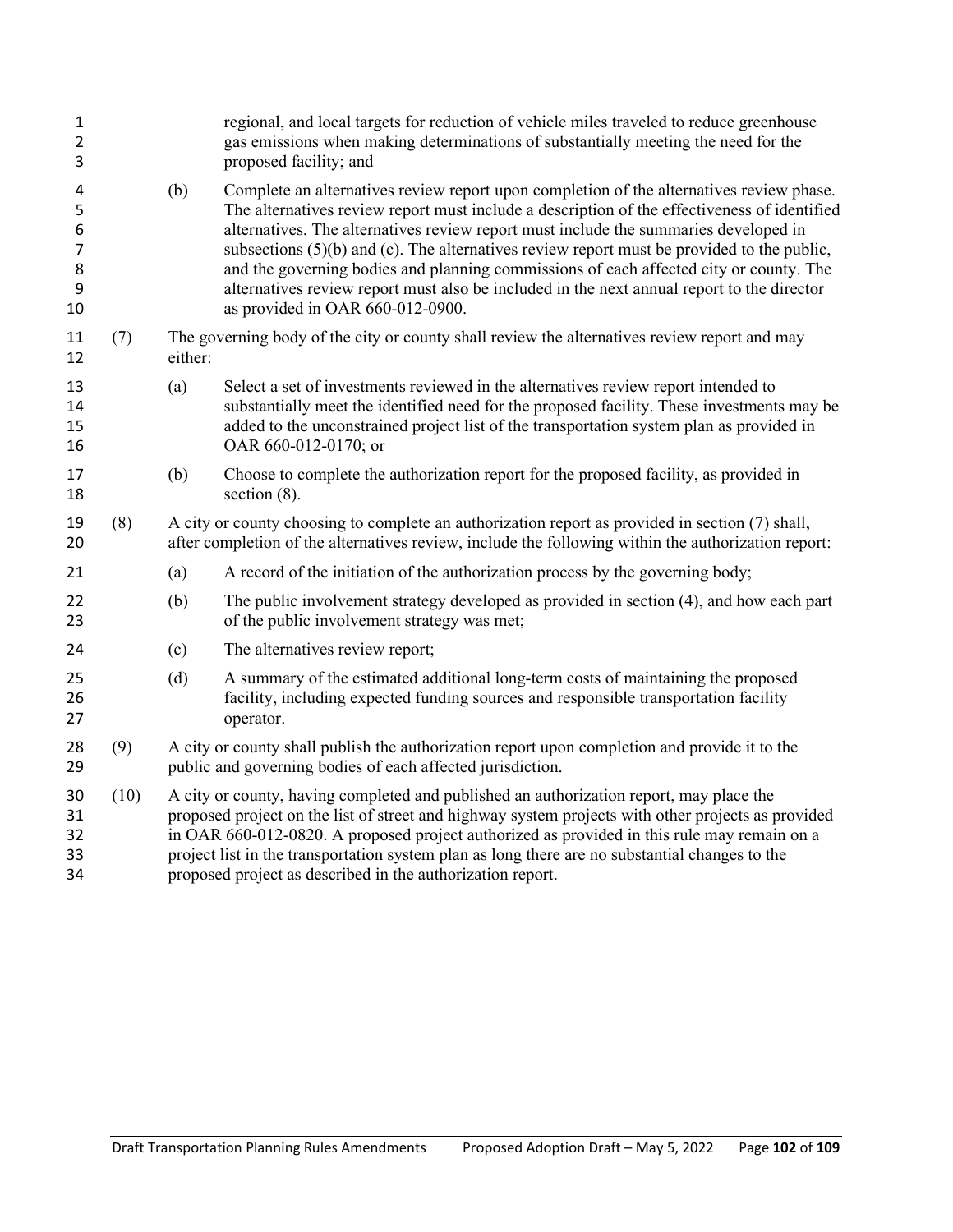## **New Rules 0900-0920: Reporting and Compliance**

2 This part of the Transportation Planning Rules set requirements for how cities and counties will regularly 3 | report progress to the department. Annual reports will include a narrative of progress made over the 4 past year, with more substantial reports required every four or five years.

5 These rules, as provided in 660-012-0011, only apply in metropolitan areas.

#### *0900: Reporting*

| $\overline{7}$<br>8<br>9<br>10 | This rule requires cities and counties to submit a report to the department annually. Most years the<br>report will be a minor report, with an update of activities. However, every four or five years a major<br>report must also include additional information on how the city and region are performing across a<br>range of performance measures. |     |                                                                                                                                                                                                                                                                                                                                                                                        |  |  |  |  |
|--------------------------------|--------------------------------------------------------------------------------------------------------------------------------------------------------------------------------------------------------------------------------------------------------------------------------------------------------------------------------------------------------|-----|----------------------------------------------------------------------------------------------------------------------------------------------------------------------------------------------------------------------------------------------------------------------------------------------------------------------------------------------------------------------------------------|--|--|--|--|
| 11<br>12                       | (1)                                                                                                                                                                                                                                                                                                                                                    |     | Cities and counties outside of the planning area of Metro shall report annually on progress toward<br>meeting the requirements in division 44 and this division.                                                                                                                                                                                                                       |  |  |  |  |
| 13<br>14<br>15<br>16           | (2)                                                                                                                                                                                                                                                                                                                                                    |     | Metro shall prepare a report annually on progress toward meeting the requirements in division 44<br>and this division. Cities and counties within the planning area of Metro shall coordinate with<br>Metro and provide information to Metro. Cities and counties within the planning area of Metro<br>are not required to report directly to the department as provided in this rule. |  |  |  |  |
| 17<br>18                       | (3)                                                                                                                                                                                                                                                                                                                                                    |     | Cities, counties, and Metro shall submit the report to the director no later than May 31 of each<br>year for the report for the previous calendar year.                                                                                                                                                                                                                                |  |  |  |  |
| 19<br>20                       | (4)                                                                                                                                                                                                                                                                                                                                                    |     | The director shall provide for a method of submission. The director shall review reports as<br>provided in OAR 660-012-0915.                                                                                                                                                                                                                                                           |  |  |  |  |
| 21<br>22                       | (5)                                                                                                                                                                                                                                                                                                                                                    |     | Cities, counties, and Metro shall submit either a minor report, as provided in section (6), or a<br>major report, as provided in section (7), each year.                                                                                                                                                                                                                               |  |  |  |  |
| 23                             |                                                                                                                                                                                                                                                                                                                                                        | (a) | Minor reports shall be submitted each year where a major report is not submitted.                                                                                                                                                                                                                                                                                                      |  |  |  |  |
| 24<br>25<br>26                 |                                                                                                                                                                                                                                                                                                                                                        | (b) | Major reports shall be submitted for each year in which the metropolitan planning<br>organization representing the city or county approved a regional transportation plan as<br>provided in 23 CFR § 450.324.                                                                                                                                                                          |  |  |  |  |
| 27                             | (6)                                                                                                                                                                                                                                                                                                                                                    |     | A minor report must include the following information:                                                                                                                                                                                                                                                                                                                                 |  |  |  |  |
| 28<br>29<br>30                 |                                                                                                                                                                                                                                                                                                                                                        | (a) | A narrative summary of the state of coordinated land use and transportation planning in<br>the planning area over the reporting year, including any relevant activities or projects<br>undertaken or planned by the city or county;                                                                                                                                                    |  |  |  |  |
| 31<br>32<br>33<br>34           |                                                                                                                                                                                                                                                                                                                                                        | (b) | The planning horizon date of the acknowledged transportation system plan, a summary of<br>any amendments made to the transportation system plan over the reporting year, and a<br>forecast of planning activities over the near future which may include amendments to the<br>transportation system plan;                                                                              |  |  |  |  |
| 35<br>36<br>37<br>38           |                                                                                                                                                                                                                                                                                                                                                        | (c) | Copies of reports made in the reporting year for progress towards centering the voices of<br>underserved populations in processes at all levels of decision-making as provided in OAR<br>660-012-0130 and a summary of any equity analyses conducted as provided in OAR 660-<br>012-0135; and                                                                                          |  |  |  |  |
| 39<br>40                       |                                                                                                                                                                                                                                                                                                                                                        | (d) | Any alternatives reviews undertaken as provided in OAR 660-012-0830, including those<br>underway or completed.                                                                                                                                                                                                                                                                         |  |  |  |  |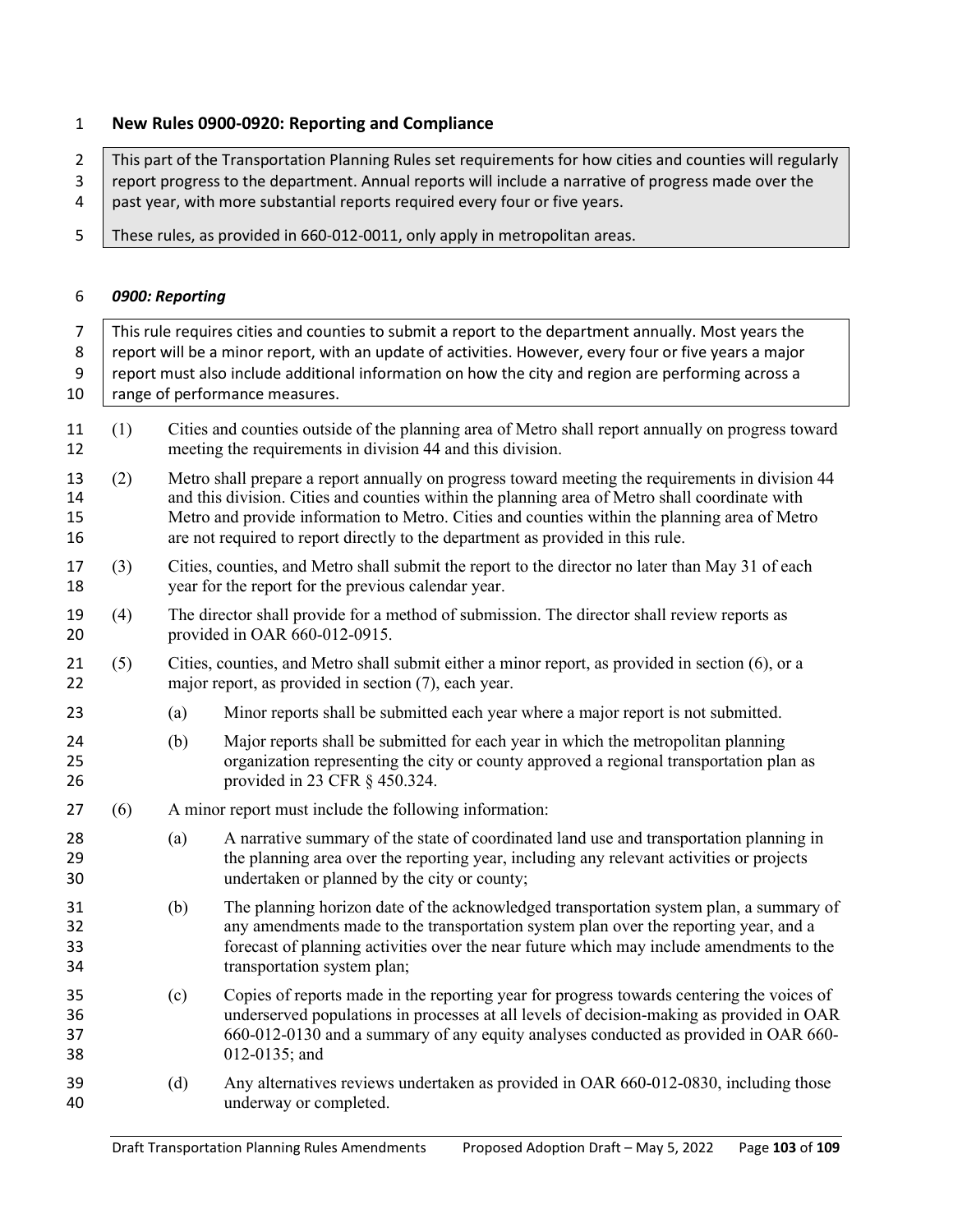| 1                          | (7)  |     | A major report must include the following information:                                                                                                                                                                                                                                                                                                                                                                                                          |                                                                                                                                                                                                                                                       |  |  |
|----------------------------|------|-----|-----------------------------------------------------------------------------------------------------------------------------------------------------------------------------------------------------------------------------------------------------------------------------------------------------------------------------------------------------------------------------------------------------------------------------------------------------------------|-------------------------------------------------------------------------------------------------------------------------------------------------------------------------------------------------------------------------------------------------------|--|--|
| 2                          |      | (a) |                                                                                                                                                                                                                                                                                                                                                                                                                                                                 | All information required in a minor report as provided in section (6);                                                                                                                                                                                |  |  |
| 3                          |      | (b) |                                                                                                                                                                                                                                                                                                                                                                                                                                                                 | For reporting cities and counties:                                                                                                                                                                                                                    |  |  |
| 4<br>5                     |      |     | (A)                                                                                                                                                                                                                                                                                                                                                                                                                                                             | A description of what immediate actions the city or county has considered to be<br>taken to reduce greenhouse gas emissions as provided in ORS 184.899(2); and                                                                                        |  |  |
| 6<br>7<br>8                |      |     | (B)                                                                                                                                                                                                                                                                                                                                                                                                                                                             | A description of the consultations with the metropolitan planning organization on<br>how the regional transportation plan could be altered to reduce greenhouse gas<br>emissions as provided in ORS 184.899(2).                                       |  |  |
| 9<br>10                    |      | (c) |                                                                                                                                                                                                                                                                                                                                                                                                                                                                 | Reporting for each regional and local performance measures as provided in OAR 660-<br>012-0905 or OAR 660-044-0110 including:                                                                                                                         |  |  |
| 11                         |      |     | (A)                                                                                                                                                                                                                                                                                                                                                                                                                                                             | Baseline data;                                                                                                                                                                                                                                        |  |  |
| 12                         |      |     | (B)                                                                                                                                                                                                                                                                                                                                                                                                                                                             | Baseline projections of expected outcomes from acknowledged plans;                                                                                                                                                                                    |  |  |
| 13<br>14<br>15             |      |     | (C)                                                                                                                                                                                                                                                                                                                                                                                                                                                             | An assessment of whether the city, county, or Metro has met or is on track to<br>meet each performance target for each reporting year between the base year and<br>planning horizon year as provided in OAR 660-012-0910;                             |  |  |
| 16<br>17                   |      |     | (D)                                                                                                                                                                                                                                                                                                                                                                                                                                                             | For any performance targets that were not met, a proposal for the corrective<br>actions that will be taken to meet the performance target by the next major report;                                                                                   |  |  |
| 18<br>19<br>20             |      |     | (E)                                                                                                                                                                                                                                                                                                                                                                                                                                                             | An assessment of whether the reporting city or county has adopted local<br>amendments to implement the approved land use and transportation scenario plan<br>as provided in OAR 660-044-0130;                                                         |  |  |
| 21<br>22<br>23<br>24       |      |     | (F)                                                                                                                                                                                                                                                                                                                                                                                                                                                             | For any amendments to implement the approved land use and transportation<br>scenario plan as provided in OAR 660-044-0130 that have not yet been adopted,<br>a proposal for the corrective actions that will be taken to adopt the amendments;<br>and |  |  |
| 25                         |      |     | (G)                                                                                                                                                                                                                                                                                                                                                                                                                                                             | The status of any corrective actions identified in prior reports.                                                                                                                                                                                     |  |  |
| 26<br>27<br>28<br>29<br>30 | (8)  |     | Upon a written request for an exemption submitted to the department prior to the due date of a<br>report, the director may grant a city or county an exemption to a requirement to include any<br>required element of a report under sections $(6)$ or $(7)$ when the director determines that the<br>requestor has established that collection and reporting of the information would not be possible or<br>would place an undue burden on the city or county. |                                                                                                                                                                                                                                                       |  |  |
| 31<br>32<br>33             | (9)  |     | Counties need only report for those portions of the county within an urban growth boundary<br>inside the metropolitan area. A county may jointly report with a city for the entire urban growth<br>area of the city.                                                                                                                                                                                                                                            |                                                                                                                                                                                                                                                       |  |  |
| 34                         | (10) |     | Reports as provided by this rule are not land use decisions.                                                                                                                                                                                                                                                                                                                                                                                                    |                                                                                                                                                                                                                                                       |  |  |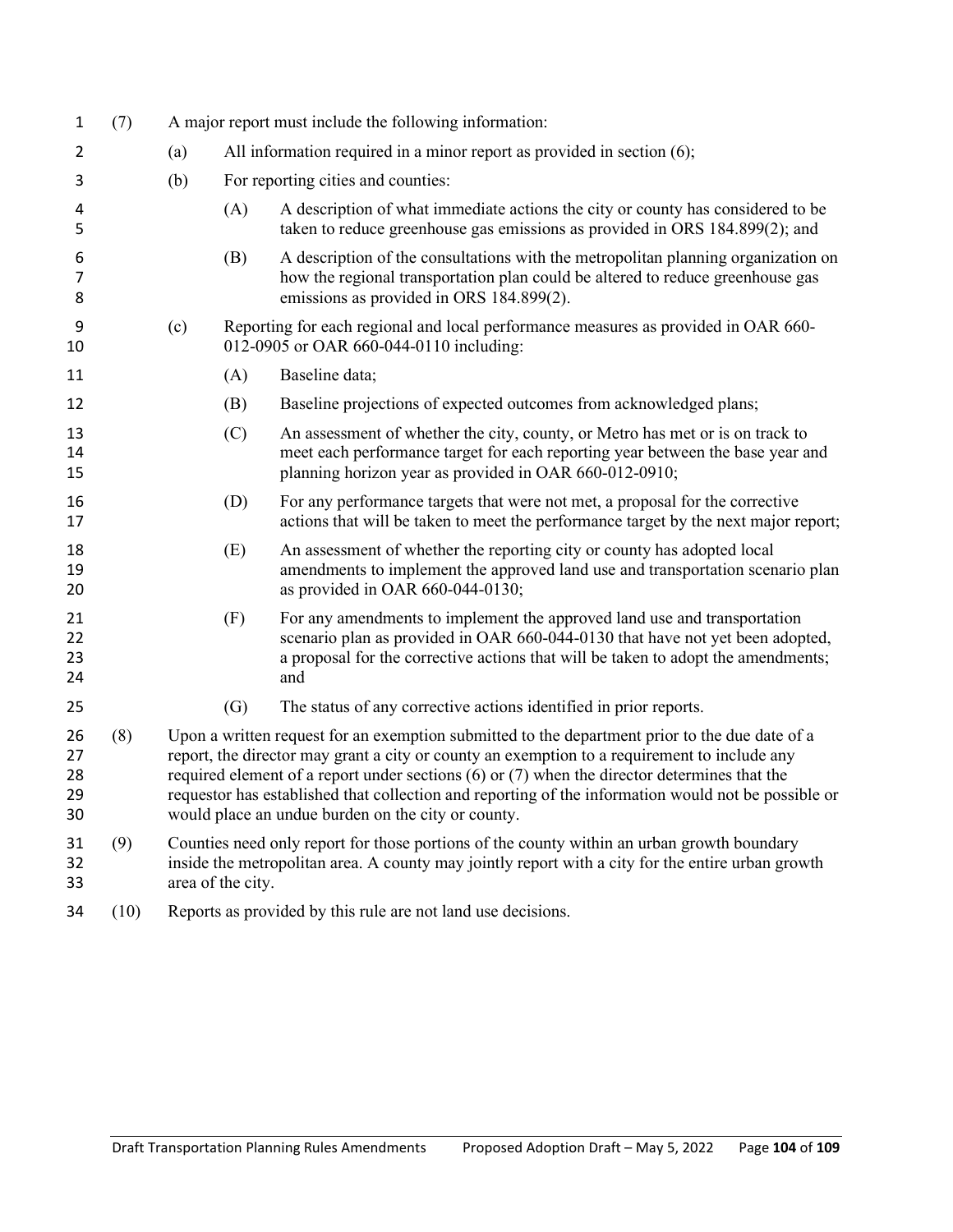# *0905: Land Use and Transportation Performance Measures*

| $\overline{2}$            | This rule requires reporting on local action performance measures to demonstrate that the actions |                                                                                                                                                                                                                                                      |                                                                                                                                                                                                                                                                                                                                                                                                                                                               |                                                                                                                                                                                                                                                             |  |  |  |  |
|---------------------------|---------------------------------------------------------------------------------------------------|------------------------------------------------------------------------------------------------------------------------------------------------------------------------------------------------------------------------------------------------------|---------------------------------------------------------------------------------------------------------------------------------------------------------------------------------------------------------------------------------------------------------------------------------------------------------------------------------------------------------------------------------------------------------------------------------------------------------------|-------------------------------------------------------------------------------------------------------------------------------------------------------------------------------------------------------------------------------------------------------------|--|--|--|--|
| 3                         | necessary to achieve the greenhouse gas reduction targets are being implemented. transportation   |                                                                                                                                                                                                                                                      |                                                                                                                                                                                                                                                                                                                                                                                                                                                               |                                                                                                                                                                                                                                                             |  |  |  |  |
| 4                         |                                                                                                   | system plans are required to include policies and projects that will meet the local target for each                                                                                                                                                  |                                                                                                                                                                                                                                                                                                                                                                                                                                                               |                                                                                                                                                                                                                                                             |  |  |  |  |
| 5                         |                                                                                                   | performance measure.                                                                                                                                                                                                                                 |                                                                                                                                                                                                                                                                                                                                                                                                                                                               |                                                                                                                                                                                                                                                             |  |  |  |  |
| 6<br>7<br>8               | (1)                                                                                               | Cities, counties, and Metro that have a land use and transportation scenario approved by the<br>commission as provided in OAR 660-044-0050 or OAR 660-044-0120 shall report on the<br>performance measures from the approved regional scenario plan. |                                                                                                                                                                                                                                                                                                                                                                                                                                                               |                                                                                                                                                                                                                                                             |  |  |  |  |
| 9<br>10<br>11<br>12<br>13 | (2)                                                                                               |                                                                                                                                                                                                                                                      | Cities and counties that do not have a land use and transportation scenario approved by the<br>commission as provided in OAR 660-044-0120 shall report on the specific actions, including<br>capital improvements and the adoption of policies or programs that they have or will undertake to<br>reduce pollution and increase equitable outcomes for underserved populations. At a minimum,<br>this report must include the following performance measures: |                                                                                                                                                                                                                                                             |  |  |  |  |
| 14                        |                                                                                                   | (a)                                                                                                                                                                                                                                                  |                                                                                                                                                                                                                                                                                                                                                                                                                                                               | <b>Compact Mixed-use Development</b>                                                                                                                                                                                                                        |  |  |  |  |
| 15                        |                                                                                                   |                                                                                                                                                                                                                                                      | (A)                                                                                                                                                                                                                                                                                                                                                                                                                                                           | Number of publicly supported affordable housing units in climate friendly areas.                                                                                                                                                                            |  |  |  |  |
| 16<br>17<br>18<br>19      |                                                                                                   |                                                                                                                                                                                                                                                      | (B)                                                                                                                                                                                                                                                                                                                                                                                                                                                           | Number of existing and permitted dwelling units in climate friendly areas and<br>percentage of existing and permitted dwelling units in climate friendly areas<br>relative to total number of existing and permitted dwelling units in the<br>jurisdiction. |  |  |  |  |
| 20<br>21                  |                                                                                                   |                                                                                                                                                                                                                                                      | (C)                                                                                                                                                                                                                                                                                                                                                                                                                                                           | Share of retail and service jobs in climate friendly areas relative to retail and<br>service jobs in the jurisdiction.                                                                                                                                      |  |  |  |  |
| 22                        |                                                                                                   | (b)                                                                                                                                                                                                                                                  |                                                                                                                                                                                                                                                                                                                                                                                                                                                               | <b>Active Transportation</b>                                                                                                                                                                                                                                |  |  |  |  |
| 23<br>24<br>25            |                                                                                                   |                                                                                                                                                                                                                                                      | (A)                                                                                                                                                                                                                                                                                                                                                                                                                                                           | Percent of collector and arterials streets in climate friendly areas and underserved<br>population neighborhoods with bicycle and pedestrian facilities with Level of<br>Traffic Stress 1 or 2.                                                             |  |  |  |  |
| 26<br>27<br>28            |                                                                                                   |                                                                                                                                                                                                                                                      | (B)                                                                                                                                                                                                                                                                                                                                                                                                                                                           | Percent of collector and arterial roadways in climate friendly areas and<br>underserved population neighborhoods with safe and convenient marked<br>pedestrian crossings.                                                                                   |  |  |  |  |
| 29                        |                                                                                                   |                                                                                                                                                                                                                                                      | (C)                                                                                                                                                                                                                                                                                                                                                                                                                                                           | Percent of transit stops with safe pedestrian crossings within 100 feet.                                                                                                                                                                                    |  |  |  |  |
| 30                        |                                                                                                   | (c)                                                                                                                                                                                                                                                  |                                                                                                                                                                                                                                                                                                                                                                                                                                                               | <b>Transportation Options</b>                                                                                                                                                                                                                               |  |  |  |  |
| 31                        |                                                                                                   |                                                                                                                                                                                                                                                      | (A)                                                                                                                                                                                                                                                                                                                                                                                                                                                           | Number of employees covered by an Employee Commute Options Program.                                                                                                                                                                                         |  |  |  |  |
| 32                        |                                                                                                   |                                                                                                                                                                                                                                                      | (B)                                                                                                                                                                                                                                                                                                                                                                                                                                                           | Number of households engaged with Transportation Options activities.                                                                                                                                                                                        |  |  |  |  |
| 33<br>34                  |                                                                                                   |                                                                                                                                                                                                                                                      | (C)                                                                                                                                                                                                                                                                                                                                                                                                                                                           | Percent of all Transportation Options activities that were focused on underserved<br>population communities.                                                                                                                                                |  |  |  |  |
| 35                        |                                                                                                   | (d)                                                                                                                                                                                                                                                  | Transit                                                                                                                                                                                                                                                                                                                                                                                                                                                       |                                                                                                                                                                                                                                                             |  |  |  |  |
| 36                        |                                                                                                   |                                                                                                                                                                                                                                                      | (A)                                                                                                                                                                                                                                                                                                                                                                                                                                                           | Share of households within one-half mile of a priority transit corridor.                                                                                                                                                                                    |  |  |  |  |
| 37<br>38                  |                                                                                                   |                                                                                                                                                                                                                                                      | (B)                                                                                                                                                                                                                                                                                                                                                                                                                                                           | Share of low-income households within one-half mile of a priority transit<br>corridor.                                                                                                                                                                      |  |  |  |  |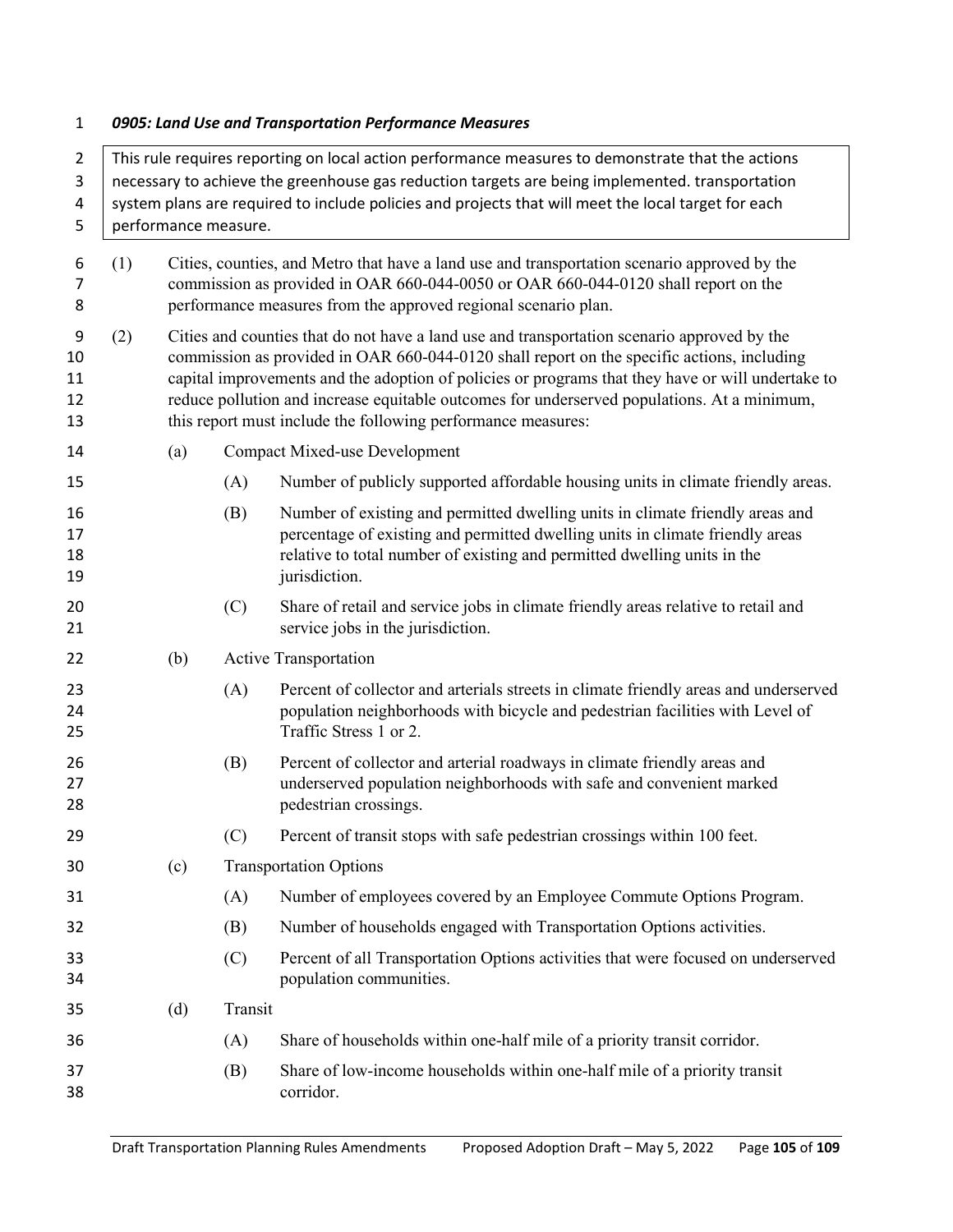| 1                                      |                                                                                                                                                                                                                                                                                                                                                                                                                                                                                                                                                                                                                                      |     | (C)    | Share of key destinations within one-half mile of a priority transit corridor.                                                                                                                                                                                   |  |  |
|----------------------------------------|--------------------------------------------------------------------------------------------------------------------------------------------------------------------------------------------------------------------------------------------------------------------------------------------------------------------------------------------------------------------------------------------------------------------------------------------------------------------------------------------------------------------------------------------------------------------------------------------------------------------------------------|-----|--------|------------------------------------------------------------------------------------------------------------------------------------------------------------------------------------------------------------------------------------------------------------------|--|--|
| 2<br>3                                 |                                                                                                                                                                                                                                                                                                                                                                                                                                                                                                                                                                                                                                      | (e) | areas. | Parking Costs and Management: Average daily public parking fees in climate friendly                                                                                                                                                                              |  |  |
| 4                                      |                                                                                                                                                                                                                                                                                                                                                                                                                                                                                                                                                                                                                                      | (f) |        | <b>Transportation System</b>                                                                                                                                                                                                                                     |  |  |
| 5                                      |                                                                                                                                                                                                                                                                                                                                                                                                                                                                                                                                                                                                                                      |     | (A)    | Vehicle miles traveled per capita.                                                                                                                                                                                                                               |  |  |
| 6<br>7                                 |                                                                                                                                                                                                                                                                                                                                                                                                                                                                                                                                                                                                                                      |     | (B)    | Percent of jurisdiction transportation budget spent in climate friendly areas and<br>underserved population neighborhoods.                                                                                                                                       |  |  |
| 8                                      |                                                                                                                                                                                                                                                                                                                                                                                                                                                                                                                                                                                                                                      |     | (C)    | Share of investments that support modes of transportation with low pollution.                                                                                                                                                                                    |  |  |
| 9                                      | 0910: Land Use and Transportation Performance Targets                                                                                                                                                                                                                                                                                                                                                                                                                                                                                                                                                                                |     |        |                                                                                                                                                                                                                                                                  |  |  |
| 10                                     |                                                                                                                                                                                                                                                                                                                                                                                                                                                                                                                                                                                                                                      |     |        | This rule requires cities and counties to set performance targets for the implementation of actions                                                                                                                                                              |  |  |
| 11                                     | necessary to achieve the greenhouse gas reduction targets. If a city or county has an approved regional                                                                                                                                                                                                                                                                                                                                                                                                                                                                                                                              |     |        |                                                                                                                                                                                                                                                                  |  |  |
| 12<br>13                               |                                                                                                                                                                                                                                                                                                                                                                                                                                                                                                                                                                                                                                      |     |        | land use and transportation scenario plan, they will use the performance targets included in that plan. If<br>a city or county does not have an approved regional plan, they will set performance targets in a major                                             |  |  |
| 14                                     |                                                                                                                                                                                                                                                                                                                                                                                                                                                                                                                                                                                                                                      |     |        | update to their transportation system plan or a major report, whichever comes first. Performance                                                                                                                                                                 |  |  |
| 15                                     |                                                                                                                                                                                                                                                                                                                                                                                                                                                                                                                                                                                                                                      |     |        | targets must be set at levels that are reasonably likely to achieve the greenhouse gas reduction targets                                                                                                                                                         |  |  |
| 16                                     |                                                                                                                                                                                                                                                                                                                                                                                                                                                                                                                                                                                                                                      |     |        | and the Statewide Transportation Strategy targets.                                                                                                                                                                                                               |  |  |
| 17<br>18<br>19<br>20<br>21<br>22<br>23 | Cities and counties must set performance targets for each reporting year for each performance<br>(1)<br>measure provided in OAR 660-044-0110 and OAR 660-012-0905 in their local transportation<br>system plan. Performance targets for the performance measures provided in OAR 660-012-0905<br>must be set at levels that are reasonably likely to achieve the regional performance targets from<br>an approved land use and transportation scenario plan as provided in OAR 660-044-0110 or the<br>regional performance targets from the Statewide Transportation Strategy as adopted by the<br>Oregon Transportation Commission. |     |        |                                                                                                                                                                                                                                                                  |  |  |
| 24<br>25<br>26                         | (2)                                                                                                                                                                                                                                                                                                                                                                                                                                                                                                                                                                                                                                  |     |        | Cities and counties that have a land use and transportation scenario approved by the commission<br>as provided in OAR 660-044-0120 must set targets for equity performance measures in a<br>transportation system plan as provided in OAR $660-044-0110(7)(c)$ . |  |  |
| 27                                     | (3)                                                                                                                                                                                                                                                                                                                                                                                                                                                                                                                                                                                                                                  |     |        | Cities and counties shall set performance targets in any major update to their transportation                                                                                                                                                                    |  |  |
|                                        |                                                                                                                                                                                                                                                                                                                                                                                                                                                                                                                                                                                                                                      |     |        |                                                                                                                                                                                                                                                                  |  |  |

 system plan as provided in OAR 660-012-0105. If a city or county has not yet set targets and is 29 submitting a major report as provided in OAR 660-012-0900(7), then the city or county shall set performance targets through a minor update to their transportation system plan.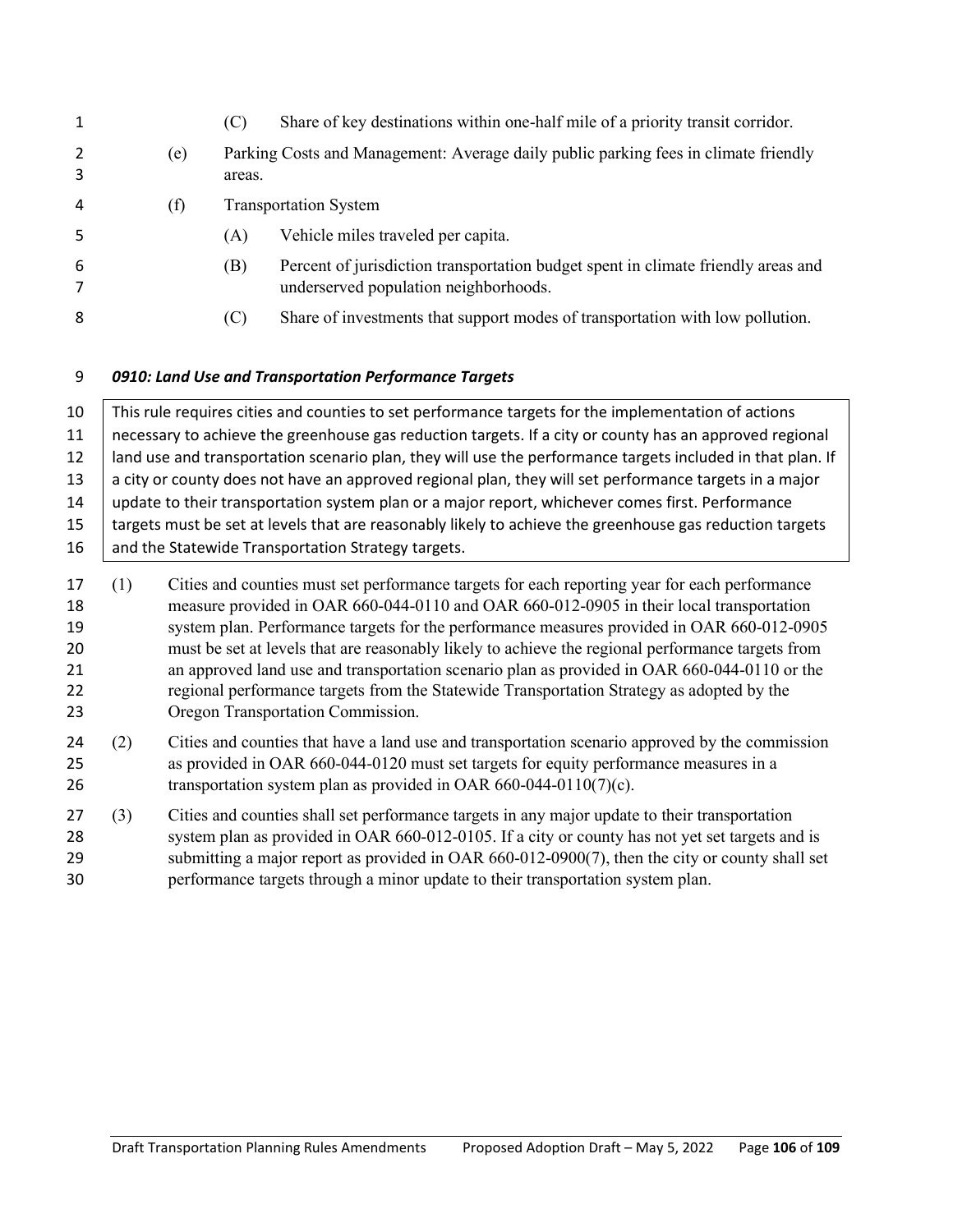# *0915: Review of Reports*

|     |                                                                                                                                                                                                         | director of DLCD the opportunity to review a report for completeness, then either approve the report or                                                                                                                                                                                                                                                                                                                                                       |  |  |  |  |  |
|-----|---------------------------------------------------------------------------------------------------------------------------------------------------------------------------------------------------------|---------------------------------------------------------------------------------------------------------------------------------------------------------------------------------------------------------------------------------------------------------------------------------------------------------------------------------------------------------------------------------------------------------------------------------------------------------------|--|--|--|--|--|
|     | refer it to the commission. There is an appeal process for approved reports to the commission. The<br>commission may either approve or remand a report that was referred or appealed to the commission. |                                                                                                                                                                                                                                                                                                                                                                                                                                                               |  |  |  |  |  |
| (1) | Upon receipt of a submitted minor report as provided in OAR 660-012-0900(6);                                                                                                                            |                                                                                                                                                                                                                                                                                                                                                                                                                                                               |  |  |  |  |  |
|     | (a)                                                                                                                                                                                                     | The director shall make a preliminary determination of completeness within 30 calendar<br>days of receipt and shall notify the submitter of any missing items required under OAR<br>660-012-0900(6) that is not subject to an exemption under OAR 660-012-0900(8).                                                                                                                                                                                            |  |  |  |  |  |
|     | (b)                                                                                                                                                                                                     | The submitter must submit information to the department within 30 days of the director's<br>notification under subsection (a), unless the submitter requests, and the director grants, an<br>extension of time to submit the missing information, for a period not to exceed 90<br>additional days.                                                                                                                                                           |  |  |  |  |  |
|     | (c)                                                                                                                                                                                                     | If the submitter does not submit the missing information within the time allotted by the<br>director, the director may refer the report for a compliance hearing as provided in OAR<br>660-012-0920.                                                                                                                                                                                                                                                          |  |  |  |  |  |
|     | (d)                                                                                                                                                                                                     | Once a minor report submitted as provided in OAR $660-012-0900(6)$ is determined to be<br>complete, the director shall post the minor report on the department website and send<br>notice of approval to the submitter.                                                                                                                                                                                                                                       |  |  |  |  |  |
| (2) | Upon receipt of a submitted major report as provided in OAR 660-012-0900(7);                                                                                                                            |                                                                                                                                                                                                                                                                                                                                                                                                                                                               |  |  |  |  |  |
|     | (a)                                                                                                                                                                                                     | The director shall make a preliminary determination of completeness within 30 calendar<br>days of receipt and shall notify the submitter of any missing items required under OAR<br>660-012-0900(7) that is not subject to an exemption under OAR 660-012-0900(8).                                                                                                                                                                                            |  |  |  |  |  |
|     | (b)                                                                                                                                                                                                     | The submitter must submit information to the department within 30 days of the director's<br>notification under subsection (a), unless the submitter requests, and the director grants, an<br>extension of time to submit the missing information, for a period not to exceed 90<br>additional days. If the submitter does not submit additional information, the director shall<br>proceed with review of the submission as provided in sections (3) and (4). |  |  |  |  |  |
|     | (c)                                                                                                                                                                                                     | If the director does not notify the submitter of missing items within 30 days of submittal,<br>the director shall proceed with review of the submission as provided in sections (3) and<br>(4).                                                                                                                                                                                                                                                               |  |  |  |  |  |
| (3) |                                                                                                                                                                                                         | Upon completion of the process in section $(2)$ , the director shall:                                                                                                                                                                                                                                                                                                                                                                                         |  |  |  |  |  |
|     | (a)                                                                                                                                                                                                     | Post a complete copy of the major report on the department's website along with the<br>alternative findings the director may make in section (4), and a statement that any person<br>may file a written comment regarding the submitted report no more than 21 days after the<br>posting of the report.                                                                                                                                                       |  |  |  |  |  |
|     | (b)                                                                                                                                                                                                     | Provide notice to persons described under ORS $197.615(3)(a)$ , directing them to the<br>posting described in subsection (a) and informing them that they may file a written<br>comment regarding the submitted report no more than 21 days after the posting of the<br>report.                                                                                                                                                                               |  |  |  |  |  |
| (4) |                                                                                                                                                                                                         | Within 60 days of completion of the process in section $(2)$ , the director shall;                                                                                                                                                                                                                                                                                                                                                                            |  |  |  |  |  |
|     |                                                                                                                                                                                                         |                                                                                                                                                                                                                                                                                                                                                                                                                                                               |  |  |  |  |  |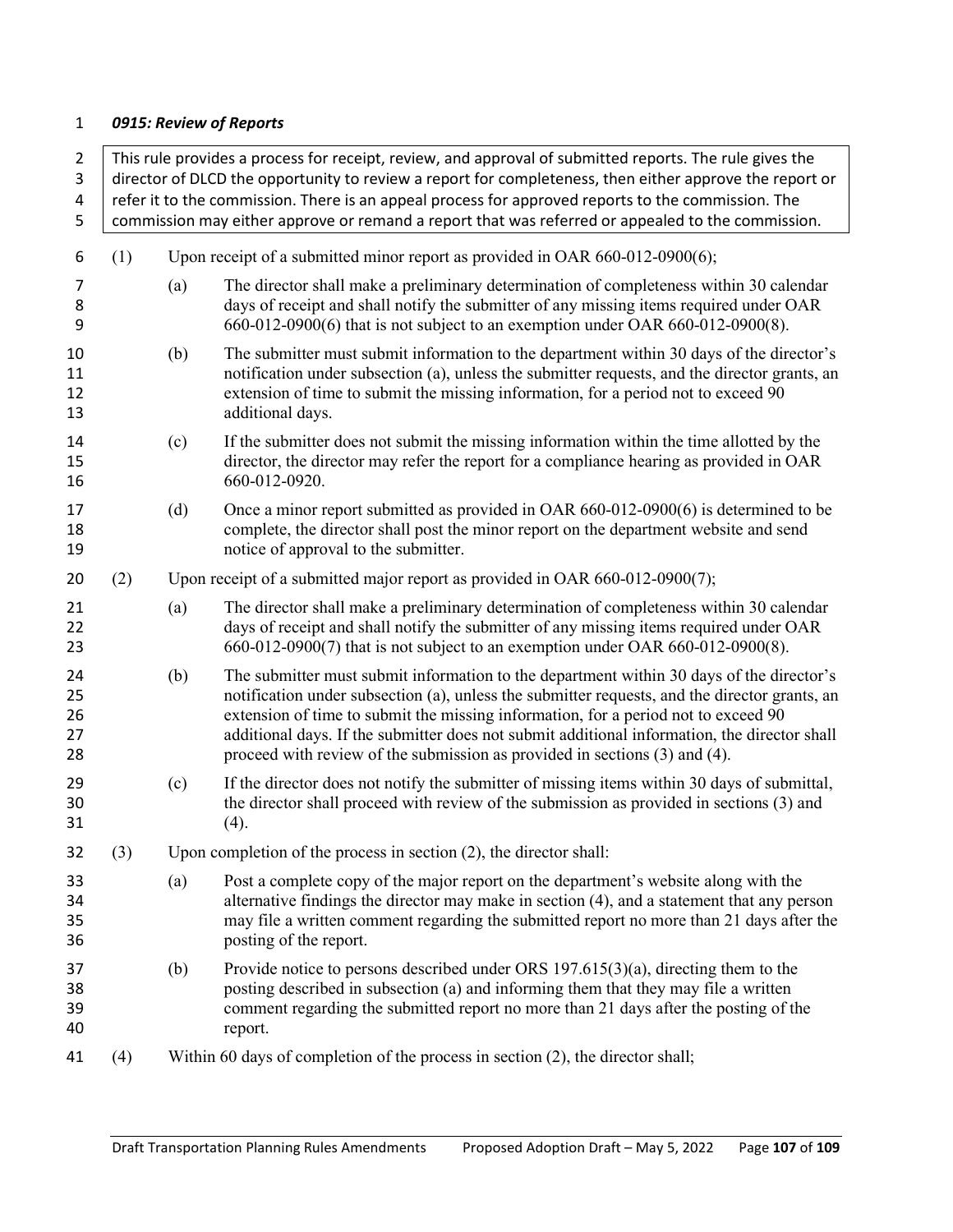| $\mathbf{1}$<br>$\overline{2}$<br>3 |     | (a)                                                                                                                                                             | Find that the submitter has met the performance targets as provided in OAR 660-012-<br>0910, and has adopted local amendments to implement any approved land use and<br>transportation scenario plan as provided in OAR 660-044-0130;                                                                                                      |  |  |  |  |
|-------------------------------------|-----|-----------------------------------------------------------------------------------------------------------------------------------------------------------------|--------------------------------------------------------------------------------------------------------------------------------------------------------------------------------------------------------------------------------------------------------------------------------------------------------------------------------------------|--|--|--|--|
| 4<br>5<br>6                         |     | (b)                                                                                                                                                             | Find that the submitter has proposed adequate corrective actions to address any<br>performance targets that were not met and adequate to meet any performance targets as<br>provided in OAR 660-012-0910;                                                                                                                                  |  |  |  |  |
| 7<br>8                              |     | (c)                                                                                                                                                             | Find that the submitter has not met a performance target as provided in OAR 660-012-<br>0910 and has proposed inadequate corrective actions; or                                                                                                                                                                                            |  |  |  |  |
| 9<br>10<br>11                       |     | (d)                                                                                                                                                             | Find that the submitter has not implemented an approved land use and transportation<br>scenario plan as provided in OAR 660-044-0130 and proposed inadequate corrective<br>actions.                                                                                                                                                        |  |  |  |  |
| 12                                  | (5) |                                                                                                                                                                 | If the director makes findings described in subsections $(4)(a)$ or $(b)$ ;                                                                                                                                                                                                                                                                |  |  |  |  |
| 13<br>14<br>15<br>16                |     | (a)                                                                                                                                                             | The director shall issue an order approving the report. The department shall post an<br>approval order on a public website and send notice to the submitter, and persons who<br>provided written comment under section (3). The order must include information on the<br>process to appeal the director's order as described in this rule. |  |  |  |  |
| 17<br>18<br>19<br>20                |     | (b)                                                                                                                                                             | A person who has provided written comment under section (3) may appeal the director's<br>order to the commission. An appeal is valid only if the appeal clearly identifies a<br>deficiency in the submitted report based on the requirements of this division on issues<br>raised in the written comments.                                 |  |  |  |  |
| 21<br>22                            |     | (c)                                                                                                                                                             | The director shall determine if the appeal filed is valid, and the director's determination<br>of validity is final.                                                                                                                                                                                                                       |  |  |  |  |
| 23                                  |     | (d)                                                                                                                                                             | If no valid appeals are filed in response to the director's order, the order is final.                                                                                                                                                                                                                                                     |  |  |  |  |
| 24<br>25                            |     | (e)                                                                                                                                                             | If any valid appeals are filed in response to the director's order, then the director shall<br>refer the report for a compliance hearing as provided in OAR 660-012-0920.                                                                                                                                                                  |  |  |  |  |
| 26<br>27                            | (6) |                                                                                                                                                                 | If the director makes findings described in subsections $(4)(c)$ or $(d)$ , then the director shall refer<br>the report for a compliance hearing as provided in OAR 660-012-0920.                                                                                                                                                          |  |  |  |  |
| 28                                  |     |                                                                                                                                                                 | 0920: Compliance Hearings                                                                                                                                                                                                                                                                                                                  |  |  |  |  |
| 29<br>30                            |     | Compliance hearings can be the result of a director finding that report is unacceptable, no report has<br>been submitted, or due to complaint by other parties. |                                                                                                                                                                                                                                                                                                                                            |  |  |  |  |
| 31<br>32                            | (1) |                                                                                                                                                                 | The commission shall hold a compliance hearing in response to referral from the director at its<br>next regularly scheduled meeting that is at least 30 days after the referral.                                                                                                                                                           |  |  |  |  |
| 33<br>34                            | (2) |                                                                                                                                                                 | The commission may hold a compliance hearing on its own motion or in response to an allegation<br>that a city, county, or Metro has:                                                                                                                                                                                                       |  |  |  |  |
| 35                                  |     | (a)                                                                                                                                                             | Missed a deadline in this division;                                                                                                                                                                                                                                                                                                        |  |  |  |  |
| 36                                  |     | (b)                                                                                                                                                             | Missed a deadline in OAR 660-044-0015;                                                                                                                                                                                                                                                                                                     |  |  |  |  |
| 37                                  |     | (c)                                                                                                                                                             | Failed to implement corrective actions required by this division; or                                                                                                                                                                                                                                                                       |  |  |  |  |
| 38                                  |     | (d)                                                                                                                                                             | Failed to comply with a requirement in this division.                                                                                                                                                                                                                                                                                      |  |  |  |  |